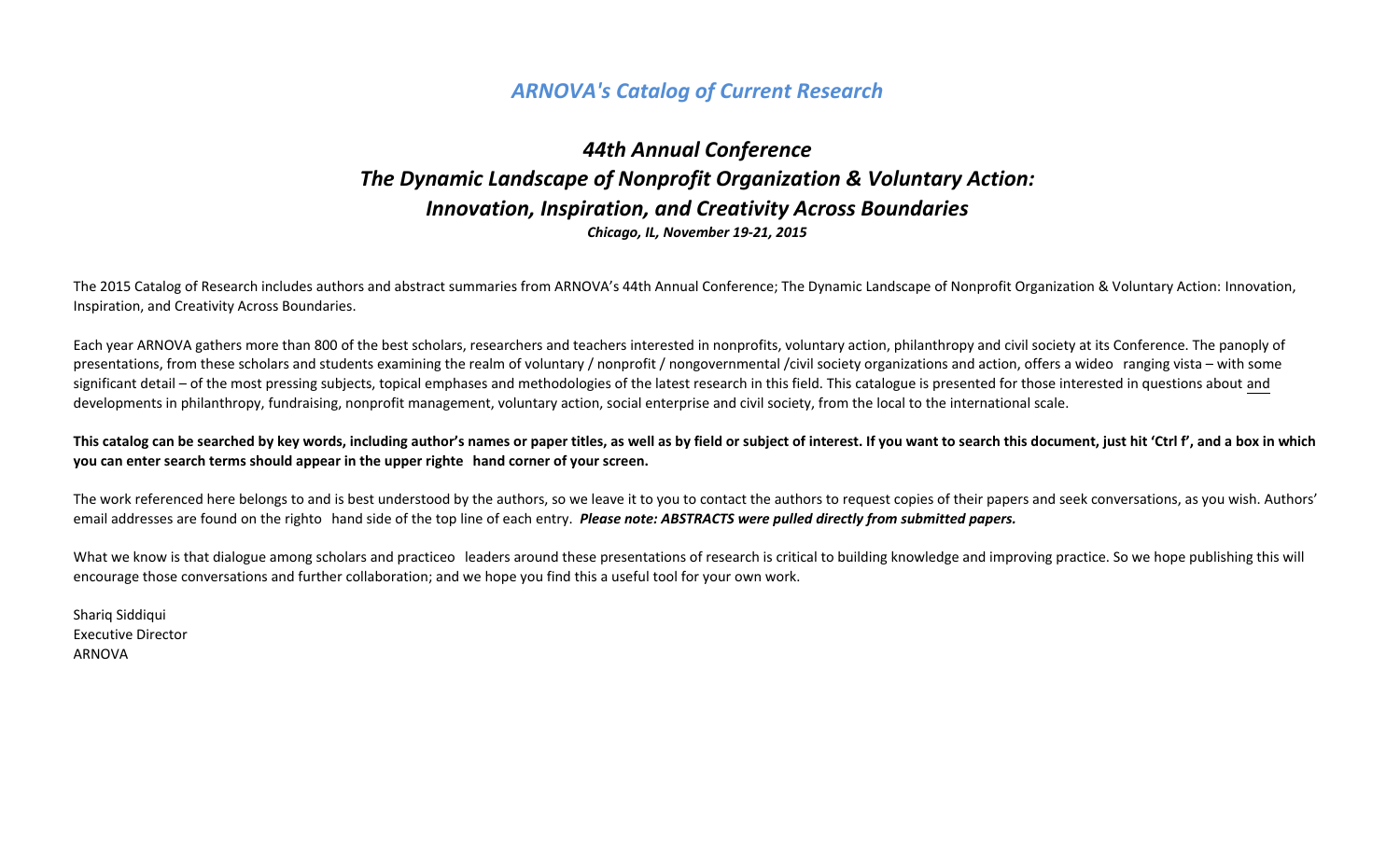### *"Citizen, Customer, Partner" and the Nonprofit Sector: A New*  **Perspective on Nonprofit Financial Portfolios, Management,** *and Strategic Planning*

Nonprofit benefits theory finds a nonprofit's sources of income are predicted by the mix of benefits provided. Therefore, nonprofit leaders and revenue development managers must account for clients and stakeholders when determining organizational financial strategy. In order to strategically engage with clients and stakeholders, nonprofit managers must first identify and understand the roles of each within their organization. This paper will combine benefits theory with the citizen, customer, partner framework to create a typology of client and stakeholder roles. Examples from an in-depth case study are used to support the typology.

*"Glacial" Declines and Rising Informal Civic "Helping"*  **Behaviors: Volunteering and Neighborhood Engagement from** *9/11 Through the Post Great Recession Years*

**Robert T. Grimm, University of Maryland** *Nathan E Dietz, The Urban Institute T'Sey-Haye M. Preaster, University of Maryland*

*Sandy Zook, Georgia State University* **John Clayton Thomas, Georgia State University** 

> *rgrimm@umd.edu nathandietz@yahoo.com tpreaste@umd.edu*

One might expect the Great Recession and other climatic, historical events would spark an outpouring of volunteerism and other civic actions. The authors pioneered the most rigorous and robust longitudinal dataset created on volunteering and civic behaviors in the United States through the Current Population Survey (CPS). Their preliminary findings reveal that the post 9/11 years represent the peak of volunteering and volunteer hours per capita; formal volunteering remained relatively unchanged during the Great Recession and then declined while informal civic behaviors spiked with a striking amount of that activity occurring from individuals who are not volunteering with an organization.

| "It's Hard to have a Salad Without a Green": Exploring       | <b>Per G. Svensson, Louisiana State University</b>                                                                                                                                                                             | psvensson@lsu.edu          |
|--------------------------------------------------------------|--------------------------------------------------------------------------------------------------------------------------------------------------------------------------------------------------------------------------------|----------------------------|
| <b>Financial Capacity in Sport for Development and Peace</b> | <b>Mary Hums, University of Louisville</b>                                                                                                                                                                                     | mary.hums@louisville.edu   |
| <b>Organizations</b>                                         | <b>Meg Hancock, University of Louisville</b>                                                                                                                                                                                   | meg.hancock@louisville.edu |
|                                                              | . The concerning of the concerned of the concerning of the concerning of the concerning of the concerning of the concerning of the concerning of the concerning of the concerning of the concerning of the concerning of the c |                            |

The purpose of this paper was to explore the financial capacity of Sport for Development and Peace (SDP) nonprofits based in urban settings in the United States. Interviews with 17 executive directors of domestic SDP nonprofits revealed six elements of financial capacity: financial management, fundraising, financial campaigns, grant funding, special events, and other revenue sources. Interestingly, the financial capacity appeared to vary noticeably depending on the type of sport associated with the SDP organization. These findings along with the connections between financial capacity and other capacity dimensions are critically examined and implications for future nonprofit research are also discussed.

*"Sex Worker or Victim of Prostitution": Advocacy Collaborations Among Nonprofits that Represent Individuals in the Sex Trade* 

*Theresa Anasti, University of Chicago tanasti@gmail.com*

*jcthomas@gsu.edu*

*szook1@student.gsu.edu*

Interorganizational collaboration is a possible solution to inefficiencies plaguing human service nonprofits (HSNPs). Yet research on HSNP collaboration typically focuses on collaboration for reasons of service provision, neglecting to address another important role in enhancing advocacy efforts. Collaborations for advocacy purposes have the potential to improve representation for marginalized populations, yet little is known about how these collaborations work. To address this gap, I interview leaders of advocacy organizations in Chicago that represent individuals in the sex trade and their HSNP collaborators. This qualitative study looks at reasons for collaboration between HSNPs and advocacy organizations, detailing activities on the ground.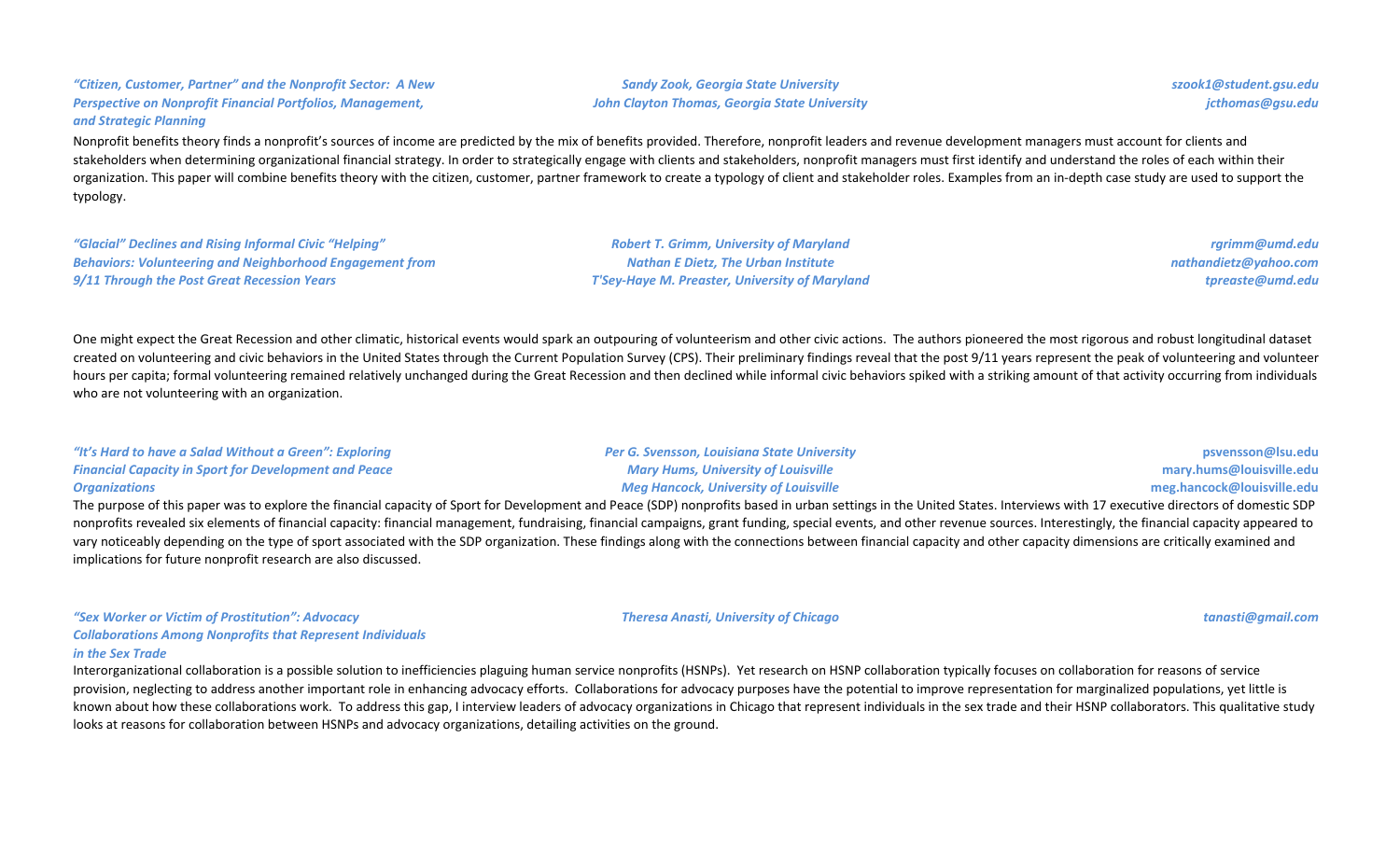### "The Missing Middle: Understanding the Effects of Social **Enterprise on Nonprofit Performance"**

"The recent financial recession has seen increased poverty, job loss, and homelessness as well as decreased spending. These factors can lead to tensions across a number of sectors and underscore the need for innovation in all sectors. One area of innovation is the social enterprise.

This study seeks to understand the impact of social enterprises on nonprofit organizations. The research proposes using existing data from Guidestar based on nonprofit IRS Long Form 990 as well as surveys from nonprofit organizations throughout Florida to determine financial and social outcomes of organizations using a social enterprise model and analysis via logistic regression."

| 2-1-1 and 990: Does It All Add Up? | <b>Jeffrey Brudney, University of North Carolina Wilmington</b>             | jbrudney@gmail.com  |
|------------------------------------|-----------------------------------------------------------------------------|---------------------|
|                                    | <b>Christopher Ramsey Prentice, University of North Carolina Wilmington</b> | prenticecr@uncw.edu |
|                                    | <b>Allison R. Russell, University of North Carolina at Wilmington</b>       | arr4690@uncw.edu    |

Past research has focused on the complex relationship between nonprofits and government, with special attention to the nonprofit sector as a provider of social services. Studies investigate the relationship between nonprofit supply and citizen demand for services, using broadly defined demographic characteristics to approximate citizen demand. However, these methods yield an incomplete picture of citizen needs and uncertainty about the ways in which the nonprofit sector responds, or fails to respond, to them. In this research we examine citizen needs and nonprofit response through an analysis of requests for services to a statewide 2-1-1 information and referral system.

| 40 Years of Nonprofit Collaboration Research: A Review of the                                                                                                                                                               | <b>Beth Gazley, Indiana University-Bloomington</b> | bgazley@indiana.edu   |
|-----------------------------------------------------------------------------------------------------------------------------------------------------------------------------------------------------------------------------|----------------------------------------------------|-----------------------|
| <b>Empirical Map</b>                                                                                                                                                                                                        | <b>Chao Guo, University of Pennsylvania</b>        | chaoquo@sp2.upenn.edu |
| This presentation reports on a comprehensive systematic review of the nonprofit collaboration literature. Approximately 350 English language research articles that address intra-sectoral and cross-sectoral civil society |                                                    |                       |

collaborative activity were identified, coded and analyzed to understand the analytic methods employed, theories applied, and key findings. Our presentation will report on the collective findings accumulated in 40 years of empirical research, and offer an emerging research model of nonprofit collaboration that considers prior research.

| A Bittersweet Paradox: Compassion Satisfaction and Fatigue | <b>Stephanie L Smith, University of New Mexico</b> | slsmith@unm.edu |
|------------------------------------------------------------|----------------------------------------------------|-----------------|
| <b>Among Red Cross Disaster Response Volunteers</b>        | <b>Celatha J Grove, University of New Mexico</b>   | cjgrove@unm.edu |

Volunteers form the backbone of an extensive network of voluntary organizations that are centrally involved in emergency management. Volunteer disaster responders are at an elevated risk of developing stress reactions, such as fatigue and post-traumatic stress disorder. We investigate sources of compassion satisfaction and fatigue among volunteer disaster responders with the American Red Cross. In tension with the ability to help victims as a primary source of satisfaction, we find red tape to induce fatigue. We also find support systems are commonly used to cope with fatigue, but need strengthening to improve volunteer experiences and retention.

*A Board Without Officers: Folly or Fantastic? Christine H Shaefer, Federal Executive Institute chshaefer@outlook.com*

The vote of each director of a nonprofit membership organization carries the same weight, regardless of additional officer titles, so this study examines the effects on such an association, its general members, and its directors of having a board of directors but no individual officers. This action research effort includes a nine month trial of an "officer-less board" consisting of 15 directors and an executive vice president (this researcher). The board elected from among its ranks an executive committee, determined a schedule of which director presides at which meeting, and encourages members to contact any director regarding association issues.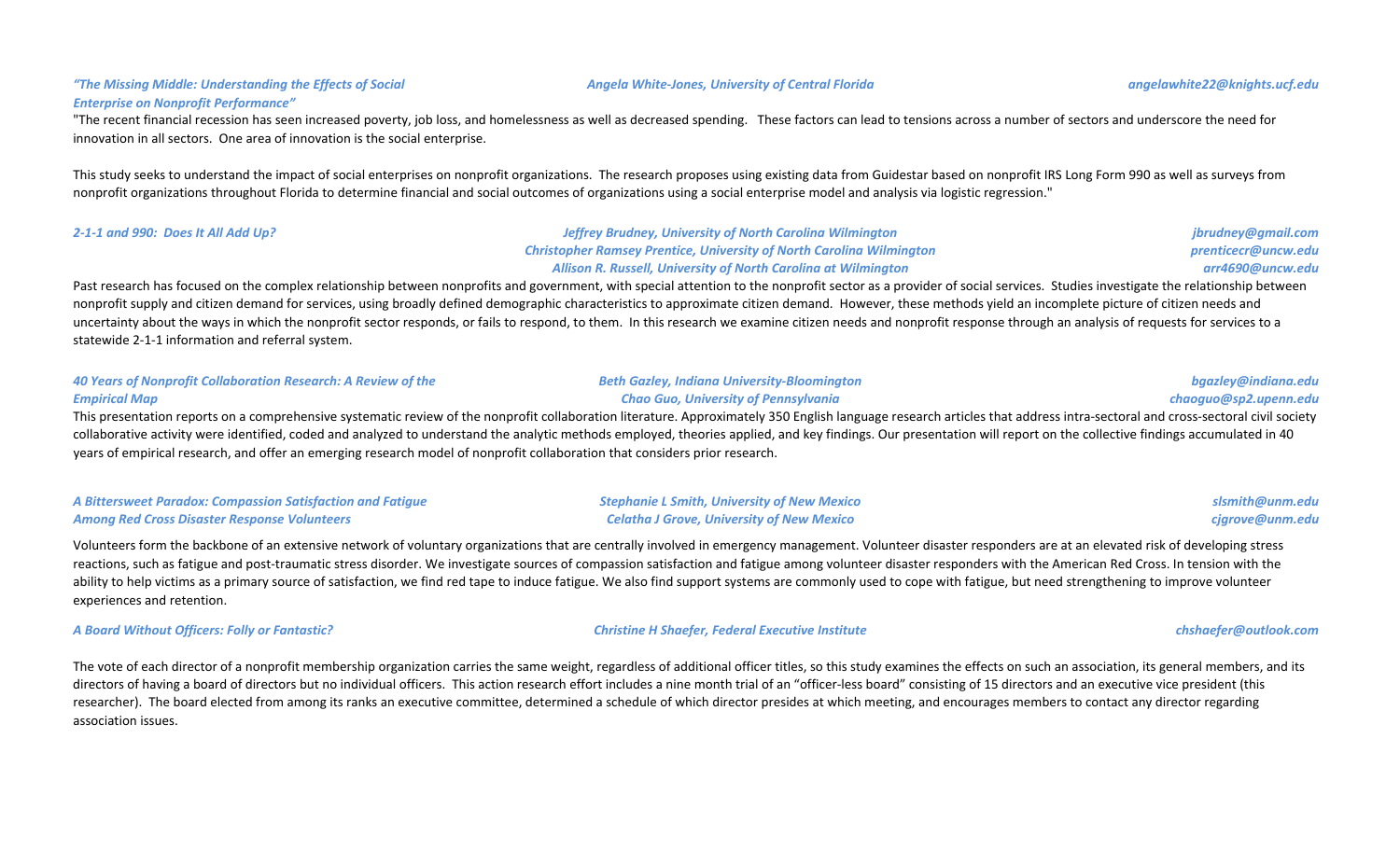#### *A Dynamic Shift Share and Time Series Analysis of Nonprofit Regional Employment from 2000 to 2012: The Case of Indiana*

*Rachel Breck, Indiana University Kirsten Gronbjerg, Indiana University Maxine Laszlo, Indiana University Kellie McGiverin-Bohan, Indiana University*

*rebreck@indiana.edu kgronbj@indiana.edu smlaszlo@indiana.edu kmcgiver@indiana.edu*

The nonprofit sector is a significant and resilient employer, as demonstrated by national and regional studies. Paid nonprofit employment has grown consistently since the 1970s – even throughout the Great Recession - however, some regions demonstrated more nonprofit job growth than others. Using longitudinal employment data from Indiana, this paper uses a time series and dynamic shift-share analysis to examine the extent and nature of regional patterns of growth and decline in nonprofit employment in key industries. We also explore the effects of regional characteristics, sector shifts, industry mixes, and various interaction effects on these regional patterns of growth and decline.

#### *A Financial Health Index for Achieving Financial Sustainability John T. Zietlow, Southwest Baptist University jzietlow@sbuniv.edu*

This paper offers a new approach to measuring organizational financial health based on the financial sustainability model. Usable measures of solvency, liquidity, and financial flexibility are presented. Actual data from a human services nonprofit organization are used to illustrate calculation of these measures. These measures are also combined into a numerical financial health index value (Φ). Top managers and board members may use any one or more of these indicators and this single index value to gauge their organization's financial health relative to the next three years of operations. Managers may choose to remedy poor financial health by targeting improvement in individual measures or categories.

#### *A Heuristic for Generating Social Innovation: What We Can*  Learn from the Midwifery Movement

The purpose of this article is to provide a heuristic for understanding how using a social innovation lens can help contribute to addressing complex social problems. The article argues that the social innovation lens is a missing gap in current approaches to social justice, social economy and social change research. The author uses the midwifery movement as both a contemporary and historical example of how social innovation emerges and consequently what we can learn from it. The objective of the paper is to begin an informed conversation around how can begin to have clear approaches to creating the preconditions for social innovation.

#### *A Legal View of the Volunteer-Organization Relationship Joseph Mead, Cleveland State University j.mead@csuohio.edu*

Charitable volunteers can sue and be sued, can discriminate and be discriminated against, and can hurt themselves or others. In each context, the law has developed an ambiguous set of considerations for deciding the viability of the claim and who should be held responsible. Drawing on an analysis of legislation, regulatory guidance, and judicial precedent, this piece explores the linkage between organizational control and volunteer immunity, organizational liability, and volunteer coverage under employee protection laws such as anti-discrimination prohibitions.

### A Meta-Analysis of the Impact of Government Grants on *Private Donations*

This paper conducts a meta-analysis of the impact of government grants on private donations to nonprofit organizations: whether government funding would leverage or displace private donations. Using a sample of 60 original studies with 637 effect sizes, this study finds a slight but positive correlation between government grants and private donations. In addition, this study demonstrates, through meta-regression, that inclusion of organizational age as a control, nonprofit subsector variation, longitudinal data structure, and endogeneity correction help explain the effect size heterogeneity within and across original studies. The findings have managerial implications for nonprofit organizations.

#### *Jiahuan Lu, Mississippi State University jl2509@msstate.edu*

*Keita Demming, Ontario Institute for Studies in Education keita.demming@mail.utoronto.ca*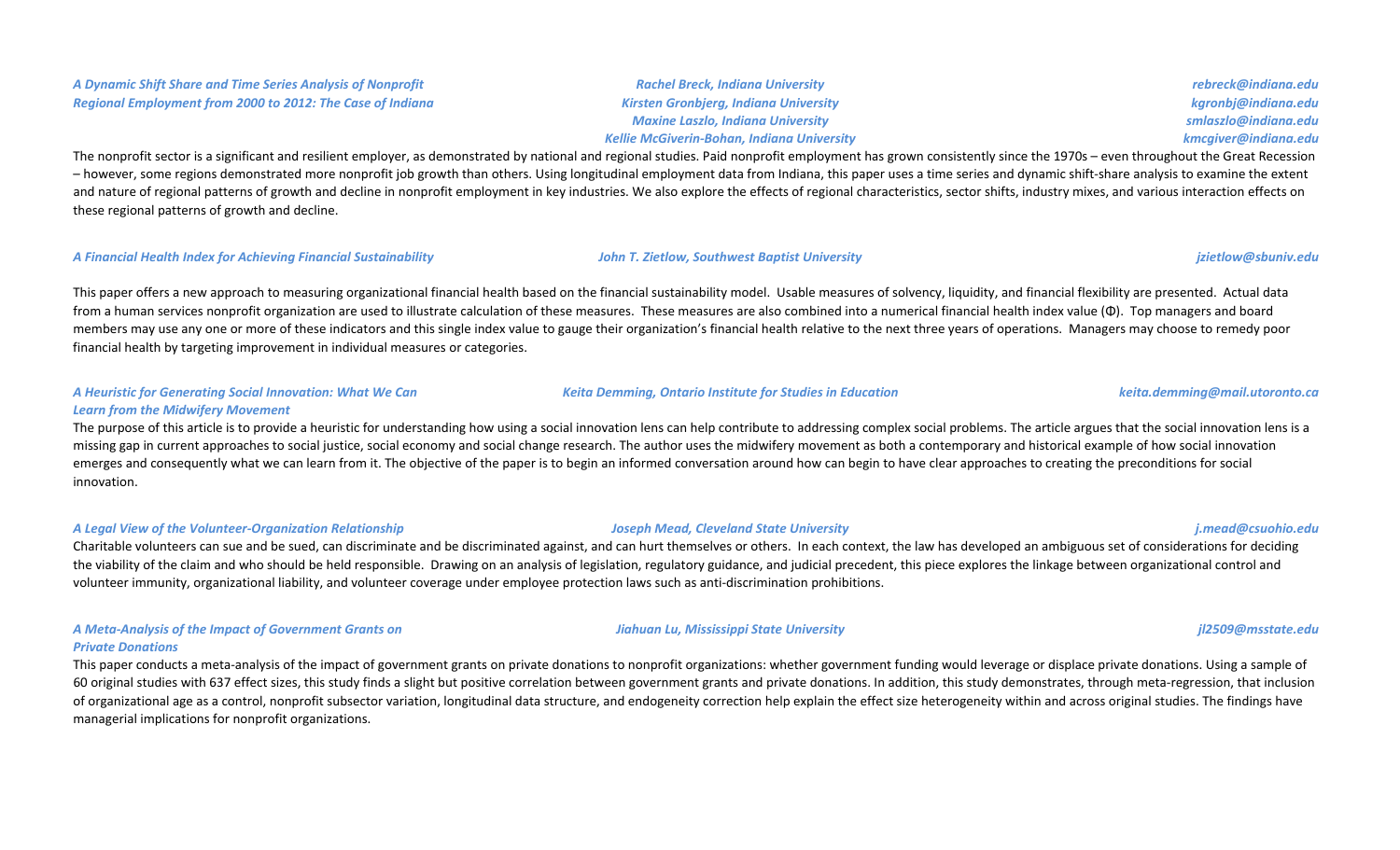#### *Dyana Mason, University of Oregon dmason@uoregon.edu*

### Latent constructs are those that measure unobservable characteristics. This study offers a new way to measure these characteristics. Using Item Response Theory this study develops a measure of political ideology among leaders in nonprofit social welfare organizations. Political ideology is a complex construct that may also be of use to scholars seeking to understand the role of personal characteristics of leaders as determinants of policy or organizational outcomes, and can also be used to measure a variety of other constructs that may be difficult to measure, opening up new lines of inquiry for those who study nonprofit organizations.

#### *A Quasi-Experiment of Revenue Diversification and*  **Expenditures Following Uniform Prudent Management of** *Institutional Funds Act Adoption*

*A New Way to Measure Latent Constructs in Nonprofit* 

*Surveys*

### The Uniform Prudent Management of Institutional Funds Act (UPMIFA) significantly altered the financial governance of non-profit organizations (NPO) by granting investment managers greater discretion in portfolio allocation, cost management, and fund expenditures. Given that all states except Pennsylvania adopted UPMIFA from 2007 through 2012, a quasi-experiment on a national panel of the NCCS Core data is proposed to test the effects of this legal framework on revenue diversification and cost management. This initial attempt at rigorously quantifying the effects of UPMIFA serves as a complement to the legal and financial consulting literature regarding NPO conformity with UPMIFA.

### *A Social Constructivist Approach to Non-Western Perceptions of International Volunteers*

Despite the unseen expansion of volunteers participating in international voluntary service, there has been a one-sided Western research focus on the volunteers. Adopting a social-constructivist approach, this paper aims to present a non-Western interpretation by including the views of the host community. Fieldwork conducted between January and April 2014 in a village in Mexico provided us with new insights. We acknowledge multiple perceptions the host community has of the international volunteers. We reflect these findings by questioning the concept of (international) volunteering in a non-Western context and argue for a more contextual, multiple understanding of volunteering.

### *A Spatial Evaluation of a Polycentric System of Human Services*

Polycentricity is an old, unfashionable concept that explores the value in messy, and seemingly inefficient governance systems. I argue that our system of human service production is polycentric at its core. In a polycentric system of human services, which communities are able to access services from financially-healthy organizations and which are facing services from resource-poor organizations? This analysis considers access to services for employment services (NTEE Code J) in three metropolitan regions: Indianapolis, Kansas City, and Milwaukee. The results indicate that the polycentric system of employment services in these three cities fundamentally impacts communities of low SES status.

*A Structural Equation Model of Nonprofit Board Performance Beth Gazley, Indiana University-Bloomington*

## **Jill Nicholson-Crotty, Indiana University**

This paper presents a structural equation analysis of board characteristics, processes and performance outcomes. The use of a large national dataset (N=1585) of member-serving organizations and a sophisticated methodology produces a clearer picture of the relationship between board structure and board performance compared to past research. The framework of a contextual logic model tests board performance as an outcome that is contingent on the organization's internal and external environment. This approach emphasizes the comparative dimensions of governance such as how board performance varies by tax status, size, sector, industry growth, culture and dynamics, board practices, and staff support.

*Vincent Reitano, NC State University vcreitan@ncsu.edu*

*Brent Never, University of Missouri-Kansas City neverb@umkc.edu*

*bgazley@indiana.edu*

### *jillnich@indiana.edu*

*Loes Verhaeghe, Ghent University loes.verhaeghe@gmail.com*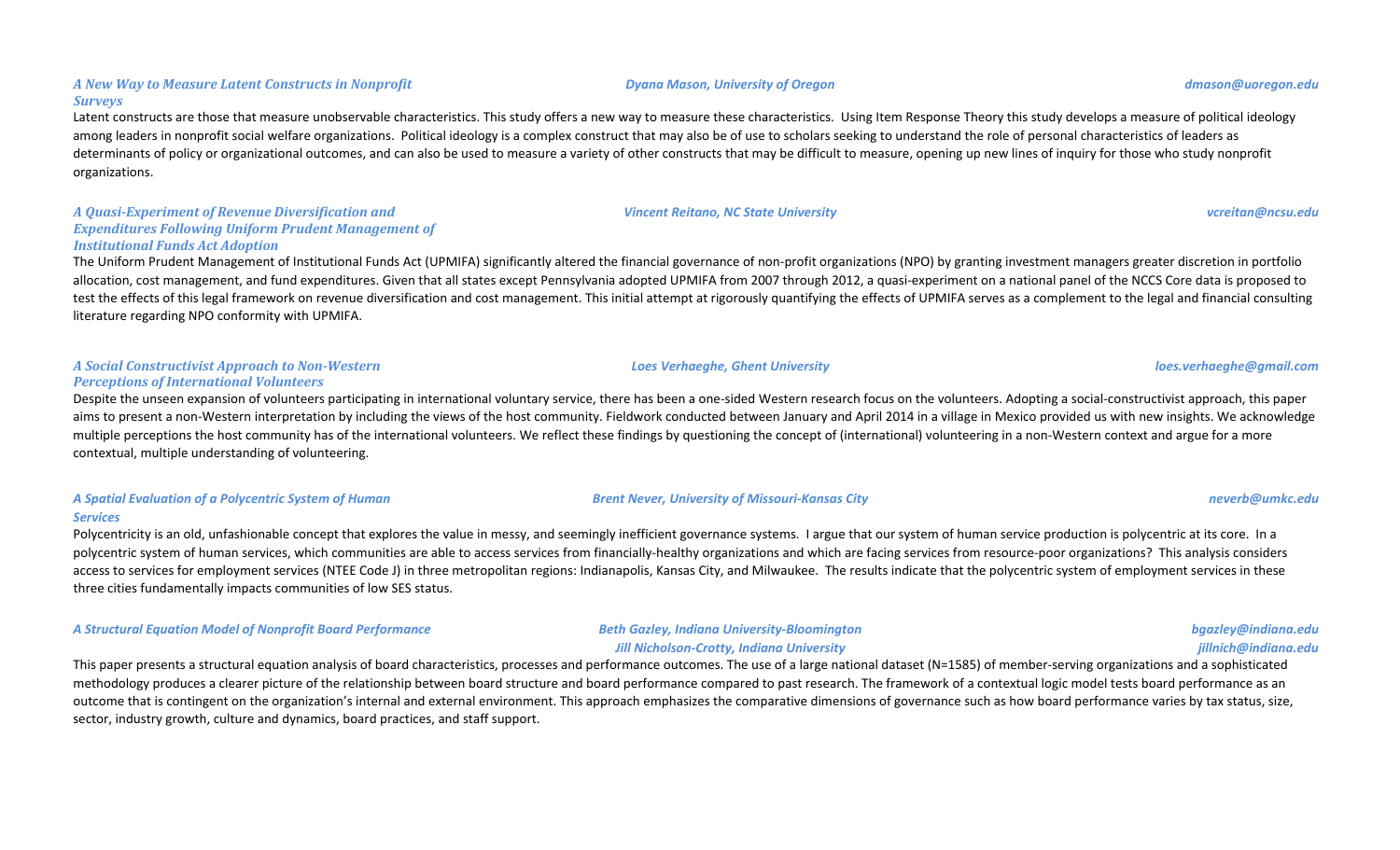#### *Sheela Pandey, Arizona State University Mirae Kim, University of Missouri-Columbia*

### Nonprofit arts and culture organizations need to generate more program revenues because donative financing and grants are no longer sufficient (or a predictable source of income) to maintain high quality programming. Arts and culture organizations, therefore, increasingly need to be entrepreneurial to generate additional program revenue which can help maintain, sustain and/or improve quality of program offerings. However, we have limited understanding of the leaders managing arts and cultural organizations. In this study we examine whether the founder status, the educational background, the professional background and the executive clout of the executive director/chief executive officer influences the organizations' entrepreneurial orientation.

### *A Systematic Literature Review of Leadership Within Civic Engagement Organizations*

*A Study of Leaders' Characteristics at Entrepreneurial* 

*Nonprofit Arts and Cultural Organizations*

Board and executive director leadership is integral to the participatory processes and representative practices of civic engagement organizations. Yet, there has been no systematic review of literature concerning leadership within civic engagement organizations. The purpose of this systematic literature review is to examine and synthesize empirical studies conducted between 2000 and 2015 in the United States regarding the leadership of civic engagement organizations using Garrard's Matrix Method. This paper presents the results of a systematic literature review of current civic engagement leadership studies to illuminate conceptual themes and articulate conclusions and implications for future research.

*A Theory of Everyone: S-Theory as a Comprehensive, Interdisciplinary, Paradigm for Explaining Human Behavior Applied to Explaining Volunteering in Russia*

S-Theory (Synanthrometrics), developed by Smith (2015), is a recent, general theory of human behavior that integrates insights from many socio-behavioral science and biological science academic disciplines, and also voluntaristics (Smith 2013) as an interdisciplinary field. S-Theory has been tested for the first time in survey research on a random, representative, national sample of 2,000 adults in Russia, over-sampling volunteers and examining Total Volunteering (combining formal and informal volunteering) as the Dependent Variable. Stepwise OLS Multiple Regression Analysis showed that the 10 top influences on Volunteering testing S-Theory explained an adiusted R2 of .61.

*Accountable NGO Websites. Developing a Template Carl Milofsky, Bucknell University*

**Jamie R. Hendry, Bucknell University** This paper develops a template for accountable and transparent websites by surveying a large number of NGO websites using a charity rating tool like http://goodintents.org/the-charity-rater and developing criteria that go beyond financial management to include evidence of effective assessment and correction by NGOs. Our survey is based on the Global Reporting Initiative that focuses on rating the sustainability of organizations (https://www.globalreporting.org/Pages/default.aspx). We have undertaken this work in support of an African NGO that seeks to do fundraising in the U.S. and Europe. We hope to help them develop a website that conveys accountability, transparency, and a commitment to community sustainability.

| <b>Accounting for the Multiple Dimensions of Government /</b> | <b>Craig Furneaux, Queensland University</b>                     | c.furneaux@qut.edu.au     |
|---------------------------------------------------------------|------------------------------------------------------------------|---------------------------|
| <b>Nonprofit Relationships</b>                                | <b>Neal Ryan, Curtin University Sustainable Policy Institute</b> | nealryan01@gmail.com      |
|                                                               | <b>Kerry Brown, Curtin University</b>                            | Kerry.Brown@curtin.edu.au |

Many typologies of government / nonprofit relationships organisations have been advanced. While useful, typologies are, at best, a stage on the way towards fully-developed theories (Weick 1995). The first step to move beyond mere classification, and towards measurement, is to identify the constructs underlying the typologies (Doty and Glick 1994). This paper advances our understanding of government / nonprofit relationships by identifying the constructs which underpin extant typologies of these relationships, and then extending these constructs with reference to broader research on nonprofits partnerships. A step by step process of moving from constructs to variables to testable theory is advanced.

*David Horton Smith, Boston College dhortonsmith@hotmail.com*

*Melissa Mathews, University of Minnesota math0079@umn.edu*

*milofsky@bucknell.edu jhendry@bucknell.edu*

*pandeywrk@gmail.com mirae8386@gmail.com*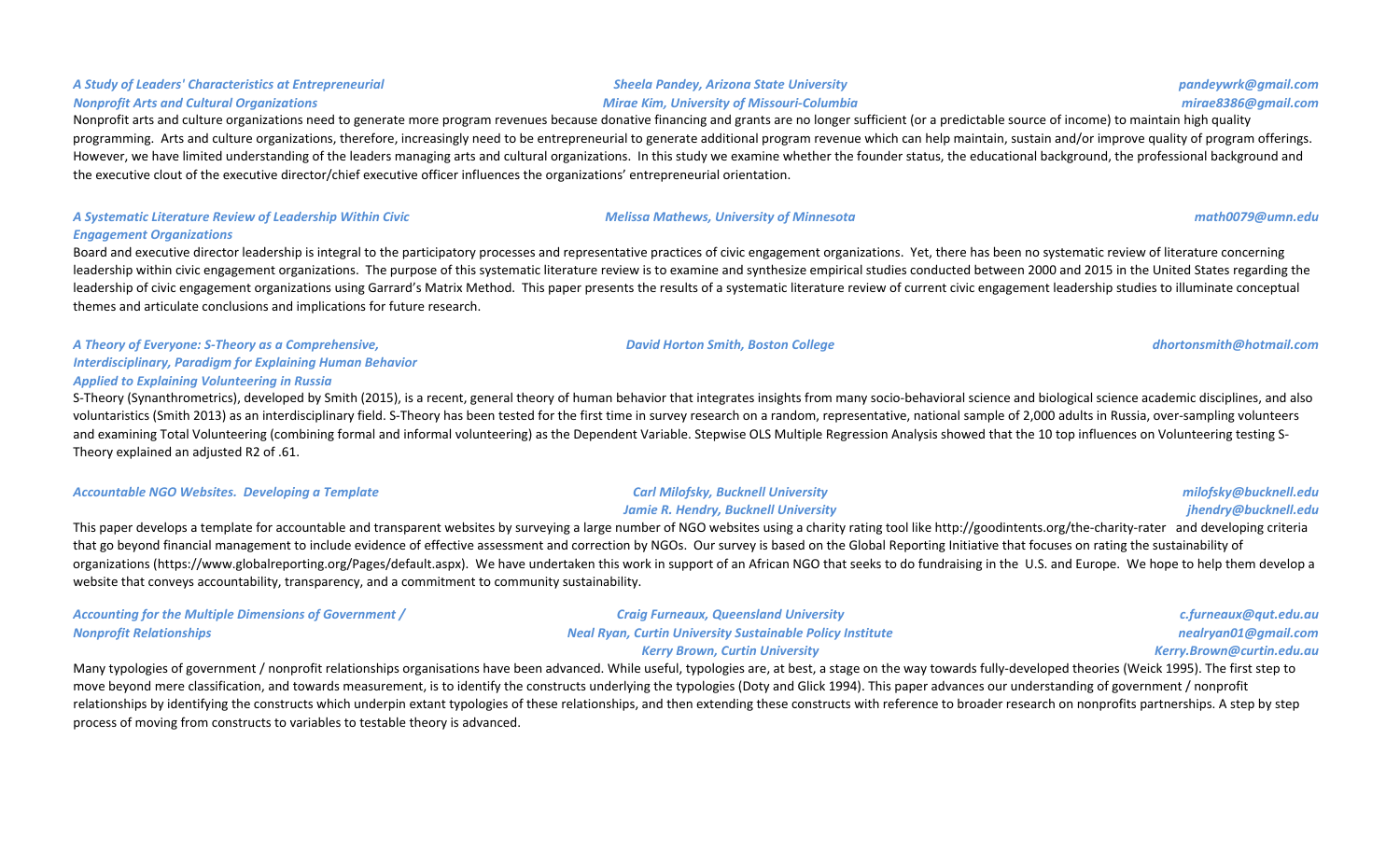#### Acquiring Philanthropic Revenue in Non-Profit Arts **Organizations in Québec: Evolving Values, Organizational** *Change and Learning*

As a qualitative comparative case study examined over time, this research looks at the influence of newly acquired philanthropic revenue in the non-profit arts in Québec, providing insights about organizational learning through negotiation of opposing logics. Newly required by government funders, fundraising is resisted by artists due to perceived influences that may occur through power relationships. However, trusted partnership from an individual board member or executive director blurs the logics and enables gradual change and revenue growth while respecting the artistic identity and processes. Other board roles are gradually introduced after fundraising practices are established.

Action Aid's Internationalization Process in the Context of *Emerging Rights Based Approaches to Development* 

The last two decades saw the rise of rights-based approaches (RBA) to development amongst nongovernmental (NGO) and international organizations, bridging the sustainable development and human rights sectors. During this time, ActionAid shifted from its origins as a United Kingdom based child sponsorship NGO to a South Africa headquartered coalition focused on rights of the impoverished. This case study traces the history of ActionAid's internationalization process and its relationship to the broader shift toward RBA, in order to gain understanding about how dynamics of transformational change occur in nonprofits, and how these relate to broader sector-wide shifts.

#### *Advancing Public Policy Through Third Sector Research Christopher Corbett chris\_corbett1994@hotmail.com*

Recently, ARNOVA has increased its institutional commitment to advance public policy. Evidence includes recent Symposiums held and reports issued on public policy (ARNOVA 2011; 2011b). ARNOVA's commitment to this priority is apparent with its continuation this year by sponsoring the Fourth Symposium on Public Policy.

This paper will further the effort to advance public policy through third sector research and builds on recent efforts by Guo & Saxton (2010) and Corbett (2011b). This will be accomplished by identifying various complex challenges faced and how they may be addressed, or avoided, through actions taken at researcher, research organization and sector levels.

#### Advancing the Arts Through Postsecondary Institutions: *Understanding the Impacts of Higher Education's Arts* **Building Boom on the Nonprofit Arts Sector**

This research sheds light on the motivations of administrators at postsecondary institutions supporting the performing arts in a resource-scarce environment. Framed by resource dependency theory, evidence suggests that postsecondary institutions invest in the co-curricular arts to capitalize on and acquire resources, including image and prestige, and to fulfill their service missions. The participation of postsecondary institutions the arts landscape has financial and decision-making implications for nonprofit arts organizations and university administrators, specifically, that postsecondary institutions are a solution to problems facing arts organizations seeking new models of operation in a resource-scarce climate.

| <b>Altruism, Warm Glow, And Generosity: A National</b> | Rene Bekkers, VU University Amsterdam                                         | r.bekkers@vu.nl    |
|--------------------------------------------------------|-------------------------------------------------------------------------------|--------------------|
| <b>Experiment</b>                                      | <b>Mark Ottoni-Wilhelm, Indiana University Purdue University Indianapolis</b> | mowilhel@iupui.edu |
|                                                        | Dave Verkaik, VU University Amsterdam                                         | d.verkaik@vu.nl    |

In a symbiosis between work from economics and social psychology, a field experiment using a nationally representative sample is conducted to answer one of the most fundamental questions in the science of philanthropy: To what extent does altruism (versus warm glow) influence donations to charity? Using real money and a specific charity, we study to what extent different levels of 'giving by others' influences private giving (crowding out), to what extent inducing empathy and the moral principle of care increase giving and whether these inductions affect altruism and warm glow motivations for giving and hence the level of crowding out.

#### *Wendy Reid, HEC Montreal wendellyn.reid@hec.ca*

### *Katherine Preston Keeney, Virginia Tech kapresto@vt.edu*

*David G. Berlan, Florida State University dberlan@fsu.edu*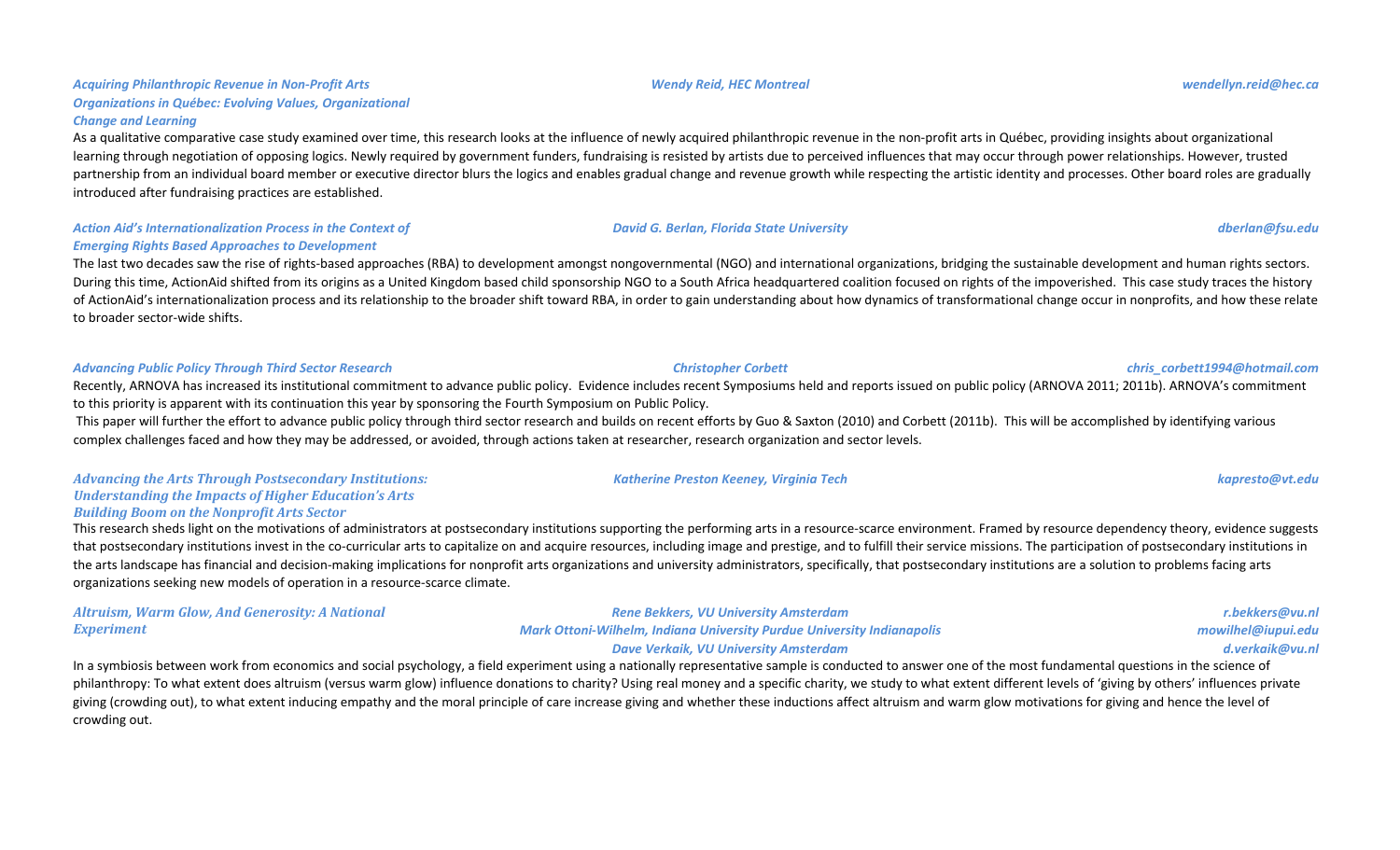#### American Foundations and the Development of Higher *Education in Africa*

U.S. foundations have been involved extensively with African universities and higher education networks, some for almost a century. Similarly they have had to deal with issues of legitimacy, ownership and Westernization from the beginning. This paper introduces philanthropic foundations and higher education in Africa. It offers an historical perspective on foundations & the institutionalization of higher education in the U.S. and on the African continent.

### AmeriCorps National Service – Assessing the Service *Experience of Members and Alumni Outcomes*

AmeriCorps national service programs engage more than 75,000 Americans each year in service. AmeriCorps also seeks to create empowered citizens who will be more civically engaged and work to strengthen their communities. The Member Exit Survey was revised in 2015 to align with a newly-developed member theory of change. The Alumni Outcomes Survey, administered in 2015, is designed to gather data on the experiences of former national service members and assess whether or not they continue to be civically engaged and choose service-oriented careers. This presentation will share findings from both the new member exit survey and the alumni survey.

### *An Adaptive Business Model for Community Foundation Resilienc*

The U.S. community foundation sector is celebrating its 100th anniversary. These place-based organizations manage approximately \$58 billion of charitable assets among 700+ community foundations. Historically, community foundations were valued for their unique legal structure and charitable purpose to receive, manage, and invest tax-deductible dollars from individuals. Due to market competition from financial institutions, technological innovation, availability of information, and growing awareness of community needs and social causes, the existing business model of community foundations is threatened. The purpose of this research is to present a qualitative, case study of four community foundations that successfully adapted to become community leaders in philanthropy and positive social change.

### An Examination of Nonprofit Lobbying Research: Data, *Definitions, and Directions for Future Study*

In this study I supplement, and refine, existing lobbying research by combining IRS Form 990 data with a new source: North Carolina Secretary of State data which details all lobbying activity in the State, including information about lobbyists, nonprofit organizations that employ lobbyists, and the policy areas in which lobbyists engage in this activity. I examine several organizational and contextual factors that influence nonprofit lobbying expenses and h-election adoption, and extend our knowledge by analyzing areas new to the literature, including lobbying compensation and the organizational choice to employ in-house versus hired professionals as lobbyists.

### *An Examination of Transnational Multiparty Collaboration Performance*

The complexities of global business and the need for rapid, effective responses to problems that cross borders and span cultures demand an understanding of why transnational multiparty collaborations have failed and why they have succeeded. This paper summarizes the findings from interviews of members of the Arctic Economic Council on factors that might explain the success of failure of transnational collaborations. It is our hope that this research will provide a way forward for government agencies and non-profits, working together across borders and cultures, to develop collaborative solutions for more effective delivery of economic and infrastructure development.

## **Christopher Ramsey Prentice, University of North Carolina Wilmington** *prenticecr@uncw.edu*

*James Richard Hemsath, Case Western Reserve University james.hemsath@case.edu james.hemsath@case.edu* 

*Fabrice Jaumont, Embassy of France fj297@nyu.edu*

*Diana Epstein, Corporation for National and Community Service depstein@cns.gov*

*Lori A Larson, GuideStar lslarson888@kc.rr.com*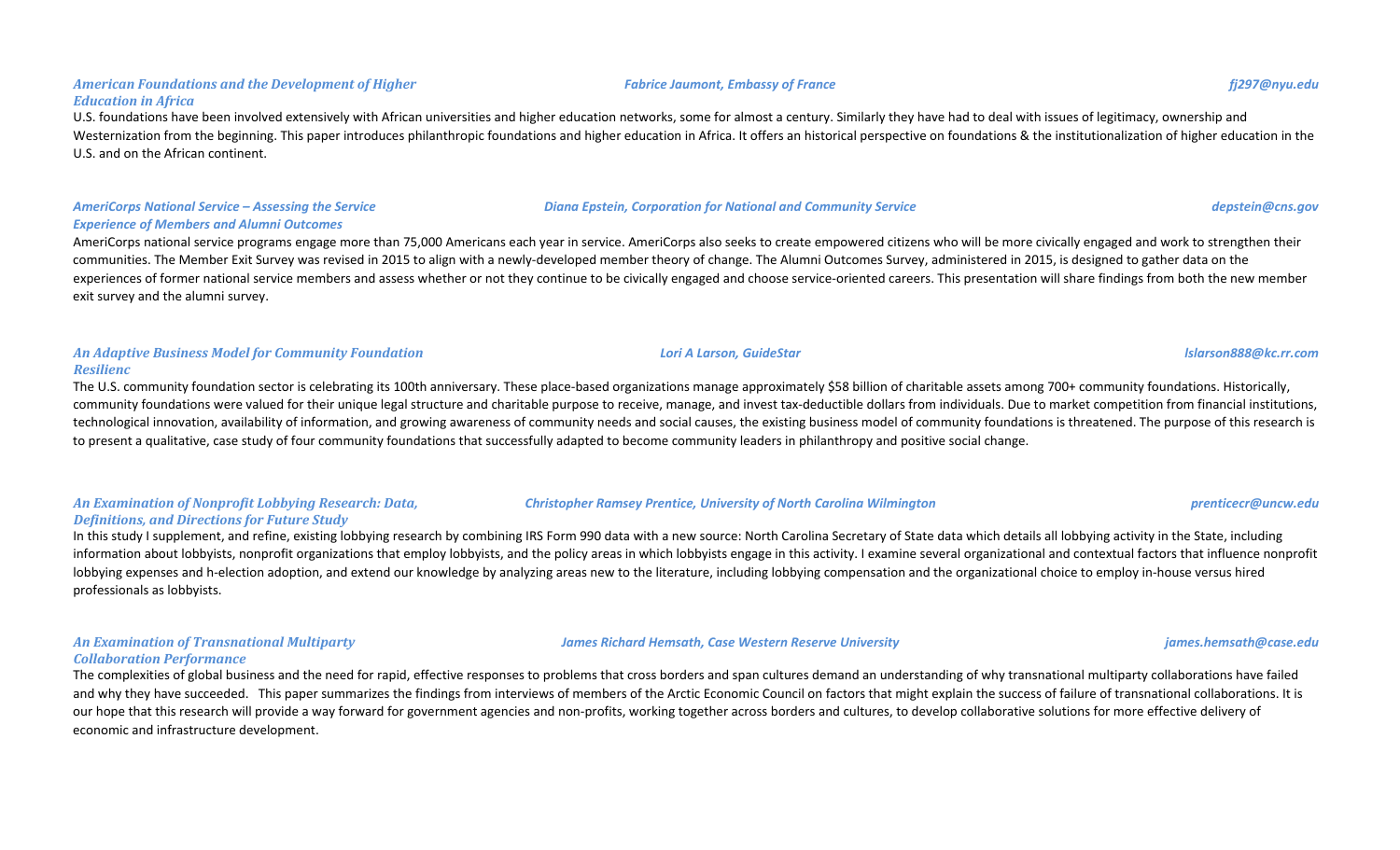# *Min Su, Georgia State University*

## *Nicholas Harvey, Georgia State University*

Church borrowing is a controversial topic. Although some people strongly oppose church borrowing, it has become a common practice that churches use debt to fund capital projects and infrastructure. Due to lack of transparency. church finance is an opaque world to the public and there is no empirical study on church indebtedness. This study uses a unique dataset that includes detailed financial information of all United Methodist churches in the United States. Findings from this study provides an overall picture of church indebtedness in the United States, as well as factors that determine a church's dependence on debt.

| <b>An Exploratory Study of NPO Fiduciary Investment Policy</b> | <b>Richard Clerkin, NC State University</b>              | rmclerki@ncsu.edu |
|----------------------------------------------------------------|----------------------------------------------------------|-------------------|
|                                                                | <b>Christopher Cody, North Carolina State University</b> | cacody@ncsu.edu   |
|                                                                | <b>Vincent Reitano, NC State University</b>              | vcreitan@ncsu.edu |
| _                                                              |                                                          |                   |

To study the role of the investment policy statement in non-profit financial governance, the NC State University Institute for Nonprofits, in partnership with ClearView Fiduciary Alliance, released an electronic pilot survey with over 20 questions to 470 representative foundations, endowments, and other non-profits in North Carolina. We offer an exploratory study which includes a discussion of the survey instrument, construction of an index of investment policy statement composition and risk attitudes, and an ordered probit regression with fixed effects to assess the determinants of the probability of changes to the investment policy statement.

An Institutional Innovation in Developing Inner-City **Businesses: Implementing the Cluster Approach through** *Social Ventures*

An Exploration of Church Indebtedness in the United

*States*

This article sketches policy amplifications on cluster approach implemented by the third sector as an economic developing strategy targeting inner-city based businesses growth. The aim is to explore social ventures' role in fostering sectoral labor and market relationships and cultivating implicit norms within the cluster. Being better equipped with local resources, social ventures spawn and sustain businesses by forging vertical and horizontal business and institution ties and connecting businesses with funding sources. As such, social sector not only accelerates information flows and elicits a conducive environment for institutional innovations but also perpetuates integration of an inner-city economy into regional economy.

#### Antecedents and Dimensions of Volunteer Performance -*What do We Already Know and What's Still to be Learned?*

For most NPOs the efficient placement and deployment of volunteers is crucial for their organizational success. Yet, dimensions of volunteer performance – as the aggregated value of the activities volunteers contribute to the organizational goal accomplishment - and associated antecedents have not been analyzed systematically in scientific research yet. This paper focuses on (nonprofit) management literature to fill this gap by systematically reviewing studies on volunteer performance: Drawing from AMO theory antecedents are categorized; dimensions are classified following the goal attainment and the systems approach distinguishing input, transformation, output and outcome dimensions. An instructive research agenda is generated. Managerial implications are discussed.

Are Donors Myopic or Foresighted and Risk Averse or *Risk Loving?: A Study of Preference Heterogeneity and Prosocial Spending*

As fundraising device and method have become more various and been widely facilitated, there are some other hidden determinant factors of giving which are unclear and unrevealed in evidence-based studies. Assumed that donation is considered as a prosocial spending toward future society/generation, this paper looks into the impact of economic preferences on charitable and prosocial behavior. Using a cross-country micro panel data, time discounting and risk aversion are particularly examined, and more empirically robust and robust analysis is carried out. The paper also attempts to compare the impact of those preferences on prosocial behavior between Japan and United States.

# *Bernd Helmig, Universität Mannheim*

**Benedikt Englert, University of Mannheim** 

*minnasu519@gmail.com*

*Naoko Okuyama, Kobe University okuyama@econ.kobe-u.ac.jp*

*sekretariat.helmig@uni-mannheim.de b.englert@bwl.uni-mannheim.de*

*Shikun Sun, Rutgers University shikun.sun@rutgers.edu*

*nicholas.harvey@gatech.edu*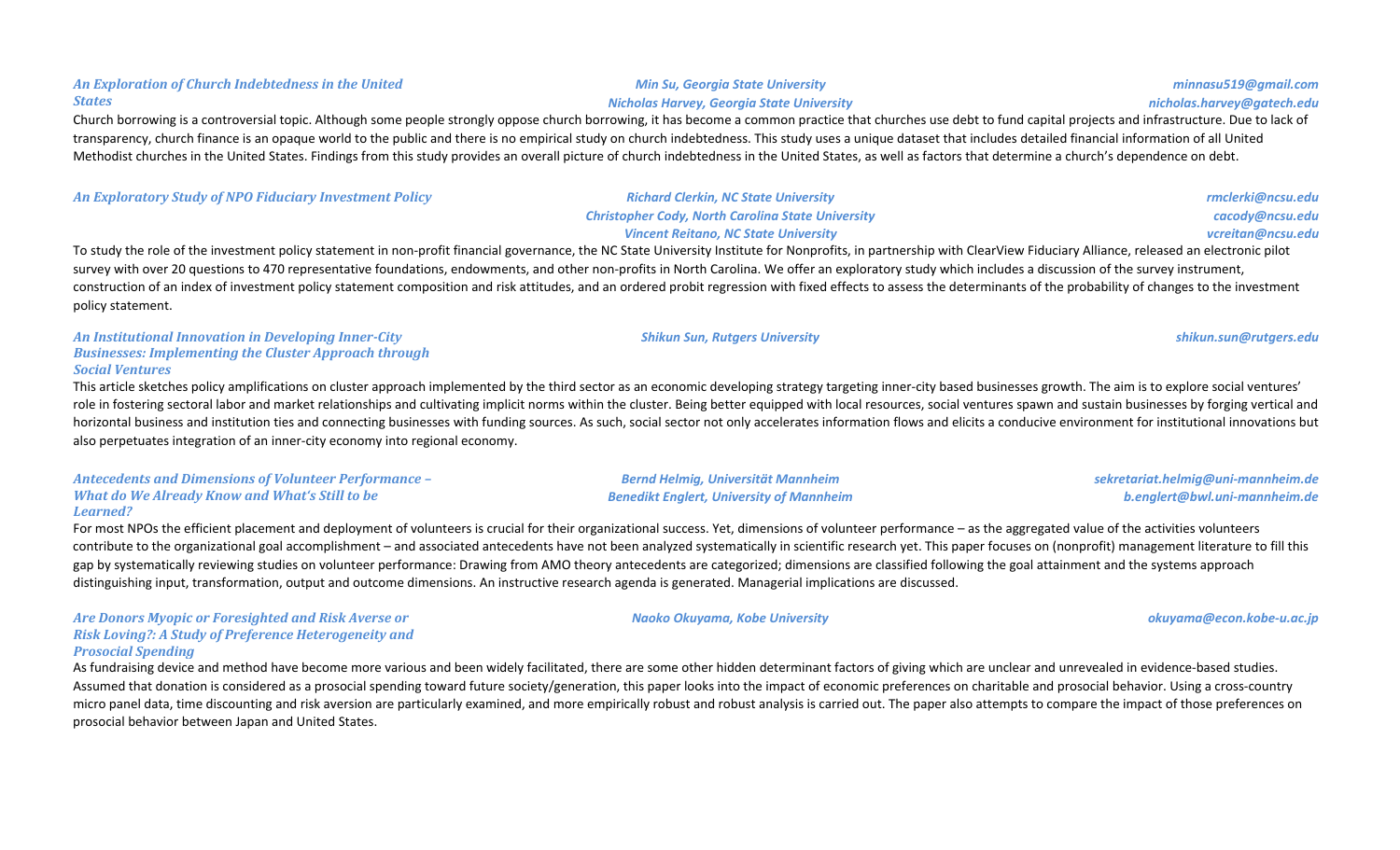#### *Ruth K Hansen, IU Lilly Family School of Philanthropy rkhansen@iupui.edu*

#### *Are Fundraising Conversations Different for* **Organizations Serving Marginalized Populations?** Applying Goffman's Ideas of Stigma to Analyze Decisions *of Fundraising Communications*

Charitable fundraisers balance the interests of a nonprofit organization, its prospective donors, and its beneficiaries. Donors tend to prefer charities with beneficiaries perceived as being similar to themselves. Individuals in marginalized populations, potentially beneficiaries of a nonprofit, experience diminished social acceptance. Communicating across those interests requires a high degree of social aptitude. How does the marginalization of a beneficiary population affect the choices made by fundraisers in crafting communications with potential donors? Using a case study approach, this paper explores fundraisers' decision making processes and analyzes the communicative results, applying insights drawn from Goffman's observations of social identity and interaction.

| Are We Where We Need to Be? Assessing the Relationship | <b>Robin Ghertner, Corporation for National and Community Service</b>   | robinghertner@gmail.com |
|--------------------------------------------------------|-------------------------------------------------------------------------|-------------------------|
| between AmeriCorps Grantees and Community Need         | <b>Katie Seely-Gant, Corporation for National and Community Service</b> | kseelygant@gmail.com    |
|                                                        | <b>Joseph Breems, Corporation for National and Community Service</b>    | JBreems@cns.gov         |

As a place-based program, organizations applying for AmeriCorps funding must demonstrate that their programs address a specific need in their community. This study identified the relationship between indicators of economic, educational, and health needs with the presence of AmeriCorps grants, the first systematic study of this type. Using data from ACS, HRSA, and other sources, we used spatial auto-logistic regression models and controlled for various community factors. In general, the location of AmeriCorps grantees have a moderate alignment with economic and educational need, but are poorly aligned with health needs. Implications for AmeriCorps and other federal grant programs are discussed.

| As You Sow, so Shall You Reap? Evaluating if Targeted | <b>Amanda J. Stewart, North Carolina State University</b> | mandijstewart@gmail.com |
|-------------------------------------------------------|-----------------------------------------------------------|-------------------------|
| <b>Financial Capacity-Building Improves Nonprofit</b> | Lewis Faulk, American University                          | faulk@american.edu      |
| <b>Financial Health</b>                               |                                                           |                         |

Foundations' capacity-building grant programs are intended to bolster performance and outcomes for their nonprofit grantees. Yet with few outcome evaluations of such programs, we have limited understanding if these capacity-building efforts achieve their intended result. This research project evaluates 10 years of data for one foundation's capacity-building grant program to understand if targeted capacity-building for financial management and development contributes to nonprofit financial efficiency and health. The analysis examines the management-performance link in this context and informs sector leaders who dedicate resources to capacity-building programs about the outcomes of these efforts.

| <b>Assessing Collaborative Leadership of Nonprofit</b>                                                                                                                                                                         | Aleksey Kolpakov, School of Public and Environmental Affairs | avkolpak@indiana.edu |
|--------------------------------------------------------------------------------------------------------------------------------------------------------------------------------------------------------------------------------|--------------------------------------------------------------|----------------------|
| <b>Managers and Leaders in the Rural Recidivism Reduction</b>                                                                                                                                                                  | <b>Solveig Spjeldnes, Ohio University</b>                    | spieldne@ohio.edu    |
| <b>Program in Southeast Ohio</b>                                                                                                                                                                                               | Lesli K Johnson, Ohio University                             | johnsol2@ohio.edu    |
| This way a waives the released behaviour of representing proposeding the formation, mointenance and monographs of computational et unduction and reduction would interest of Continued at the Continued of the contract of the |                                                              |                      |

This paper examines the roles and behaviors of nonprofit leaders and managers in the formation, maintenance and management of community networks aimed at reducing rural recidivism in Southeast Ohio.

| <b>Assessing Partnerships among Food Bank Agencies in the</b> | <b>Alexander Murdock, London South Bank University</b> | alex.murdock@lsbu.ac.uk |
|---------------------------------------------------------------|--------------------------------------------------------|-------------------------|
| <b>USA</b>                                                    | <b>Marla Parker, Arizona State University</b>          | marla.parker@asu.edu    |
|                                                               | Laurie I. Mook, Arizona State University               | Imook@asu.edu           |
|                                                               | <b>Chen-Yu Kao, Arizona State University</b>           | ckao8@asu.edu           |

The paper reports on initial results from a multi-faceted research project carried out with a major food bank in the USA. It involves independent data collection and qualitative analysis of a sample of agency partners working with a major food bank. Specific interest is placed upon the partners' perceptions of the food bank's operations and value. Using textual analysis of interview data, a number of themes were identified that illuminated the functioning of the network of partnerships in combating food insecurity.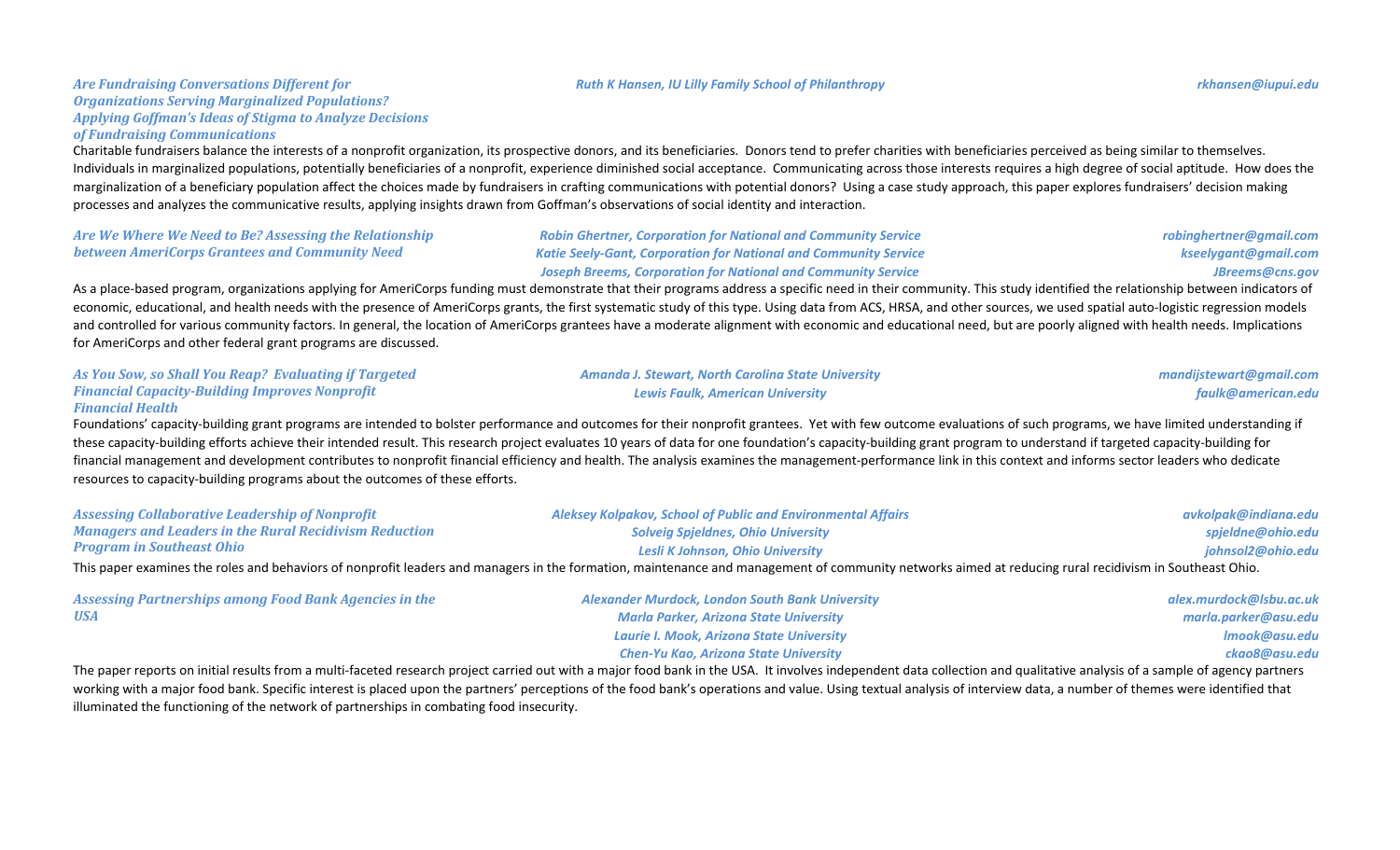### This study seeks to understand how social media is used over time by a community network associated with the implementation of federal homeless policy in the U.S. Drawing on previous social media research, longitudinal data from 2009 to 2013 was gathered from the Facebook page of a homeless network in the Dallas Metropolitan Area and the case was analyzed using social network analysis methods. Results indicate that the homeless network tends to use social media to raise awareness of homelessness issues and the structure of the social media network tends to evolve into a set of reciprocal interactions among stakeholders.

#### Assessing the Impact of Alternative Leadership Aspects *on Nonprofit Organizational Effectiveness: The Case of the Greek Nonprofit Sector*

Assessing the Evolutionary Structure of Social Media *Network: Social Media Use, Keywords, and Influential* 

*Stakeholders*

The present study empirically investigates the relationships among certain leadership behaviors, leadership effectiveness, nonprofit leadership brand, and organizational effectiveness in the Greek nonprofit sector. The results of this study indicate that strategic leadership behavior of nonprofit executives is positively related to leadership effectiveness, nonprofit leadership brand, and organizational effectiveness, while transactional leadership is positively related to nonprofit leadership brand and organizational effectiveness. Surprisingly, transformational leadership is positively related only to leadership effectiveness. At the same time, leadershi effectiveness of nonprofit executives' leadership behaviors and nonprofit leadership brand are positively related to organizational effectiveness in the Greek nonprofit sector.

#### At the Annex of Service and Higher Education: A *Multidisciplinary Assessment of the Role of Service Learning*

Competency-based learning has received significant political attention- from courses to degree programs centered on this concept. The discourse is fueled by renewed discussion on students' ability to "master of skills" in college. As strategies in teaching, learning, and higher education continue to evolve, we argue that service learning, plays a critical role in this shift to competency-based learning. We conduct interviews with instructors and students in a wide array of academic disciplines, as well as organizational leaders in various industry sectors. Sampling diversity helps capture the range of perspectives around service learning and competency development that emerge in different fields.

### At the Intersection: Governance, Collaboration and *Engagement in Developing Countries*

Ann O'M Bowman, The Bush School of Government & Public Service

*Katherine Muthoni Ngaruiya, North Carolina State University Anne-Lise K. Velez, North Carolina State University*

In this paper, we study interactions as the operational government level shifts from central to local, where local governments and other local actors mainly NGOs interact. Using Lebanon as a pilot study and relying on field research and secondary data, we seek answers to the following research questions: What is the nature of the relationships that exist between local governments and NGOs? and Do the relationships follow the exchange pattern suggested by theorists, or is the pattern different?

| At Which Level We Trust: A Cross-Level Study on the |  |
|-----------------------------------------------------|--|
| <b>Public's Trust in Nonprofit Brands</b>           |  |

This study analyze nonprofit organizations that are less well-known by the general public. The purpose of this research is to find out, which determinants are most important that less-known organizations increase fundraising success and at the same time can strengthen their brand. Starting on results of a large-scale quantitative study on brand awareness in Germany, a few nonprofit organizations with low brand awareness but high fundraising success were identified. This study goes one step further and conducts in-depth-interviews with managers and stakeholders for each of these NPOs to further explore the determinants that leverage brand and fundraising success.

# *Christina Giannopoulou, Athens University of Economics and Business chrgiannopoulou@gmail.com*

**Jesus Neftali Valero, University of North Texas** *Kyujin Jung, Tennessee State University*

# *Khaldoun AbouAssi, American University*

*Annika Becker, University of Hamburg* **Silke Boenigk, University of Hamburg** *Jurgen Willems, University of Hamburg*

*k\_muthoni@hotmail.com aknox2@ncsu.edu*

*sappe@binghamton.edu*

*annika.becker@wiso.uni-hamburg.de silke.boenigk@wiso.uni-hamburg.de jurgen.willems@wiso.uni-hamburg.de*

*jesus.valero@unt.edu jkyujin@gmail.com*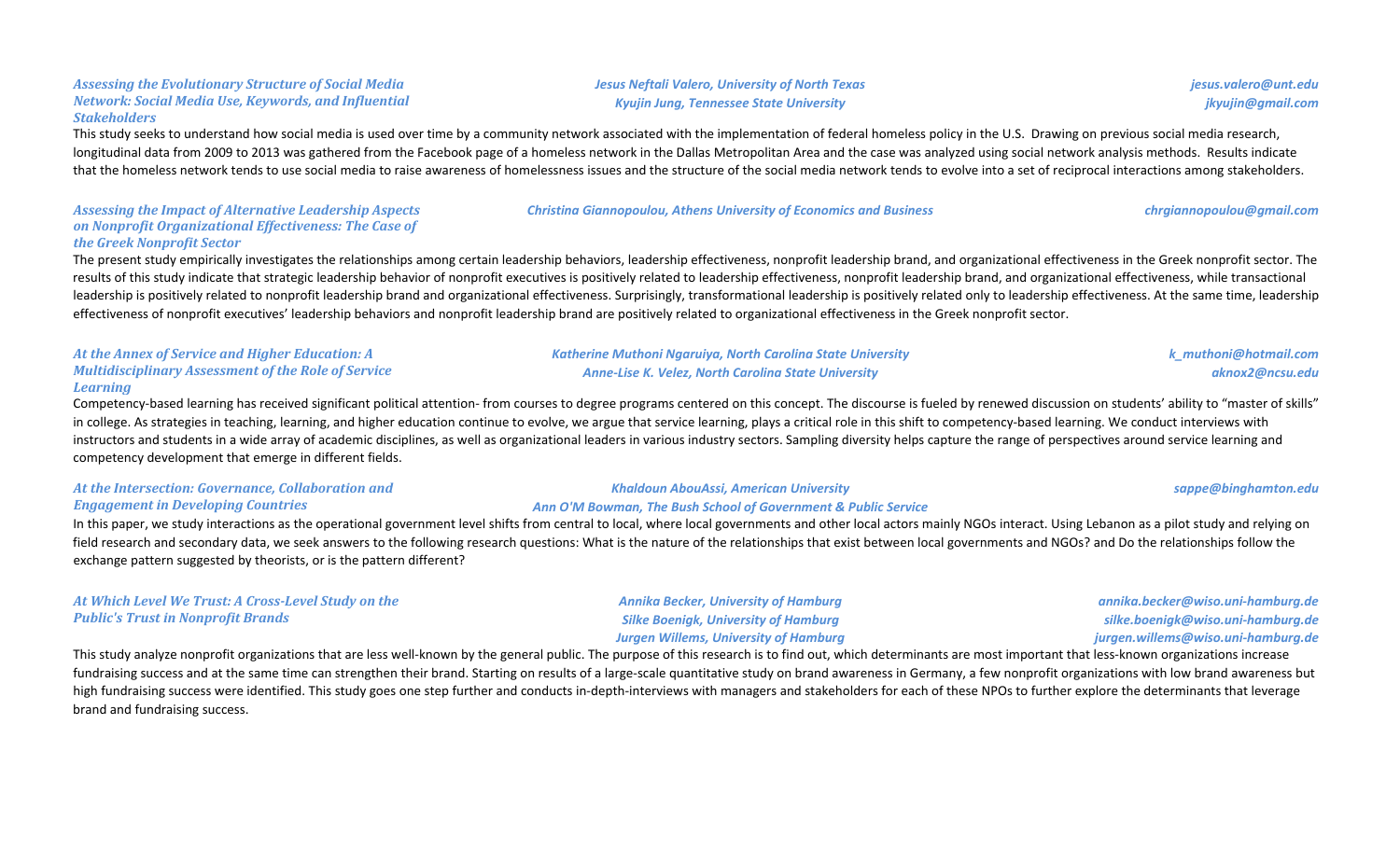#### **Balancing Donor Priorities and the Civil Society Function:** *A Challenge for Modern International Volunteer Cooperation Organizations*

This paper unpacks the argument that results-based management from donors has driven international volunteer cooperation organizations (IVCOs) to focus their agendas away from their "civil society function" towards a primary "service-delivery function". The paper reviews 32 published studies, 106 internal IVCO reports, and 14 interview summaries. Findings indicate that IVCOs may have a comparative advantage over other state and market actors. However, they challenges the assumption that IVCOs are fulfilling their civil society function. Questions focus on how IVCOs can balance donor priorities while still maintaining integrity as non-governmental actors, and as a counterbalancing force against powerful state interests.

#### **Balancing-Acts: Organizational Aspects of Protest** *Movements – the Spanish Case*

Based on qualitative empirical research, the paper will discuss organizational forms of the Spanish protest movement, which started in May 2011 and since then lead to a massive increase in civil society activism, going along with the creation of new and the strengthening of yet existing movement organizations. It will analyse their specific features as well as success-factors and tensions. A focus is being laid on ways of organizing effectively without hierarchical structures and thus enabling both participation and professionality, on experimentation with (decision)structures, and on creative ways of coping with the fast growth of many of the movement-organizations.

#### **Best Practices for Managing Nonprofits Co-Located Together Under One Roof: Content Analysis of a Relevant** *List-Serve*

Nearly 400 multi-tenant nonprofit center buildings now exist across the US and Canada wherein multiple nonprofits are co-located under one roof on a site with some shared services provided. Previous research has shown these innovative centers to be cost-effective and desired by nonprofit tenants. However, little is formally published about the current best practices in their establishment and management. This paper presents analysis, categorization, and summation of the last three years of Q & A content on the Nonprofit Centers Network's list-serve to find out the best practice recommendations of such sites' managers. (95 words)

### *Beyond Generosity: Using Developmental Theory to Understand Donors' Thinking Processes*

While scholars have used many theories and frameworks to make sense of human variation in giving, the insights of contemporary developmental psychology have rarely been applied. This four-phased, mixedmethods study used contemporary theories of developmental psychology to empirically assess donors' developmental levels and, then, compare those data with data about giving practices. In all cases, donors' development levels were related to their thinking processes about charitable giving. In particular, this phenomena was related to the structure of donors' convictions about philanthropic work and to their expression of empathy toward nonprofit staff, clients, and fellow donors.

#### **Beyond Total Empiricism: Toward a Critique of** *Consensual Definitions of the Third Sector*

This paper argues the "new consensus definition of the third sector" advanced by the Third Sector Impact project fails to sufficiently problematize the concept of a "consensus definition." We begin with a broad overview of the trend towards simplification of philanthropic and voluntary action. We then draw on critical theory and Herbert Marcuse's concept of one-dimensional thought to demonstrate the politics of this form of knowledge production. We conclude by suggesting critical thinking–challenging current discourses and structures rather than defining or counting them–ought to serve as a basis for envisioning alternative futures and understanding philanthropic and voluntary action.

*Patricia Mooney Nickel, Virginia Tech Angela M. Eikenberry, University of Nebraska at Omaha*

#### *Benjamin J. Lough, University of Illinois at Urbana-Champaign bjlough@illinois.edu*

*Diane Vinokur-Kaplan, University of Michigan dkv@umich.edu*

*Jennifer Amanda Jones, University of Florida jenniferajones@ufl.edu*

**Ruth Simsa, University of Economics and Business, Vienna** *ruth.simsa@wu.ac.at ruth.simsa@wu.ac.at* 

*nickel@vt.edu aeikenberry@unomaha.edu*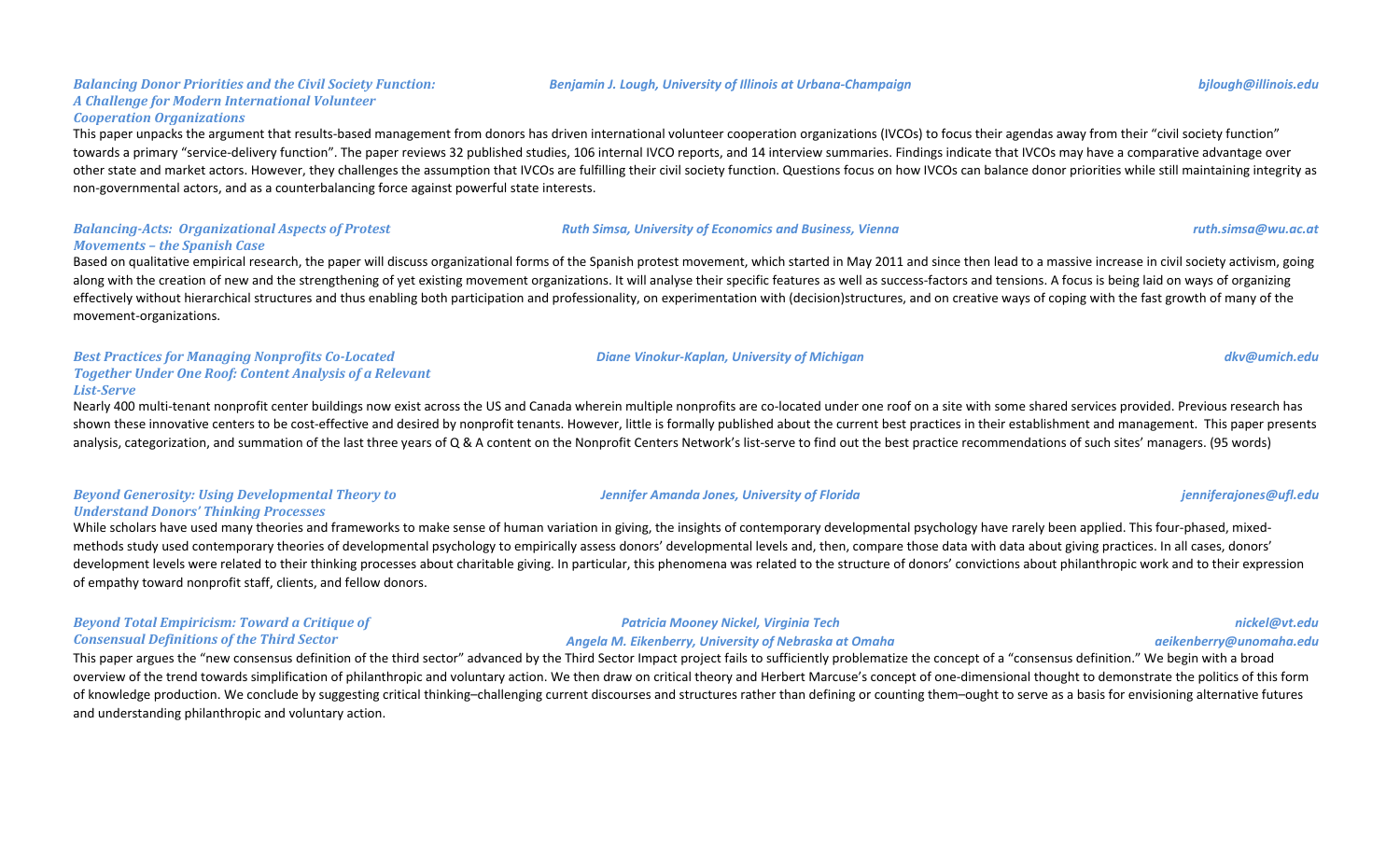#### *Kristina Jaskyte, UGA kjaskyte@gmail.com*

### **Board of Directors and Innovation in Nonprofit Organizations Model: Preliminary Evidence from** *Nonprofit Organizations in Developing Countries*

Innovation is critical for nonprofit organizations' effective response to changing environmental conditions. While the board of directors is in a position to facilitate the development of such capacity, theoretical and empirical literature on this link is very limited and originates primarily in developed world countries, limiting its generalizability and usefulness to other national contexts. The author of this presentation explored potential usefulness of a Western conceptual model – Board of directors and innovation in nonprofit organizations (Jaskyte, 2012) to other contexts by providing preliminary empirical evidence for the links presented in the model from nonprofit organizations in three developing countries.

**Board Volunteer Social Capital In Grassroots Associations Katie E Misener, University of Waterloo** 

*Alison Doherty, Western University Russell Hoye, LaTrobe University Kyle Paradis, Western University*

**Skylar Rolf, University of Nebraska-Lincoln state of the state of the state of the state of the state of the state of the state of the state of the state of the state of the state of the state of the state of the state** 

*Bethany Slater, University at Albany bslater2@albany.edu*

Community sport organizations rely extensively on volunteers who work closely together and may generate social capital that is further mobilized to achieve an organization's goals. The two-fold purpose of this study was: (1) to explore the nature and development of social capital among board volunteers in community sport organizations; (2) to determine the conditions that influence the development of intra-organizational social capital and its contribution to individual, group, and organizational performance. Through interviews with volunteer board members, the study reveals multiple forms of social capital generated as a result of relationships with other volunteers.

### **Boundary Spanning at the Bottom of the Pyramid: A** *Mixed Methods Study*

Building on the extant literature, we argue that international experience, learning, and social networks are important to the success of boundary spanning activities by volunteers across international borders. Using a sequential, explanatory mixed methods design, we test our hypotheses with a unique sample of 151 boundary spanning activities at the bottom of the pyramid. Our quantitative analysis unexpectedly resulted in mixed support for our hypotheses. To make sense of these results, we conducted a qualitative analysis of narrative accounts written by these boundary spanners and discovered the following themes: making the adjustment, the importance of sensemaking, and support during difficulties.

### **Breaking Down the Construct of Capacity: Perspectives** *from Emergency Food Providers*

Cohesively defining capacity because it is abstract is a challenge in the literature. Through 15-20 semi-structured interviews with program coordinators of emergency food programs, this study will analyze program coordinators' definitions to determine how different theories, often utilized in the organizational effectiveness literature, inform capacity definitions. Themes will be analyzed to determine if practitioners primarily rel upon the goal attainment model, the systems resource model or institutional theory as theoretical underpinnings to understand capacity in their work. This study will also demonstrate the construct similarities between effectiveness and capacity and encourage the expansion of the effectiveness theoretical base to capacity.

> *Itay Greenspan, Hebrew University of Jerusalem Deby Babis, The Hebrew University of Jerusalem*

#### **Bridging and Bonding Logics of Migrant Worker** Associations: The Case of Filipino Community **Organizations in Israel**

We present an emerging form of grassroots organizations: the migrant worker association. We map and identify key characteristics of these associations using a case study of grassroots Filipino migrant worker organizations in Israel. The paper will offer a definition of migrant worker associations, map the types of organizations active in the Filipino community in Israel, and focus on two key strands of their activity: provisio of social, cultural, and welfare services to its members as reflection of bonding social logic, and engagement in advocacy and lobbying efforts to improve human rights and working conditions as bridging social logic.

*adoherty@uwo.ca r.hoye@latrobe.edu.au kparadis@uwo.ca*

*k.misener@uwaterloo.ca*

*itaygree@mail.huji.ac.il deby.babis@mail.huji.ac.il*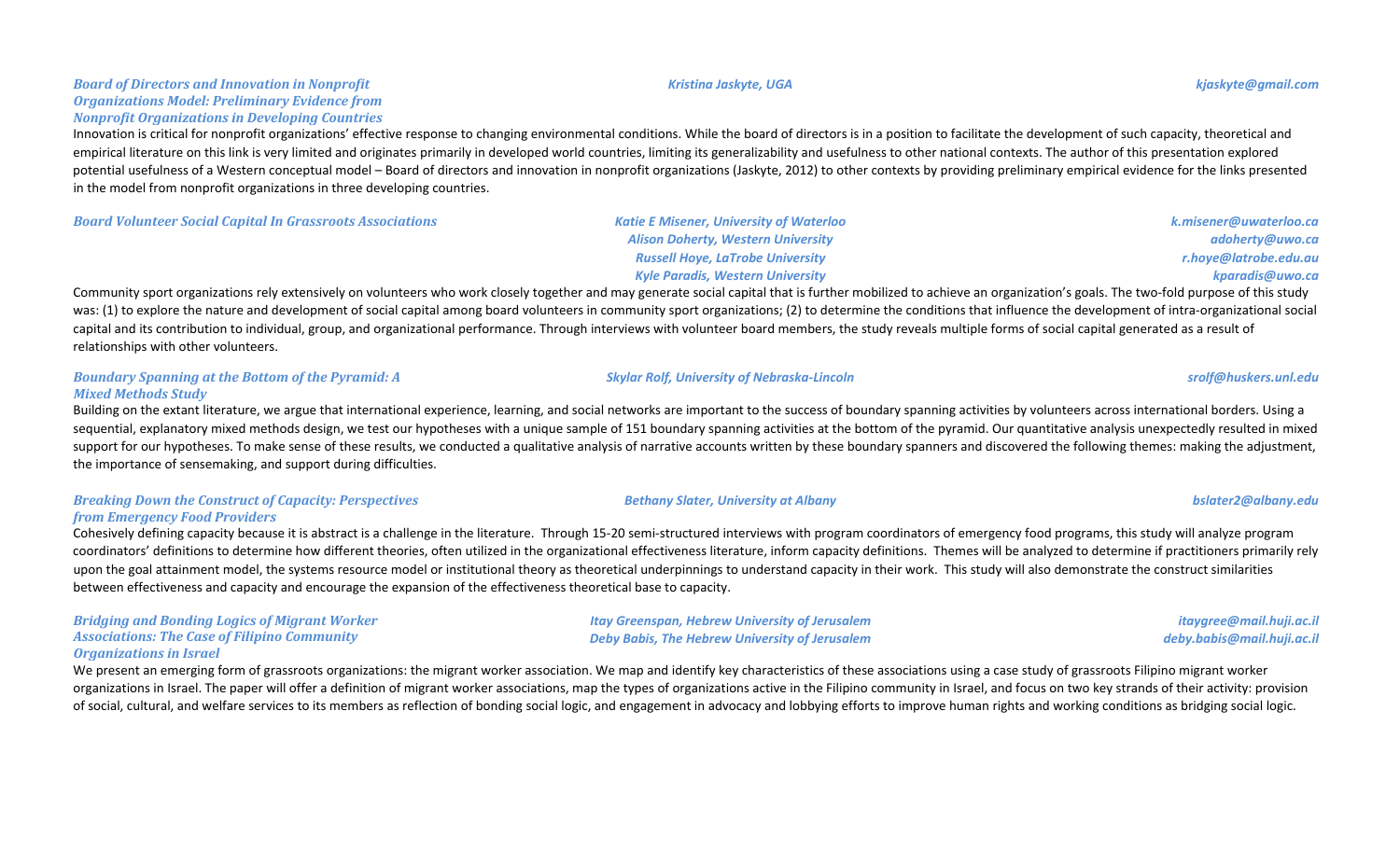# **Jason Pudlo, University of Oklahoma**

To what extent does a focusing event, such as a natural disaster, facilitate rapid cooperation between the nonprofit and emergency management sectors? We examine this question using interviews and survey data from nonprofit organizations that responded after a series of storms devastated much of Central Oklahoma in May 2013. The data suggests that the cultural differences between emergency management agencies and nonprofit organizations is a potentially large barrier to cooperation after a disaster; however, we find that nonprofits with disaster response experience can be a bridge between the two sectors facilitating better communication and more efficient recovery activities.

### **Bringing Giving Home: Community Level Philanthropic Practice in Maputo, Mozambique**

**Bridging Cultures: Nonprofit and Emergency** 

*Response and Recovery* 

*Management Agency Relationships During Disaster* 

This paper will critique the state of the study of African philanthropy, and will explore need for further academic research in this area. Scholars have paid close attention to the shifting geography of international aid, but not the dynamics at work at the community level. Fewer than ten studies exist on philanthropy or assistance in Africa, making it difficult to glean lessons about the social and financial capital that already exist. Thi analysis seeks to expand boundaries of the discourse, as well as glean lessons from the assumptions scholars make about responsibility and senses of responsibility in the developing world.

**Bringing Nonprofits to the Collaborative Table: An** Assessment of Nonprofit Resource Contribution and *Mission Alignment in Interorganizational Public Health Networks*

Given the complexity of today's social and political dilemmas, a common method of program and policy implementation is surfacing in the form of interorganizational goal-directed networks. This paper applies the "Core Dimensions of Connectivity" theory to analyze how the increasing inclusion of nonprofit organizations in public health goal-directed interorganizational networks is associated with goal achievement. Specifically, variables were analyzed in relation to outcomes in 177 public health goal-directed networks to understand how organizations from the nonprofit sector collaborate with public and private agencies. The findings indicate that significant differences in resource contributions and perceptions of mission alignment exist across sectors.

| <b>Building Capacity in Nonprofit Boards: Learning from</b>                                                                                                                                                     | Judith L. Millesen, Ohio University                                | millesen@ohio.edu |
|-----------------------------------------------------------------------------------------------------------------------------------------------------------------------------------------------------------------|--------------------------------------------------------------------|-------------------|
| <b>Board Self Assessments</b>                                                                                                                                                                                   | <b>Joanne G. Carman, University of North Carolina at Charlotte</b> | jgcarman@uncc.edu |
| This study reports on board member evaluations of their individual and collective participation in the governance process as well as a retrospective analysis of what was learned through an assessment process |                                                                    |                   |

on board member evaluations of their individual and collective participation in the governance process as well as a retrospective analysis of what was learned through an assessment process undertaken to inform decision making and build capacity at both the board and organizational level. BoardSource supplied self-assessment data for more than 400 nonprofit boards. Additionally follow-up interviews were done with a small sub-section of that group to learn more about the ways in which self-assessment influenced organizational effectiveness or provided a context in which to discuss opportunities and challenges.

### **Building Community: The Characteristics of America's** *Most Civic Cities*

A tremendous amount is known about individual civic and political participation. Those who participate are more educated, more affluent and easier to mobilize. Yet, the social value of participation lies not in its individual impact but in democratically meaningful units such as local governments. Little is known about why some communities display vibrant patterns of participation while others are characterized by disengagement. This paper furthers this understanding by examining what corporate, political and nonprofit leaders in 10 America's cities see as fostering their civic life.

*Haley Murphy, Oklahoma State University*

*jpudlo@ou.edu*

*haley.c.murphy@okstate.edu*

*danielle.varda@ucdenver.edu carrie.chapman@ucdenver.edu*

### *Trent A Engbers, University of Southern Indiana taengbers@usi.edu*

*Beth Oppenheim beth.oppenheim@gmail.com*

*Danielle Varda, University of Colorado Denver Carrie Chapman, University of Colorado Denver*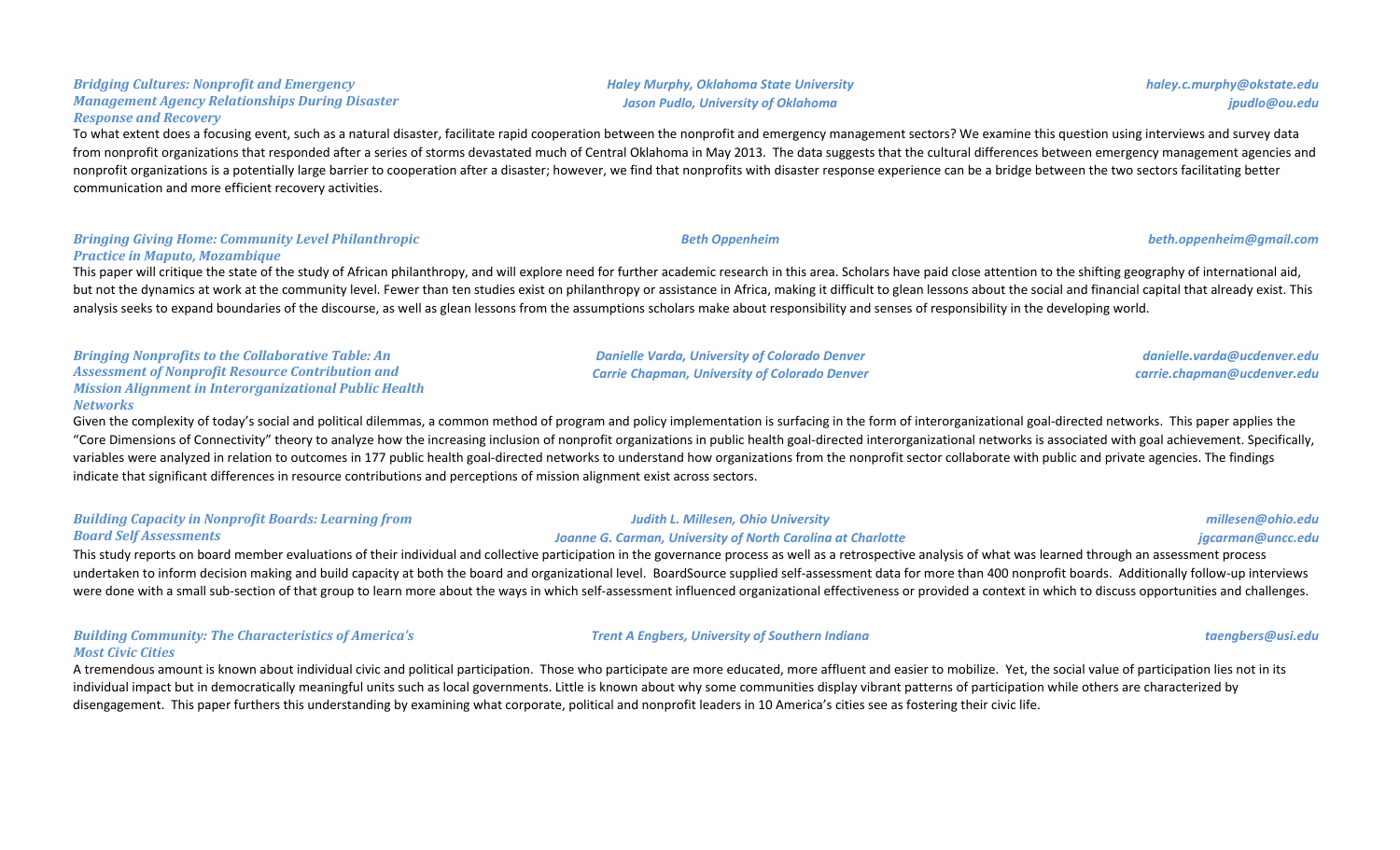#### **Building Global Civil Society in a Time of Nationalism: Philanthropic Foundations in Interwar Europe**

The study investigates the nationalist goals of internationalism and transnational civil society in Europe in the late 1920s and early 1930s. Through the examples of the Gustav Stresemann Memorial Foundation and the New Commonwealth Institute, the author points to the tensions between nationalist goals and transnational cooperative endeavors and argues that German cultural and political elites used internationalism to reestablish Germany's status in the international community. The study thus uses comparative as well as historical methods to inform today's debate on the role of civil society and citizenship in a globalized world.

### **Business Models of Social Entrepreneurial Organizations:** *Typology*

Business model helps to understand the logic of unique ways for an organization to create value and serve as a blueprint for implementing strategy. The aim of the paper is to present and discuss a typology of business models used by social entrepreneurial organizations. The business model constructs and indicators are defined through analysis of existing literature and investigation of business plans of social entrepreneurial organizations in Russian context. The research will contribute to the development of the theoretical foundations of social entrepreneurship revealing the types of business models used by social entrepreneurs.

### **Calculating the Impact of Mission on Revenue Structure:** *Insights from the Affordable Housing Subsector*

The benefits theory of nonprofit finance postulates that a nonprofit's revenue streams stem from the nature of the goods and services it provides. It has been used to test the impact of mission on revenue structure, but much of that empirical work has been criticized for failing to adequately capture mission. This study analyzes organizational mission statements from housing nonprofits in 26 states to calculate the "benefits mix formula". Using three years of pooled financial data for those organizations to calculate the dependent variables, the study tests whether the "benefits mix formula" accurately predicts an organization's revenue structure.

#### **Can Educational Assignments Help Improve the Impact of** *B-Corporations?*

Business students are often tasked with applying knowledge/skills to real life conditions – but what do such occasional projects actually change? This paper proposes to investigate whether the impact of 11-16 local/domestic B-Corporations was improved due to implementation of action plans designed by foreign undergraduate students. Via interviews and comparison of B Impact Assessment scores, the researcher aims to produce a measurement, mostly qualitative, of what action plan outcomes existed after 1, 6 and 12 months – thus providing initial insights regarding how academic assignments can make a difference to the reality of B-Corporations.

### *Can Nonprofits Innovate to Lead a Movement for Economic Justice?*

How do nonprofits innovate to integrate community organizing into their traditional work? Some studies suggest beliefs and values of different strategies hinder integration while others find they can be used effectively like tools. I draw on ethnographic and interview data to compare and attempts at integrating charity and community organizing in a social services agency. I find that beliefs and values come from experience. People with experiences of multiple strategies are more willing to innovate. Then, the structure of teams and availability of resources facilitates trials. I suggest nonprofits seeking innovation use experiences of trials to update beliefs and values akin to the scientific method.

#### *Peter Christian Weber, Murray State University pweber@murraystate.edu*

*Francois Brouard, Carleton University*

*Yulia Aray, St. Petersburg University*

*Jennifer Shea, San Francisco State University*

### *Janey Qian Wang, San Francisco State University*

#### *Elisa Larroudé, Fundacao Getulio Vargas elisa.larroude@gmail.com*

### *Rachel Wright, Stanford University rachell1@stanford.edu*

*jshea@sfsu.edu jqwang@sfsu.edu*

*aray\_yulia@gsom.pu.ru francois\_brouard@carleton.ca*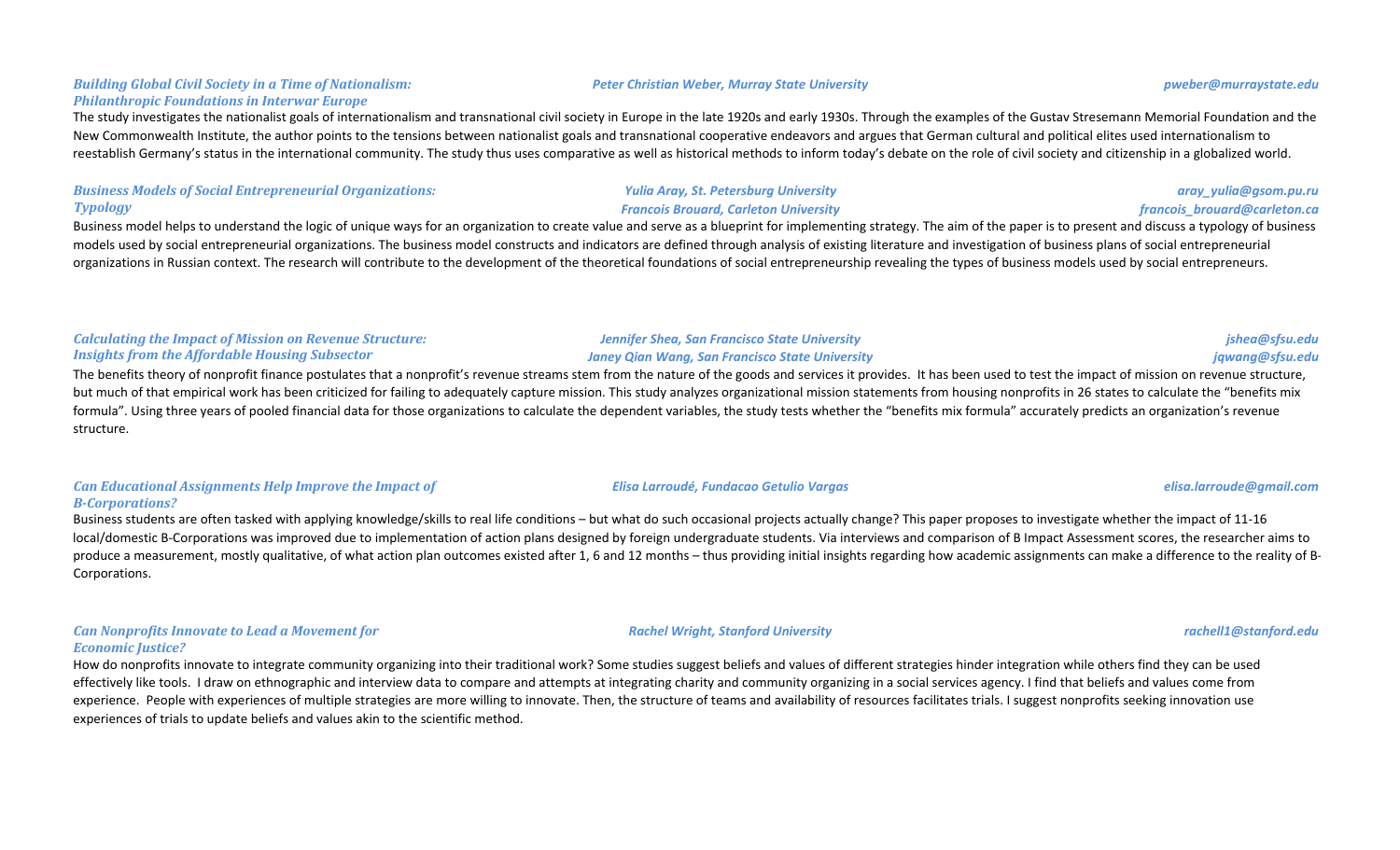#### *Capacity and Mission Fulfillment in Grassroots Nonprofit* **Organizations: Perspectives from Emergency Food** *Providers*

Scholars generally agree that capacity influences mission fulfillment in nonprofit organizations, but research challenges include understanding how this occurs. This study will advance the use of meals-served data to systematically evaluate how capacity contributes to mission fulfillment. Since New York State is the only state to collect information on the number of meals served in emergency food programs, this provides a unique dependent variable to evaluate how capacity influences program outputs. Further, 15-20 in-depth qualitative interviews will allow for practitioner perspectives to expand upon the empirical evidence on how capacity helps or hinders mission fulfillment in this mixed methods approach.

#### *Capacity and Performance in Public and Nonprofit Organizations: Propositions from the Literature*

This theoretical paper asks the question: to what extent can understanding different theoretical perspectives on capacity provide insight to understanding organizational capacity and its relationship with organizational outputs? Three perspectives on capacity are advanced: the external lens, the internal lens, and the adaptive lens. Based on these understandings of capacity, propositions are developed for future research. The author argues that a more integrative and theoretical examination of capacity is required to understand what capacity is and how it connects with other important theoretical concepts about how public and nonprofit organizations work.

| <b>Capital Campaigns and Competition for Donations among</b> |  |
|--------------------------------------------------------------|--|
| <b>Arts Organizations</b>                                    |  |

Despite their relative size, very few studies investigate capital campaigns among nonprofit organizations. As part of a larger project, this paper investigates the impact of these campaigns on contributions to other nonprofits within the same geographic area. We draw on organizational ecology in order to develop expectations related to this research question, which we test in an analysis of contributions to 165 arts organizations spread across 5 cities in which another arts related nonprofit conducted a major capital campaign between 1989 and 2012.

#### *Career Success of Underrepresented Minority Groups LaVonne Slaton, Case Western Reserve University lavonneslaton@yahoo.com*

This study examines the impact of individual experiences on the career success of underrepresented minorities, concentrating on the transition from college to career. In contrast to previous research, the focus is on individuals' own definitions of career success. The study is based on intensive, phenomenological interviews with 40 college graduates, with a comparative analysis of nonprofit and for-profit employees. The research investigates education, transition to workforce, and diversity experiences as determinants of career success, in order to enhance theory for understanding, predicting and facilitating minorities' career success and organizational contributions.

### *CEO Compensation: From The Insider's Point Of View Skylar Rolf, University of Nebraska-Lincoln srolf@huskers.unl.edu*

Interest in CEO compensation has been on the rise in the nonprofit sector with the emergence of charity watchdogs such as Charity Navigator and Guidestar. However, most of the literature has given attention to overhead ratios rather than CEO compensation. Little attention has been given to the views of insiders of the organization on CEO compensation even though excessive CEO compensation may have a negative effect on employee motivation. With a sample of 906 nonprofit finance professionals, this study seeks to help fill this gap in the literature by empirically examining nonprofit finance professionals' perceptions of executive compensation.

*Joanna Woronkowicz, Indiana University* **Jill Nicholson-Crotty, Indiana University** 

*Bethany Slater, University at Albany bslater2@albany.edu*

#### *Tara K. Bryan, University of Nebraska at Omaha tbryan@unomaha.edu*

*jworonko@indiana.edu jillnich@indiana.edu*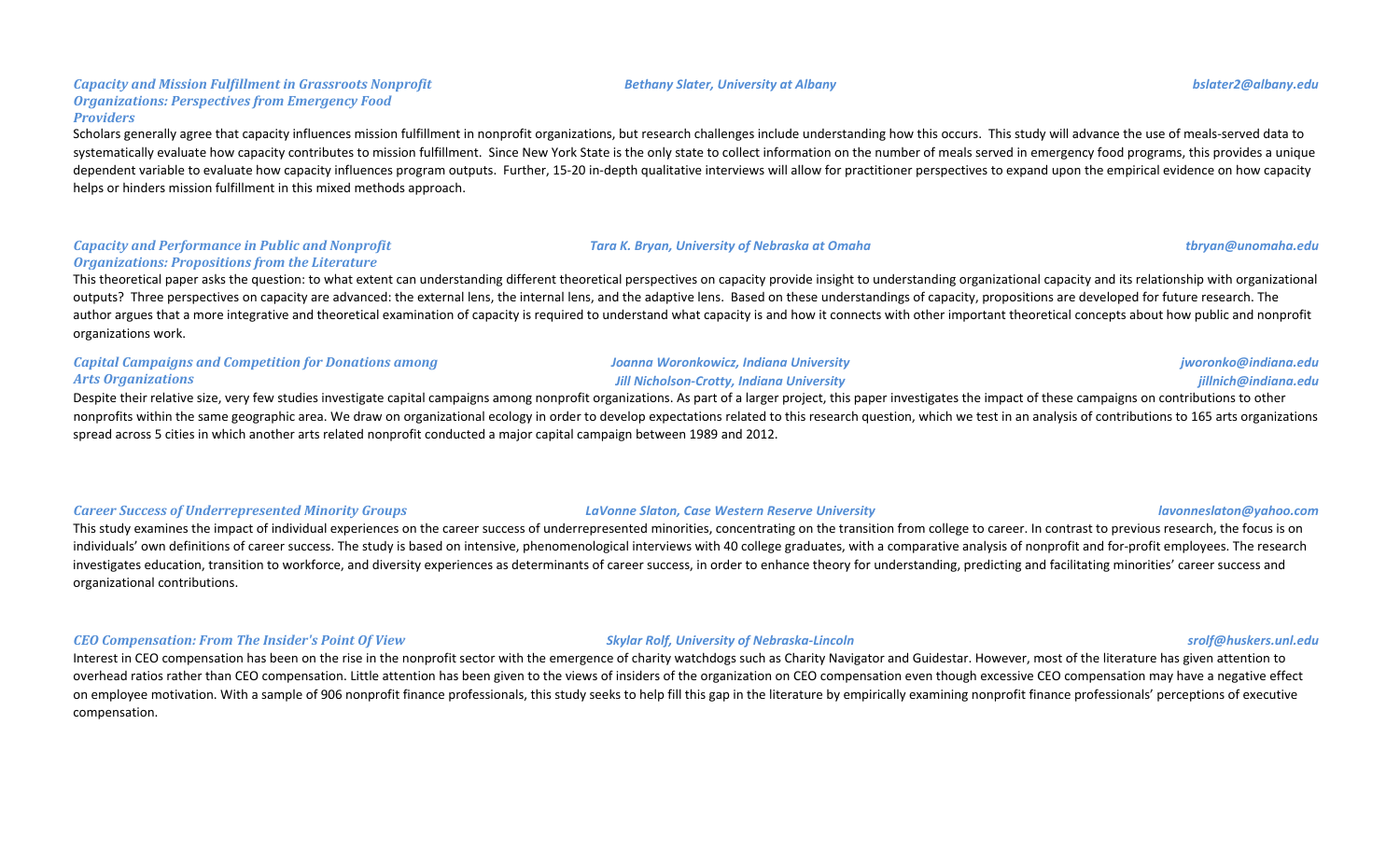#### *Changes in the Determinants of Participation and Time Use on Volunteering from 1993 to 2012 in Denmark*

*Lars Skov Henriksen, Aalborg University Torben Fridberg, SFI - Danish National Center for Social Research* *larsskov@socsci.aau.dk TF@sfi.dk hpq@dps.aau.dk*

#### *Hans-Peter Qvist, Aalborg University*

Like other Western countries Denmark has in the last decades experienced changes in socio-economic conditions, e.g. rising educational levels, as well as cultural changes towards individualization and reflexivity. Arguably, such transformations can change both the level and the nature of volunteering. The purpose of this paper is to empirically investigate whether key determinants of volunteering have changed in relative importance for participation and time use on volunteering in the period from 1993-2012. We focus on socio-economic factors, i.e. education, labor market position, work hours, and degree of urbanization, and individualization and reflexivity measured as looser attachment to voluntary associations.

#### *Charitable Giving and Civicness in a Universal Welfare State – Findings from Sweden*

Civicness is definied in the national context, according to Social Origins Theory. This paper will show how the specific national context of Sweden shapes and defines charitable giving as an act of civicness. How do we understand charitable giving as an act of civicness in a universal welfare state, such as Sweden? The answer to this question will be provided through an analysis of an extensive study of civic participation carried out nationwide in Sweden in 2014. One of the main findings is that Swedes consider giving to be a civic activity unrelated to the welfare state.

| <b>Charitable Giving by State: New Methods and Measures</b>                                                                                                                                                            | John J. Havens, Boston College        | havens@bc.edu   |
|------------------------------------------------------------------------------------------------------------------------------------------------------------------------------------------------------------------------|---------------------------------------|-----------------|
| <b>for Geographic Giving Relative to Income</b>                                                                                                                                                                        | <b>Paul Schervish, Boston College</b> | schervis@bc.edu |
| This paper (1) evaluates existing indices ranking geographic areas on their relative level of charitable giving, and (2) presents a more accurate set of rankings based on a more valid research methodology. A major  |                                       |                 |
| problem with current state comparisons is using household gross income as a measure of capacity to give. This leads to incorrect comparisons and invalid implications unless substantial geographic differences in tax |                                       |                 |
| burden and cost of living are taken into account, as we do here. Our more precise methodology has stunning implications for research validity and for the veracity of the conclusions we impart to the public.         |                                       |                 |

| <b>Charitable Giving of the Wealthy</b> | Ellen Steele, Urban Institute                   | esteele@urban.org        |
|-----------------------------------------|-------------------------------------------------|--------------------------|
|                                         | C. Eugene Steuerle, Urban Institute             | esteuerl@urban.org       |
|                                         | <b>Jenny Bourne, Carleton College</b>           | jbourne@carleton.edu     |
|                                         | <b>Brian Raub, IRS Statistics of Income</b>     | Brian.G.Raub@irs.gov     |
|                                         | <b>Joseph Newcomb, IRS Statistics of Income</b> | Joseph.A.Newcomb@irs.gov |

This paper analyzes the relationships between wealth, realized capital income, and charitable giving. The paper uses Statistics of Income Division of the Internal Revenue Service data to link giving in life between 2002 and 2006 and charitable bequests on the estate tax return from 2007 for decedents based on net worth. The top wealth holders give a greater share of their income through their estate during their final years of life, and charitable bequests are a greater portion of their estates, than those with less wealth?

| <b>Charity Law, Fundraising and Donations: Organizational</b> | <b>Rene Bekkers, VU University Amsterdam</b> | r.bekkers@vu.nl    |
|---------------------------------------------------------------|----------------------------------------------|--------------------|
| Level Correlates in The Netherlands                           | Saskia Elisabeth Franssen, VU Amsterdam      | s.e.franssen@vu.nl |
|                                                               |                                              |                    |

We explore how fundraising by cultural nonprofit organizations and giving in the Netherlands changed after a charity law reform enhancing the deductibility of donations and the freedom for organizations to earn commercial income. Results from two surveys among High Net Worth individuals (n  $\approx$  1,300) show that cultural nonprofits received a larger share of total giving in 2013 than in 2011 from a larger proportion of donors. New data from a survey among a large sample (n  $\approx$  1,500) of cultural nonprofits will show how fundraising and sales activities depend on the organizational capacity of cultural nonprofits.

#### *Johan Vamstad, Ersta Sköndal University College johan.vamstad@esh.se*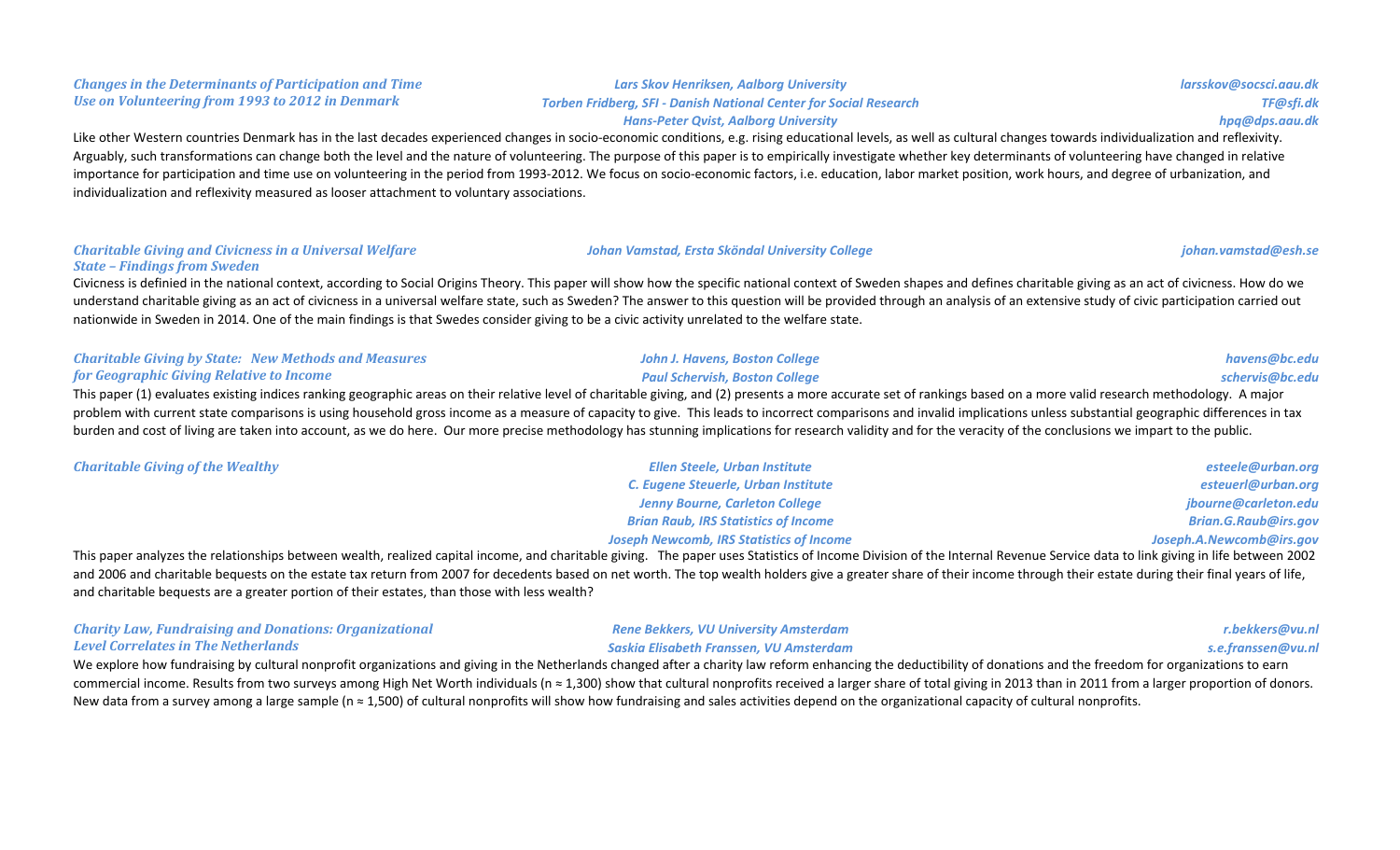#### *Chinese Foundations: Institutional Factors, Funding*  **Behavior & Future Capacity**

### *Angela L. Bies, University of Maryland, College Park* **Scott Kennedy, Center for Strategic & International Studies Yuan Tian, Indiana University Lilly Family School of Philanthropy** *Xu Han, University of Maryland Lijun He, Pace University*

Philanthropy has exploded in China in recent years as a promising area to fill the gap between extant societal problems and government's ability to address them. Although growing, the philanthropic sector's development suffers from a challenging regulatory environment, insufficient capacity and internal governance of nonprofits, and lack of trust within and across sectors. Hence, understanding the role and institutionalization of Chinese foundations is critical. This empirical study investigates Chinese foundations' relationship between organizational and management characteristics and their grantmaking activities, using a comprehensive national data set, supplemented by expert interviews. Results pose significant areas for technical assistance and policy reform.

#### *Civic Engagement, Inequality, and Economic Mobility: Trends from 2001-2011*

While economic mobility has stalled for many households in the United States, little is known about the ways participation in civic engagement activities may influence economic mobility. This paper uses data from the Panel Study of Income Dynamics (PSID) to examine the relationship between civic engagement, inequality, and economic mobility from 2001 to 2011.

#### *Civil Society and Fatherhood in the Borderlands: Promoting Active Fathers in Northwestern Russia*

In this paper Russian "daddy-schools" are studied as cases of social activism connected to the borderlands between civil society, the state and the family, through their ambition to encourage a more active fatherhood.

Questions asked concern how Russian CSOs operate in the borderlands between different societal spheres and how daddy-schools frame their operations to gain legitimacy and influence.

Preliminary analyses show that the daddy-schools have had policy-impact via good relations with the state-machinery. This supports previous findings of CSOs gaining influence by framing their issues to legitimize them as service-providers, which can provide opportunities to also fill an advocacy-role.

*Civil Society and Local Citizen Engagement in West Africa Kelly A. Krawczyk, Auburn University kak0037@auburn.edu*

Civil society may have the potential to enhance citizen engagement, especially at the local level (Yang and Callahan 2007; Denhardt and Denhardt 2007; Woolum 2000). Yet to facilitate local citizen engagement, civil society must have the ability to act in a manner that strengthens linkages between civil society, citizens, and the state. This study explores the potential for civil society to enhance local participation in West Africa b examining variations in the activities of nonprofits– specifically variations in the density of civil society– that may affect the ability of civil society organizations to impact citizen involvement (Holzner 2010).

### *Clergy Compensation: Determinants and Differences Nicholas Harvey, Georgia State University nicholas.harvey@gatech.edu*

Executive compensation remains a salient topic as a result of the attention given to issues of wage inequality, gender equity, and governmental oversight relating to the salaries of corporate CEO's. In spite of numerous studies regarding executive pay, relatively few examine the wages of clergy. This paper uses census data from 1980, 1990, 2000 and the American Communities Survey 2008-2013 to identify the differences and test for the determinants of clergy compensation. The study provides insights useful to policymakers, church officials, and other stakeholders.

#### *Jodi Benenson, Tufts University jodi.benenson@tufts.edu*

*Pelle Åberg, Södertörn University pelle.aberg@sh.se*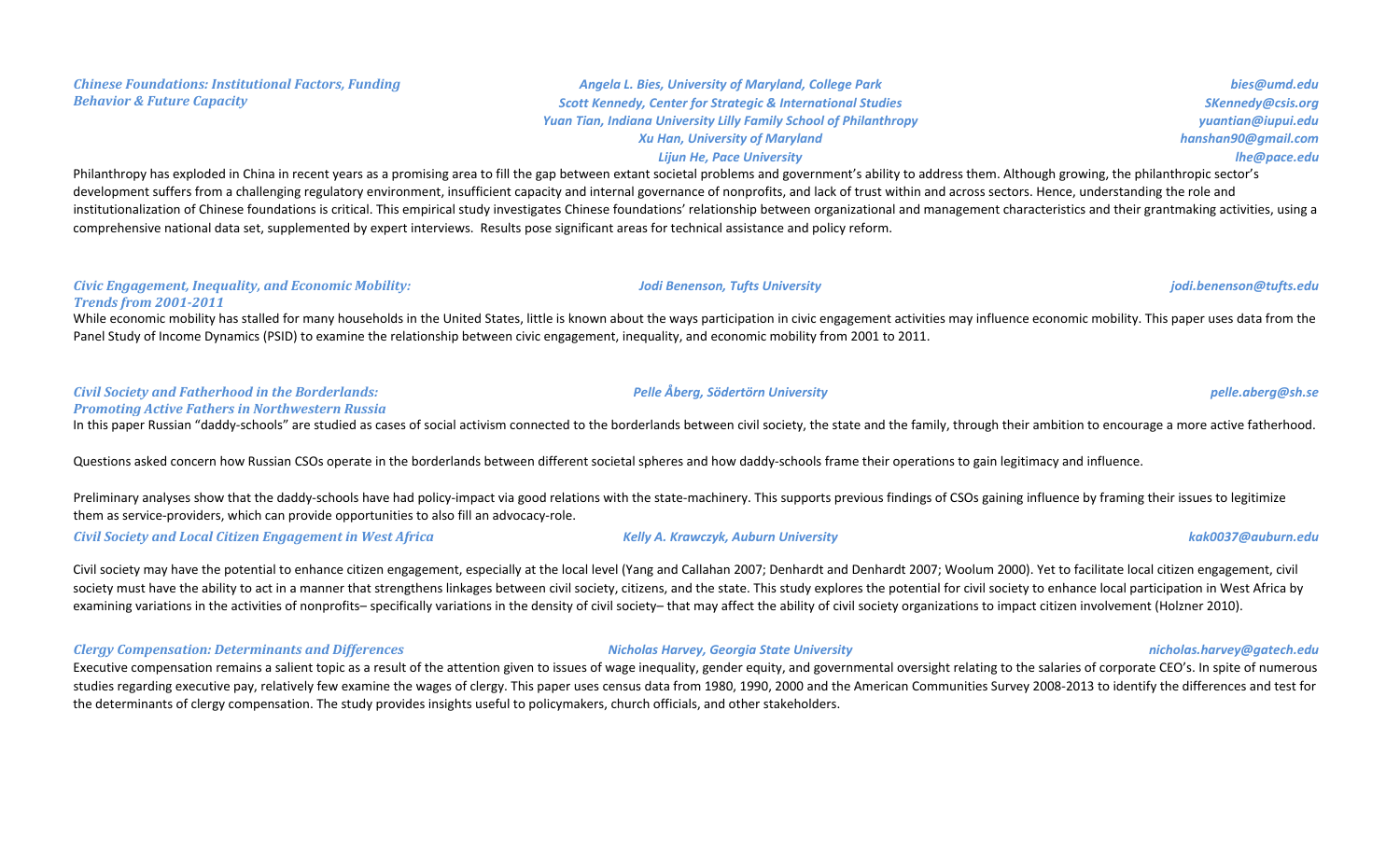#### *Co-coordinated Volunteer Programs at U.S. National*  Parks: A Multi-Case Study of Volunteer Partnerships

This multicase study examines co-coordinated volunteer program partnerships between National Park Service sites and nonprofit partners. National parks face shortfalls and reductions. Many parks have nonprofit partners that traditionally focused on fundraising; 14 nonprofits evolved to co-manage volunteer programming with NPS sites. Research questions examined how partners collaborate, structures of their volunteer programs, their adherence to tenets of volunteer program management, and their similarities and differences. Each partnerships resulted in substantial growth of volunteer programming. While the partnerships have similarities, they also have distinctive elements related to their volunteer programs being co-coordinated as well as due to unique features, needs, and opportunities at each park.

### Co-Creation of Value: A Longitudinal Analysis of Cross-*Sector Collaborations*

#### *Karabi C. Bezboruah, University of Texas at Arlington Dustin Schwandt, University of Texas at Arlington*

*Reza Hasmath, University of Alberta Jennifer Yuan Jean Hsu, University of Alberta*

Nonprofit organizations are increasingly expected to provide more services with less governmental support, and are subsequently moving toward co-creation of services through cross-sector collaborations. By adapting the Collaborative Value Creation Framework, we conduct a longitudinal analysis of a youth serving nonprofit that has developed several partnerships to remain sustainable and achieve its mission. We examine the process of collaborations, identify best practices in value co-creation, and examine the generalizability of its collaborative practices. The study will advance understanding of cross-collaboration and contribute to the limited literature on the subject.

### **Communities of Practice and Social Learning: An Analysis** *of the NGO Sector in China*

Communities of practice represent an important resource for the creation and sharing of institutional-specific knowledge. Drawing upon detailed interviews with Chinese NGOs, this article explores the development of communities of practice, and the strength of ties within this network. It will argue that communities of practice have become intricately linked to understanding the process of social learning, the organizational survival and growth of Chinese NGOs. This is particularly significant for the relatively new social service NGO sector in China, operating in an authoritarian institutional environment.

#### Community Engagement Governance™: A New System-*Wide Governance Framework for Community Impact: A Participatory Action Research Study-Phase II*

In response to the urgent need for new, more effective governance models that can respond to community needs, an innovative approach, Community Engagement Governance™ has been developed and piloted with diverse organizations and networks around the U.S. Community Engagement Governance<sup>™</sup> is a new framework in which governance responsibility is shared across the organizational system or network, sharing governance among the key stakeholders, including its constituents, community stakeholders, staff, and board(s). Using a qualitative analysis, new findings from Phase II of this action research study will address benefits and challenges using this approach, discuss practice implications, and identify further research directions.

### **Community Foundations in Mexico: The Challenge of** *Institutionalizing Philanthropy*

In the wake of the celebration of the centennial of the creation of the community foundation model in the US, it is an opportune moment to see how that model is faring elsewhere. Community foundations (CFs) in Mexico face a challenging context: how are Mexico's CFs faring? The hypothesis to be tested is that they have made progress, but such progress is highly uneven: those CFs with strong links to the business sector and a secure stream of funding have continued to grow, while those that are relying on local fundraising strategies have experienced little growth during a difficult time.

#### *Joe Follman, George Washington University joefollman@gmail.com*

## *karabib@gmail.com dustin.schwandt@gmail.com*

*rhasmath@gmail.com jenniferhsu@cantab.net*

### *Judy Freiwirth, Nonprofit Solutions Associates Judy@NonprofitSA.com*

### *Michael D. Layton, Instituto Tecnológico Autónomo de México layton@itam.mx*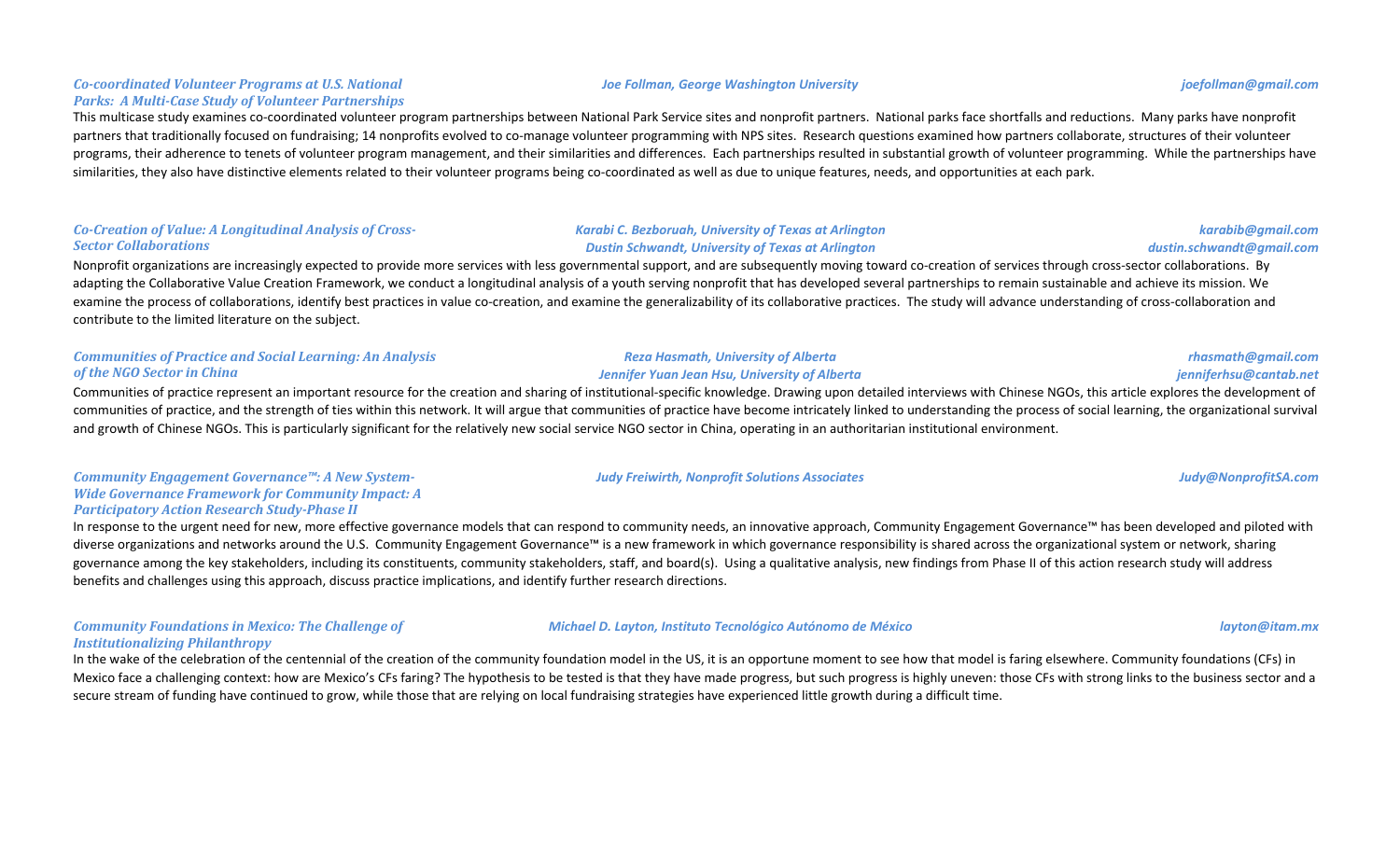### *Community Impacts on Nonprofit Income Portfolios: Are* **Population Characteristics Related to Nonprofit Revenue** *Diversification?*

Revenue diversification of income portfolios, or relying on multiple sources of revenue, is a financial strategy that is popular in nonprofit literature. However, studies tend to focus on the effects of revenue diversification and there is little research on the determinants of the ability to diversify revenue. This study utilizes Geographic Information Systems and statistical analyses to examine whether population demographics, including population growth, per capita income, nonprofit density, proportion of adults with a college degree or higher, proportion of white residents, and unemployment rate, impact nonprofit revenue diversification in Georgia from 2006 to 2012.

*Community Spirit: The Role of Communitas in Engaging Volunteers*

*Ross Curran, Heriot-Watt University Edinburgh Babak Taheri, Heriot-Watt University Edinburgh Kevin O'Gorman, Heriot-Watt University Edinburgh*

*rwc2@hw.ac.uk B.Taheri@hw.ac.uk K.OGorman@hw.ac.uk*

The proposed research seeks to explore the interplay between brand image, communitas and volunteer work engagement towards arriving at a deeper understanding of the importance of fostering a community spirit within voluntary organisations and communicating it with volunteers. Using a quantitative approach, the proposed research applies the concept of communitas to voluntary organisations for the first time, and represents an original contribution to the field, likely demonstrative of the importance of community, not merely in society, but in organisations working for societal good as well.

| <b>Community-Focused Public Outreach and the</b>           | Alisa Moldavanova, Wayne State University         | alisam@wayne.edu         |
|------------------------------------------------------------|---------------------------------------------------|--------------------------|
| <b>Sustainability of Arts Organizations in the Detroit</b> | <b>Chelsea Ann Gibson, Wayne State University</b> | chelsea.gibson@wayne.edu |
| Metropolitan Area                                          |                                                   |                          |

This paper employs a best-practice research approach, and seeks to identify and analyze examples of organizational innovations developed within the cultural sector. We seek to explore the relationship between innovative community-focused outreach strategies and organizational sustainability by focusing on two elements of community-focused innovation: 1) innovative public outreach strategies, with a particular emphasis on projects that specifically target younger generations; and 2) innovative partnerships that arts organizations develop within and outside of the cultural sector in order to enhance their public outreach. This paper focuses on cultural organizations located in the Detroit Tri-County Area and Washtenaw County.

### *Comparative Analyses of Australian and UK Social Entrepreneurship Policy Discourses*

**Chris Mason, Swinburne University of Technology** *Michael Moran, Swinburne University of Technology*

The objective of this paper is to provide a comparative analysis of social entrepreneurship (SE) public policy discourses in two countries: the United Kingdom and Australia. Drawing on literature from management and comparative public policy, specifically it investigates how SE has been deployed by policy-makers to promote reform in the non-profit sector to identify mechanisms of SE policy transfer and policy diffusion. The paper is novel in its approach combining quantitative methods to investigate how policy discourses shape SE development with complementary qualitative research with service delivery organisations to understand how policies are interpreted and negotiated by 'frontline' policy actors.

*Comparing Russian Speakers' Perceptions of Civic* Activities and Leadership in Finland and the United *States*

This paper uses a sociolinguistic framework to present findings from a comparative, cross-cultural study focused on differences and similarities between the perceptions and experiences of Russian-speaking civic activists and community leaders who arrived in Finland or the USA after 1990. This particular paper presents the results of discourse analyses of articles related to civic activism and community leadership in two monthly periodicals published in the Russian language—one in the USA and the other in Finland—during the last ten years. Among other things, the study explores whether the receiving culture impacts immigrants' perceptions of civic activism and leadership.



*Anna Leskinen, University of San Diego aleskinen@sandiego.edu*

*mjmoran@swin.edu.au*

*christophermason@swin.edu.au*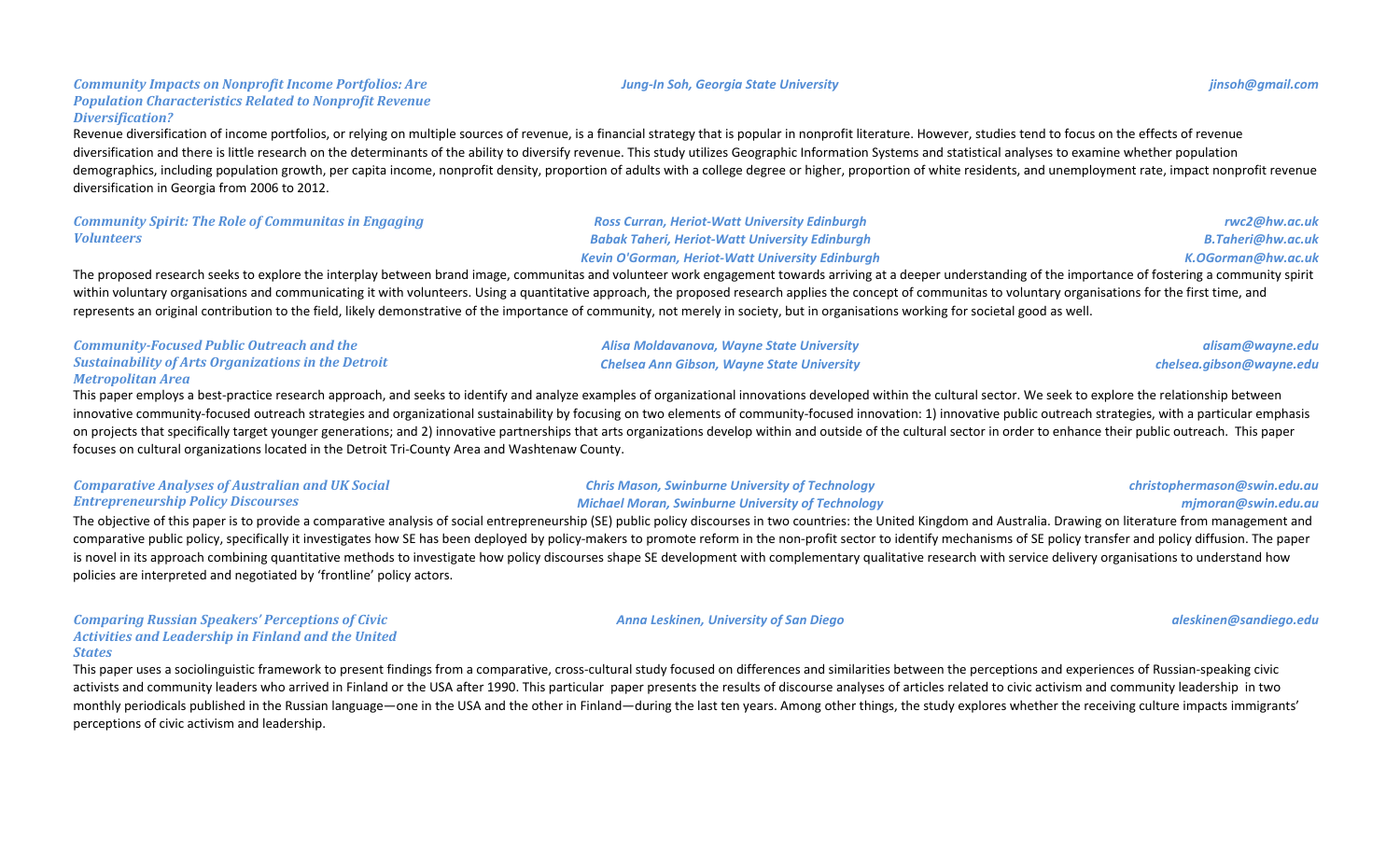#### *Competing for Resources and Meeting Demands: How Nonprofits in Georgia Suburbs Fare Against Those in the Urban Center*

*Amanda L. Wilsker, Georgia Gwinnett College Janita Rawls, Georgia Gwinnett College* **Jennifer Chapman, Georgia Gwinnett College Jose Perez, Georgia Gwinnett College** *Michelle Wiggle, Georgia Gwinnett College* **Za Eng Mawi, Georgia Gwinnett College** 

*awilsker@ggc.edu jrawls@ggc.edu jchapma1@ggc.edu jperez@targetmarkettrends.com mwiggle@ggc.edu zmawi@ggc.edu*

In attempting to integrate economics with nonprofit studies, scholars define "markets." Rarely do we study the dynamics within the market. Based on conversations with local nonprofit leaders, we learned that select nonprofit industries in the suburbs feel in direct competition with organizations in the urban center for revenue streams. We begin to explore the basis for this feeling, and using Georgia as a case study, analyze the distribution of resources per person in need between urban centers and the suburbs. Our findings are currently descriptive but provide a basis for continued research, theoretical advancements, and policy implications.

### **Competing or Transformative Logics: When God Needs to** *Survive*

This study explores how multiple strong co-existing institutional logics interact in a Chinese Baptist Church. The church demonstrates both a logic of religion and a logic of service. This study generates managerial implications for organizational actors to manage multiple institutional logics and contributes to the theoretical understanding to multiple institutional logics and organizational hybridity. The preliminary finding suggests that, both logics although can be competing forces, they often transform and reinforce each other. This finding is in contrast to the existing literature, which often emphasize multiple logics within in one organization tends to be "competing," "conflicting," or "challenging" each other.

| <b>Conflicting Logics: How Hybrid Organizations Resolve</b> | Solange Hai, ESADE                                    | solange.hai@esade.edu       |
|-------------------------------------------------------------|-------------------------------------------------------|-----------------------------|
| <b>Tensions</b>                                             | Marta Strumińska, Kozminski University                | martastr@kozminski.edu.pl   |
|                                                             | <b>Reinhard von Wittken, TUM School of Management</b> | reinhard.von.wittken@tum.de |

This paper explores the issue of conflicting institutional logics adding to the theory of hybridity in organizations. Framed within a typology of hybrids based on the way in which organizations combine institutional logics, the aim of this paper is to examine the way organizations deal with the existence and the reconciliation of plural institutional logics, especially in cases where the logics and the relationships between them are changing.

#### **Constructing and Reconstructing Nonprofit Sector** *History: Post-Socialist Narratives*

*Erzsebet Fazekas, University of Albany, SUNY efazekas@albany.edu*

What scholarly and political narratives have been constructed to account for the rapid rise of nonprofit sectors in Eastern Europe? How are nonprofit sectors and their trajectories narrated in the global versus local scholarship, and how are these narratives driven by theoretical or political agendas? This work reviews the literature that touches on and interprets the pre-1990s history of post-socialist nonprofit sectors in Eastern Europe. This study builds on the narrative (Czarniawska, 1997; Czarniawska-Joerges, 1998) and historical approaches (Chandler, Suddaby, & Durand, 2014; Suddaby, Foster, & Trank, 2010) to organizational studies to analyze the silences and emphases in these historical accounts of nonprofit sector emergence.

#### *Wenjue Knutsen, Queen's University wenjue.knutsen@queensu.ca*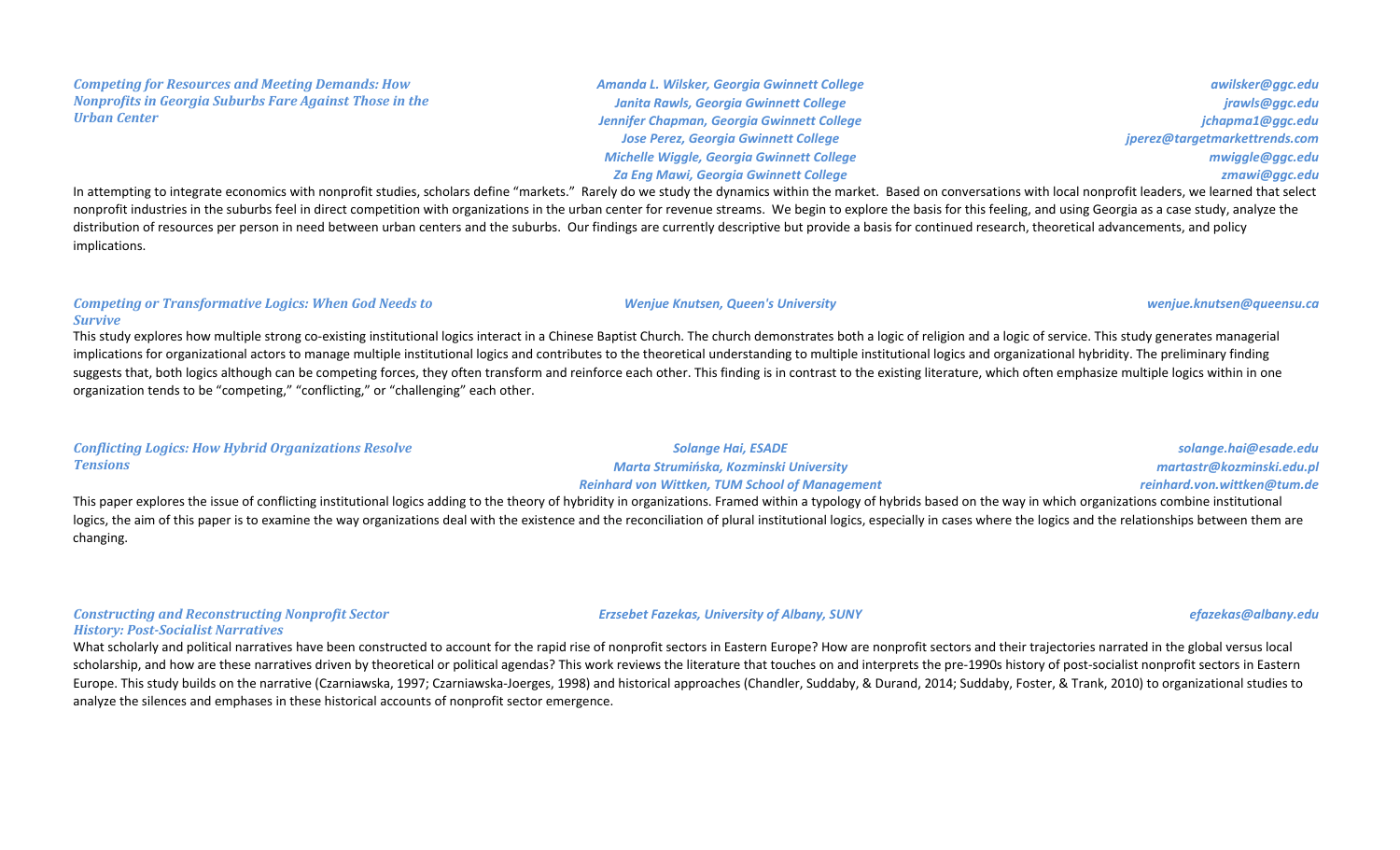*Antonio Ariza, Universidad Loyola Andalucía Pilar Tirado, Universidad Loyola Andalucía Vicente Fernandez, Universidad Loyola Andalucía*

*mark.hager@asu.edu ariza@uloyola.es Pilar\_Tirado\_Valencia/ETEA@etea.com vicentef@uloyola.es*

Understanding volunteer motivations is critical to actors interested in engaging and maximizing the value that volunteers bring to communities. One such actor are the nonprofit organizations that develop strategies for recruitment, assign volunteers to relevant tasks, and design policies oriented to improve the satisfaction of these workers. If better understood, volunteer can be more effectively mobilized. This paper seeks to add to our understanding of the decision to volunteer in three ways. One, it explores a difference between what we call socio-demographic or context forces and personal values that encourage or inhibit volunteerism.

*Corporate Foundations in Mexico: An Exploratory Study Rodrigo Villar Gómez, Centro de Investigación y Estudios sobre Sociedad Civil, A.C.* 

*Jacqueline Butcher, Centro de Investigación y Estudios sobre Sociedad Civil, A.C. Luciana Gandini, Centro de Investigación y Estudios sobre Sociedad Civil, A.C.* Santiago Sordo Ruz, Centro de Investigación y Estudios sobre Sociedad Civil, A.C.

*contacto@ciesc.org.mx rivasjb@prodigy.net.mx cartero@ciesc.org.mx santiago.sordo@ciesc.org.mx*

Despite the fact that the corporate foundations sector is growing in Mexico, knowledge about the sector is still incipient. In this paper we offer the most comprehensive and up-to-date characterization of the Mexican corporate foundations sector available. We provide our main findings on three dimensions of analysis: the foundation-society and the foundation-corporation relationships and the role foundations play in the corporate social responsibility strategy of the corporation. We also provide a basic taxonomy of these entities and compare and contrast the Mexican sector to other countries in the Latin American and North American regions hoping to spark North-South cooperation and exchange on the matter.

### *Creating the Nonprofit Executive Directors of the Future:* **The Impact of Managerial Coaching**

The impact of nonprofit executive director coaching behavior on assistant director performance and career related outcomes was examined in this study. Although the importance of managerial coaching has been increasingly emphasized in management literature, no studies of managerial coaching in the nonprofit organization context were identified. The population of this study consisted of 787 nonprofit assistant directors chosen randomly from a large nonprofit professional association membership list. Structural equation modeling was used to explore assistant director role clarity, career commitment, satisfaction, and performance. Study findings suggest the impact executive directors may have on the success of nonprofit assistant directors.

### *Crisis* on the Border: Strategic Capacity Building in *Nonprofit Immigration Organizations*

Nonprofit organizations play a crucial role in the delivery of social services worldwide. Unfortunately, the existing literature tends to describe government-nonprofit relationships in contracting as one of government control of implementation, and the resource dependence of nonprofit organizations. Developing a framework we call strategic capacity building, we instead argue that nonprofit providers have an impact on policy implementation through the incentives they have to build capacity in such a way as to affect policy options and outcomes. Using a mixed methods approach, we study nonprofit organizations engaged in providing services to immigrant children along the  $U.S.$  – Mexico border.

### *Toby Egan, University of Maryland tobyegan@umd.edu*

#### *Dyana Mason, University of Oregon Emily Fiocco, University of Oregon*

### *dmason@uoregon.edu*

#### *efiocco@uoregon.edu*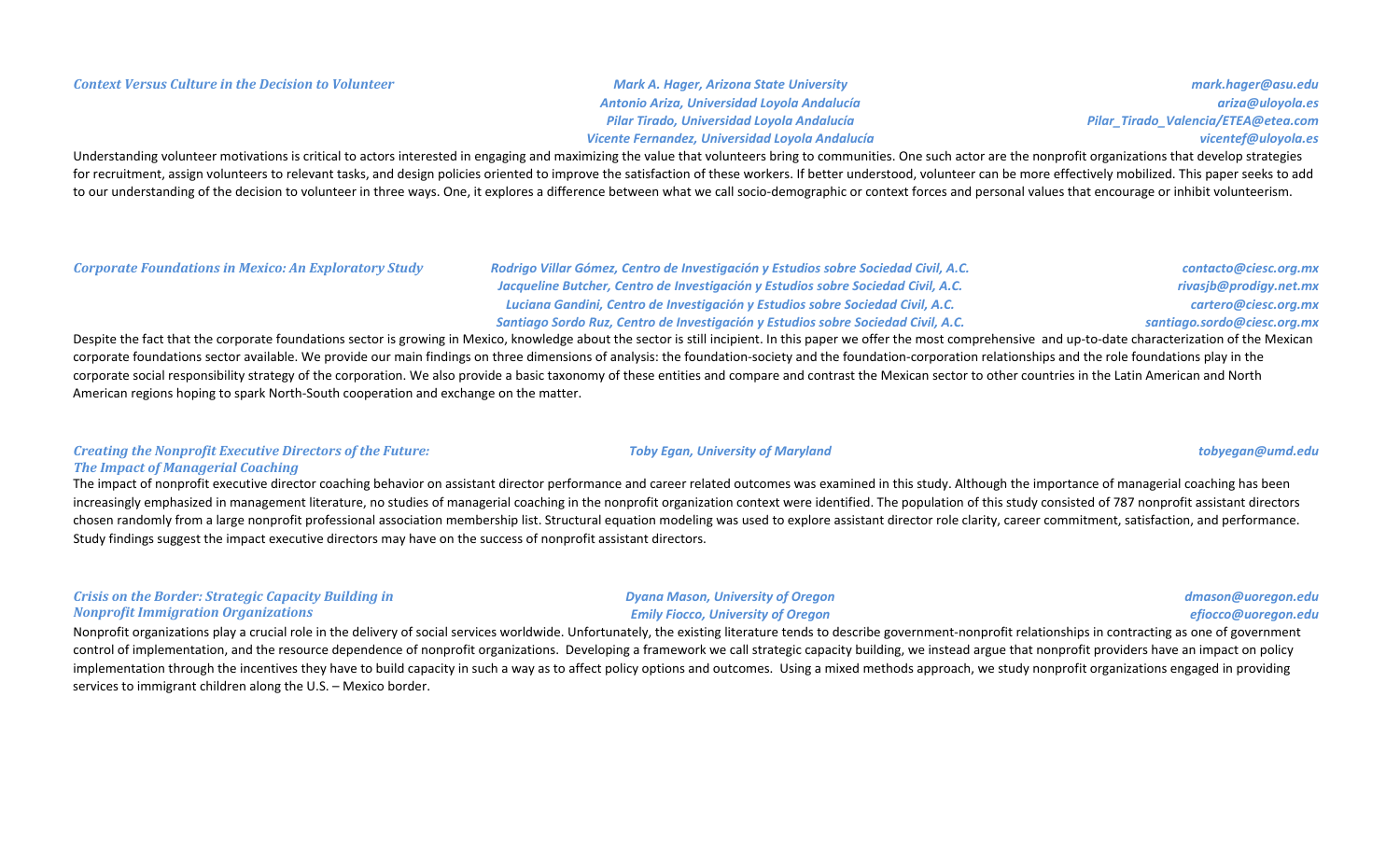### *Cross-Sector Business Model Innovations for Multimodal Mobility Services - A Conceptual Framework of Challenges in the Collaboration Process*

Multimodal mobility – the integration of public and shared private transport – is increasingly seen as a means to achieve a more sustainable transport system. To implement such solutions, actors from different sectors need to collaborate and develop joint business model innovations. These include public transport companies in municipal ownership, private transport companies, and as well non-profits that often provide car or bike sharing. A conceptual framework is developed on how challenges in these collaborations can be systematically analyzed, and first empirical results for Germany are presented.

#### *Cross-Sector Collaboration and Watershed Protection:* **Organizational Motivation and the Role of Nonprofits**

*Luisa Diaz-Kope, Old Dominion University Katrina Miller-Stevens, Old Dominion University John C Morris, Old Dominion University*

Collaboration is increasingly the arrangement of choice, as nonprofit organizations seek to enlist partners in the public, private, and nonprofit sectors to address watershed protection. Drawing on concepts found in the literature on motivation, we seek to determine whether motivations to join collaborative efforts differ for organizations in different sectors. We test this theory by examining the motivations for joining a cross-sectoral watershed protection collaborative located in southeastern Virginia. Our findings will both extend our understanding of both cross-sector collaboration and organizational motivation; and provide nonprofit practitioners with a set of tools to better leverage the power of collaboration.

### *Cy-Près on Shifting Sands John Picton, University of Liverpool J.Picton@Liv.ac.uk*

The charitable cy-près doctrine has undergone a sustained evolution in England and Wales. That process of evolution has left the law both unsettled and incoherent. This takes both a practical and a conceptual form. At the practical level, two more or less distinct systems of law co-exist, operated separately by the courts and Charity Commission. At the conceptual level, divergent views as to the nature of charitable donation sit uneasily side-by-side.

#### **Debunking One Myth About Nonprofit Performance** *Measurement: Nonprofit Arts Donors Do Not Care About* **Performance Results**

Nonprofit are facing increasing external pressure to demonstrate the effectiveness of their programs. However, we know little about the relationship between nonprofit performance outcomes and donations. Do individual donors value an organization's measures of success, and use that information in their giving decisions? We answer this question with a sample of arts and cultural nonprofits covered in the Cultural Data Project. We find that performance outcomes have no significant impact on contributions. In other words, better performance outcomes do not necessarily encourage more individual giving. Instead, donations are largely driven by how much and how efficiently organizations spend on fundraising.

#### *Democratic Norms and The Right to Associate - A History of Israel's First Bill of Associations*

Israel's first bill on the right of association was submitted to the Knesset in 1954 and followed intensive discussions between various levels of government agencies. This study sheds light on the different versions of the bill and on the debates that took place between government officials over two questions: who shouldn't be allowed to associate? And, on what conditions can an association be dismantled? The study claims that the public and professional debate over these two clauses embodies the tension between the different democratic world views and the differing perceptions on the right of association as a fundamental right.

*Mirae Kim, University of Missouri-Columbia*

**Paula G. Kabalo, Ben-Gurion University of the Negev Israel** *Hadara Bar Mor, Netanya Academic College*

*mirae8386@gmail.com*

*cgrizzle@andromeda.rutgers.edu*

*barmorh@netvision.net.il*

# *pkabalo@gmail.com*

*ldiaz002@odu.edu klmiller@odu.edu jcmorris@odu.edu*

# *Cleopatra Grizzle, Rutgers University-Newark*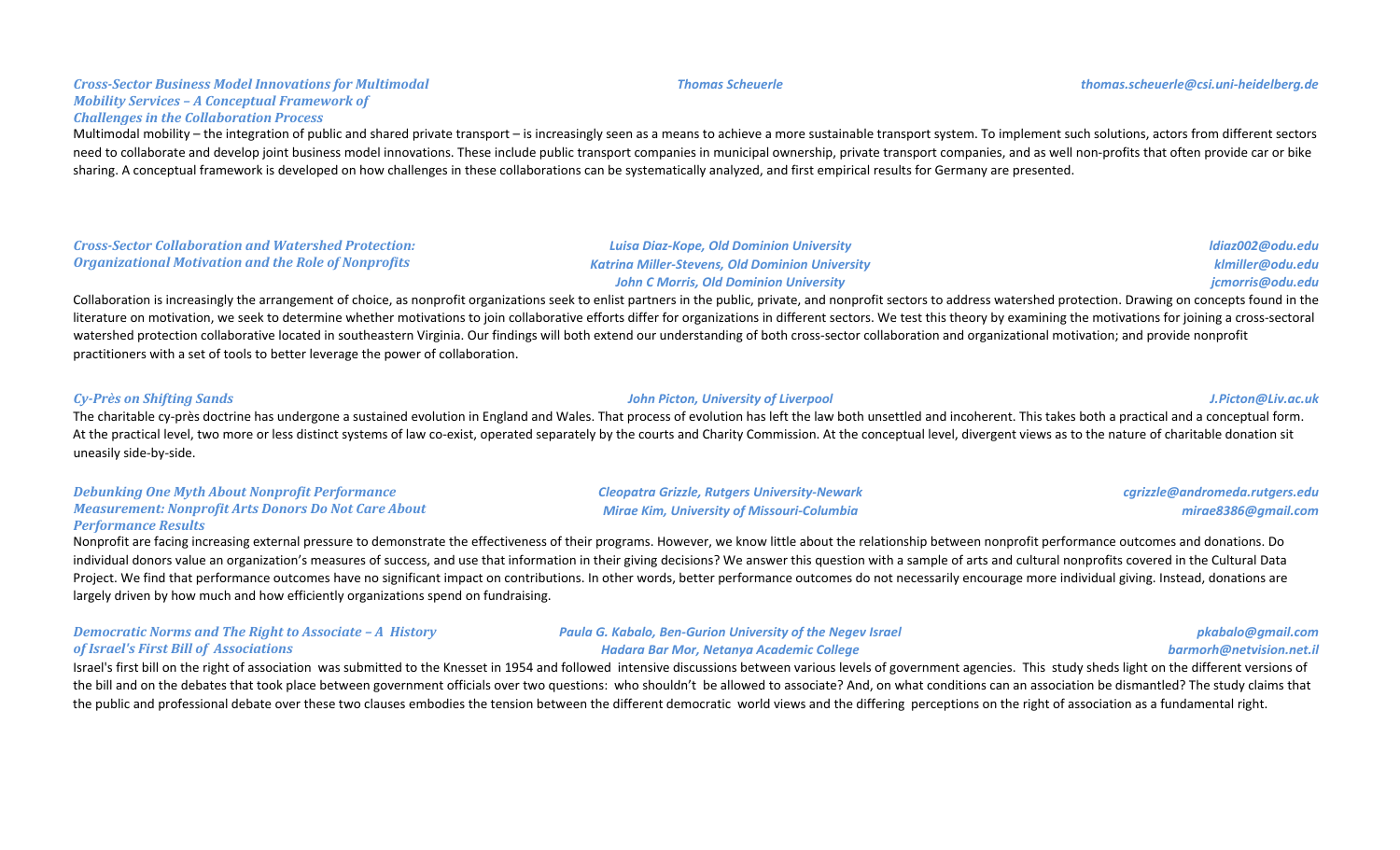### **Demographic Variations in Perceptions of Informal** *Volunteering and Philanthropic Behaviors*

A small subset of the volunteerism literature focuses on informal volunteering behaviors; even less attention has been paid to differences in how those behaviors are perceived, and how idiosyncratic variation may influence the self-reporting of formal and informal volunteering as well as philanthropic and civic behaviors. Using data from two different surveys, this research will examine individual perceptions of informal volunteering, helping, and giving behaviors, and participation in those behaviors. Demographic and regional differences will be examined, and special attention will be paid to the implications of these findings as it relates to research methodology, reliability, and validity.

#### *Demystifying the IRS 501(h) Election: A Closer Look at Nonprofit Advocacy Organizations and Lobbying Expenditures*

Many nonprofit executives continue to believe that any participation in lobbying activities will jeopardize their organization's tax-exempt status. This study seeks to demystify some of the confusion of the Internal Revenue Service's 501(h) Election by exploring the relationships between organizational characteristics, revenue sources, and lobbying expenditure differences between 501(c)3 advocacy organizations that opt for the h-elective and those that do not. The study looks specifically at 501(c)3 organizations reporting lobbying expenditures on the IRS Form 990 tax return. Data for the study comes from the National Center for Charitable Statistics' 1998-2003 datasets.

### **Design Thinking for the Development of Hands-Skills** *Based Sustainable Rural Enterprises in India*

This research pertains to the descriptive and exploratory questions – what, how and why – of the application of Design Thinking to develop sustainable rural enterprises in India. Although the practice of Design Thinking for social innovation is gaining popularity, literature is scant, and the results are inconsistent. Together with Jiyo, an Indian culture and creative enterprise leading change in several Indian villages, we are conducting sequential mixed methods research. This first study uses semi-structured interviews, focus groups, and participant-observation to a) illuminate the design practices chosen and implemented, b) the developmental outcomes, and c) contribute to Design Thinking theory development.

### **Designing an Organizational Capacity Model for Senior** *Corps Grantees*

Adrienne DiTommaso, Corporation for National and Community Service

The unit of analysis in many models of organizational capacity is the single organization. We argue for the application of a capacity model across a grant portfolio in order to align grantees with the goals of the grantmaking entity. This paper presents the results from a three-step process based on methods in human capital competency modeling, used to identify the capabilities needed by high performing grantees of the Senior Corps program. The importance of involving program staff in the modeling process is highlighted, as well as potential applications for the model in the future grant making processes and program operations.

### **Designing the Collaboration Blueprint: Mutually Beneficial Exploration as a Key Antecedent**

A change in the nature of problems has caused a pivotal shift. Contemporary problems are now indivisible, wicked, open ended and unstable messes or meta-problems, suggesting the increased difficulty of problem solving (or solution finding) exceeds the ability of lone organizations. The growing need for collaborative problem solving cannot be overstated and while a viable strategy, scholars note collaboration is difficult. Building from literature, qualitative and quantitative research, this study examines mutuality as a critical antecedent of successful collaboration performance and the importance of active listening in team interaction. These findings identify a starting point for successful collaboration.

*Aparna Katre Arghya Ghosh, The Asian Heritage Foundation*

**Robin Ghertner, Corporation for National and Community Service** 

#### *aparnakatre@gmail.com arghya@rajeevsethi.com*

*robinghertner@gmail.com amditommaso@gmail.com*

*Jennifer Madden, Case Western Reserve University jennifer.madden@case.edu*

*vledwards@ualr.edu ahbacot@ualr.edu*

*klmiller@odu.edu grass1nj@cmich.edu wardke@seattleu.edu*

# *Vickie L. Edwards, Troy University*

*Katrina Miller-Stevens, Old Dominion University Nathan Grasse, Central Michigan University Kevin D. Ward, Seattle University*

## *Hunter Bacot, University of Arkansas at Little Rock*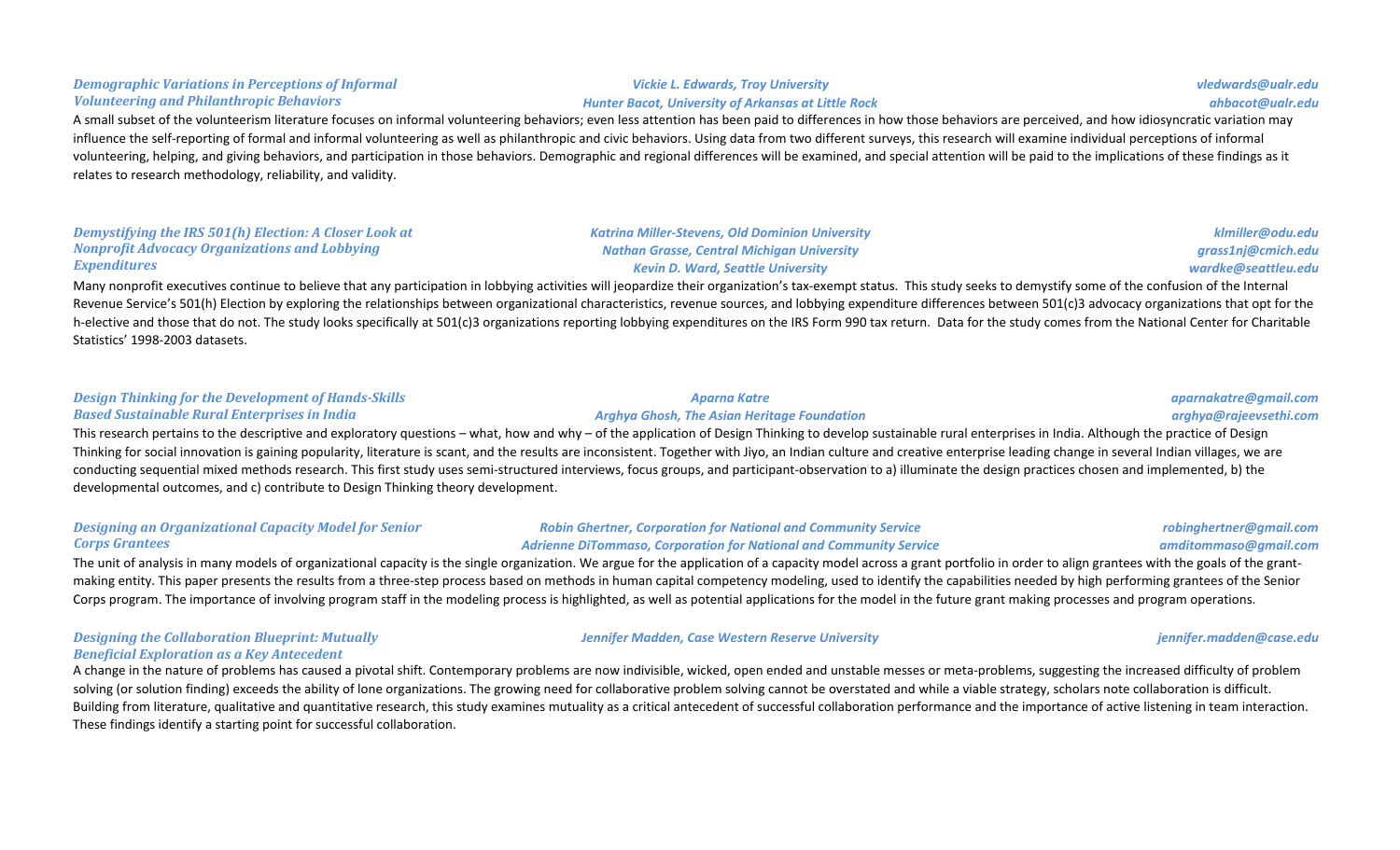### **Determinants of Internal Organizational Governance Practices: Evidence from Civil Society Organizations in** *Thailand*

Civil Society Organizations (CSOs) of Thailand in the recent times have been questioned for their capabilities in 'giving voice to the poor'. They have been charged of being technically incapable, lacking the accountability, transparency, opportunities for internal participation, evaluations and self-regulations, and heavily politicized in nature. In this scenario, this study aims to explore nature of organizational governance practiced by CSOs and factors influencing the internal organizational governance of the CSOs. This cross-sectional study will be conducted among 115 randomly sampled CSOs. A regression analysis will be done to identify the factors influencing the governance of the CSOs.

#### **Developing a Taxonomy of Foundation-Funded Nonprofit** *Capacity Building Programs to Further Research on These Programs' Effects*

Although foundations have increasingly paid attention to supporting the effectiveness of nonprofit organizations through "nonprofit capacity building," meant by this term remains unclear. This paper draws on guantitative and qualitative analysis of a database that was built for the purpose of this study and which contains 365 descriptions of foundation-funded nonprofit capacity building program in the United States. The results of this analysis yield an empirically-grounded taxonomy of foundation-funded nonprofit capacity building programs which can inform future research seeking to understand the linkages between the design of such programs and their effects.

| <b>Disaster Response Across Boundaries: Local Inclusion</b>                                                                                                                                                               | <b>Isabella M. Nolte, Queen's University Belfast</b>                                                                                                                                                      | i.nolte@qub.ac.uk   |
|---------------------------------------------------------------------------------------------------------------------------------------------------------------------------------------------------------------------------|-----------------------------------------------------------------------------------------------------------------------------------------------------------------------------------------------------------|---------------------|
| and the Motives of Aid                                                                                                                                                                                                    | <b>Eric Martin, Bucknell University</b>                                                                                                                                                                   | ecm018@bucknell.edu |
| Developing countries experience a number of chronic problems like poverty and political instability. As a result, they are extremely vulnerable to the acute threat of disasters. An ever-growing community of            |                                                                                                                                                                                                           |                     |
| international public and nonprofit organizations specializes in development assistance and provides disaster relief. Nevertheless, it remains unclear whether the international community really helps developing regions |                                                                                                                                                                                                           |                     |
|                                                                                                                                                                                                                           | become more resilient after disaster. Based on a systematic literature review, we develop a framework to assess the motives that drive the international community of public and nonprofit organizations. |                     |

| <b>Do Donors Punish Countries with Restrictive NGO Laws?:</b> | <b>Kendra Dupuy, University of Washington</b> | kdupuy@uw.edu  |
|---------------------------------------------------------------|-----------------------------------------------|----------------|
| <b>A Panel Study, 1993-2012</b>                               | <b>James Ron, University of Minnesota</b>     | jamesr@umn.edu |
|                                                               | <b>Aseem Prakash, U. of Washington</b>        | aseem@uw.edu   |

Since the mid-1990s, 45 countries have adopted laws restricting the flow of foreign aid to domestically operating non-governmental organizations. Do donors punish countries that are seeking to crackdown on NGOs by withholding aid? In this paper, we offer an empirical test of this argument by examining a panel of OECD DAC countries for the years 1993 to 2012. We find support for the argument that the adoption of a restrictive NGO finance law is associated with reduced flows of foreign aid.

> *Arjen De Wit, VU University Amsterdam Rene Bekkers, VU University Amsterdam*

| <b>Do Donors Raise Their Donations When They are Aware</b> |
|------------------------------------------------------------|
| of Decreasing Government Subsidies? A Survey               |
| <b>Experiment</b>                                          |

Are private donors willing to replace cuts in government funding? In previous crowding-out experiments, participants often have full information on the level and change in artificial government subsidies. The current survey experiment examines giving behavior to an existing charitable organization in the Netherlands, testing the effects of providing information about a real change in government funding. When people are aware that the organization lost subsidies they are more likely to donate but do not change their level of giving. These results suggest that donors are not as responsive to changes in subsidies as often argued by scholars and policy makers.

### **Dipendra KC, Center for Civil Society and Non-Profit Management Buapun Promphakping, Center for Civil Society and Non-Profit Management**

*arjendewit@gmail.com r.bekkers@vu.nl*

**Catherine Humphries Brown, Nebraska Children and Families Foundation** *c.humphries.brown@gmail.com* 

*dipendra@kkumail.com buapun@kku.ac.th*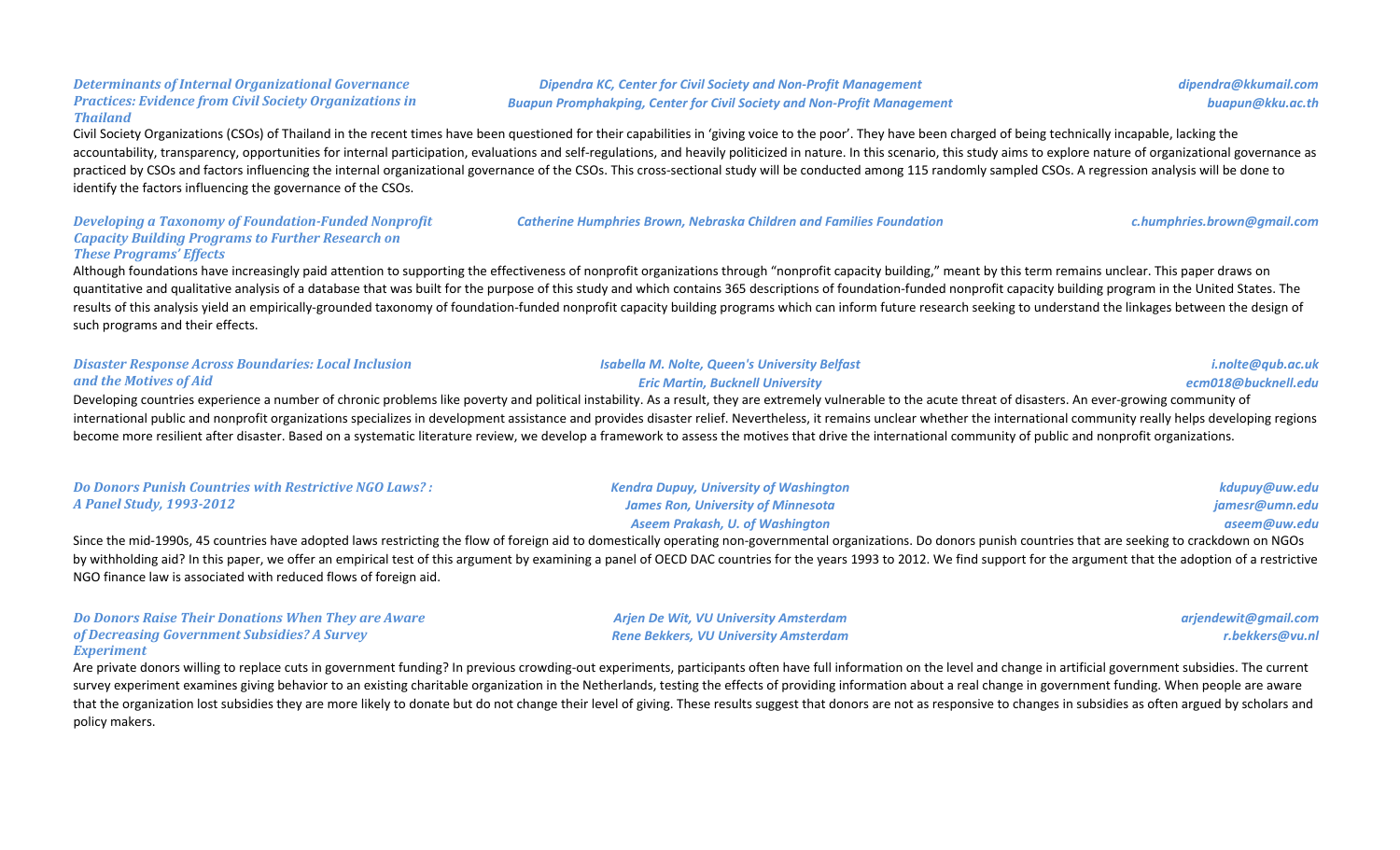#### *Do Formal Social Services Crowd Out Other Approaches* **To Meeting Needs? A Study of the Sugamo Neighborhood** *in Tokyo*

This paper reports on a study of the Sugamo business district of Tokyo, which caters to senior customers. Businesses in this district have developed some supports as customer services that are more typically offered by formal funded social services in many countries. Japan has strong social benefits but weak social services, in contradistinction to the U.S. that has strong social services and moderate social benefits. I argue that when strong social services exist, they "crowd-out" other solutions to social problems, including from businesses that serve in-need populations. The paper explores this issue and possible solutions.

*Do Nonprofits Smooth Expenditures Over Time? A Rationale Toward Explaining the Growth in Program Service Revenues and Revenue Diversification*

Scholars frequently study the relationship between fundraising and (Marudas and Jacobs 2009; Marudas, Hahn, and Jacobs 2012; Karlan and List 2006; Okten and Weisbrod 2000). and attempt to determine the optimal level of fundraising. Not vet investigated is whether fundraising by an organization creates spillovers -positive or negative - for other nonprofits. In this paper, we build a theory using models and assumptions from game theory regarding advertising/marketing behavior, and employ econometric techniques on nonprofit financial data. Preliminary results from children's hospitals indicate positive spillover effects for some organizations.

### *Does It Matter Where the Money Comes From? A Nonprofit Application of Mental Accounting Theory*

The purpose of this study is to provide psychological pathways through which a nonprofit's funding structure affects individuals' portfolio decisions on unexpected gains. While much of the nonprofit literature discusses spending and saving behaviors of nonprofit organizations, a little is known on a link between financial allocation and sources of funding. I examine whether individuals in nonprofit organizations of different funding structure (contributions-based nonprofits vs. commercial nonprofits) construct a different portfolio when they receive windfalls. I suggest that nonprofit leaders in contribution-based organizations are more likely to allocate budget on program-related portfolio. Commercial nonprofits, on the other hand, are more likely to use budget on investment portfolio compared to their counterparts. Online lab experiment is conducted on MPA and MBA graduate students in Syracuse University to examine resource allocation behaviors. This study offers contribution to literature by suggesting a link between funding sources and portfolio allocation, two heretofore unconnected areas of research in nonprofit management.

### *Does Non-political Participation Affect Political Participation?* Evidence from a National Survey in China

In general, civic engagement includes two types of participation:political and non-political. Previous studies on civic engagement mainly focus on political participation and few attention has been paid to attention to citizens' engagement in non-political activities. Although much research have examined the relationship between non-political participation and political participation, whether individuals' non-political actions affect their political behaviors is still in debate. Using a dataset from a national representative survey in China, this study examines if urban citizens' non-political participation has any positive impact on their political involvement in the context of China.

#### *Does Philanthropy have a Role in Social Impact* Evaluations? The State-of-the-Art of Italian Foundations' *Frameworks and Methods to Measure Impact*

Impact evaluation is a mantra of nonprofit management studies, in the US as well as in Europe and Italy. Foundations in Italy have grown by 154.7% from 2001 to 2011 and Italy scores at the first place among European foundations for the total asset size of foundations. Despite the relevance of the sector, a notable knowledge gap exists on the extent to which Italian foundations' perform impact evaluation. This proposal aims at drawing a map of the different impact evaluation frameworks and methods used by Italian foundations, through a desk-based analysis and in-depth interviews to foundations' managers and CEOs.

#### *James M. Mandiberg, Hunter College jm945@hunter.cuny.edu*

*Amanda L. Wilsker, Georgia Gwinnett College Teresa D Harrison, Drexel University*

#### *Zhongsheng Wu, University of Maryland, College Park zswujack2012@163.com*

*Elisa Ricciuti, Bocconi University Francesca Calò, Glasgow Caledonian University* *elisa.ricciuti@unibocconi.it*

*Francesca.Calo@gcu.ac.uk*

*tharrison@drexel.edu*

*awilsker@ggc.edu*

*Nara Yoon, Syracuse University nyoon@syr.edu*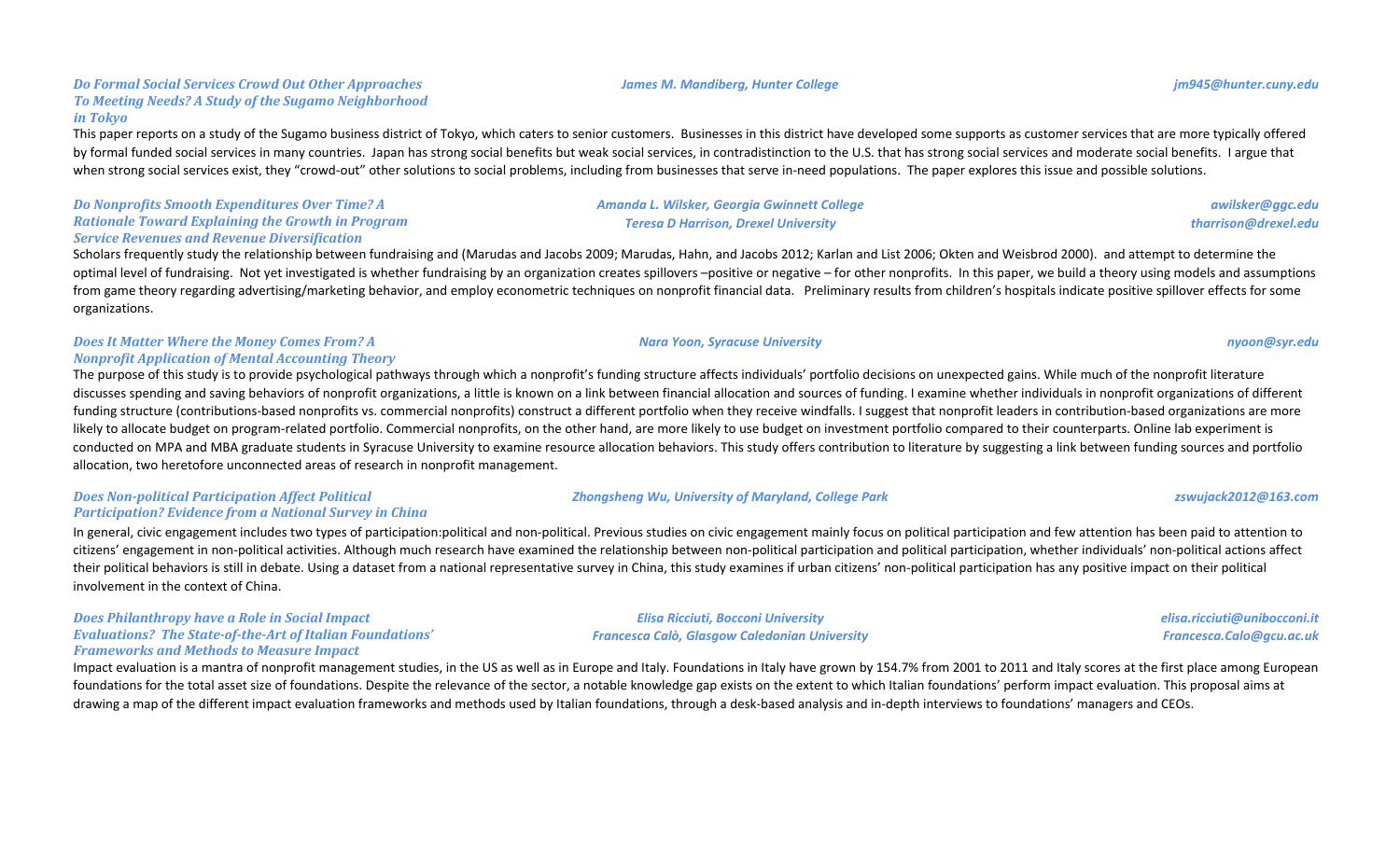#### *Regan Harwell Schaffer, Pepperdine University Robert Shearer, Pepperdine University*

### Service-learning is designed to match community need with academic learning outcomes. Research has shown that the quality of the relationship between the students enrolled in a service-learning course and the nonprofit organization to be the most practically significant factor in predicting the quality of the students' experience. This paper builds upon that work and investigates the effect that the student's academic major and motivation have on service-learning. We examine the results from a cross-sectional study of 663 service-learning students and the relationship between the nonprofits' management attributes and students' perception of the sector through the lens of different academic disciplines.

*Does the Multigenerational Workplace Limit the Future of Nonprofit Leadership? Self-Efficacy Based*  **Intergenerational Interactions Can Assist the Succession** *Gap*

As the generation of Baby Boomers retire, a leadership deficit is anticipated in the nonprofit sector. Many scholars and practitioners recommend different management approaches for the generational cohorts. Is that the only option? We qualitatively examined intergenerational alternatives to bias-based interventions. Our findings suggest receiving both feedback and mentorship will reinforce self-efficacy and are salient job and career enhancing approaches for all generational cohorts. The results of this study can assist nonprofit leaders in implementing effective strategies to develop and retain Gen Y, Gen X and Baby Boomer leaders as the nonprofit landscape evolves.

### *Dominant Paradigms in Voluntary Action: What Does the British Evidence Suggest?*

According to Rochester et al (2010) the "dominant" paradigm in the analysis of voluntary action presents volunteering as an altruistic act, considers only a restricted range of settings in which voluntary action can take place, focusses on volunteering that is managed through large, professionally structured organisations, and constructs volunteers as an unpaid element of the workforce, who are to be managed. Using surveys of organisations, administrative returns for charitable organisations,, and survey data on individuals, this paper considers the validity of the "dominant paradigm" as a framework for analysing voluntary action.

### *Donating Responsibility?* – The Politicisation of Charity Law in the UK

Recent UK charity law reform has highlighted an on-going issue: the increasing politicisation of charity law. Thus, regional and central governments have attempted to use charity law to avoid legislating on contentious social policy issues, such as the tension between private education and equality. Most have failed in reaching a lasting consensus.

The paper combines legal and public policy analyses based on legislation, case law, and interview data from 1993 to 2014 to a) discuss in which policy areas charity law has been used to avoid political decision-making, and b) to evaluate the consequences for UK charities.

#### **Does Student Major Matter? An Analysis of Perceptions of** *the Sector*

**Sophie Flemig, University of Edinburgh** *Sophie.flemig@ed.ac.uk**sophie.flemig@ed.ac.uk* 

**Candace Steele Flippin, Case Western Reserve University <b>and a community of the Case of Case** Constantine Constantine Constantine Constantine Constantine Constantine Constantine Constantine Constantine Constantine Constan

*John Mohan, University of Birmingham mohanj@bham.ac.uk*

*regan.schaffer@pepperdine.edu robert.shearer@pepperdine.edu*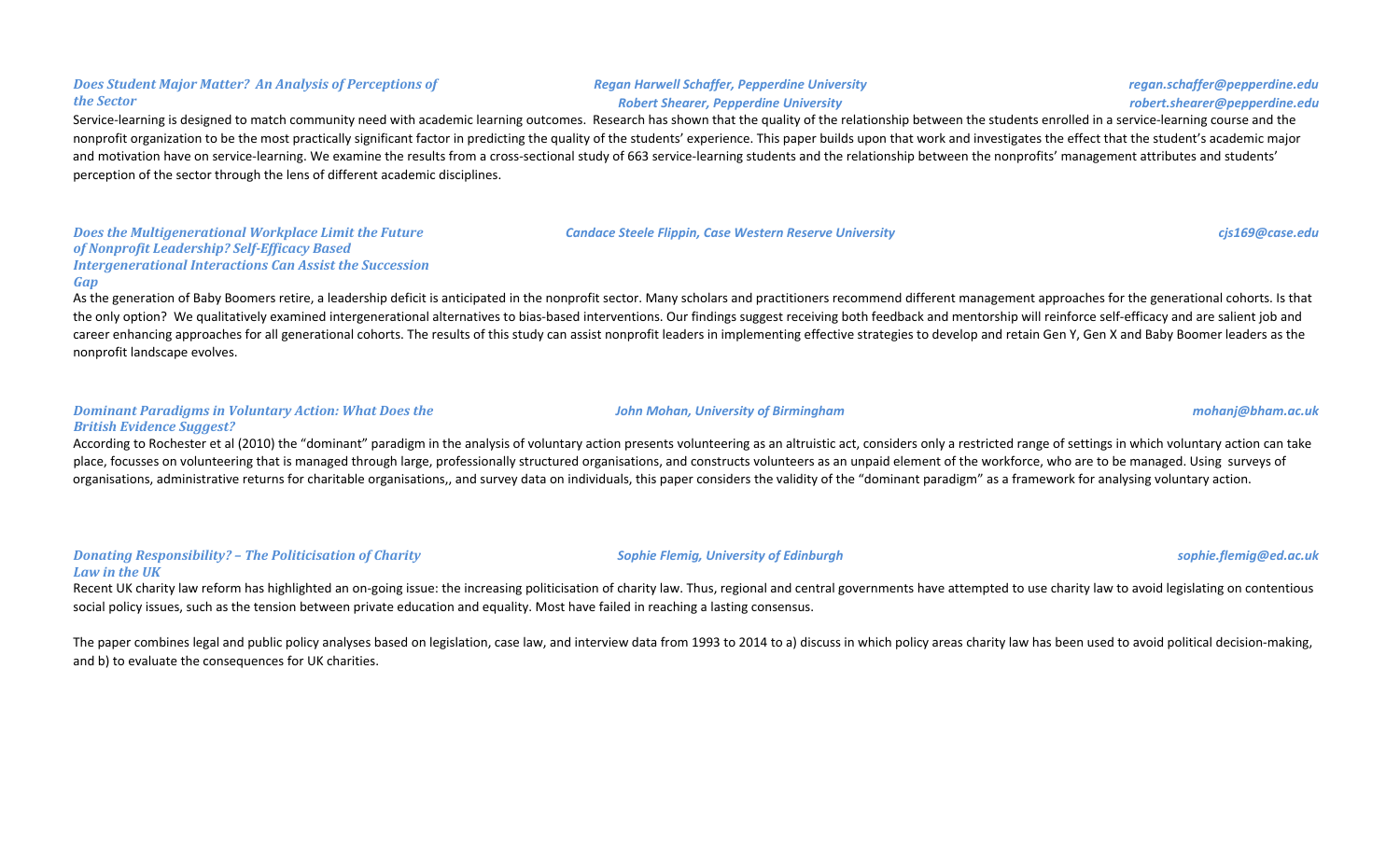#### *Donor Support for Social Cause: A Survey Experiment on the Effects of Organizational Form and Financing Strategy*

*Lewis Faulk, American University Sheela Pandey, Arizona State University Sanjay K. Pandey, The George Washington University Kristen Scott Kennedy, American University*

*faulk@american.edu spandeywrk@gmail.com skpandey@gwu.edu kristenelisescott@gmail.com*

The proposed study uses an experimental design to test the effects of three prominent trends in the social sector on individual contributions to nonprofit organizations. Specifically, we test individuals' allocation decisions when a nonprofit with no earned revenue competes for individual contributions with (1) a nonprofit social enterprise which uses commercial activity to accomplish mission-related goals, (2) a for-profit social enterprise, and (3) an organization that is soliciting Social Impact Bond financing.

#### *Effectiveness of Collective Impact Initiatives from the Partner/Network Perspective*

*Ashley Nicole Reynolds Marshall, Virginia Tech Kristin Adkins, United Way of Roanoke Valley* **Abby Verdillo, United Way of Roanoke Valley Meg Fitzwater, United Way of Roanoke Valley Pat Young, United Way of Roanoke Valley** *Becky Kinser Davis, United Way of Roanoke Valley*

### *anr1221@vt.edu kristin@uwrv.org abby@uwrv.org mfitzwater@uwrv.org healthyrv@uwrv.org hrvadmin@uwrv.org*

This research focuses on the perceived effectiveness of collective impact programs though the views of its partners. While network literature suggests frameworks to evaluate efficiency of community cross-sector partnerships, collective impact literature focuses on implementation and organizational effectiveness not analysis from the partner or network level. A case study of two collective impact programs at one nonprofit provided data to utilize csQCA for analysis of the impact of conditions on partner satisfaction and involvement. Results of this study could illuminate the effectiveness the sampled initiatives from the partner, not origination, perspective beginning to fill gaps in the collective impact scholarship.

### **Elevating the Role of Local Stakeholders in Publically Funded Programs to Increase Evaluation Use**

*Elizabeth Ann Eckley, Indiana University of Pennsylvania elizabeth.eckley@yahoo.com*

Social problems are continually emerging onto the political landscape, accompanied by demands that these identified concerns receive programmatic attention (Ross, Freeman, and Lipsey, 1999). All too often, however, social interventions yield minimal gains and assign the evaluation field to measure the efforts made to ameliorate these budding social problems. The local stakeholders who routinely conduct these required evaluations, pay little attention to using the findings (Morino, 2011). Thus, this study seeks to discover the ways in which local stakeholders of publically funded programs make meaning of evaluation and how those meanings inform their choices to use or not use the findings.

### *Employee Engagement and Nonprofit Organizational Performance: An Examination of a High Involvement Work Practice*

*Morgen Johansen, University of Hawaii* **Jessica E. Sowa, University of Colorado Denver**  *morgen.johansen@hawaii.edu jessica.sowa@ucdenver.edu*

Scholars maintain that HRM practices that leverage human capital are critical for keeping an organization performing at a high level. These HRM practices, known as high performance work systems or high involvement work practices, have been widely studied in the for-profit world, but have only recently begun to gain attention in nonprofit research. In this paper, we examine one such practice, employee involvement in decisionmaking. Drawing on a 2011 survey of nonprofit hospital CEOs, we examine the following research questions: Do nonprofit hospitals with CEOs who engage employees in decision-making demonstrate higher organizational performance? Does this vary across employee types?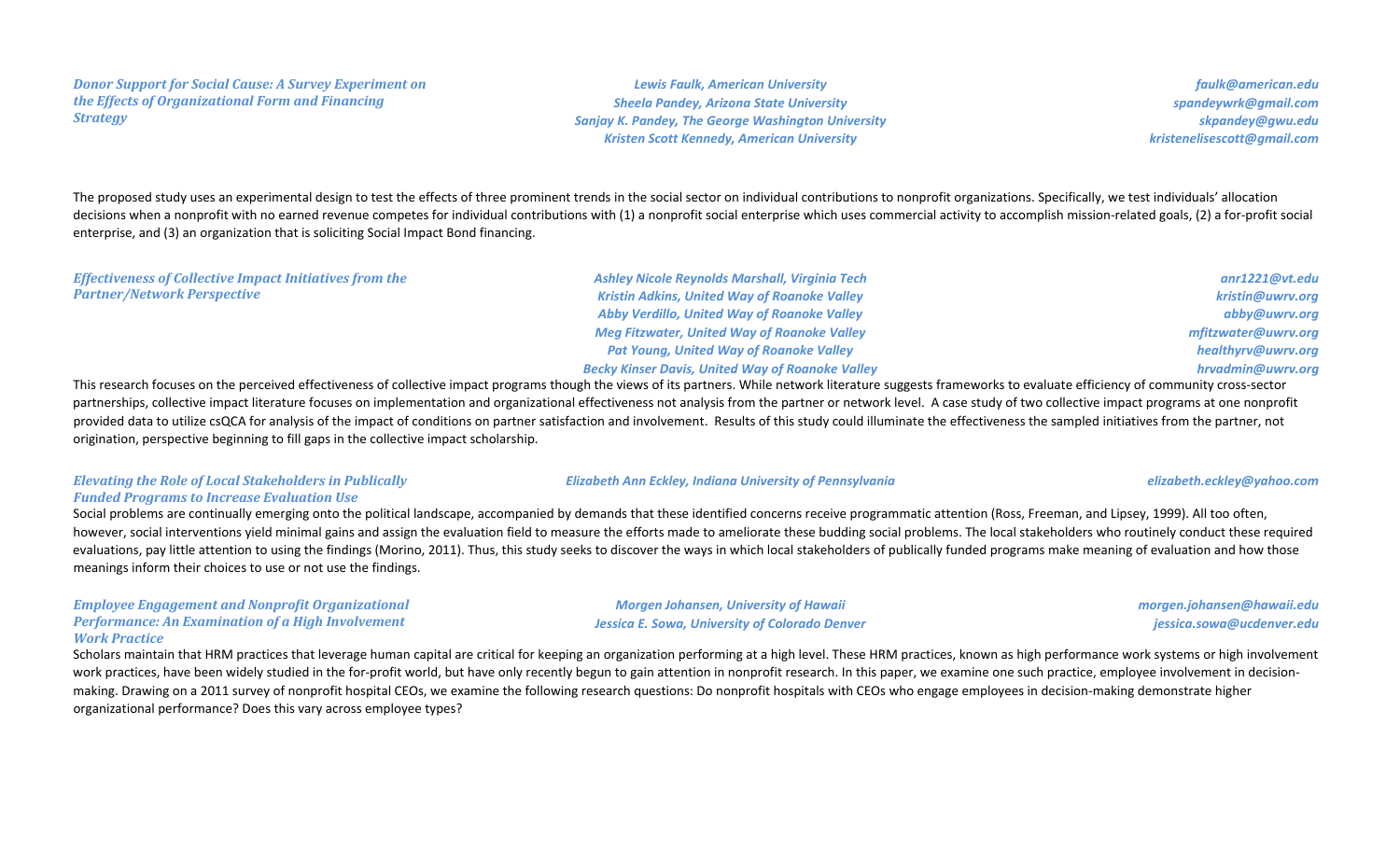#### *Employee Engagement in the Nonprofit Sector: An* **Examination of the Antecedents and Consequences**

The nonprofit sector has been experiencing a crisis of employee disengagement and, as a result, employee turnover. Employee turnover can be costly for nonprofits, when they are resource-scare organizations. In addition, nonprofit scholars and practitioners have dedicated limited attention to this important subject. Even among those who investigated employee engagement in the nonprofit sector, the concept of employee engagement in the nonprofit sector is still not well understood. Therefore, the purpose of this study is to examine the relevant antecedents and consequences of employee engagement in the nonprofit sector and develop a theoretical and conceptual model.

#### *Entrepreneurship in Non-Market Settings: Public, Social, Institutional. Elaborating the Ostroms' Perspective*

**Paul Aligica, George Mason University** *Ion Sterpan, George Mason University* 

This paper reconstructs the neglected contribution of Vincent and Elinor Ostrom to the study of entrepreneurship in non-market settings (public, social, institutional entrepreneurship). It further elaborates it by articulating its underlying theoretical assumptions with a special emphasis on its implications for the ways one understands the relationship between entrepreneurship and governance systems including a robust nonprofit, voluntary sector. The result is a fresh concept of public entrepreneurship, described via notions such as competitive governance, polycentricism and collective action, and a nuanced understanding of its role in the complex competitive ecology of government, for profit and voluntary and non-profit institutions

### *Entry Thresholds and Competitive Behavior Among Nonprofit Firms*

This paper attempts to describe the competitive behavior of charitable nonprofit firms when prices and output are difficult to observe. The paper exploits cross-sectional variation in market size to estimate the number of nonprofits that can be supported within a market. We find that our sample markets generally reach competitive levels once three or more firms are observed. The paper offers several possible interpretations of these findings and future directions for our research.

*Teresa D Harrison, Drexel University Jeremy Philip Thornton, Samford University*

### *Equipping Future Nonprofit Professionals with Digital* Literacies for the 21st Century

The purpose of this paper is to demonstrate how to enhance the digital literacies of students by describing and evaluating a course that included digital technologies. The course focused on communication, marketing, and digital activism in the nonprofit and voluntary sector. The evaluation used a newly developed instrument for self-reported media literacy levels (Literat, 2014). Data was gathered over three semesters and findings indicate that through participation in the course, students experienced growth in digital literacies across all domains. Educators can help prepare future professionals by equipping them with the necessary digital literacies to ensure they become competent professional practitioners.

### *Escaping From the Survival Trap: Why Will Nonprofits Prioritize Efficiency?*

This study challenges the idea of the convergence of equity and efficiency by presenting a survival trap model that better captures the real nonprofit organizational behavior. Nonprofits prioritize efficiency when they try to escape from the survival trap, which is determined by financial fragility and by the birth, death, transmission, recovery, and productivity rates of projects. The survival trap model shows a nonlinear relationship between equity and efficiency. A case study of a nonprofit think tank is used to illustrate the application of the survival trap model. Potential limitations and implications have also been discussed.

#### *Yousef Alraqhas, University of Central Florida yalraqhas@knights.ucf.edu*

# *daligica@mercatus.gmu.edu isterpan@masonlive.gmu.edu*

*tharrison@drexel.ed jpthornt@samford.edu*

## *Huafang Li, Rutgers University lihuafang@gmail.com*

*Jimmy Young, California State University San Marcos jyoung@csusm.edu*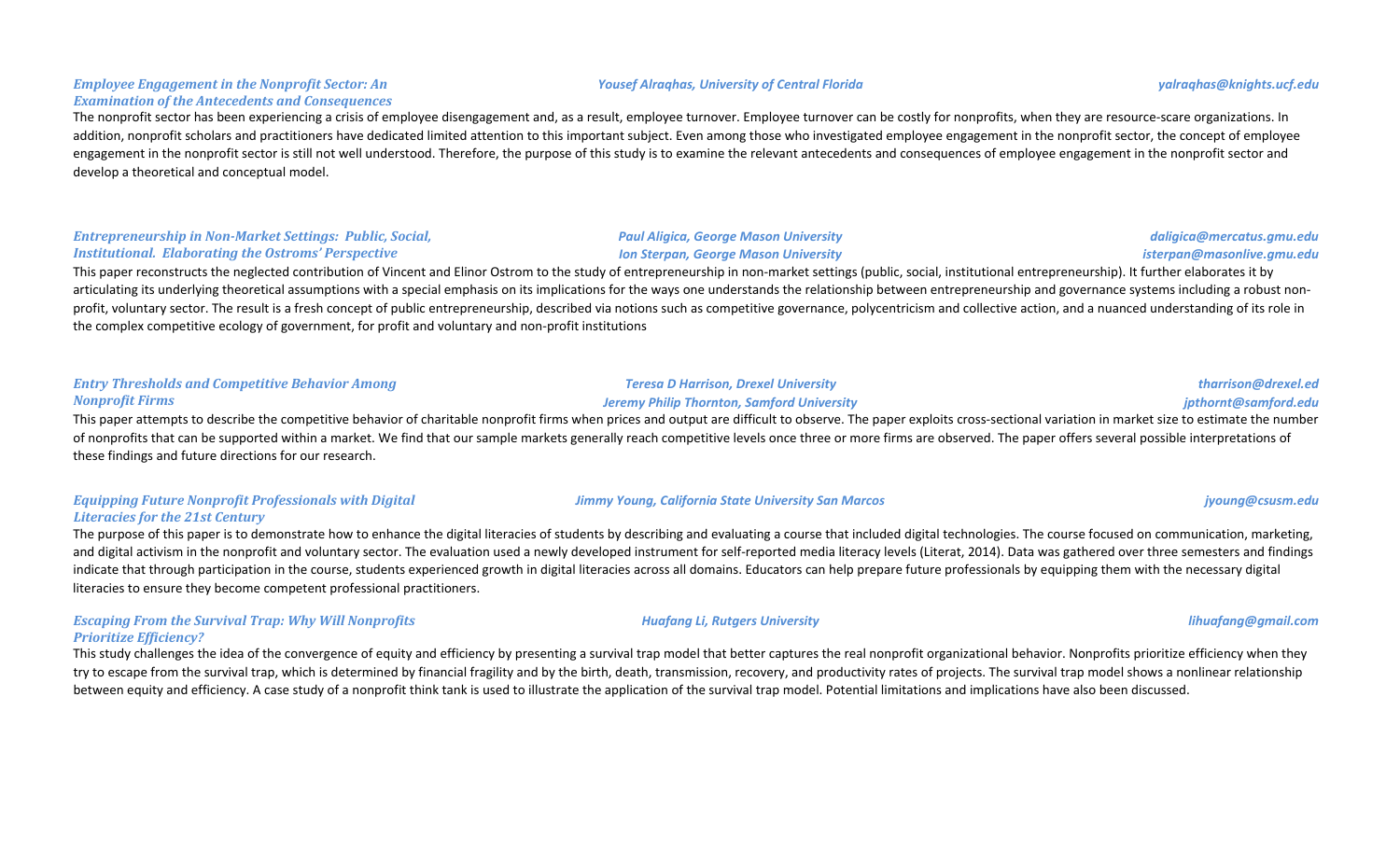### **Examining Nonprofit/For-Profit Competition Through the** *Case of a Spay-Neuter Clinic*

In 2009, Gulf Coast Shelter opened a spay/neuter clinic. As the number of surgeries done by the new clinic increased, the shelter's relationship with area veterinarians deteriorated with the vets accusing the clinic of stealing their clients. By 2011, the relationship had come to an impasse with the veterinarians announcing that they would no longer work with the shelter. Drawing on the literature on nonprofit/for-profit competition and five years of interview data, this presentation will examine the factors that led to the impasse and possible reasons why other avenues of interaction such as continued collaboration did not occur.

### **Examining Opportunities for Members' Participation in** *Membership Association*

As one of the most important stakeholders of NGOs, members' participation inside their membership associations can enhance effectiveness, accountability, and legitimacy of these organizations. Previous literature has mostly looked at either staff participation inside these organizations or clientele participation from outside the organizations. In this paper, we empirically test the determinants of members' participation in membership associations, using a cross-sectional data from NGOs in Lebanon's civil society sector. Our primary findings suggest that funding from the public sector and the gender of president in NGOs are significantly associated with members' participation.

| <b>Examining Relationships Between Overhead Expenses</b> | <b>Charles Van Hecke, The School of the Art Institute of Chicago</b> | cvanhecke7@gmail.com |
|----------------------------------------------------------|----------------------------------------------------------------------|----------------------|
| and Financial Capacity in Nonprofit Organizations        | Kelly M. LeRoux, University of Illinois at Chicago                   | kleroux@uic.edu      |

In recent years, the impact of the Great Recession and pressures from watchdogs have challenged nonprofit managers to expand revenues while economizing on overhead expenditures. This paper evaluates the effects of efficiency measures for overhead on financial capacity growth for a national sample of social service nonprofits. Results add to the limited existing literature about overhead and financial capacity.

#### **Examining Social Enterprise Impact Using the Capability** *Approach*

The capabilities approach is a theoretical framework for assessing concepts such as quality of life, life-satisfaction, and multidimensional poverty. It asserts that human beings should be able to do and be all they are capable of doing and becoming. Prior research suggests social enterprises are a medium through which human capabilities can be expanded, ultimately creating social value. Using Martha C. Nussbaum's list of core human capabilities, this paper outlines a guide for operationalizing the capability approach in effort to measure social value in social enterprises.

**Examining The Educative Aims and Practices of Decision-Makers in Sport for Development and Peace** *Organizations*

**Per G. Svensson, Louisiana State University** *Meg Hancock, University of Louisville* **Mary Hums, University of Louisville** 

*psvensson@lsu.edu meg.hancock@louisville.edu mary.hums@louisville.edu*

### The purpose of this paper was to explore the educative aims and practices of decision-makers in Sport for Development and Peace (SDP) nonprofit organizations. The researchers conducted in-depth interviews with directors of 17 domestic SDP nonprofits across the United States. Prominent themes emerged on educational values, programming models, outcomes, as well as partnerships with educational institutions and education-focused nonprofits. These findings help stimulate a critical dialogue on the educational aims and practices of decision-makers in SDP organizations. This paper further examines subsequent practical and theoretical implications.

#### *abouassi@american.edu sa.korea86@gmail.com*

### *Khaldoun AbouAssi, American University Seung-Ho An, Texas A&M University*

*Rasheda L Weaver, Rutgers University - Camden rasheda.simpson@rutgers.edu*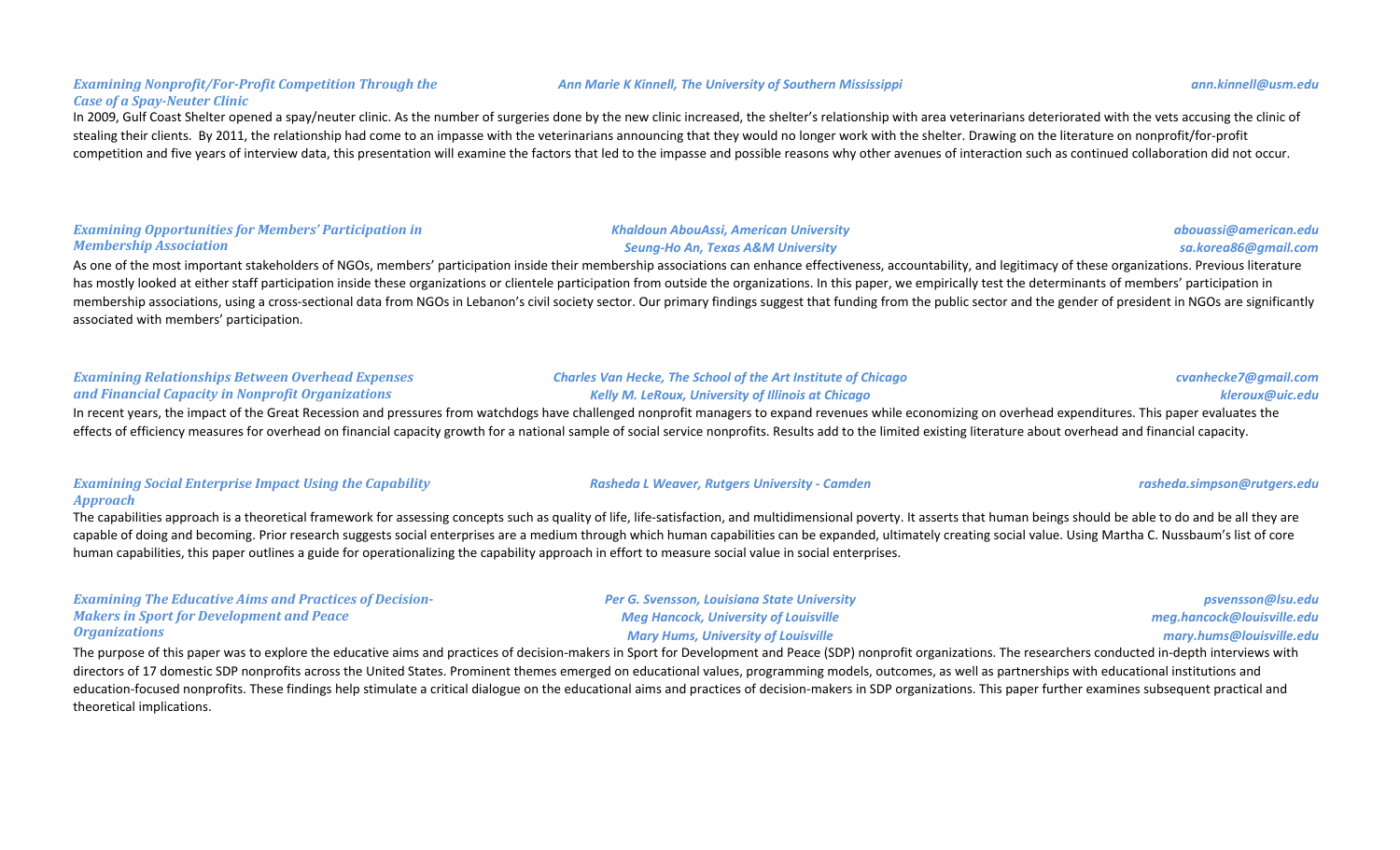### **Examining the Level of Advocacy in the Nonprofit Arts** *and Cultural Sector*

Putnam and Feldstein (2003) argue that arts organizations have great capacity to bring together people and open up public conversations about important issues. Sievers (2009) argues that arts organizations "advance pluralism, promote voluntary action, accommodate diversity, and champion individual visions of the public good". Nonetheless, we have limited understanding what factors encourage or discourage nonprofit arts organizations from being actively engaged in advocacy. Based on the results of a national survey of arts nonprofits, we explore the effect of network diversity, peer pressures, financial capacity, and sources of revenue on the level of organizational engagement in advocacy.

### *Executive Director Participation in Fundraising: An Exploratory Study*

#### **Michelle Wooddell, Grand Valley State University** *Sophia House, Grand Valley State University*

An increasing number of nonprofits are relying on fundraising to advance their mission and, increasingly, nonprofit staff leaders are being called upon to participate in these fundraising activities. Much research has been done on the ways in which nonprofit board members are active in fundraising activities, but this study is one of the first to examine how executive directors engage in fundraising activities. Using data from 228 surveys of nonprofit executive directors in Michigan, the researchers present a compelling portrait of the time executive directors are devoting to fundraising and the types of activities in which they engage.

#### *Experts, Epistemic Communities and the Indian Philanthropic Sector*

Indian philanthropy is at a crossroads. While the domestic philanthropic sector has grown alongside India's rapidly-expanding economy, it remains challenged by persistent issues surrounding coordination, communication and accountability. This paper profiles and explores the role of experts in the Indian philanthropic sector in tackling these issues. Specifically, it explores the extent of an epistemic community in the Indian philanthropic sector through the analysis of organization documents and semi-structured interviews with experts and other key informants in India's philanthropic sector. Finally, it concludes with discussing implications for interested practitioners and researchers.

| <b>Exploring Antecedents and Outcomes of Charity Trust</b>                                                                                                                                                             | <b>Walter Wymer, University of Lethbridge</b> | walter.wymer@uleth.ca |
|------------------------------------------------------------------------------------------------------------------------------------------------------------------------------------------------------------------------|-----------------------------------------------|-----------------------|
|                                                                                                                                                                                                                        | <b>Craig Furneaux, Queensland University</b>  | c.furneaux@qut.edu.au |
| This paper reports a study of the key determinants of public trust in charitable organizations, using survey data commissioned by the Australian Nonprofits and Charities Commission. Data analysis used partial least |                                               |                       |

squares structural equation modelling. We examined both antecedents of trust, and the influence of trust on charitable donation intentions. We found that people tend to trust organizations with which they are familiar, and they tend to trust organizations that are transparent in their reporting. Organizational size, importance, reputation, and national significance were also antecedents of trust. People are more likely to volunteer or donate to charities they trust.

#### **Exploring Donor-Defined Effectiveness Within Higher** *Education Philanthropy*

Nonprofit organizations define effectiveness based on traditional financial metrics. What is often not included in this definition of effectiveness is whether the donor views his or her charitable donation as effective or if the donated funds accomplished the purpose with which the gift was made. This study explores how donors define effectiveness and how the donor ascribes meaning to their charitable gifts.

### *Mirae Kim, University of Missouri-Columbia Dyana Mason, University of Oregon*

# *mirae8386@gmail.com dmason@uoregon.edu*

#### *wooddelm@gvsu.edu houseso@gvsu.edu*

#### *Nirojan Kulendrarajah, International Development Research Centre nirokule@gmail.com*

### *Geoffrey Bartlett, Central Michigan University bartl1ng@cmich.edu*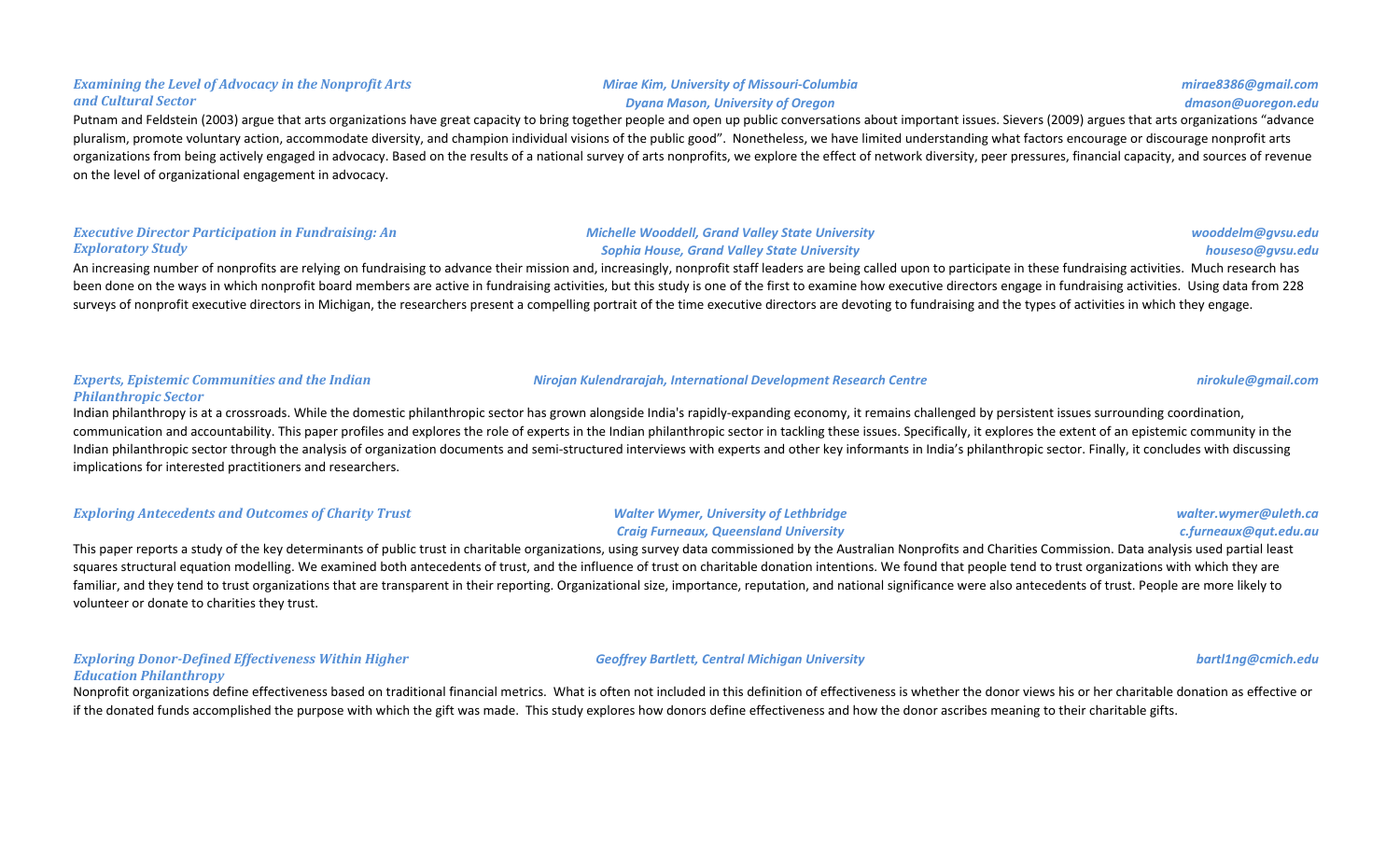#### **Organizations: The Impact of Competitive Pressures on** *Strategy and Structure Kathy Babiak, University of Michigan Kristen Rogalsky, University of Waterloo krogalsk@alumni.uwo.ca* Community sport organizations are a prevalent type of grassroots nonprofit recognized for their role in promoting sport participation. Early evidence suggests that the volunteer leaders of these organizations view their role in the community more broadly and are beginning to engage in activities outside of their sport delivery mandate in order to promote community cohesion, environmental stewardship, and philanthropic engagement. Drawing from social responsibility and institutional theory, the current research addresses two questions: (1) What are the norms, values, and pressures that influence social responsibility in community

**Exploring the Impact of CEO Tenure and Effective Board Performance on Organizational Change and Oversight** *Ruth S. Bernstein, University of Washington Tacoma Kathleen Buse, Case Western Reserve University Diana Bilimoria, Case Western Reserve University bernstrs@uw.edu krb50@case.edu diana.bilimoria@case.edu* Applying structural equation modeling to a sample of nonprofit CEOs (BoardSource Governance Index 2014), we explore the impact of CEO tenure and board performance on organizational change and legal/financial/ethical oversight. Preliminary results determined that 1) positive organizational change is positively impacted by board performance and negatively impacted by CEO tenure, 2) negative organizational change is positively impacted by CEO tenure, and 3) board oversight is positively impacted by board performance and CEO tenure. Additionally, CEO tenure strengthens the negative relationship between board performance and negative organizational change. This study elucidates the impact CEO tenure and board performance on organizational outcomes.

| <b>Exploring the Roles of Neighborhood Association Toward</b>                                                                                                                                                            | <b>Jung Wook Kim, University of North Texas</b> | jungwook.kim@unt.edu |  |  |
|--------------------------------------------------------------------------------------------------------------------------------------------------------------------------------------------------------------------------|-------------------------------------------------|----------------------|--|--|
| Democratic Urban Governance                                                                                                                                                                                              | <b>Hee Soun Jang, University of North Texas</b> | heesoun.jang@unt.edu |  |  |
|                                                                                                                                                                                                                          | Lisa A. Dicke, University of North Texas        | lisa.dicke@unt.edu   |  |  |
| Neighborhood associations serve residents in metropolitan areas as mediators and conduits to local government officials. In theory, they ensure that public administrators are responsive and needed public services are |                                                 |                      |  |  |

available (McCabe 2011: van Houwelingen 2012). In Seoul, South Korea, local ordinances encouraging active neighborhood associations have recently been enacted but little is known about their accomplishments in advocacy. This research uses 2015 survey and interview data from local government officials and board members of neighborhood associations to shed light on their activities and roles. Our findings suggest that although some advocacy is occurring, there are improvements needed to strengthen them.

### **Exploring the Social Dynamics of Implementing Social Service Integration in Hong Kong**

The delivery of social services to low-income families who may be struggling with a variety of challenges often requires a high level of coordination from service providers in different fields. Classical studies on the political machines and urban bureaucracy show lights on how politics and professional service delivery entangling together and further affect the provision of social service in the urban community. This paper investigates how political machines and urban bureaucracy would influence the social dynamic of social service provision from a network approach.

| <b>Facilitating Community Change through Federal Grants</b> | <b>Jesse Lecy, Maxwell School of Citizenship and Public Affairs</b> | jdlecy@gmail.com                   |
|-------------------------------------------------------------|---------------------------------------------------------------------|------------------------------------|
| and Nonprofit Intermediaries                                | <b>Rachel Fyall, University of Washington</b>                       | fyall@uw.edu                       |
|                                                             | Michael Henderson, Georgia State University                         | michael.joseph.henderson@gmail.com |

The concentration of poverty in urban neighborhoods is a serious problem; over time most poor neighborhoods tend to decline further. Some neighborhoods, however, have been revitalized. We are interested in the role of nonprofit intermediaries in these circumstances. We examine the question by building a broad model of the stability of poor neighborhoods in the 100 largest urban areas between 2000 and 2010. We will use community characteristics to predict which neighborhoods are expected to improve. We then consider the effects of several federal programs and the intermediary role that nonprofits play in these programs.

**Exploring Social Responsibility in Nonprofit Sport** 

sport organizations?; and (2) What role does social responsibility play in their strategic and structural differentiation?

**Katie E Misener, University of Waterloo** 



*Helen K. Liu, The University of Hong Kong helenliu4@gmail.com*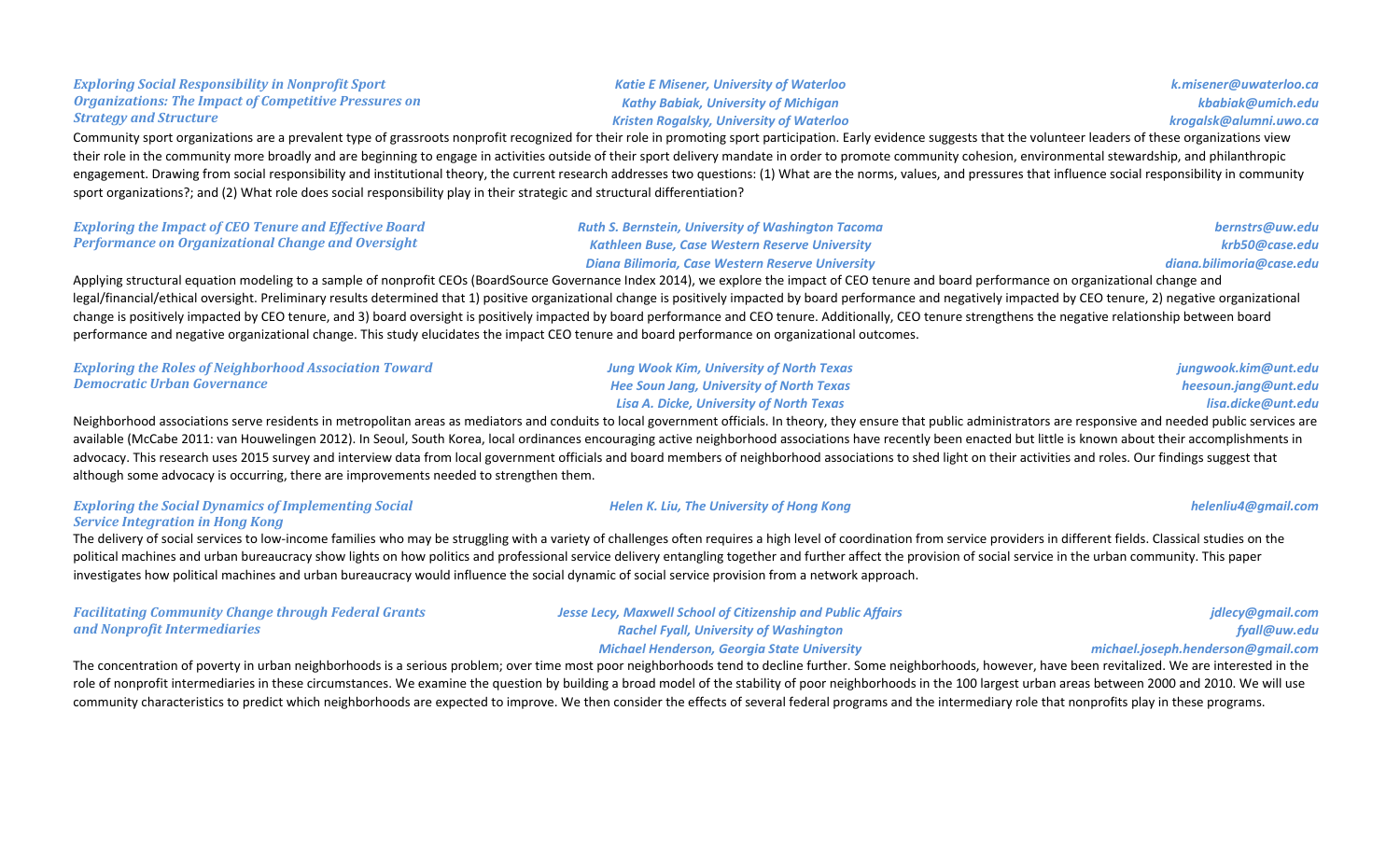#### *Development: Efforts of a Rural Community Foundation to Increase Collaboration and Support Innovation* **Jessica Wirgau, Community Foundation of the NRV** *Jesse Steele, Virginia Tech* **Kim Thurlow, Community Foundation of the NRV** Funders may be able to encourage innovation by providing slack resources to support across boundary collaboration. Understanding the factors that inhibit collaboration may be necessary to target funder support. The questions guiding this research are what factors impact the extent of across boundary collaboration and how might understanding those factors be necessary if funders will have any success in encouraging innovation? We examine these questions through a study of nonprofit and public organizations involved in childhood education and development in a rural region and the efforts of a community foundation to target

**Factors Affecting Nonprofit Professional Solicitation** *Returns in North Carolina*

support to increase collaboration and fund innovative initiatives.

**Facilitating Innovation in Childhood Education and** 

*Jayce Sudweeks, North Carolina State University Richard Clerkin, NC State University*

Use of professional solicitors by nonprofits is often viewed poorly by donors and state agencies regulating nonprofits, due to decreased donations reaching the nonprofits and the potential for misreporting of solicitation and fundraising expenses by nonprofits. The percentage of fundraising dollars returned to nonprofits is highly variable, previous research shows this ranging from 0% to 47%. By analyzing three different years of nonprofit professional solicitation contracts collected by the North Carolina Secretary of State, along with organizational characteristics of the nonprofits and professional solicitors, this study attempts to identify factors that influence the percentage of fundraising dollars returned to nonprofits.

### *Feeling the Pressure: Do National, Regional, or Local* Level Forces Shape the Work of U.S. Historic Preservation *Nonprofits?*

This paper contributes to the understanding of U.S. historic preservation nonprofits by examining the degree to which patterns in mission and organizational design are explained by national, regional, and local pressures. Historic preservation plays an important cultural role, and nonprofit organizations contribute strongly to the field, but it is unclear how the activities of these nonprofits are shaped. This study uses a comparative case study based on data from structured telephone interviews with 96 National Trust for Historic Preservation Partner organizations in 44 states, combined with data from follow-up interviews with 73 of these organizations.

**Female Social Networks: Identifying Potential Communication Platforms to Educate Women for Availing** *Nonprofit Services in Remote Areas of Pakistan*

Weak communication is found to be one of the most significant barriers inhibiting women involvement in nonprofit services particularly in remote areas of Pakistan. Using network and social capital literature, this article examines the utility of women's connections among each other and with other information sources for rapid information delivery. Data gathered from three remote locations in Pakistan were analyzed with UCINET program. The study found that information sources of friends/neighbors and local school are significant in connecting women together. Husbands have high betweenness centrality i.e. lots of power in communicating or allowing women to actively pursue for the service.

*David Moore, Virginia Tech*

*Robin Hargroder Lemaire, Virginia Tech*

*rlemaire@vt.edu dmoore@vt.edu jessicawirgau@cfnrv.org jesse3@vt.edu kimthurlow@cfnrv.org*

### *Anne-Lise K. Velez, North Carolina State University aknox2@ncsu.edu*

*rmclerki@ncsu.edu*

*jayce.sudweeks@gmail.com*

*Aisha Azhar, University of Central Punjab aisha.azhar@ucp.edu.pk*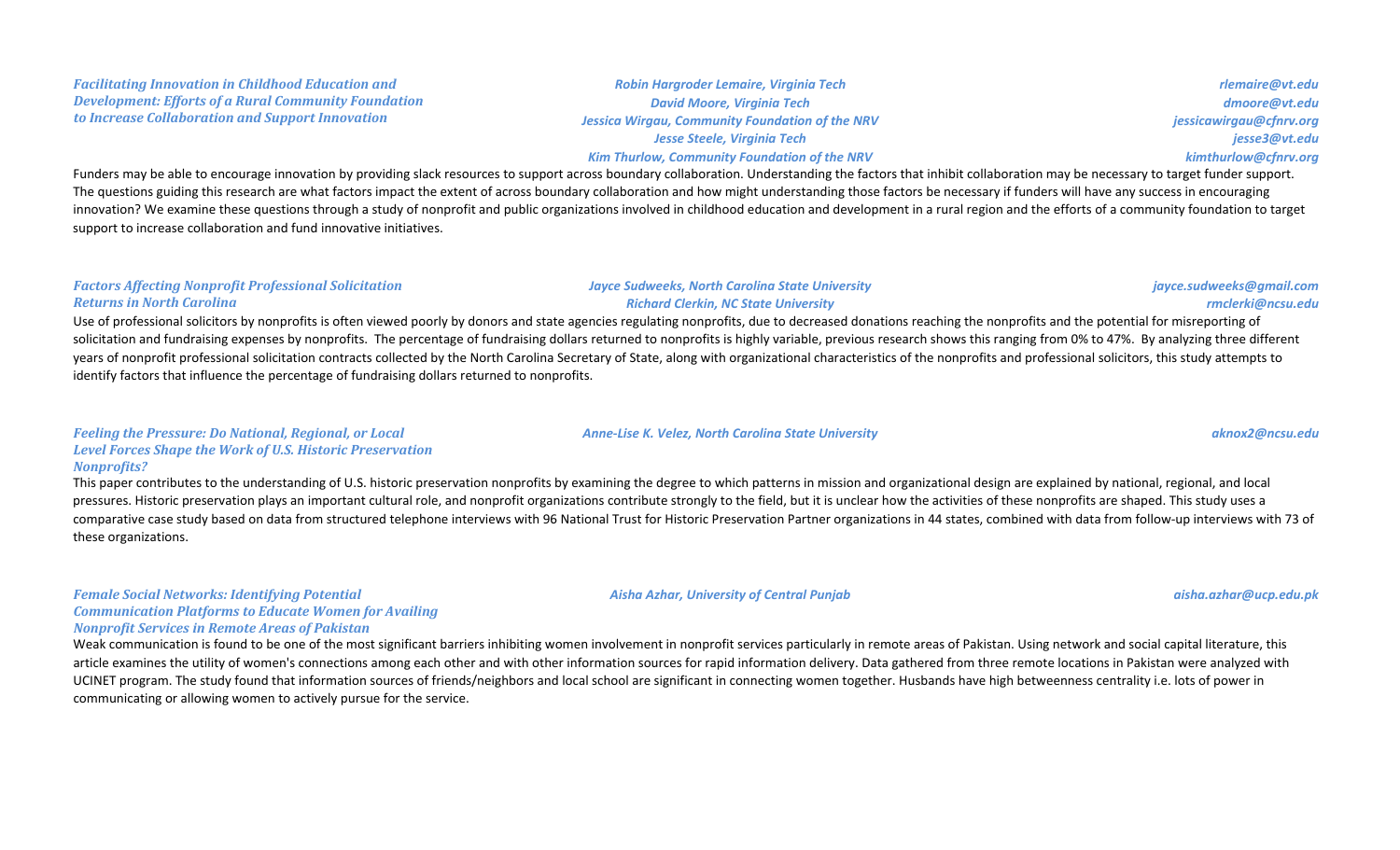### Nonprofit organizations face multiple financial instabilities such as cash flow and liquidity problems that affect the performance and long-term viability of the organization. Nonprofits often do not have access to loans from traditional lending intermediaries to finance operations. While traditional lending intermediaries exist (i.e., PRI and CDFIs in the U.S.), there is an emerging group of financing intermediaries who are filling this financing gap. Using interviews and archival documents the purpose of this paper is to survey the history, organizational forms, and structure of this emerging, but little known financing intermediaries.

#### *Finding* Nonprofit Value in a For-Profit World *Vontrese Pamphile, Northwestern University v-pamphile@kellogg.northwestern.edu*

**Financing Intermediaries for Nonprofit and Other** 

*Mission-based Organizations*

What is the process by which corporate philanthropists determine which social problems are of value to them? How does value transpose between the corporate and nonprofit sector? Through analyzing interviews and fieldwork with corporate contributions professionals and leaders at nonprofits seeking corporate funding in the city of Chicago, this project theorizes the evaluative practices of corporate funders. Given that social service delivery has trended towards nonprofit provision, and nonprofits have trended towards increasing reliance on private philanthropy, these are key decisions and relationships to interrogate as they impact what social problems are addressed and how such initiatives are approached.

#### **Food for Thought: The Predictive Qualities of Social** *Impact Assessment on Sustainability*

This paper examines how Social Impact Assessment can be used to understand perspectives of multiple stakeholders, their respective needs and the scope for responding to those requirements as a way to influence the implementation of a food dehydration project. While this project envisions value addition at every level in the food supply value chain, it is unknown whether the community for whom the project is designed will share these same thoughts. This is where the process of Social Impact Assessment can help inform both the project team and the community impacted in a way that enhances chances of project success.

*Seema Mahato, Ohio University Judith L. Millesen, Ohio University*

#### **Fostering Nonprofit Intrapreneurship and Innovative** *Social Services. Action Research in a German Faith-Based Nonprofit Organization*

The paper describes the current collaboration of a German University of Applied Sciences with a faith-based nonprofit organization in running a social innovation lab. The goal of the lab is to foster social intrapreneurship in a traditional mid-size nonprofit social service provider. Participatory observation in the lab, qualitative interviews with nonprofit managers and a quantitative survey of all staff members show accomplishments and risks of running social innovation labs.

| <b>Foundation Financing of Nonprofit Start-Ups</b> | <b>Fredrik O. Andersson, University of Wisconsin - Milwaukee</b> | andersso@uwm.   |
|----------------------------------------------------|------------------------------------------------------------------|-----------------|
|                                                    | <b>Lewis Faulk, American University</b>                          | faulk@american. |

The current literature highlights the uncertainty, resource hurdles, and liabilities associated with being a new organization. However, there are few empirical studies focusing on how nonprofit start-ups are funded and by whom. The purpose of this paper is to empirically examine one facet of this question by examining the extent to which foundations provide funding to new and young nonprofit organizations. The proposed study will collect data on all foundation grants made to organizations in 20 U.S. metropolitan areas from 2005 to 2014 and pair those data with all Form 990 data on nonprofits in those cities across those years.

#### *Marcus Lam, Columbia School of Social Work* James M. Mandiberg, Hunter College

### *sm618312@ohio.edu millesen@ohio.edu*

# *andersso@uwm.edu faulk@american.edu*

*Andreas Schroeer, Evangelische Hochschule Darmstadt schroeer@eh-darmstadt.de*

*ml3260@columbia.edu jm945@hunter.cuny.edu*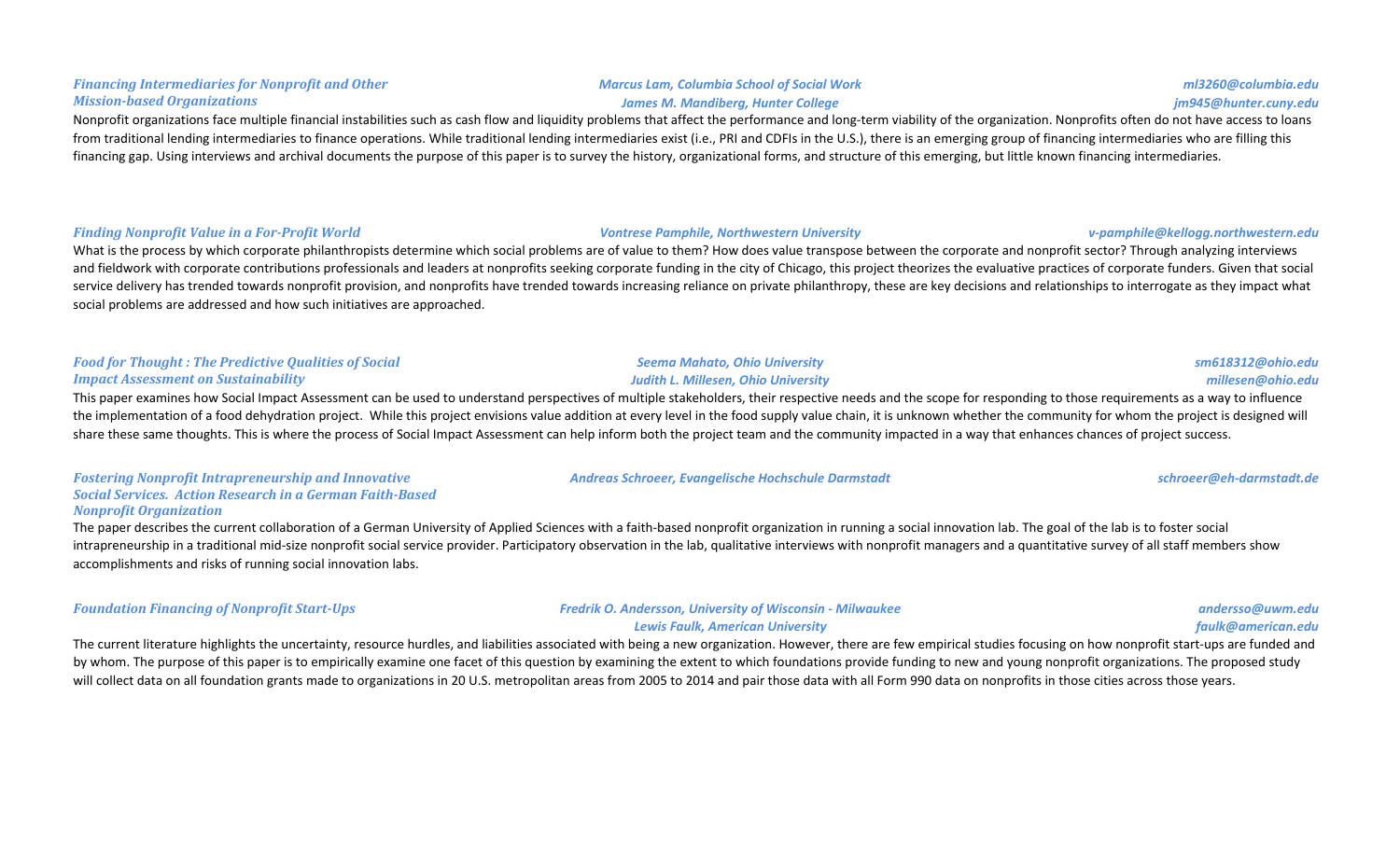### **Foundation Sunset: Does Removing Perpetuity from the** *Equation Matter?*

Most private foundations are perpetual endowments. The merits and dangers of perpetuity, however, have been a longstanding subject of debate. We ask about the significance of removing perpetuity from the equation. Findings, based on multiple original data sources, indicate the answer is not straightforward, raise questions about the assertions of critics and supporters alike, and call for a re-framing of the issue in relation to a broader conceptualization of the relation to norms and understandings about philanthropy, foundations and donors.

**Free Gifts Also Matter: Effects of Giving on Happiness, Social Connection, and Donations** *Meng-Han Ho, IU Lilly Family School of Philanthropy* **Ruth K Hansen, IU Lilly Family School of Philanthropy Pat C Danahey Janin, IU Lilly Family School of Philanthropy** *Sara Konrath, Indiana University*

People feel happier and closer to others when spending money on experiential gifts rather than material gifts. However, no research has examined whether spending money on gifts is necessary for these benefits. This study examines whether people who share free experiential gifts also feel happier and closer to others than people who give free material gifts. If so, we predict that people sharing no-cost experiential gifts may also tend to give more charitable donations than people sharing no-cost material gifts. In this presentation, we will report on the results of this study.

#### *From Mandatory to Voluntary: A Study of Nonprofit Information Sharing in Public-Nonprofit Collaboration*

This study is designed to gain an in-depth understanding of information sharing in public-nonprofit collaboration, with a primary focus on the behaviors of nonprofit organizations. The central premise is that, nonprofit organizations have information advantages that are embedded in their local knowledge of the community and their expertise of social service delivery. If such information is well communicated to and utilized by government, can improve collaboration decision making and performance. This study employs a mixed methods design to investigate nonprofits' voluntary information-sharing behavior, as well as the motivational factors that drive such voluntary information sharing.

*From Passion to Action: The Relationship Between Leadership, Organizational Culture and Policy Advocacy* Activities in Nonprofit Human Service Organizations

This presentation reports on a study exploring the relationships between organizational characteristics, leader characteristics and the advocacy activities of nonprofits. The sample (n=801), are executive directors from Community Action Agencies (CAA). A central part of the CAA mission is citizen empowerment and civic engagement. Little is understood about how these organizations energize and mobilize their constituents. An online survey was used to collect data regarding leaders social change orientation, policy advocacy activities and culture of their organizations. Path models will be presented suggesting the mediating function of a leaders' social change orientation on the advocacy activities of an organization.

### *Fundamental Variation and Dimensions of Employee Engagement in Nonprofit Organizations*

The paper explores the core variations in employee engagement in nonprofit organizations. Specifically, the paper examines three questions: 1) are nonprofit employees engaged? 2) Who is engaged? 3) What is the relationship between employee characteristics and engagement in nonprofit organizations? Using empirically validated multidimensional measures of employee engagement (Rich, Lepine, & Crawford, 2010; Saks, 2006), the paper provides important insight on the relationship between the basic characteristics of nonprofit employees, their level and dimensions of engagement. The findings suggest that while nonprofit employees may have a high level of engagement, certain types of engagement are surprisingly much lower than the others among the employees.

*Lauri Goldkind, Graduate School of Social Service goldkind@fordham.edu*

*Kunle Akingbola, Lakehead University akingbola@rogers.com*

#### *Francie L. Ostrower, University of Texas at Austin fostrower@austin.utexas.edu*

*Shuyang Peng, University of New Mexico shuy.peng@gmail.com*

*home@iupui.edu rkhansen@iupui.edu pdanahey@imail.iu.edu skonrath@iupui.edu*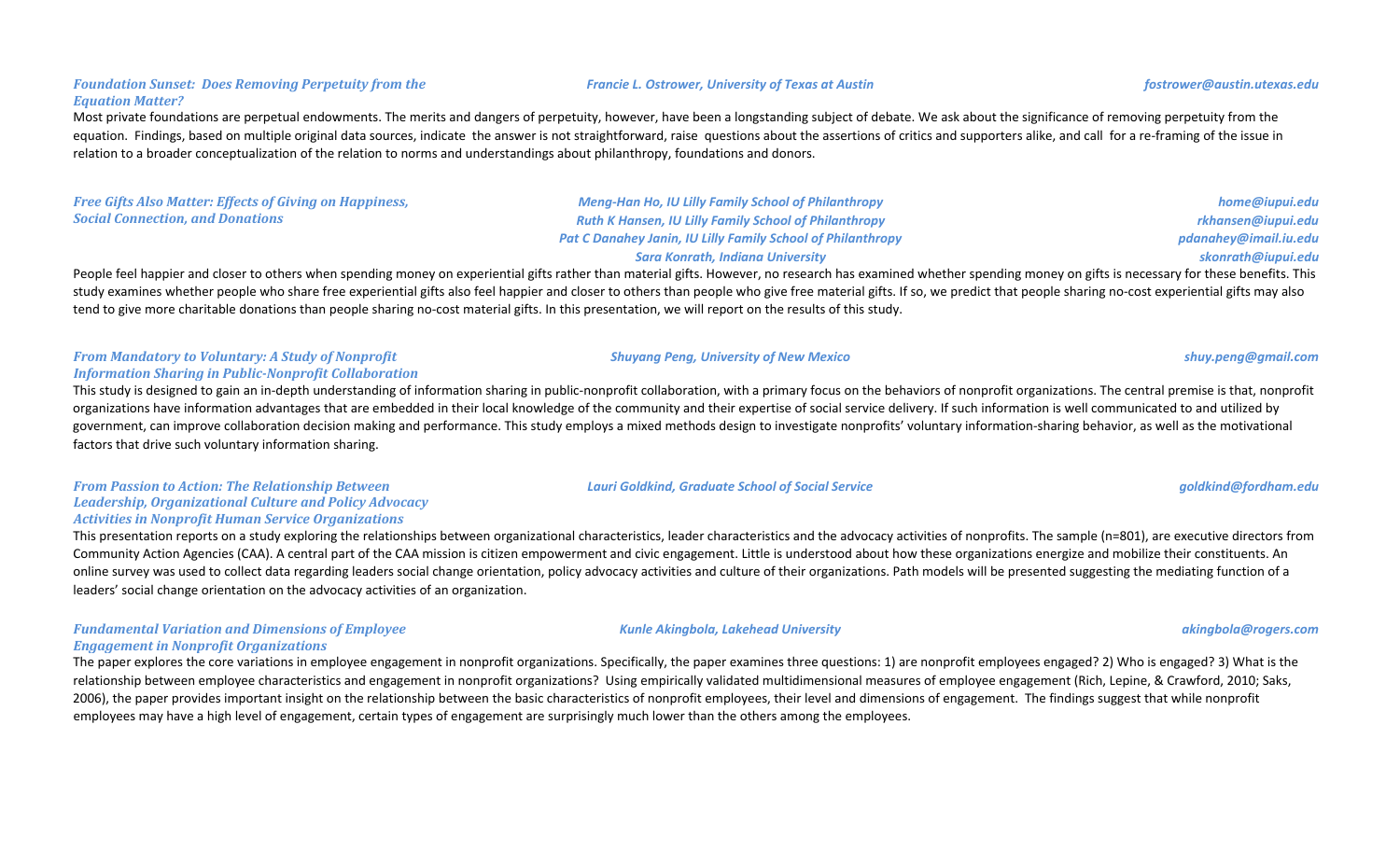#### *Sarah Nathan, Bay Path University Eugene R. Tempel, IU Lilly Family School of Philanthropy*

Who are American fundraisers today? How and why do individuals become fundraisers? And, what is the state of fundraisers in the various nonprofit subsectors? Launched earlier this year, Fundraisers: Their Careers, Stories, Concerns, and Accomplishments, is an update to the twenty-two year old study of the same name. This new research provides fresh insight into fundraisers' career paths, challenges, successes, and the overall growth of the field. The presenters will share early results of their international study while offering suggestions for strengthening the profession.

#### *Gender Pay Equity in Human Service Industries: Does Nonprofit Status Matter?*

Using one-year cross-sectional data, existing literature tends to conclude that gender pay differential is generally smaller in the nonprofit than in the for-profit sector. Researchers also have noted that gender pay gap varies across industries and occupations. Using 1990 and 2000 Census data as well as the three-year combined ACS 2011 data, this paper examines the 20-year long historical trend of gender wage equity across different sectors (i.e. nonprofit, for-profit, and government). Parametric fix of standard errors method will be used to deal with the clustering effect of occupation and industry.

### *Getting to the Roots of Homelessness: Breaking Through to a More Holistic, Client-Focused Advocacy Agenda*

Advocacy is viewed as an integral part of the function of human service organizations, which represent many of our most disenfranchised groups. Yet the advocacy road for these organizations is fraught with complexities, often leading to adulterated or nonexistent advocacy activities. This paper first examines the complicated array of legal, professional, and cultural barriers to advocacy. The author then critically analyzes, through a case study, the factors that dictate when organizations will engage in advocacy. The paper concludes with a discussion of how organizations can break through the barriers to create comprehensive solutions to address the root causes of homelessness.

| <b>Global Religions and the Political Voice of Faith-Based</b> | <b>Paul J. Nelson, University of Pittsburgh</b> | pjnelson@pitt.edu      |
|----------------------------------------------------------------|-------------------------------------------------|------------------------|
| NGOs                                                           | Aya Okada, Doshisha University                  | ayaokada102@gmail.com  |
|                                                                | <b>Chris Belasco, University of Pittsburgh</b>  | belasco@gspia.pitt.edu |

How do advocacy agendas differ among the members of faith-based international development and relief NGO (FBO) "families"? Studies of secular international NGO families have noted important variations among national affiliates, and this paper explores these differences among public policy agendas and messages of Catholic, Reform Jewish, Evangelical and Mainline Protestant FBOs of different countries. We find that advocacy agendas of the national affiliates – US, UK, German and Japanese -- vary dramatically. By viewing FBOs through three analytic lenses – as transnational political actors, as religious actors, and as organizations – we gain new insights into religious and faith-based political voices.

| <b>Good Enough for Government Work: When Should</b> | <b>Jeremy Philip Thornton, Samford University</b>                   | jpthornt@sam |
|-----------------------------------------------------|---------------------------------------------------------------------|--------------|
| <b>Federal Agencies Hire Nonprofits?</b>            | <b>Jesse Lecy, Maxwell School of Citizenship and Public Affairs</b> | jdlecy@gn    |
|                                                     |                                                                     |              |

Annually, United States federal agencies issue procurement contracts worth five hundred billion dollars. Less than four percent were awarded to nonprofit organizations. This paper advances our understanding by analyzing data from the Federal Procurement Data System. We isolate federal programs that may choose between nonprofit and for profit contractors. We then test the dominant theory of the nonprofit organizational form - the non-contractible quality hypothesis. Surprisingly, our findings indicate negligible support for the theory. Federal agencies are more likely to adjust the contract form (fixed-price versus costplus) than the contractor (for profit versus nonprofit) when the contacting environment is uncertain.

#### *Fundraisers: Their Careers, Stories, Concerns, and Accomplishments*

*snathan@baypath.edu etempel@indiana.edu*

*Zachary David Wood, Rutgers University - Camden zacharydavidwood@gmail.com*

*ford.edu jdlecy@gmail.com*

# *Rong Zhao, Columbia University rz2257@columbia.edu*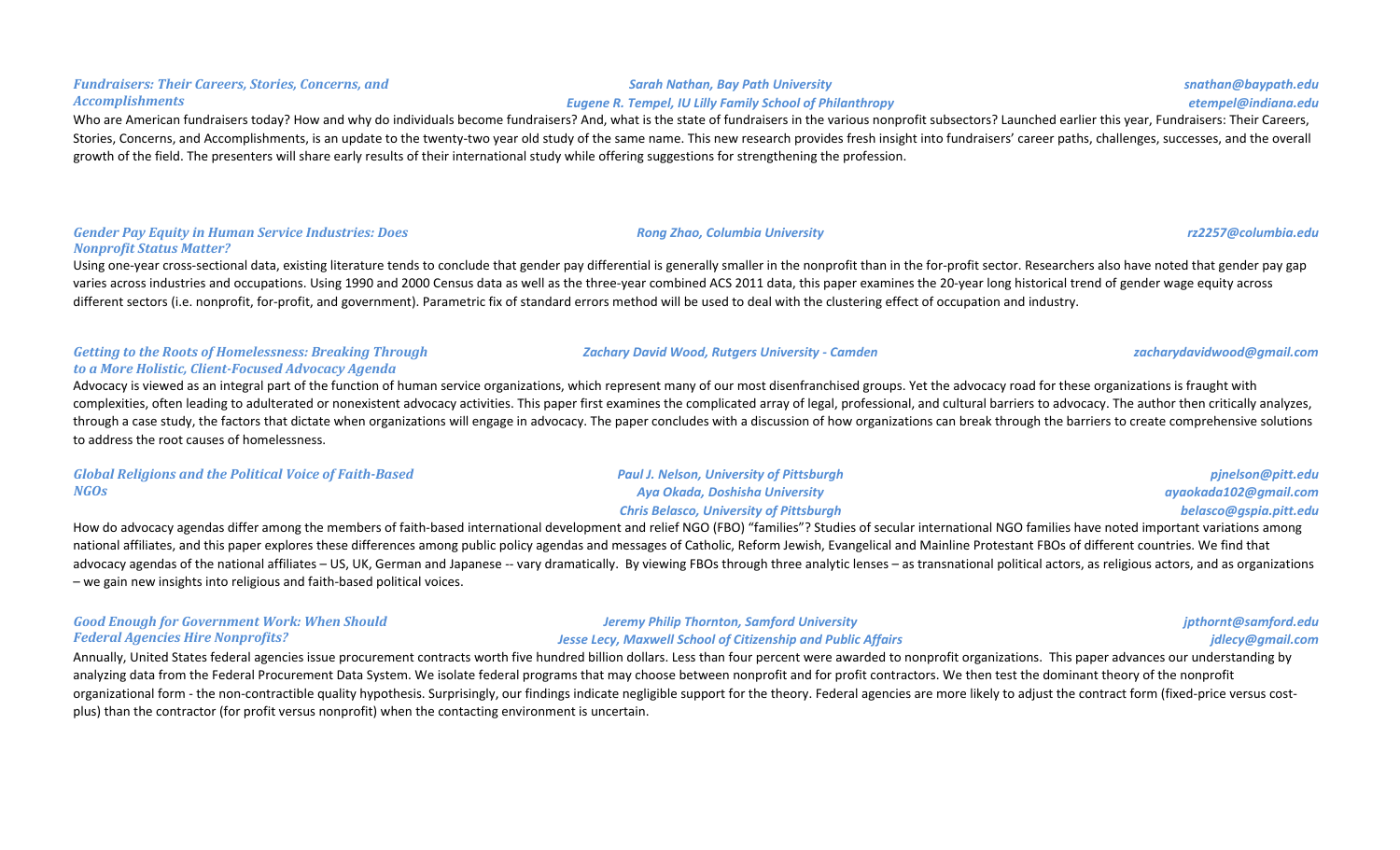# **Johanne Turbide, HEC Montreal**

This study aims to further the understanding of the governance mechanisms, dynamics and configurations in cultural organizations that donor agencies consider to be in good organizational financial health. Based on interviews with 11 cultural NPOs in Quebec, this study shows that the majority of these organizations have mostly informal governance mechanisms. The degree to which the governance mechanisms are formalized seems to influence the dynamic between the board of directors and the executive director and, in turn, the governance configuration is shaped by this dynamic.

### Government - Nonprofit Relations: An Examination of **Management Reported Challenges and Government** *Funding*

Over the past 30 years, the nonprofit sector has become more dependent on government funding, which leads some to argue that nonprofit organizations risk becoming more beholden to government agents. When nonprofit and government definitions differ, problems can arise. This paper examines problems reported by nonprofit managers when government reporting requirements differ from the organization using data from the Urban Institute's 2012 National Survey of Nonprofit Government Contracting and Grants. Findings have implications for nonprofit managers in developing and managing their funding relationships.

### Government *Adaptation* in Post-Mubarak Egypt: Effects *on NGO' Roles in Democracy Promotion*

Governance Mechanisms, Dynamics and Configurations *in Quebec NPOs in Sound Organizational and Cultural* 

*Health*

This article examines the Egyptian government's evolving policy toward Egypt's NGO sector and its effects on organizations' efforts to support democratic political reform. Immediately following the 2011 revolution that overthrew President Hosni Mubarak, it appeared that local NGOs would lead civil society's political reform efforts. By the summer of 2014, however, NGOs were predicting the looming "death of civil society" in Egypt. Drawing upon data from over 90 interviews, this article analyzes the ways in which authoritarian adaptation, through both discourse and policy toward the NGO sector, constrained NGOs' capacities to advance political reform efforts.

### Government Through Volunteering: A Critical Analysis of *the Social-Political Significance of Government Initiated and Monitored Conditional Volunteering*

Recently new expressions of volunteering have been signaled. One of these expressions concerns conditional volunteering initiated and monitored by government. Here volunteering is transformed into a governmental technique (GT) for steering the conduct of 'problematic individuals' in 'desirable' directions. Through critical frame analysis of prescriptive texts of one purposefully sampled public institution which employs conditional volunteering as a GT, the social-political significance of government through volunteering is investigated. Insight is gained in what conditional volunteering entails as a GT, and the (unconscious) politics this implies is revealed by exploring the practice's underlying premises and silences and the implications this has.

### *Government-Nonprofit Funding Agreements: Importance of Contract or Grant Type for Payment Reliability*

*Jaclyn Schede Piatak, University of North Carolina at Charlotte* **Sarah L. Pettijohn, University of North Carolina at Charlotte** 

While the literature on the government-nonprofit funding relationship is growing, little attention has been paid to contract details and design, even though the funding agreement itself lays the foundation for the boundary spanning relationship. This paper answers the call of researchers to pay attention to funding agreements by examining how the type of funding agreement and the type of government partner may influence the reliability of government payments drawing upon data from Urban Institute's 2010 National Survey of Nonprofit Government Contracting and Grants. Findings have implications for nonprofit and public managers in developing and managing their funding relationships.

# *Veronica Zuniga Salas, HEC Montréal*

*spettijo@uncc.edu*

*lesley.hustinx@ugent.be*

*jpiatak@uncc.edu*

*els.dewaele@ugent.be*

*jpiatak@uncc.edu spettijo@uncc.edu*

*johanne.turbide@hec.ca veronica.zuniga-salas@hec.ca*

### **Sarah L. Pettijohn, University of North Carolina at Charlotte** *Jaclyn Schede Piatak, University of North Carolina at Charlotte*

*Els De Waele, Ghent University* 

**Catherine E. Herrold, IU Lilly Family School of Philanthropy** *cherrold@iupui.edu cherrold@iupui.edu* 

## *Lesley Hustinx, Ghent University*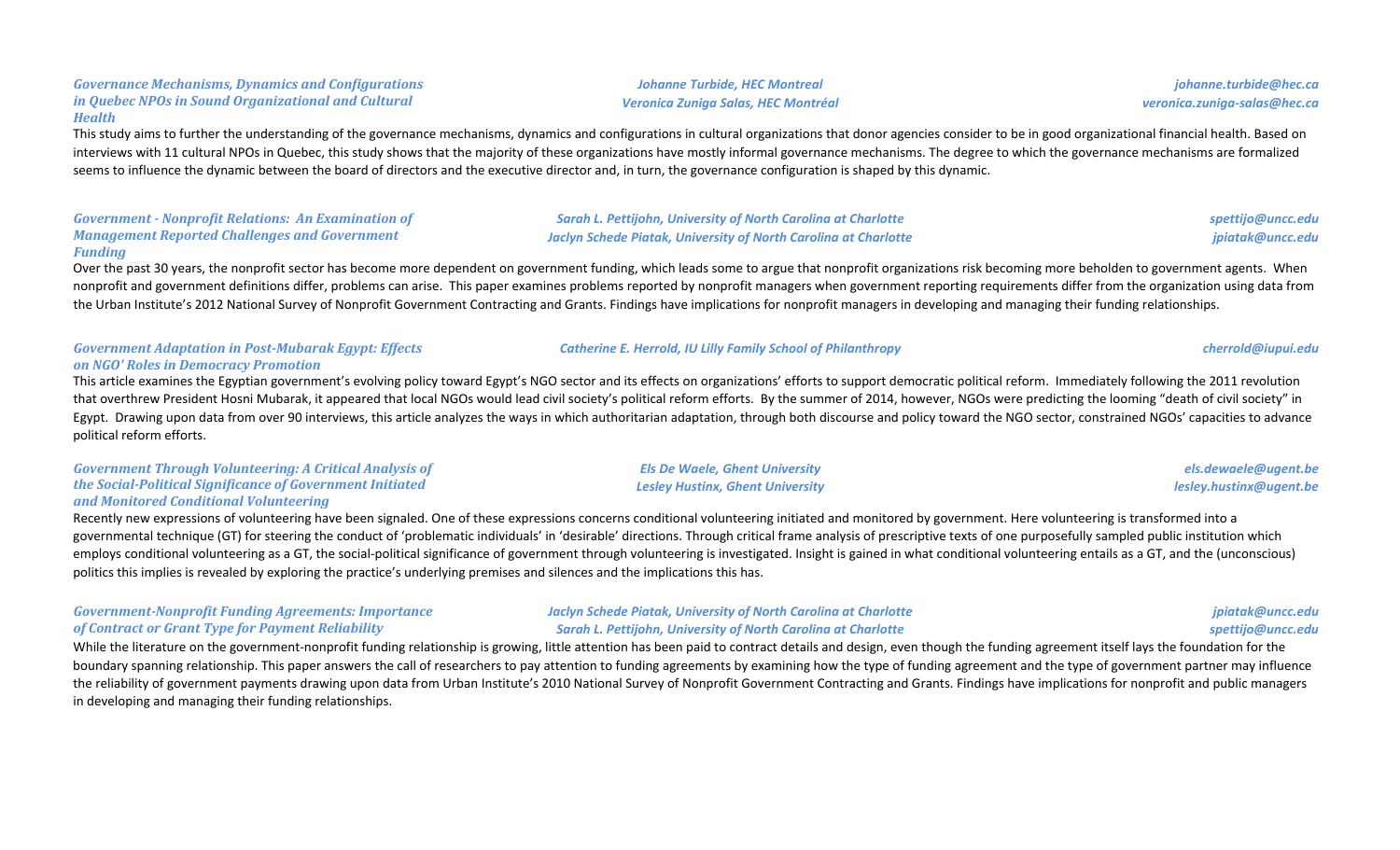### *Grasping the Unfathomable - A Conceptual Proposition on the Measurement of Social Impact*

This article develops a new conceptual approach to measuring social impact. It suggests that impact is best measured by accounting for the targeted formation of 'durable capital as-sets.' Social, political and cultural capital are proposed as proxies for social impact as a contribution to social productivity, in parallel to the significance of economic capital to economic productivity. The capital-based approach helps circumvent the attribution problem arising in complex societal realities. It is compared to alternative approaches—(1) the production of merit goods; (2) cost-benefit analysis; (3) the capability approach; and (4) life-satisfaction measures—and some insights on its empirical application are provided.

### Grassroots Entrepreneurs: Homemade Strategies for *Social Change*

Nonprofit human service organizations (NPOs) play a significant role in local human service delivery to families and individuals who are in need. There is a dearth of these organizations in Los Angeles' poor neighborhoods. Through a case-study design I explore the mechanisms and dynamics of establishing NPOs from the perspective of nine founders (19 total interviews) in a purposively selected neighborhood. Through qualitative methods and a theoretical framework of institutional theory with a focus on social capital and legitimacy, as well as resource dependence focusing on political economy, distinct attributes of "grassroots entrepreneurship" emerged.

**Sara Pilgreen, UCLA Department of Social Welfare** *spilgreen@g.ucla.edu spilgreen@g.ucla.edu* 

### *Group Structures and Multi-Level Governance in Nonprofit Housing Associations: Can They be Sustained?*

*David Mullins, University of Birmingham* Nonprofit housing associations in the UK can increasingly be characterised as social enterprises combining both commercial and charitable logics. Group structures and multi-level governance have been an important emergent organizational form. Earlier research highlighted the tendency for this form to be unstable with frequent governance and management challenges leading to a common progression from loose alliances to merger and full integration. This paper draws on a longitudinal 'critical' case study of a housing group to explore how organizations can manage these challenges and whether it is possible to sustain group structures or whether further consolidation is more likely.

### *Helping, Holding Steady, or Harming? What is the Impact* of North American Cross-Border Philanthropy on Arabs in *Israel's Ethnic Democracy?*

Philanthropy scholars include enthusiasts who celebrate charity's beneficent impacts and critics who view philanthropy as cultural hegemony. This cross-border philanthropy case explores organizational behaviors, mixed motivations and results of a North American Jewish funding consortium, using resource dependency and resource mobilization theories to assess power relationships, conflictual dynamics and perverse outcomes. Closing the gap in the literature that fails to address philanthropic actors as an organizational field, this paper assesss the degree to which alignment, impact, policy outcomes, and philanthropoid behavior helps, holds steady (maintaining the status quo in Israel's ethnic democracy and Arabs' diminished status), or harms Israeli Arabs.

### *Hidden History: Exploring the Embedded Nature of* **Philanthropy in a Welfare State Through a Case Study of** *a Modern University*

The UK is a 'welfare state' with high levels of taxation and low levels of private philanthropy relative to the USA. This paper explores the 'hidden' nature of much UK philanthropic activity, using an extensive case study of an institution widely (though wrongly) regarded as solely funded by the state. The research employs the concept of embedded philanthropy (Karlström et al., 2009) to illustrate a critical case study of the University of Kent's role within its local community, and how this is crucial to garner both initial and long-standing philanthropic support.

### *Elizabeth C. Levi, New School for Public Engagement eclevi@gmail.com*

*Christopher Cornforth, The Open University Robert Macmillan, University of Birmingham*

*Triona Fitton, University of Kent, UK t.fitton@kent.ac.uk*

*c.j.cornforth@open.ac.uk r.macmillan@bham.ac.uk d.w.mullins@bham.ac.uk*

*Gorgi Krlev, University of Oxford gorgi.krlev@kellogg.ox.ac.uk*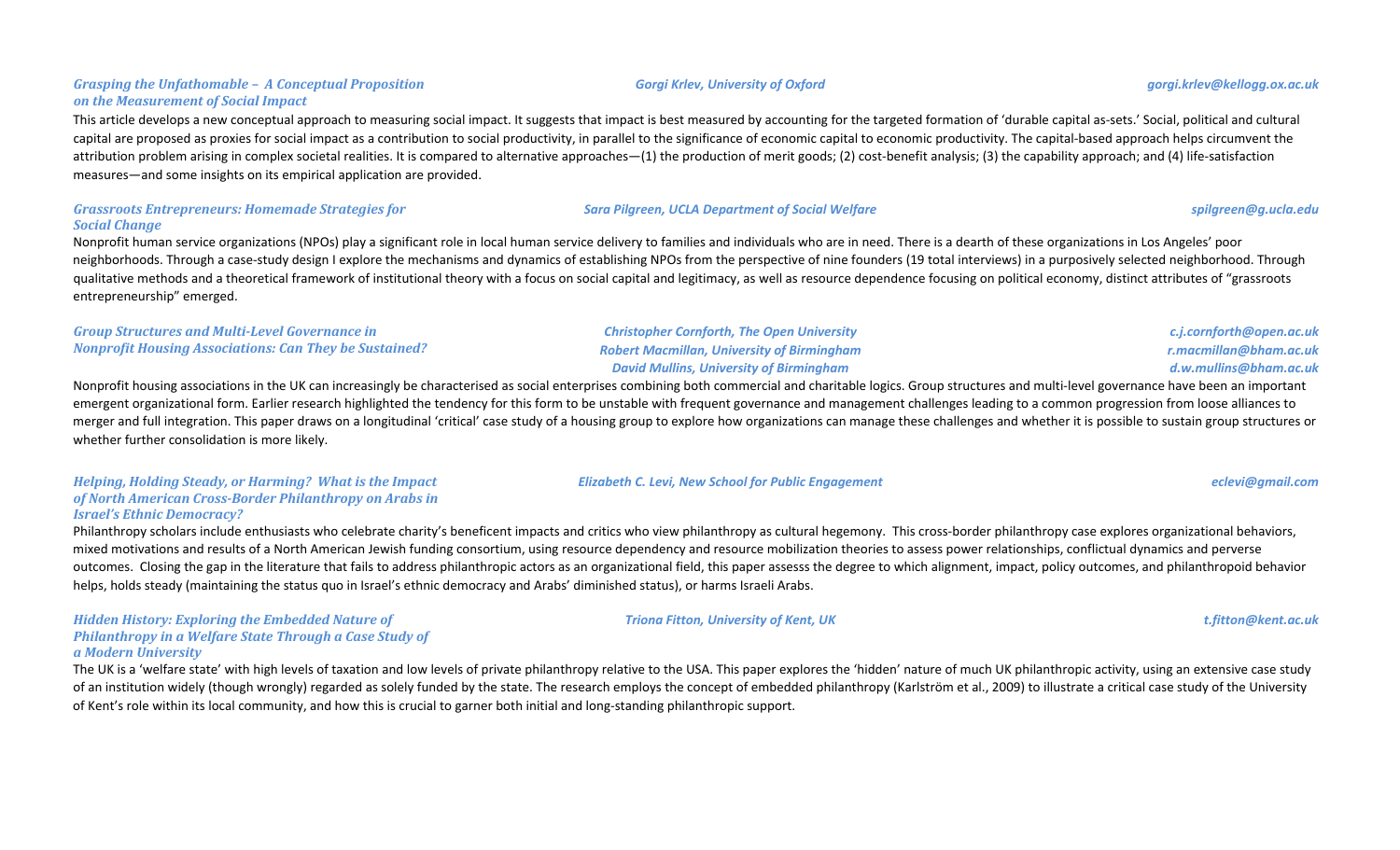### *Hours Aren't Enough: New Methodologies for the Valuation of Student-Community Engagement*

### *Jeffrey Brudney, University of North Carolina Wilmington Allison R. Russell, University of North Carolina at Wilmington*

### Research on student-community engagement tends to view this activity primarily from the vantage point of students and educational institutions. Nevertheless, at least one other major actor is involved in this activity: the community. We address this gap by developing new methodologies based on labor/inputs-based and project/outputs-based accounting that integrate the community perspective in valuing student engagement. Through presentation of extended examples of engaged learning projects at the individual, small group, and class levels, we show that these methodologies can be applied in institutions of higher learning to consider the value of student engagement to the community.

### *Housing Advocates and Their Strategic Actions to Influence Policy*

State retrenchment, public input requirements, and local budgetary constraints make advocacy organization's (AOs) work vital to the adoption and implementation of local plans. The strategies these organizations employ to influence policies have gone understudied. The current study fills this gap through a case study of how AOs exert influence on planning for affordable housing in four cities in Los Angeles County. Data were collected through interviews with AO leaders and city officials, AO documents, and local Housing Elements. The findings suggest that AO strategies are chosen based on its pool of resources independent of the political opportunities the group perceives.

### How and to What Extext Accounting Information Systems *Contributes to Strategic Decision Making in Higher Education*

Organizations are using advances in computer processing of information to make better informed decisions more efficiently. Despite the opportunities this data provides; organizations face challenges when managing the risks and potentially lose productivity with ineffective data management (AICPA, 2013). These challenges are compounded by the fact that data is increasing at an estimated rate of 50% per year (AICPA, 2013). These challenges add to the complexity of the strategic planning process. Institutions of higher learning would benefit from considering how Accounting Information Systems can impact organizational strategy by becoming more dynamic and creating new uses for information.

| <b>How Do International NGOs Prioritize Locations?</b> | <b>Amanda Janis, American University</b> | janisam@gmail.com  |
|--------------------------------------------------------|------------------------------------------|--------------------|
|                                                        | <b>Lewis Faulk</b>                       | faulk@american.edu |

This paper builds on previous research addressing the external factors driving NGO location, exploring the internal dynamics of US-based international development NGOs, asking how they prioritize programs (and thus location) internally.

### *What Job Skills Are Needed for Promotion? An Exploratory Mixed Methods Study*

This paper presents results from a mixed methods study of the job skills needed for promotion into administrative jobs in a human service agency and compares these with current staff competencies. Non-profit supervisors were asked to rate the importance of 44 research-based job skills to their direct reports' current positions, the importance of the same skills to their eventual advancement within the agency, and employees' current levels of competency. Results indicate large gaps across many job skills needed for advancement. Lessons for administrative capacity building and social work education are examined.

*jbrudney@gmail.com arr4690@uncw.edu*

### *Cory Campbell, Case Western Reserve University cac205@case.edu*

*Anaid Yerena, University of California, Irvine anaid.y@uci.edu*

### *Meghann Rother, University of Oklahoma mrother@ou.edu*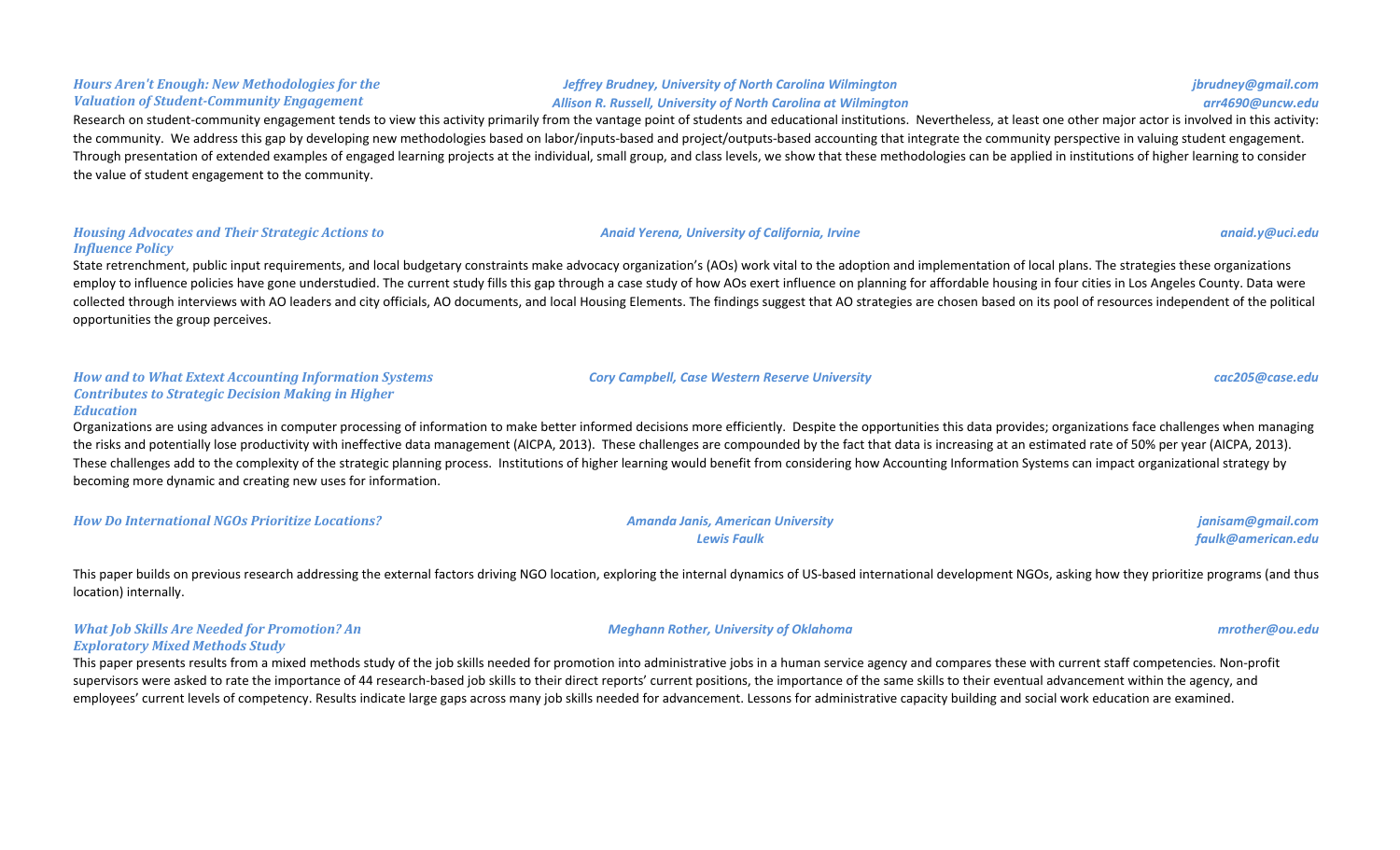### *How Macro-Level Variables Explain Cross-Country*  **Differences in People's Inclination to Give**

This paper explores cross-country variations in charitable giving and looks at the question how welfare state policies shape as well as constrain private philanthropy. Hypotheses are drawn from crowding-out theory and considerations about the influence of a welfare regime's welfare-mix. We add to the on-going discussion concerning the crowding-out hypothesis with empirical evidence by looking at particular charitable subsectors people donate to across countries. Using Eurobarometer data and data from the Johns Hopkins Comparative Nonprofit Sector Project, we find evidence for a crowding-in effect rather than a crowding-out of private donations. Moreover, giving behaviour differs between welfare regimes.

### *How Social Media and Crowdfunding Transform Nonprofit Organizational Operations and Organizational Identity*

In the past several years, adoption of social media like Facebook, Twitter, Kickstarter, and Crowdrise has surged prolifically. Though there are benefits to using social media, nonprofit organizations struggle to adapt to the use of these technological platforms due to significant resource limitations like time, staffing, budget, or skill set. The purpose of this study is to examine how the adoption of social media transforms organizational operations. Additionally, this study aims to address the impact of social media use on organizational identity. This study uses mixed research methods in the form of a survey and subsequent interviews.

### **How to Flourish in Mainland China for International** *Charities*

Entering China and flourishing is very difficult for international charities. But two international charities have been successful in China. Tzu Chi is a global religious charity from Taiwan and has established branch offi in 27 provinces with over 5 millions members in China. Lions is also a great global charity from the U.S. with 6600 members and 195 teams in China. I hypothesize that their values, vision, strategy policies, and organization structure adapt social environment. This critical research focus is on interaction of organizational adaptation and environmental determinism and diffusion process.

### *How Well Does Organizational Theory Explain Neighborhood and Homeowner Association Effectiveness*

This research employs organizational theories and a recent dataset of over 325 Charlotte (NC) and Phoenix-regional (AZ) neighborhood based organizations to evaluate possible strategies involving neighborhood organizations as effective service delivery provision units in response to local government budget cuts. The paper addresses the usefulness of traditional organizational theory for explaining operational behaviors of these small informal organizations operated by community volunteers.

### *Ice, Ice, Maybe? An Analysis of Viral Fundraising and Charity Brand Awareness, Donor Perceptions, and* **Intention to Donate.**

This study examines the impact of exposure to and participation in a wildly popular U.S. based viral fundraising campaign. To explore the impact of the viral fundraising strategy, a survey of students, faculty, and staff at a Mid-Atlantic university was employed. Variables examined include charity brand awareness, social media intensity, intention to donate, emotional uplift, social influence, demonstrable utility, commitment, identity salience, promoting, and pressure. We present the findings of this study in the context of the literature on viral fundraising, charitable giving motivations, and social media involvement along with recommendations for both theory development and nonprofit practice.

### *Astrid Pennerstorfer, WU Vienna Michaela Neumayr, WU Vienna*

## *Amber L. Stephenson, Union Graduate College**a.l.stephenson@live.iup.edu**a.l.stephenson@live.iup.edu*

*Zhenhai Cui, Weatherhead School of Management hydecui@hotmail.com*

*Jennifer A. Taylor, James Madison University Samantha Noble, James Madison University*

*taylo2ja@jmu.edu noble3sl@dukes.jmu.edu*

*David Swindell, Arizona State University David.Swindell@asu.edu*

*astrid.pennerstorfer@wu.ac.at michaela.neumayr@wu.ac.at*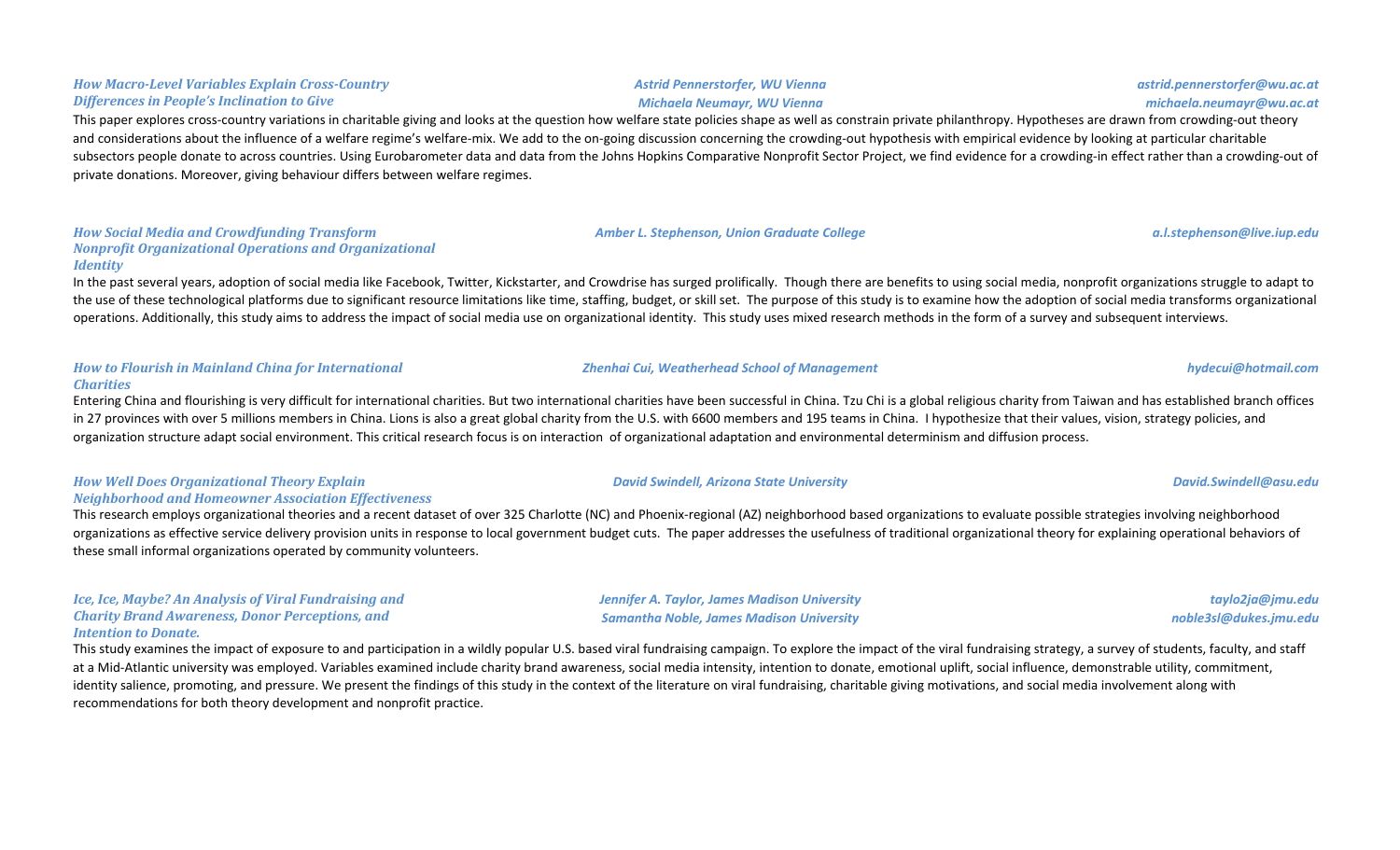### *Identification and Remittances: Does Integration Hinder Immigrant Giving to the Country of Origin?*

### *Arjen De Wit, VU University Amsterdam Daisha M Merritt, University of North Carolina, Chapel Hill*

*arjendewit@gmail.com daisha@email.unc.edu khanpgg@vt.edu*

### *Sabithulla Khan, Virginia Tech*

What motivates immigrants to remit money to people in their home country? This paper explores the notion that private transfers to relatives and non-relatives in the country of origin depend on immigrants' assimilation in the country of residence, which in turn depends on the time that has passed since the moment of migrating. Data from the 2012 waves of the German Socio-Economic Panel (GSOEP) and the Giving in the Netherlands Immigrant Survey (GINIS) are used to estimate the correlates of the occurrence and amount remitted by different migrant groups in Germany and the Netherlands.

*Identifying Potential Volunteers: Introducing the Convertibles*

*Kirsten Holmes, Curtin University Debbie Haski-Leventhal, Macquarie University Leonie Lockstone-Binney, Victoria University Lucas C.P.M. Meijs, Erasmus University Rotterdam Melanie Oppenheimer, The Flinders University of South Australia* 

*k.holmes@curtin.edu.au Debbie.Haski-Leventhal@mgsm.edu.au leonie.lockstone@vu.edu.au lmeijs@rsm.nl melanie.oppenheimer@flinders.edu.au*

This paper reports on a study which seeks to identify how to increase volunteer participation by converting non-volunteers to the benefits of volunteering. The project uses the concept of volunteerability – an individual's propensity to volunteer based on their willingness, capability and availability - to identify 'convertibles'. Convertibles are conceptualised as a group of individuals with a high propensity to volunteer but who do not currently volunteer. Data collected from an exploratory study based on 12 focus groups with current, non-active and non-volunteers identifies what factors lead to individuals having a high level of volunteerability and what factors inhibit volunteer participation.

### *Ignoring Affiliation Skews Research Results William Cleveland, Indiana University Purdue University Indianapolis wsclevel@iupui.edu*

Affiliation has operational significance across the full range of charities, from religion and social services to universities and hospitals. Organizational ecology theory underlines the operational importance of affiliate organizations having an easier path to establishment and higher level of survival. However, empirical understanding of affiliation is far from complete. This study uses data from IRS Business Master Files to identify affiliate networks, which are then verified and expanded through contact with charities. This information will help identify the magnitude of affiliated networks and allow understanding of errors in studies using 990 data without accounting for affiliation.

### *Immanuel Kant and Social Enterprise: Resolving Ethical Dilemmas in Social Enterprise*

*Nuriel Heckler, University of Colorado Denver* **John C. Ronquillo, University of Colorado Denver** 

Public service ethics scholars have argued that combining internal and external ethical sources helps public managers resolve ethical dilemmas (see e.g. Zajac 1996). In this paper, we argue that reference to ethical sources that are goal-oriented and value-oriented create even more effective resolutions, especially when complementing business ethics in social enterprise. Combining the internal/external with the valuebased/goal-based spectrum of ethical sources to create four categories, we propose that SEO managers will have a higher likelihood of resolving ethical dilemmas successfully when they reference ethical sources from multiple categories in our framework.

*Income, Wealth, and Generosity in the U.S. Philanthropy Panel Study*

*Barbara J Duffy Richard Steinberg, Indiana University Purdue University Indianapolis* **Yuan Tian, Indiana University Lilly Family School of Philanthropy** 

*bduffy@iupui.edu rsteinbe@iupui.edu yuantian@iupui.edu*

We present new estimates of the relationship between donations as a percent of income and income to see whether the U-shape found by previous researchers is an artifact of omitted variable bias. First, we estimate the shape by applying fixed-effect Tobit-like estimators to data from the 2001 through 2009 waves of the Panel Study of Income Dynamics and the Philanthropy Panel Study. We then examine whether the shape differs across types of giving or types of donors. Finally, we decompose generosity into permanent and transitory components and examine the shape of each.

*nuriel.heckler@ucdenver.edu john.ronquillo@ucdenver.edu*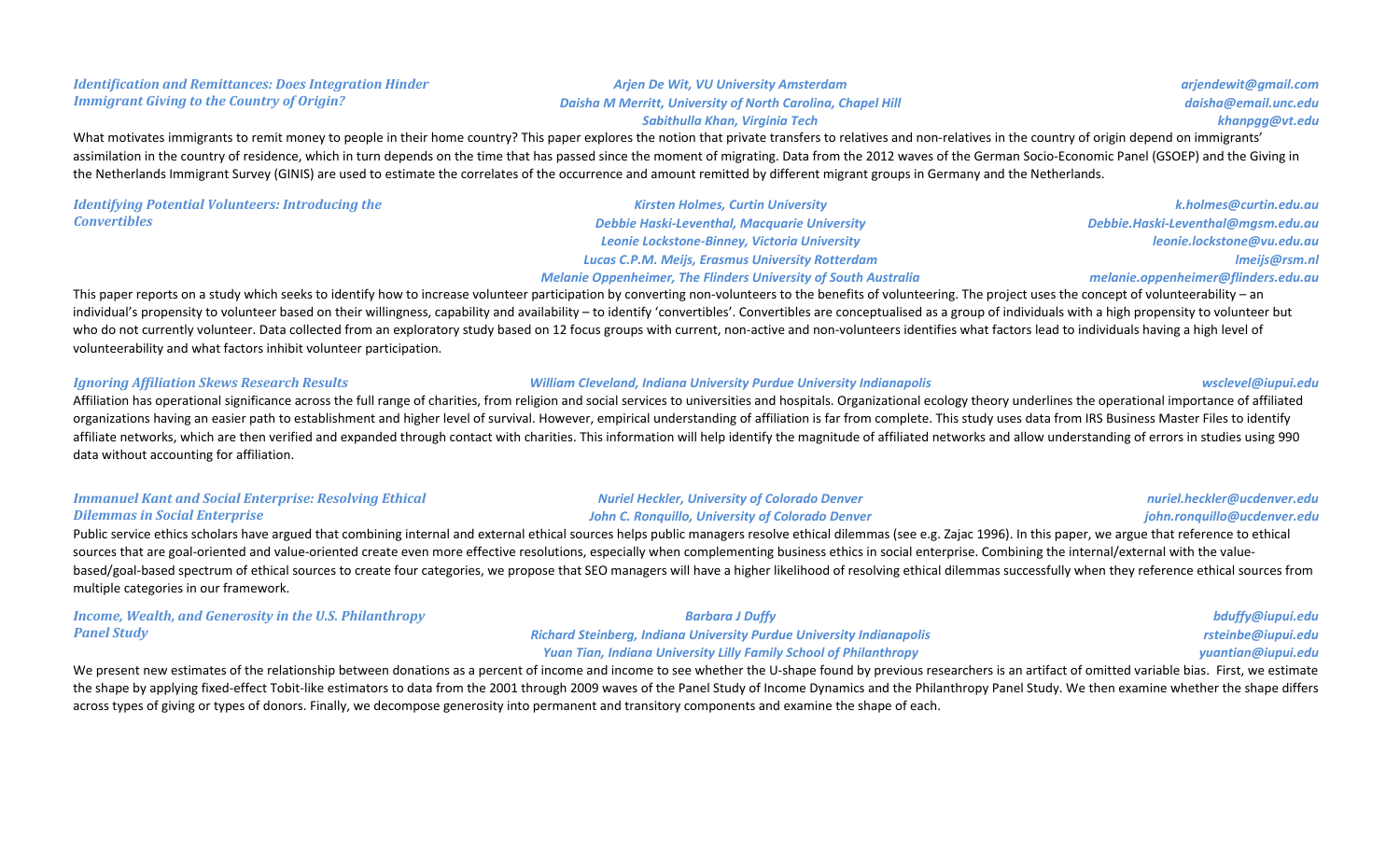### *Influence and Impact of Nonprofit Inter-Organizational* **Collaboration in the Delivery of Homeless and Housing** *Services*

Although nonprofit organizations have become key players in the delivery of human services, little empirical attention has been paid to the delivery of human services within local nonprofit networks. Using social network data and a logistic regression model, 200 dyadic relationships between nonprofit housing and homeless organizations in Albany will be analyzed. The purpose of this research is to explain why local nonprofit organizations collaborate, b) describe the types of collaborative arrangements they make, and c) test a set of hypotheses of the factors associated with the types and outcomes of collaboration in the delivery of housing services in Albany, NY.

### **Information Asymmetry in Peer-to-Peer Lending Platform: Differences Between For-Profit and Nonprofit Ownership - Case Study of Prosper and Kiva**

Peer-to-peer lending (P2P) platforms have been growing to help people gain financial access online, which are established to solve information asymmetry problem between lenders and borrowers. Previous empirical researches have been focusing on how borrowers' characteristics and linguistic feature in the loan listing affect lenders' decision making by using available dataset from the platforms. This study is to explore how forprofit and nonprofit platforms solve principal (lender)-agent (borrower) problem in the online P2P lending platform. We will investigate trust, reputation, monitoring, management philosophy, and culture by analyzing loan data from Kiva.org and Prosper.com along with blogging, news, and online documents.

| <b>Information Flows on Social Media: How Nonprofit</b>     |
|-------------------------------------------------------------|
| <b>Organizations Used Government Information on Twitter</b> |
| <b>During the 2014 Ebola Epidemic</b>                       |

**Melissa Tully, University of Iowa** *Rachel Young, University of Iowa Kajsa Dalrymple, University of Iowa*

*melissa-tully@uiowa.edu rachel-young@uiowa.edu kajsa-dalrymple@uiowa.edu*

A growing body of research examines how nonprofit organizations use social media, to achieve a number of goals. However, less is known about how organizations disseminate information via social media from sources such as governmental agencies and international organizations, which are often key information providers and resources. This research analyzes the information flows via Twitter from the Center for Disease Control and Prevention to nonprofit organizations during the height of the Ebola outbreak in West Africa from March to December 2014. Through connecting nonprofits' tweets back to the CDC, we can map information flows and explore the evolution of content.

*Innovative Changes in Nonprofit Course Pedagogy to* **Foster and Improve Student Learning and Retention** *Norman A. Dolch, University of North Texas Susan C Cruise, University of South Carolina--Lancaster Ronald L. Wade, University of North Texas ronaldlwade@ronaldlwade.com* Experiments on pedagogical techniques to foster student retention through increased quality of student/faculty interaction were conducted in both online and face-to-face classes using nonequivalent control group

and static group comparison designs. In two topically different online courses that required participation in group telephone calls, results indicated significant decreases in the number of students dropping, withdrawing, or failing. In the face-to-face courses, students experienced significantly increased course satisfaction and self-reported motivation after participating in an activity designed to increase retention and student success. Incorporating these pedagogical techniques are realistic changes that professors can make in their courses to foster greater retention.

# **Sung-eun Kim, University at Albany**

*Kailin Liu, University of Hong Kong Helen K. Liu, The University of Hong Kong*  *ksungeun01@gmail.com yharrison@albany.edu*

> *kailin630@gmail.com helenliu4@gmail.com*

*nadolch@sbcglobal.net scruise@mailbox.sc.edu*

# *Yvonne D. Harrison, University at Albany*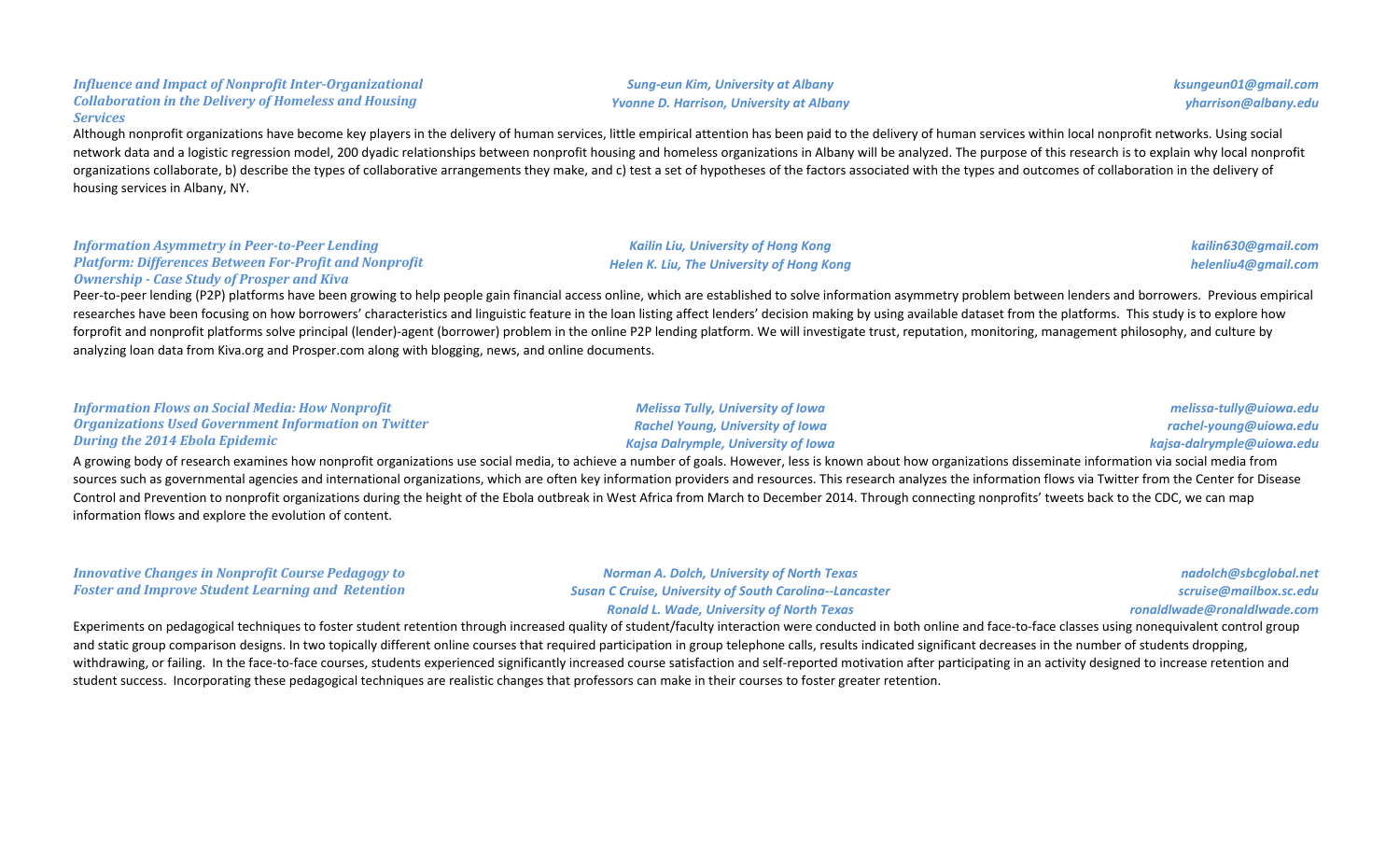### *Inspiring Charity CEOs to Improve Fundraising* **Outcomes:** A 'Community of Practice' Pilot to Open *Professional, Organisational and National Boundaries*

*Wendy Scaife, Queensland University of Technology Marie Elizabeth Crittall, Queensland University of Technology Alexandra Williamson, Queensland University of Technology*

*w.scaife@qut.edu.au marie.crittall@qut.edu.au a3.williamson@qut.edu.au*

This paper reports research that quests for a novel solution to endemic issues facing fundraising organisations. It draws from and extends the literature bases around nonprofit capacity building, fundraising effectiveness and communities of practice. The study set out to examine how the fundraising outcomes of organisations might be lifted by building the fundraising capacity and understanding of their CEOs. A key finding one year into the two-year study is that the resulting community of practice (COP) of fundraising CEOs appears to be an effective tool with long-term and replicable potential. Messages are emerging for theory and practice.

### **Institutional Character: Workforce Values in** *International Aid*

It is well documented that the nonprofit sector is professionalizing. On an institutional level, these trends are associated with an embrace of professional associations, the import of scientific methods of analysis, and widespread use of management models from the business sector. Within organizations, these logics are both demonstrated and enacted through the use of full-time paid staff with specialized, formal training. I study the work values of international aid workers and institutional character of the industry using in-depth interviews, survey data, and comparative organizational case studies across three international NGOs, strategically selected to represent variance in professionalization.

**Institutional Incentives and Entrepreneurial Decision-***Making: Nonprofit Vs. For-Profit Social Entrepreneurship* 

**Peter M. Frank, Wingate University John C. Ronquillo, University of Colorado Denver** *Gordon E. Shockley, Arizona State University*

*pfrank@wingate.edu john.ronquillo@ucdenver.edu shockley@asu.edu*

In this paper, we examine how the legal-institutional environment impacts organizational form among social entrepreneurs. Using an original survey of L3C organizations in nine states, we assess managerial perceptions of the work these organizations are engaged in as it relates to entrepreneurial discovery and the perceived double bottom-line. We also provide a conceptual model explaining how an institutional framework of entrepreneurship theoretically differentiates between the different institutional environments in which entrepreneurial discovery occurs.

| <b>Institutional Regret: It's About Money, Money, and Money</b> | <b>Eva Witesman, Brigham Young University</b> | ipmstaff@byu.edu |
|-----------------------------------------------------------------|-----------------------------------------------|------------------|
|                                                                 | <b>Curtis Child, Brigham Young University</b> | cchild@byu.edu   |

About one in 6 social entrepreneurs regrets their initial sector choice. Though sector choice theory is improving, we have less understanding of how social entrepreneurs view these choices in hindsight. This paper examines institutional regret and demonstrates that despite diverse factors influencing sector choice, only three factors matter for predicting the later preferences of entrepreneurs: General funding and support, the availability of grants, and salary. In other words, money, money and money. Using semi-structured interview (n=46) and quantitative survey methodologies (n=117), this paper examines institutional regret and what it tells us about the real differences between the sectors.

### *Integrating the Expressive and Instrumental Roles of Performance Measurement*

In this paper we theorize about the generation of both expressive and instrumental organizational value and its assessment for enabling accountability towards various stakeholders. Doing this, we elaborate on the instrumental and expressive roles of performance measurement, as well as the tensions and complementarities between them, in order to develop a more complete and holistic basis for assessing organizational performance, and thus also for enabling accountability.

### *Gerhard Speckbacher, WU Vienna Alnoor Ebrahim, Harvard Business School*

*gerhard.speckbacher@wu-wien.ac.at aebrahim@hbs.edu*

### *Carrie Oelberger, University of Minnesota coelberg@umn.edu*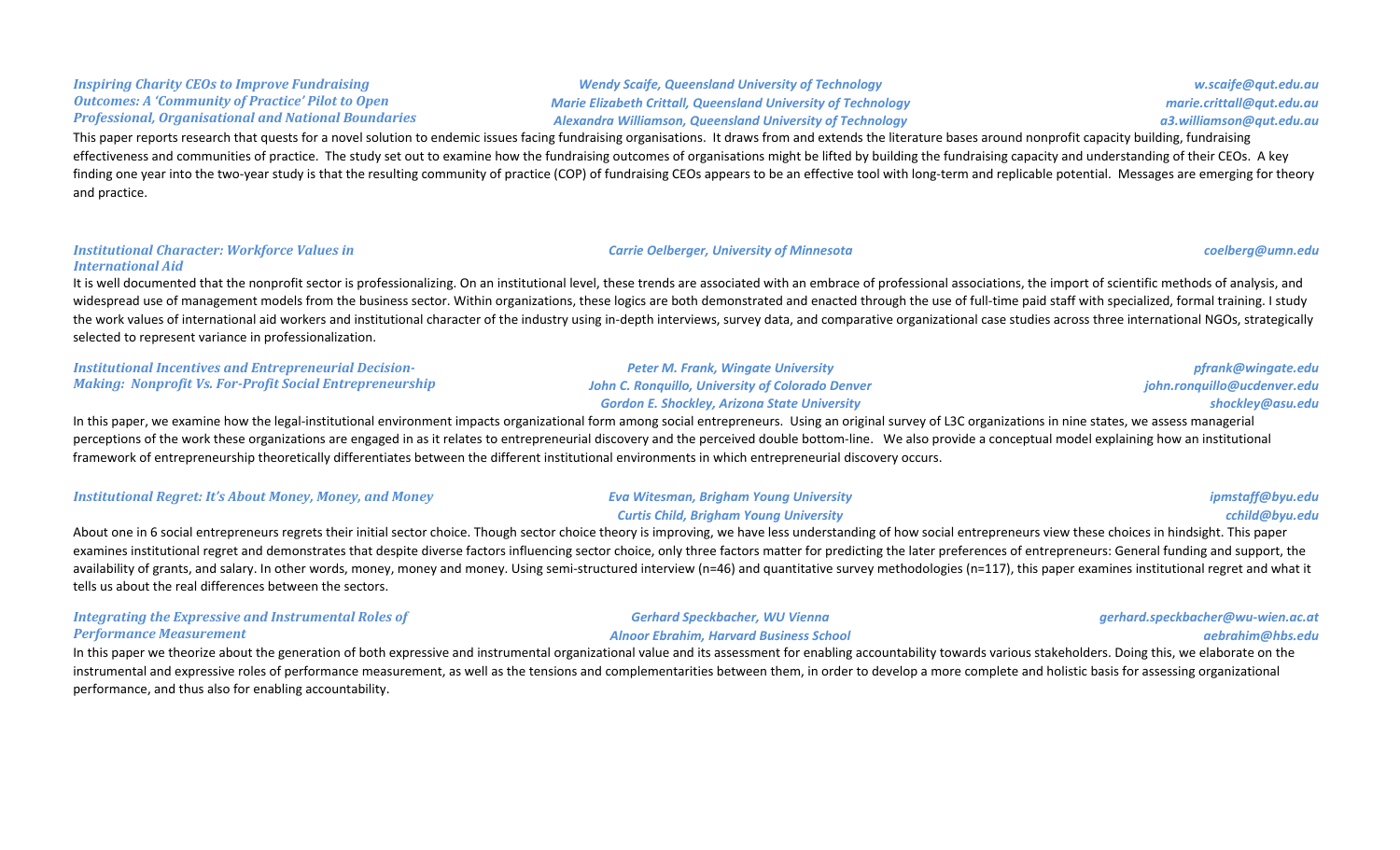*Interaction of Education and Income in Affecting Volunteerism: Reformulation of Socioeconomic Theory*

Education and income are the two consistent predictors of volunteerism. These inform the socioeconomic theory that suggest people with higher social status are more likely to volunteer than lower status people. However, social status differences are not clear cut today. There are considerable amount of people with high education-low income and low income-high education. This study tests how the combinations of low income-low education, low income-high education, high income-low education affect volunteerism. The findings suggest the reformulation of socioeconomic theory of volunteerism. Implications are discussed at the end.

### *International Field Offices of U.S. Foundations John Slocum, The John D. and Catherine T. MacArthur Foundation jslocum101@gmail.com*

International field offices have become a distinctive part of the operations of large U.S.-based private foundations over the past hundred years. Despite the increasing availability of information on thematic and quantitative trends in international grantmaking, there has been little systematic attention to the operational aspects of foundations' international activities. Using internal foundation documents and interviews, this paper provides descriptive statistics of the geographic distribution of field offices over time, presents a framework for analyzing the role of field offices in international grantmaking, and generates new hypotheses for understanding where, when, and why U.S. foundations have opened and closed field offices.

### **Intersectoral P[Art]nerships Exynn E. Beaton, University of Massachusetts, Boston** *Erynn E. Beaton, University of Massachusetts, Boston**erynn.beaton001@umb.edu*

Intersectoral partnerships are increasingly common. Their diversity is meant to benefit organizations by increasing resources and innovation. Under some conditions this is the case. Conversely, other conditions give rise to challenges. This study includes five comparative case studies of community arts projects, and follows the evolution of their intersectoral partnerships over time. A social network analysis is conducted to explain how partnerships compare to other relationships such as funding and collaboration. Contributions are made to the intersectoral partnership literature by delineating the roles, benefits and challenges associated with nonprofit, government and business involvement.

### *Is Altruism (Always) Good for Society? The Problem of Particularistic Giving in a Diverse Society*

Altruistic giving is regarded as worth encouragement by law and public policy through subsidies and tax benefits. However, altruism is rarely directed at people in general; often it targets people with an identity shared by the giving individual.Given budget constraints, most individuals give to individuals/organizations who share their identity. In culturally, ethnically and otherwise diverse societies this inadvertently encourages splintering and polarization and conflict rather than "live united" (United Way's slogan). A careful consideration should be given to policies that encourage further splintering through a reevaluation of the concept of public benefit in law and practice.

### *Is Bigger Better for Fundraising? The Costs and Benefits* of Organizational Consolidation in the Combined Federal *Campaign*

*Danielle L. Vance-McMullen, Duke University Robert Christensen, University of Georgia*

*dlv4@duke.edu rc@uga.edu*

This paper examines the effect of mergers on fundraising costs and giving patterns using the Combined Federal Campaign—the nation's largest workplace giving campaign. The consequences of CFC consolidations potentially provide insight about how (institutional) development structures and philanthropic performance are related. Preliminary findings suggest several things. First, just prior to merger, merging campaigns raised about 35-40 percent less money and had 10-15 percent lower participation than non-merging campaigns. Second, the average cost of fundraising decreases following mergers, although the efficiency gains appear to be larger pre-2008 than post-2008. Finally, merging appears to increase donor participation and average gift size.

### *Yusuf Baktir, University of North Texas baktiryusuf@gmail.com*

### *Avner Ben-Ner, University of Minnesota benne001@umn.edu*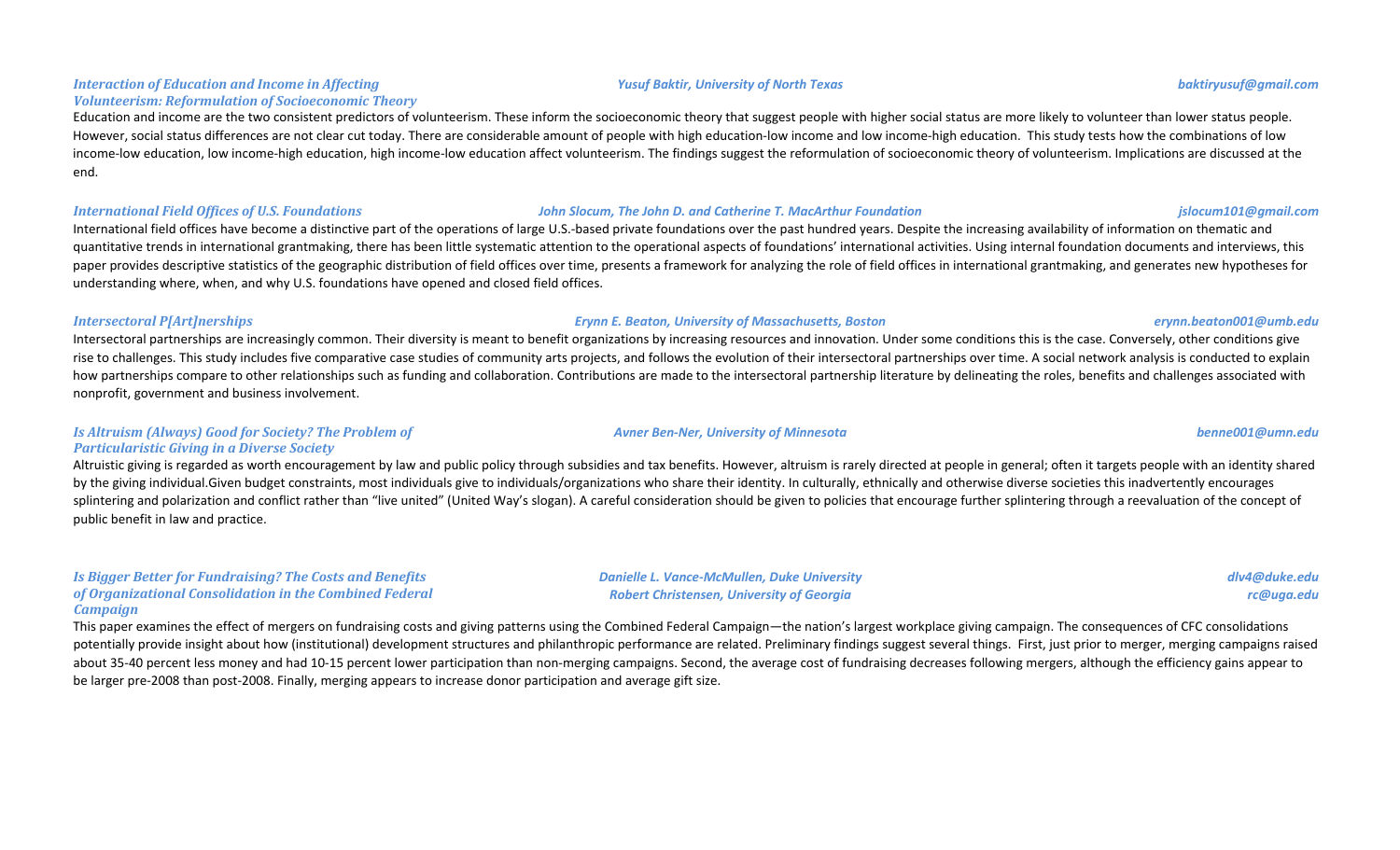### **Is Collaborative Social Change Possible? Divergent** *Strategies Among Foundations, Institutions, and* **Organizations in Efforts to Reform Chicago's Public** *Housing*

Collaborative public-private partnerships have the potential to address complex social problems. However, little is empirically known about strategies used in facilitating system-wide changes. I pose the question: How do organizations shape the implementation of public housing policy reforms? First, I contextualize these reforms within literature that considers the privatization of the U.S. Welfare State. I use the case of Chicago's key initiatives led by foundations, institutions, and organizations that seek to influence housing reforms. Finally, I present three models of collaborative social change---collective impact, collaborative governance, and community organizing---to answer the question of how organizations transform policy reforms.

| Is Employee Workplace Philanthropy Fostered by an        | <b>Genevieve G Shaker, Indiana University-Purdue University Indianapolis</b>                                                              | gshaker@iupui.edu  |
|----------------------------------------------------------|-------------------------------------------------------------------------------------------------------------------------------------------|--------------------|
| <b>Employer's Example? Assessing Employee Giving and</b> | Robert Christensen, University of Georgia                                                                                                 | rc@uga.edu         |
| <b>Volunteering in a Multi-National Corporation</b>      | Jonathon J. Bergdoll, IU Lilly Family School of Philanthropy                                                                              | jjbergdo@iupui.edu |
|                                                          | MCC and and an annual contract and alternative and the collective and actual contract of a studies and actual contract and contract and a |                    |

We examine employee perceptions of company-sponsored philanthropic opportunities and leadership, employee giving and volunteering inside and outside the workplace, and employee roles in relation to these perceptions and behaviors. Our analysis relies on an employee survey on giving, volunteering, and corporate charitable practices from U.S. locations of a multi-national medical company (n=550). As corporate philanthropy becomes increasingly ubiquitous, and concerns about effectiveness and "sincerity" remain relevant, companies, and those who study them, would benefit from deeper understandings of employee perceptions in this area. Simultaneously, for nonprofits that rely on company-sponsored workplace giving efforts, information from this study could be invaluable.

| Xiao Lu Wang, The University of Hong Kong-EXCEL3 Project          | wangxl@hku.hk            |
|-------------------------------------------------------------------|--------------------------|
| <b>Lois Lam, Hong Kong Council of Social Service</b>              | Lois.Lam@hkcss.org.hk    |
| <b>Wai-Fung Lam, The University of Hong Kong</b>                  | dwflam@hku.hk            |
| <b>Cecilia Chan, The University of Hong Kong - ExCEL3 Project</b> | cecichan@hku.hk          |
| <b>Terry Leung, Hong Kong Council of Social Service</b>           | Terry.LEUNG@hkcss.org.hk |
| <b>Michele Wong, The University of Hong Kong - ExCEL3 Project</b> | mcswong@hku.hk           |
| <b>Elsie Chien, The University of Hong Kong - ExCEL3 Project</b>  | echien@hku.hk            |
| <b>Kam Tong Lai, Hong Kong Council of Social Service</b>          | ktlaihk@yahoo.com.hk     |
|                                                                   |                          |

Given the dearth of strategic leadership research in nonprofit management and to benefit succession planning of nonprofit leaders, the proposed research aims to identify core competences of strategic leaders of nonprofits which enable them to fulfill the four functions of nonprofits—service delivery, social entrepreneurship, civic and political engagement and expression of values and faith. We will use methods from both job analysis and competency modeling to interview 30 CEOs of nonprofits in Hong Kong. Thematic analysis will be conducted to obtain CEO competencies which can predict good performance in terms of the four functions of nonprofits.

### **Stunted Growth or Viability? Nonprofit Health Organizations' Perception of Federal Government Support in an Era of Sequestration**

*Mark S Preston, Columbia University mp2557@columbia.edu*

Nonprofit human service agencies are universally acknowledged as demanding occupational environments. Organizational scholars assert that strengthening employee well-being in strenuous workplace settings necessitates job control. Consistent with this idea, Karasek's additive model asserts that job demands and job control jointly impact employee strain and motivation. Empirical tests have yielded inconsistent findings. This study sought to clarify mixed research evidence using a sample of 628 nonprofit human service employees in NYC. Two types of mediational analyses confirmed instrumental feedback's intervening role. Study data challenge the predictive validity and practice utility of the Karasek's seminal additive model in nonprofit human service agencies.

### *Amy Khare, University of Chicago**and a strategies of the strategies of the strategies of the strategies of the strategies of the strategies of the strategies of the strategies of the strategies of the strategies of the*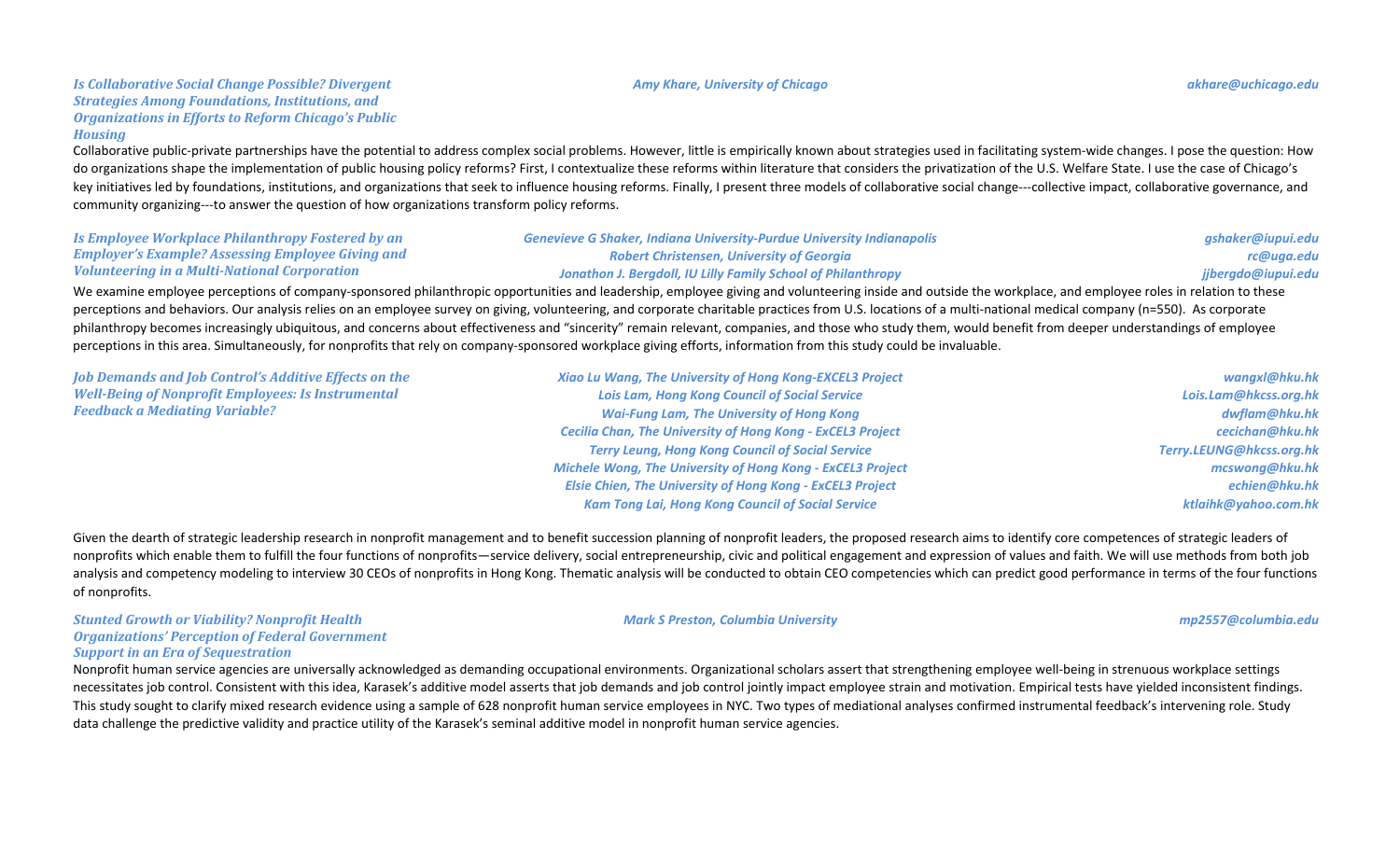*Leadership and Collaboration in International Nongovernmental Organizations*

### *Aleksey Kolpakov, School of Public and Environmental Affairs Hans Peter Schmitz, Syracuse University*

*Eric Boyer, University of Texas, El Paso*

Through the quantitative and qualitative analysis of semi-structured interviews with 152 leaders of U.S.-based international NGOs, we examine the characteristics of nonprofit collaborative leadership. Specifically, we identify the similarities and differences of their leadership approaches in respect to the types of collaborative structures they form with other organizations, the types of organizational partners they select, and their views and perceptions towards working with other NGOs, for-profit firms and governmental entities.

### Leadership Believability and Advancement: College **President Characteristics and Fundraising Effectiveness**

### Lessons from Constructing a Sector-Wide Innovation *Strategy for the Social Services in Singapore*

head effective institutional advancement endeavors.

What are the strategic, institutional and organizational conditions required for creating a conducive research and development (R&D) ecosystem capable of generating innovations and productivity gains for the social services? This paper analyzes the R&D done by nonprofits and government agencies in the Singapore social service sector as well as their newly developed innovation strategy to provide some insights to this question. Besides a R&D agenda calibrated to be responsive to the evolving needs of the sector, a successful innovation strategy also needs to concentrate on capability building and the crucial role of brokerage between diverse partners and 'assets classes'.

| <b>Making Money at the Expense of the Poor? An</b>                |
|-------------------------------------------------------------------|
| <b>Investigation of Individuals' Preferences to Impact Invest</b> |
| <i><b>Versus Donate</b></i>                                       |

Impact investing has been discussed lately as a novel approach to help address the world's social and environmental challenges. Bringing together philanthropic objectives and financial decision-making, impact investors explicitly aim to generate a social and/or environmental impact while also yielding a financial return. Yet, the values, norms, and motives associated with philanthropy might be at odds with those of financial investing. Consequently, individuals could deem it inappropriate to invest in social problem-solving. This article aims to shed light on this question. Using an experimental set-up, we study the willingness of 872 individuals to impact invest compared with their willingness to donate.

### *Making Public Policy Toward the Nonprofit Sector: How Broad "Sector" Interests Are Advanced - Or Not - in the Policy Process*

The nonprofit sector, as a sector, has a significant stake in federal tax, spending, and regulatory decisions. For example, federal tax policy determines the kinds of organizations that can claim tax-exempt status and the deductibility of contributions to nonprofits. In this context, this paper will examine how the nonprofit sector mobilizes to advance its interests in the policymaking process, and the record of policy outcomes on sector issues. Work-to-date suggests that the nonprofit sector has fared only modestly in the policy process. If this finding holds, the paper will consider reasons for this limited success and discuss recommendations for reform.

*barbara.scheck@wiso.uni-hamburg.de a.k.hoechstaedter@gmail.com*

## *Justin Lee, Institute of Policy Studies jleehg@gmail.com*

### *Jody Abzug, Sarah Lawrence College* Stakeholders of nonprofit organizations like to know that their leadership "gets it." Believability and credibility are often hallmarks of effective leadership. But do these leadership characteristics correlate to effectiv fundraising in the nonprofit higher education sector? In this study we explore the relationship between the believability and credibility characteristics of Presidents of top small liberal arts colleges with their ability

*Rikki Abzug, Ramapo College Natalie J. Webb, Defense Resources Management Institute* 

*Barbara Scheck, Universität Hamburg Anna Katharina Höchstädter, Universität Hamburg Timo Busch, Universität Hamburg*

*Alan J. Abramson, George Mason University aabramso@gmu.edu*

*timo.busch@wiso.uni-hamburg.de*

*Rabzug@ramapo.edu njwebb@nps.edu jodyabzug@gmail.com*

*ejboyer@utep.edu avkolpak@indiana.edu hpschmit@maxwell.syr.edu*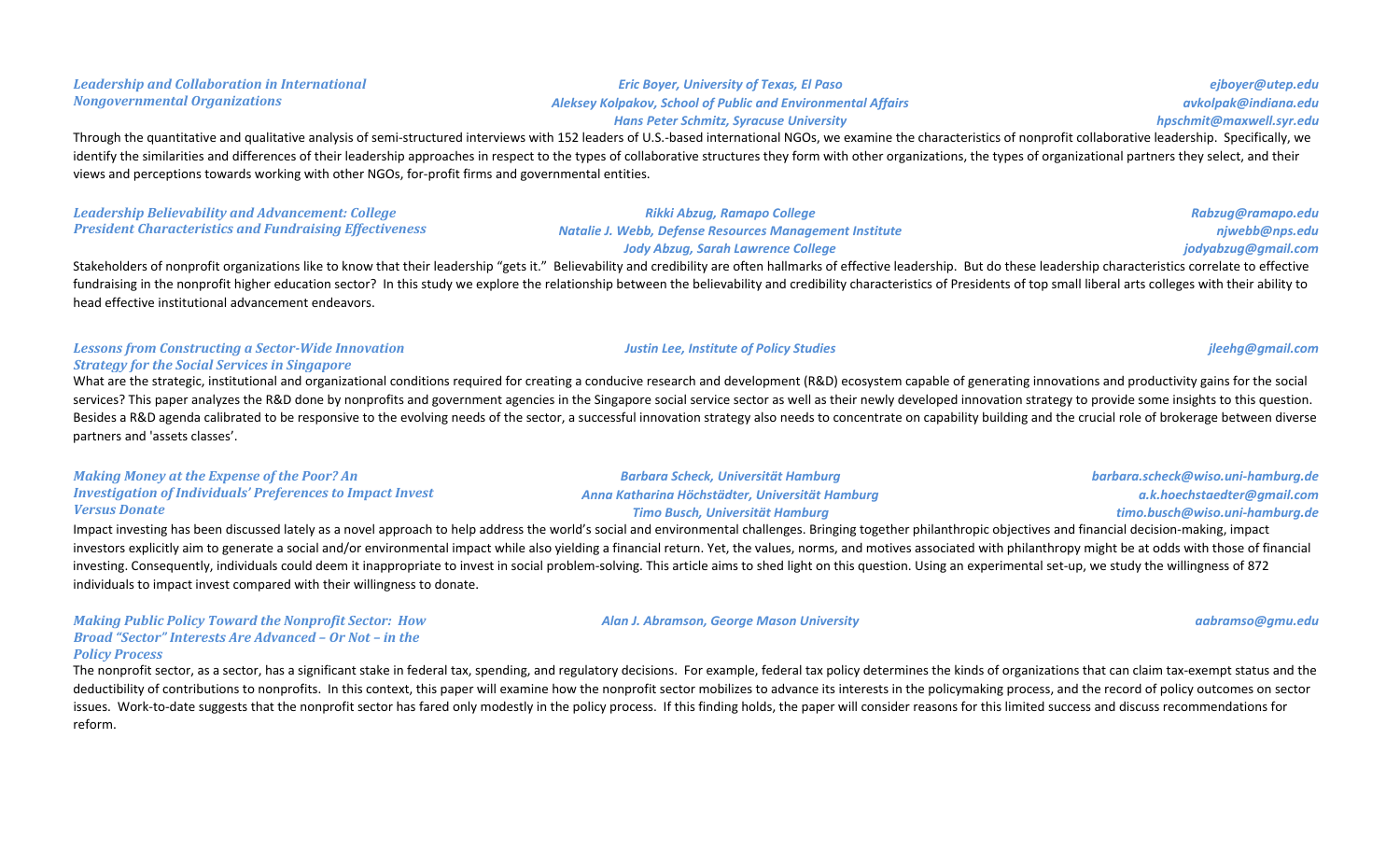### *Managerial Development for Leadership in Nonprofit* **Organizations: Empirical Evidence on Managerial Performance and Revenue Diversification in Faith-Based** *and Community-Based Organizations*

This paper examines the relationship between the leadership development for nonprofit executive directors and the selected organizational outcomes. Using the data from a survey of faith-based and communitybased organizations across the U.S., this study examines the extent to which nonprofit organizations implement leadership development in terms of management abilities, fundraising abilities, and service abilities. This study also tests the relationship between the extent of the leadership development and the various dimensions of organizational performance, including managerial performance, service delivery management, financial management, and employees' performance review, and revenue diversification.

### **Managing Dialectic Tensions Within the Volunteer** *Experience*

Research on volunteers and volunteering is becoming increasingly more theoretically sophisticated and methodologically rigorous. Wilson (2012) claims that the first stage (antecedents of volunteering) has attracted the most attention; we know many things about why people volunteer and who volunteers. The last stage (consequences of volunteering) has increased in popularity of late, offering many incentives for nonprofits. However, there is a limited understanding of how the social context of volunteer work influences satisfaction and commitment; this middle stage (the experience of volunteering) is largely neglected by researchers. This paper focuses on dialectic theory and volunteer interviews to gain insight.

### *Managing Multiple Stakeholders in the Nonprofit Setting Seth Jared Meyer, Rutgers University - Newark seth.meyer@rutgers.edu*

Recent research has explored how nonprofit organizations are influenced by multiple stakeholders in a diverse manner. Sometimes, the needs of these stakeholders conflict with each other or with the needs of the agencies clients. This paper looks at how nonprofits manage conflict with donors without compromising agency mission through stakeholder theory and principal-agent models.

### *Managing Top Talent: The Role of Relational Capacity and Teamwork*

**Philip A Cola, Case Western Reserve University** *Tony Lingham, Case Western Reserve University*

This study is aimed at helping top talent (physician scientists) thrive in nonprofit Academic Medical Centers (AMCs). A moderated mediation structural equation modeling framework is employed to measure causal relationships for relational capacity on thriving as mediated by teamwork. Preliminary results indicate that relational capacity and teamwork are valid and reliable constructs impacting physician scientist success. There are positive connections between relational capacity and thriving as well as between teamwork and thriving with teamwork serving as a significant mediating variable. Finally, interesting group differences emerge by both gender and degree type that warrant further examination by AMC management.

| <b>Mapping the Research Field of Nonprofit and</b> | Ji Ma, IU Lilly Family School of Philanthropy                                                                                                                                                                           | magic.maji@gmail.com |
|----------------------------------------------------|-------------------------------------------------------------------------------------------------------------------------------------------------------------------------------------------------------------------------|----------------------|
| <b>Philanthropy</b>                                | Sara Konrath, Indiana University                                                                                                                                                                                        | skonrath@iupui.edu   |
|                                                    | <b>Dwight F. Burlingame, IU Lilly Family School of Philanthropy</b>                                                                                                                                                     | dburling@iupui.edu   |
|                                                    | less with the resid development of the recessob field of nonnrefit and philastbreamy coholers because to truto model the lyoculedge aredyzed in this area, an ottampt which is exitied for this now field toward a more |                      |

Along with the rapid development of the research field of nonprofit and philanthropy, scholars began to try to model the knowledge produced in this area – an attempt which is critical for this new field toward a more sophisticated discipline. However, studies alike are still scarce and limited. By employing research methods of science mapping, this paper will answer: 1) What are the main research topics in this field? 2) Which studies support the knowledge cohesion of this field? 3) Which studies have made groundbreaking contribution? 4) What are the research trends?

*Jiwon Suh, The University of Texas at Dallas Young-joo Lee, University of Texas at Dallas*

## *Lynn O. Cooper, Wheaton College lynn.cooper@wheaton.edu*

*jxs145530@utdallas.edu ylee@utdallas.edu*

*philip.cola@uhhospitals.org tony.lingham@case.edu*

> *magic.maji@gmail.com skonrath@iupui.edu*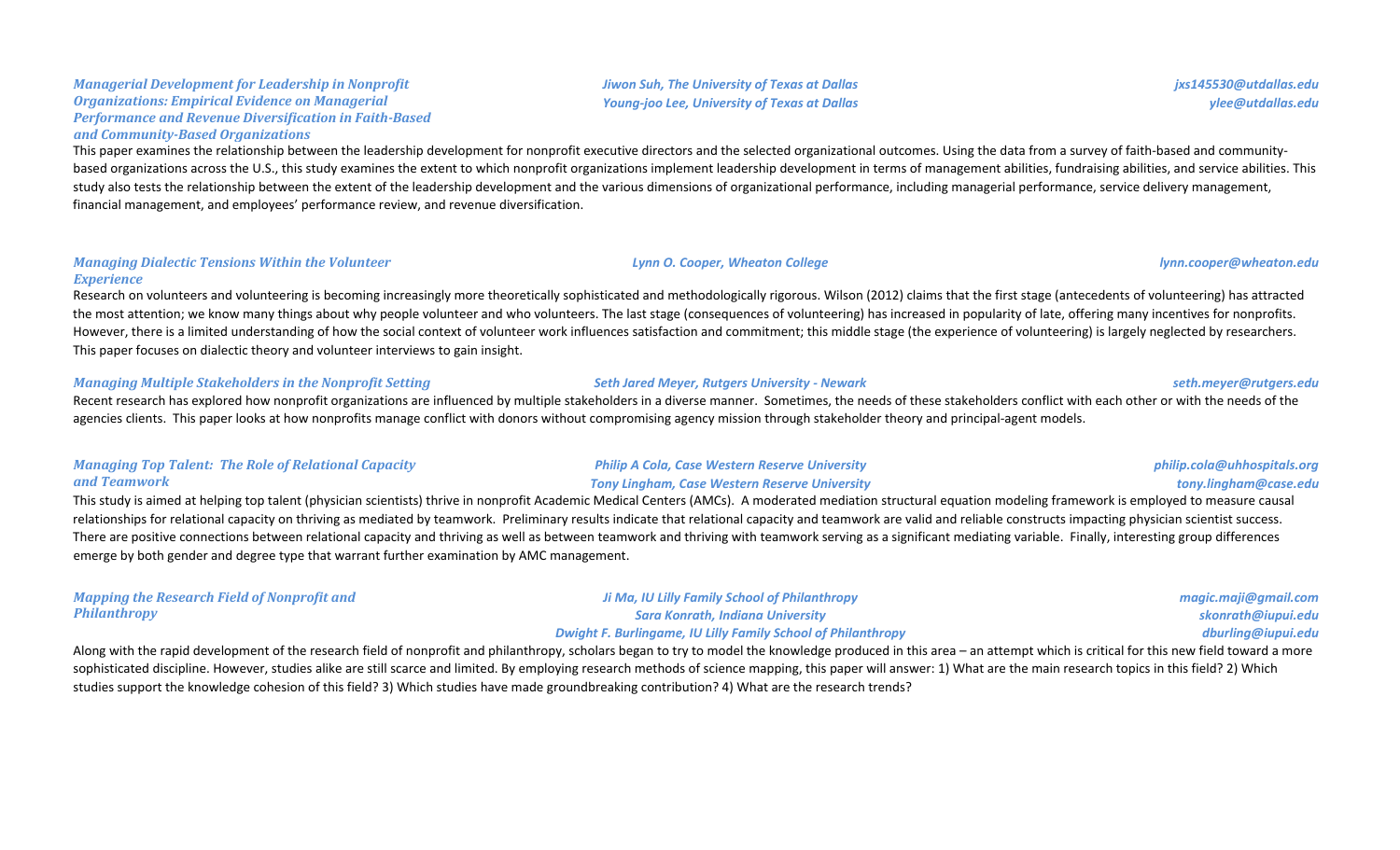### *Marketing for Arts Organizations from the U.K. National Survey: Focus on Happiness and Social Inequality*

This presentation aims to lead the audiences' attention to importance of marketing approaches in NPOs' mission achievements, focusing on marketing for arts organizations. I examine how social inequality can influence one's happiness through artistic activity patterns. I analyze a large-scale national survey in the U.K. "Taking Part: The National Survey of Culture, Leisure and Sports". This work aims to contribute to helping arts organizations to establish more evidence-based strategies by adopting marketing approach and develop evaluation methods, and researchers to extending existing findings in cultural sociology and happiness studies by integrating personal, organizational, and social perspectives.

### *Maximization of Social Value Through Impact Investments*

We analyze a sample of 400 U.S. private foundations that fund social enterprises from 2010 to 2012 to estimate a model of social impact investment, measured by IRS 990-PF forms and data from the Foundation Center database. We propose that multi-stakeholder engagement is a primary driver of social impact investment given its potential to foster the social value creation, particularly aimed to better the lives of demographic groups of economic disadvantage. The results indicate the most significant areas of funding of enabling social enterprise infrastructure (e.g., affordable space, access to capital, the development of entrepreneurship skills, markets, and networks).

| Measurement of Public Attention Cycles and a Test of the | Jaclyn D. Petruzzelli, Syracuse University                                                                                                                                                                           | jdpetruz@syr.         |
|----------------------------------------------------------|----------------------------------------------------------------------------------------------------------------------------------------------------------------------------------------------------------------------|-----------------------|
| <b>Effect on Post-Disaster Giving</b>                    | <b>Shena R. Ashley, Syracuse University</b>                                                                                                                                                                          | shashley@syr.         |
|                                                          | <b>Stuart Bretschneider, Arizona State University</b>                                                                                                                                                                | sibretsc@maxwell.syr. |
|                                                          | Following a disaster it is not uncommon to witness an outnouring of generosity. In studying this phenomenon, previous literature has taken for granted a potentially key intermediate variable hetween disasters and |                       |

Following a disaster, it is not uncommon to witness an outpouring of generosity. In studying this phenomenon, previous literature has taken for granted a potentially key intermediate variable between disasters and donations: public attention. Using data from Google Trends and the National Center on Charitable Statistics, our analysis employs econometric models to study the impact of attention cycles on charitable giving, specifically in the case of contributions to nonprofits following the terrorist attacks of September 11th, 2001. Our analysis both strengthens our theoretical understanding of the dynamic between disasters and donations and provides practically useful information for nonprofit managers.

| <b>Measuring Nonprofits Role in Addressing Poverty: The</b> | Una Osili, Indiana University                                     | uosili@iupui.edu   |
|-------------------------------------------------------------|-------------------------------------------------------------------|--------------------|
| <b>Creation of the Human Needs Index</b>                    | <b>Amy Nichole Thayer, IU Lilly Family School of Philanthropy</b> | amynthay@iupui.edu |
|                                                             | Jonathon J. Bergdoll, IU Lilly Family School of Philanthropy      | jjbergdo@iupui.edu |

The Salvation Army provides a unique role in meeting basic needs and poverty reduction. Uncertain state funding levels have created an increasingly visible role for nonprofits fighting poverty at local and national levels. Yet, in spite of nonprofits' centrality in addressing poverty, few nonprofit agencies have dedicated resources to measuring poverty. To address this need for improved and accurate poverty measurement, the Salvation Army is creating a reliable index that will not only tell us about the degree of poverty-related need, but also the effectiveness of responses to need, over time, in specific communities and across the country.

| <b>Measuring Social Value: Potential Applications of the</b> | <b>Shoko Kato, Rutgers School of Business-Camde</b> | shoko.kato@camden.rutgo |
|--------------------------------------------------------------|-----------------------------------------------------|-------------------------|
| Capabilities Approach                                        | – Rasheda L Weaver, Rutgers University - Camden     | rasheda.simpson@rutge   |
|                                                              | <b>Shena R. Ashley, Syracuse University</b>         | shashley@s              |

While debate around the exact definition of social entrepreneurship exists the core of the definition revolves around its outcome: social value creation. There is a growing need for social value measurement in order to assess the performance of social entrepreneurs. Although social value measurement tools exist, they tend to measure social value creation at one level and focus on quantifying costs and benefits. We introduce capability approach as a framework to capture both social and individual factors, while examining the operationalization of the capability approach. This study provides concise guidelines for measuring social value in the context of social entrepreneurship.

### *Yohei Tanaka, Tohoku University marineband2007@gmail.com*

*Jimeka Holloway, Case Western Reserve University jimekaholloway@gmail.com*

*jdpetruz@syr.edu shashley@syr.edu sibretsc@maxwell.syr.edu*

*shoko.kato@camden.rutgers.edu*

*rasheda.simpson@rutgers.edu shashley@syr.edu*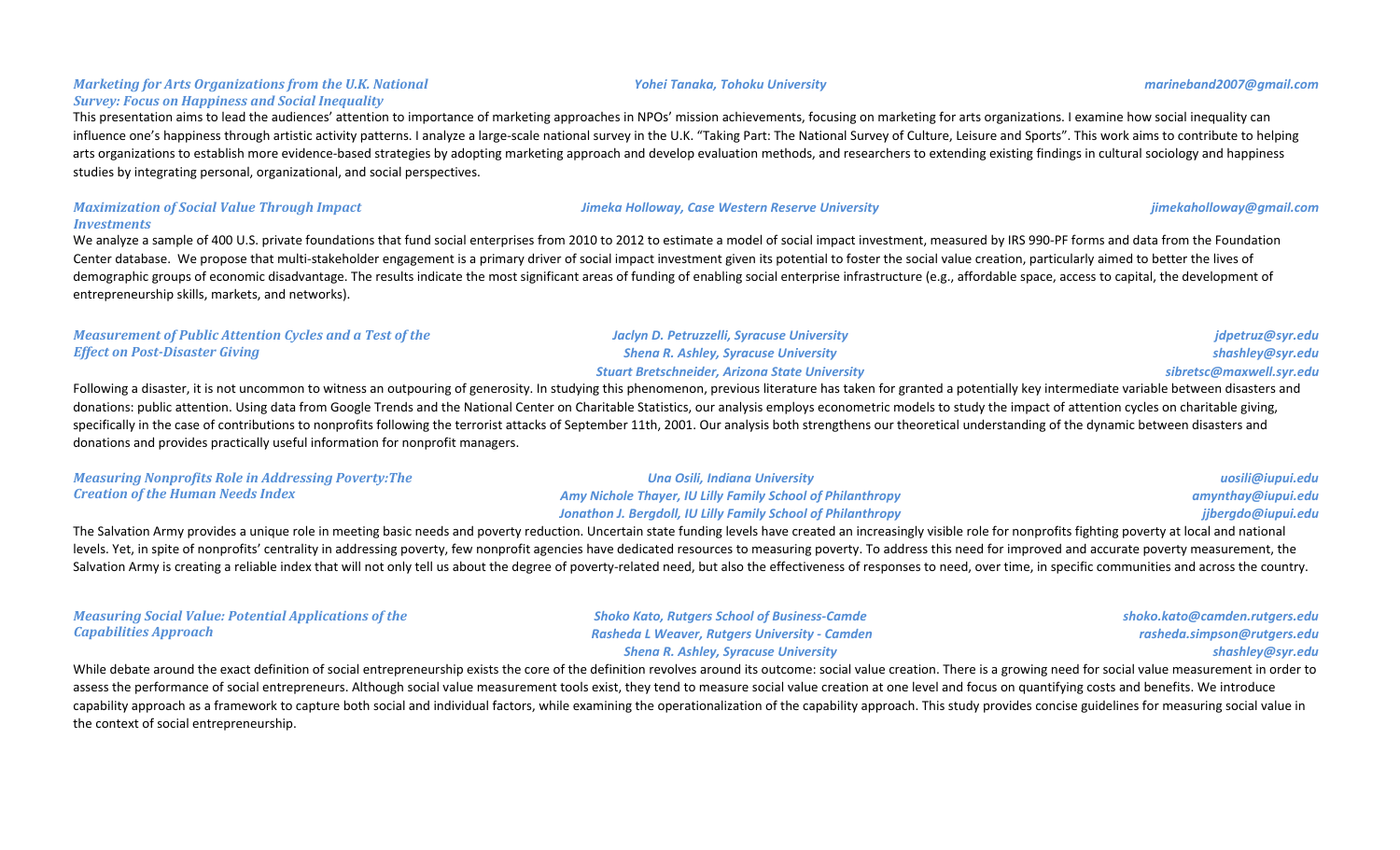### **Measuring the Benefits and Costs of Nonprofit Self-***Regulation: the Case of the Cultural Data project*

The growing use of self-regulation by nonprofit organizations is based on the promise of benefits that come as a reward for improved accountability and compliance. While this promise finds theoretical support in nonprofit literature, it has yet to be empirically verified. The proposed study aims to address this knowledge gap by examining the implications of self-regulation for organizational performance using the benefit-cost approach. The data for this study comes from the Cultural Data Project (CDP). CDP is one example of regulatory interventions that seek to improve financial transparency and disclosure practices of nonprofit organizations.

### *Measuring the Effectiveness of U.S. Homeless Networks:* **Exploring Factors of Effective Cross-Sector Collaboration**

This study seeks to understand factors that facilitate effective collaboration of networks functioning within the context of a federal homeless policy—the HEARTH Act of 2009. While the federal legislation encourages networked collaboration to address the incidence of homelessness, not all networks are effective in achieving their intended purpose. We analyze a nationwide sample of homeless networks and model the effect of institutional, resource dependency, and network factors on two levels of network effectiveness—network and community—using multiple hierarchical regression modeling. Preliminary results indicate that variation in network effectiveness is explained by multidimensional factors.

### *Measuring the Enabling Environment for Philanthropy: Results from the Index of Philanthropic Freedom*

This paper presents the findings of The Index of Philanthropic Freedom, which measures and ranks 63 countries on their enabling environments for philanthropy. Country experts administered questionnaires ranking countries on ease of Civil Society Organizations' (CSOs) registration and operations; level of tax incentives; and, ease of cross-border financial flows. Additional narratives illustrate common challenges to philanthropic giving, including foreign agent laws, capital/currency controls, and Illicit Financial Flows legislation. Given the role that philanthropy plays in the growth of civil society, the findings suggest that changes in legal/regulatory policies can help increase philanthropy and strengthen civil society.

### *Measuring the Social Return on Investment (SROI) of a Work Integration Social Enterprise (WISE)*

Nonprofit SEs (and some for-profit SEs) are increasingly involved in helping at risk individuals (re-)enter the job market by setting up businesses that train these individuals, support them psycho-socially, and give them work experience and earned income as employees. This paper examines the Social Return on Investment (SROI) of Inspirations Studio 'a micro-business incubator helping low-income women to enhance their earning potential by teaching them how to produce, market, and sell ceramic art'. Using both objective and subject measures, SROI is calculated for the various stakeholders of Inspirations Studio and compared with the cost per woman of providing this service.

*Measuring the Unmeasurable - Approaches Towards Impact-Assessment of the Third Sector*

*Ruth Simsa, University of Economics and Business, Vienna Olivia Rauscher, Vienna University of Economics and Business*

### **Jesus Neftali Valero, University of North Texas** *Hee Soun Jang, University of North Texas*

*Carol C. Adelman, Hudson Institute Bryan Charles Schwartz, Hudson Institute*

### *Agnes Meinhard, Ryerson University Christina Butty, Ryerson University*

*ruth.simsa@wu.ac.at olivia.rauscher@wu.ac.at*

The paper presents a review of scientific literature as well as of official European reports and policy documents on impact measurement methodologies and results. The information was generated within the European FP7-project "The Contribution of the Third Sector to Europe's Socio-Economic Development", lead by Bernard Enjolras, including 12 universities. We will give an overview about the existing knowledge on impact and suggest a set of impact indicators that have been elaborated in stakeholder groups and expert dialogues for the following theory-based impact domains: well-being and quality of life; innovation; civic engagement, empowerment, advocacy and community building; economy and human resources.

### *Anna Bernadska, University of Illinois at Chicago gberna7@uic.edu*

*jesus.valero@unt.edu heesoun.jang@unt.edu*

*cadelman@hudson.org bschwartz@hudson.org*

*meinhard@ryerson.ca cbutty@ryerson.ca*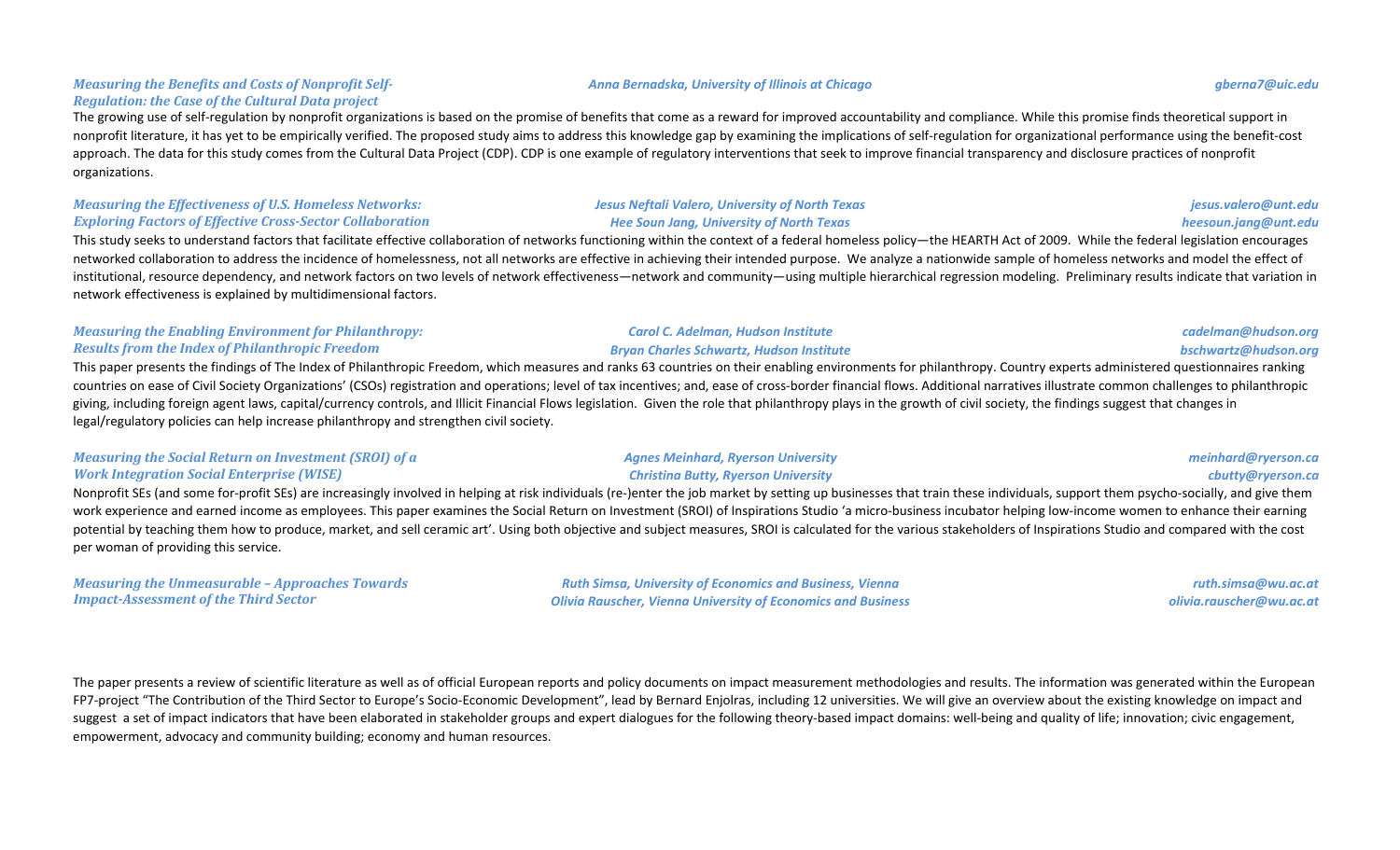### **Measuring to Improve Vs. Measuring to Prove:** *Understanding Evaluation and Performance Measurement in Social Enterprise*

There is growing interest in the phenomenon of social enterprise around the world, and one of the key topics of discussion is the issue of measuring the social value created by these organizations. However, there is limited academic research on the evaluation and performance measurement practices of social enterprises. Given their dual priorities, what motivates social enterprises to measure their impact? This research examines the internal and external antecedents of these measurement practices using a novel dataset of 2014 early stage social enterprises, through the lens of organizational theory.

### *Media Framing of Elite Philanthropy Shani Horowitz-Rozen, Bar Ilan University*

### *Eytan Gilboa, Bar Ilan University*

This paper presents a new theoretical model for framing analysis of elite philanthropy in media coverage. The model combines and integrates theories from the fields of communication and philanthropy. It includes main communication components: type of media outlet; and media frames and philanthropy components: type of philanthropic actor; type of philanthropy; and philanthropy processes. The integration yielded a model which describes and explains the dominant frame of elite philanthropy coverage. The model was tested on coverage of major elite philanthropists in Israel between 2005-2009. The findings have significant implications for the study of elite philanthropists' media coverage and public image.

| <b>Megachurch Involvement in Economic Development:</b>   | <b>Ashley E. English, University of North Texas</b> | ashley.english@unt.edu |
|----------------------------------------------------------|-----------------------------------------------------|------------------------|
| <b>Theoretical Guidance for Organizational Decision-</b> | Lisa A. Dicke, University of North Texas            | lisa.dicke@unt.edu     |
| Makina                                                   |                                                     |                        |

Why are congregations such as megachurches taking on roles in non-mission related activities like economic development? Our study answers this question using Frumkin's (2002) framework for understanding the nonprofit sector, a review of the extra-role behavior organizational literature, and online surveys and telephone interviews with 42 megachurch leaders in the Dallas-Fort Worth and Houston-Sugar Land-Baytown Metropolitan Statistical Areas from 2012-2015. Our findings show that theories of supply-side behavior rather than consumer demand explain these activities. The findings have implications for nonprofit practitioners and faith-based organizations that grapple with mission creep and meeting needs that exist outside of their primary goals.

| <b>Membership Identity, Giving and Communal</b>                                                                 | <b>Victoria M Hurth, Plymouth Universit</b> | victoria.hurth@plymouth.ac.uk                                                                                                                                                                                                     |
|-----------------------------------------------------------------------------------------------------------------|---------------------------------------------|-----------------------------------------------------------------------------------------------------------------------------------------------------------------------------------------------------------------------------------|
| <b>Relationships</b>                                                                                            | Jen Shang, Indiana University               | cchell@indiana.edu                                                                                                                                                                                                                |
|                                                                                                                 | <b>Adrian Sargeant, Indiana University</b>  | asargean@iupui.edu                                                                                                                                                                                                                |
| the contract of the contract of the contract of the contract of the contract of the contract of the contract of |                                             | $\frac{1}{2}$ . The contract of the contract of the contract of the contract of the contract of the contract of the contract of the contract of the contract of the contract of the contract of the contract of the contract of t |

This paper studies Identity-Based Motivation (IBM) in charitable giving. It firstly investigates how membership identity salience influences the monetary amount of one-time giving (Study 1: field experiment, n=406), and how Membership Identity Esteem mediates a relationship between frequency of giving and the nature of the relationship between a donor and a charity: in terms of the communal strength of that relationship (Study 2: field survey, n=1466). This theoretical and empirical advancement suggests that strengthening the association between giving and membership identity may not only increase giving but may increase the strength of commitment to the needs of the organisation by donors.

| <b>Membership Management Practices in Three Brazilian</b> |  |
|-----------------------------------------------------------|--|
| <b>Associations: Insights from an Institutional Work</b>  |  |
| Approach                                                  |  |

*Fernando do Amaral Nogueira, Fundação Getulio Vargas Mário Aquino Alves, FGV-EAESP*

*fernando.nogueira@fgv.br mario.alves@fgv.br*

The main goal of the paper is to identify and analyze membership management practices in three Brazilian associations. The analysis is based on institutional work concepts (Lawrence & Suddaby, 2006). This research is an exploratory investigation of multiple case studies. Data comes from interviews, documen analysis and participant observation. Academic contributions include furthering our understanding of the management of voluntary associations, as well as pointing out some strengths and challenges of using institutional work as an analytical tool. The main contribution for members and managers of associations is highlighting the importance of the routine efforts of membership management.

### *Saurabh Lall, George Washington University saurabhl@gwmail.gwu.edu*

*shanihz@gmail.com eytan.gilboa@biu.ac.il*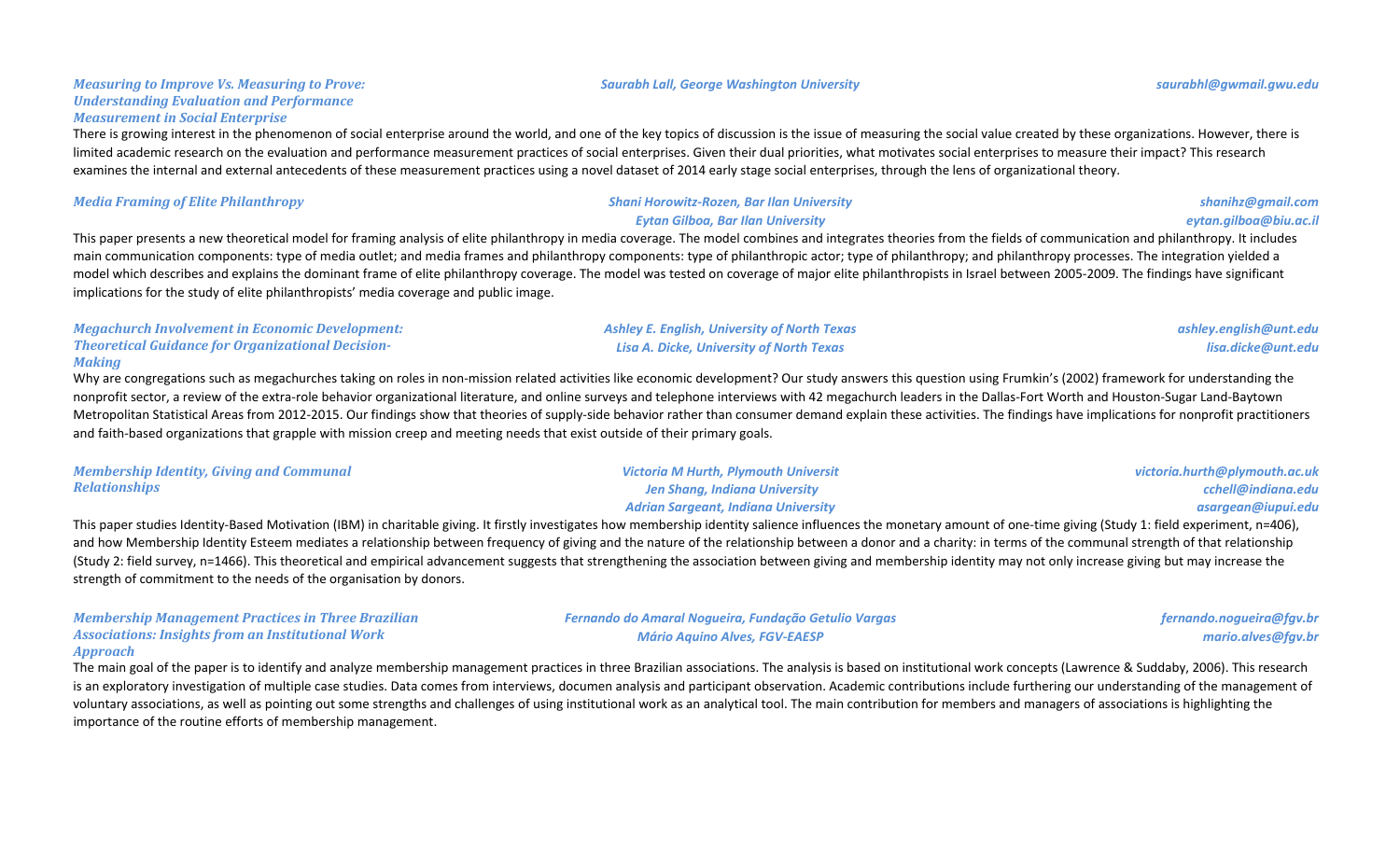### *Ménage À Trois: The Paradox of the UN-NGO Partnership Bokgyo Jeong, Kean University jon.jeong@gmail.com*

The bipartite partnership between the UN and NGOs cannot be fully explained by examining these two actors alone. This study article provides a clue to solve this puzzle by recognizing that the UN-NGO partnership is essentially a triangular relationship with a hidden actor – the government. Does this hidden link between the government and NGOs affect the partnership between the UN and NGOs? And if so, how? This study attempts to answer these questions by contemplating the motivations of NGOs to pursue a partnership mix between the government and the UN.

### *Millennial Fervor for Social Enterprise: Life, Death, and Performance Patterns of Nonprofit Entrants*

Surviving the early stages of enterprise life is never certain. New entrants compete for revenue and attention, with varying levels of success. Established competitors create high barriers to new entrants. This study examines the track record of survival and attainment of scale among nonprofits founded since December 1999. The study is motivated by specific research questions: What is the success of early stage nonprofits in competition for market share (measured in revenues)? Which nonprofit subsectors are struggling, and which are thriving? Where in the country, and in what kinds of communities, are nonprofits more or less likely to emerge?

### *Mission-First Social Enterprises: An Analysis of How* **Three Nonprofit Organizations Avoided Mission Drift** *After Establishing For-Profit Social Enterprises*

Today, the lines that separate the business, government, and nonprofit sectors are blurring. One example of this blurring phenomenon is the increased pressure nonprofit organizations face to develop profitgenerating social enterprises. Nonprofit organizations that develop and run for-profit social enterprises, however, run the risk of increasing the likelihood of mission drift. This paper describes three quite different nonprofit organizations that have organized and now run for-profit social enterprises while staying focused on their third sector missions. The paper explores tensions that arose when social enterprises were established and the strategies the organizations put in place to avoid mission-drift.

### **Mission, Market, and Multiple Identities: The Decision-***Making Processes Driving Mission-Driven Organizations to Pursue Market-Driven Revenue*

This purpose of this multi-case study seeks to answer the following questions: why do nonprofit organizations choose to pursue earned revenue in the marketplace (rather than, for example, donated revenue)? Furthermore, why do some organizations decide to pursue earned revenue that is fully connected to their mission-driven activities, while other organizations pursue earned revenue that is not connected to their mission? This study is qualitative and exploratory in nature.

### *Modeling Key Aspects of a Social Innovation Orientated* **Organizational Culture in Social Service Nonprofits: Leadership Characteristics and Interpersonal Dynamics**

This research operationalizes a model of a socially innovative organizational culture within direct social service nonprofits. It presents a model of the constructs supporting the presence of a socially innovative organizational culture based on the empirical findings from survey data from a random sample (n=165) of nonprofits in Pennsylvania, United States. Exploratory principal factor analysis was used to uncover the underlying structure of the varying facets of a socially innovative organizational culture among study respondents. Results highlight the importance of staff engagement, staff development, board involvement, and executive leadership in aiding the development of a socially innovative organizational culture.

*Jamie Levine Daniel, Indiana University-Purdue University Indianapolis jumined and the strategier of the strategiers of the strategiers of the strategiers of the strategiers of the strategiers of the strategiers of the* 

*Micheal L. Shier, University of Toronto Femida Handy, University of Pennsylvania*

*Robert Donmoyer, University of San Dieg Jennifer Amanda Jones, University of Florida Svitlana Krasynska, University of San Diego*

> *m.shier@utoronto.ca femida11@gmail.com*

*donmoyer@sandiego.edu jenniferajones@ufl.edu skrasynska@sandiego.edu*

*Roland J. Kushner, Muhlenberg College kushner@muhlenberg.edu*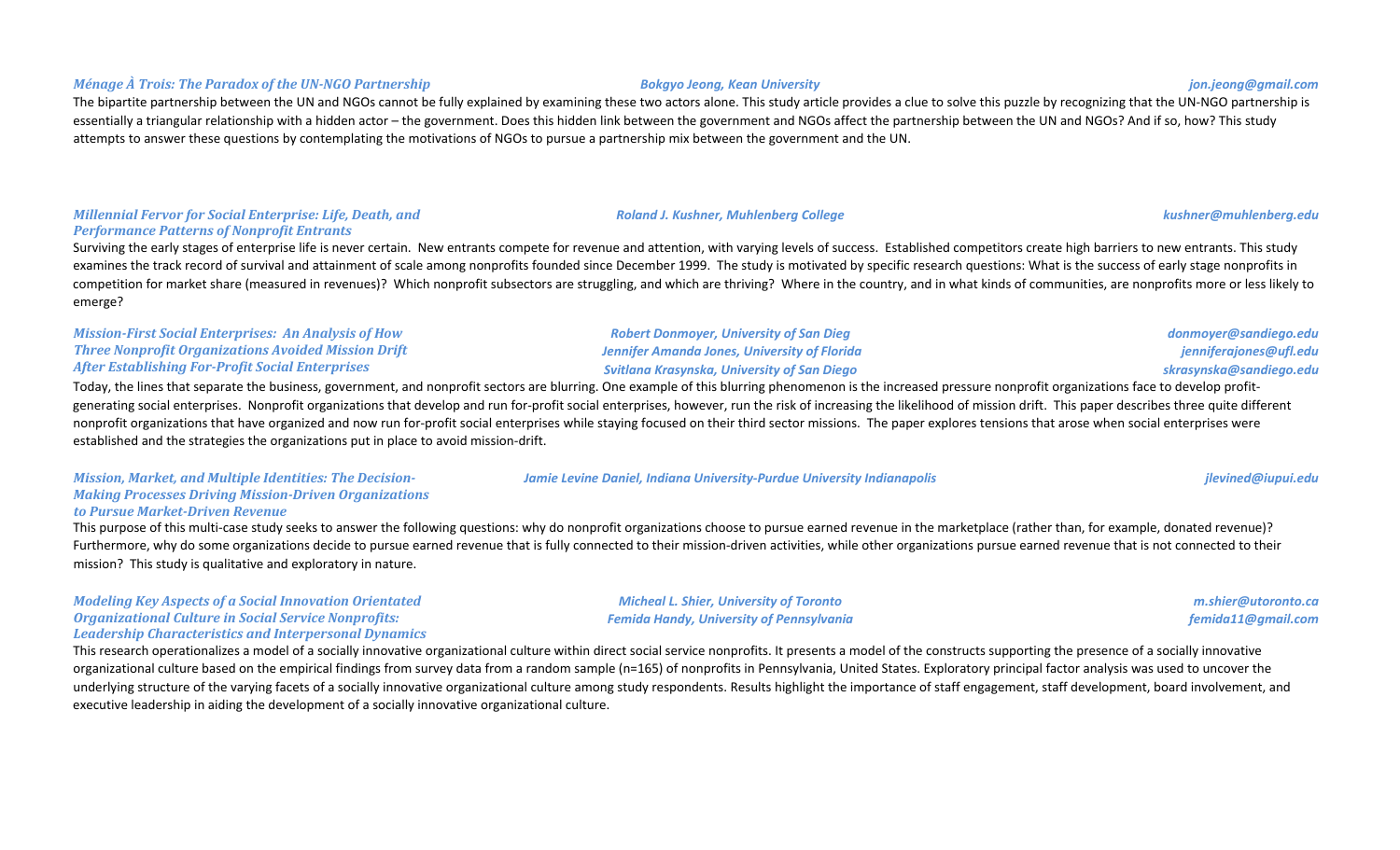### *Modeling Which Inputs Drive Improvement in Nonprofit Capabilities: Regression Models on the Impact of Philanthropic Funding, Support Services, and Networking*

*Noah Isserman, University of Illinois, Urbana-Champaign Carrie Renee Bosch, University of Illinois at Urbana Champaign Scott Ganz, Stanford University*

*nisserma@illinois.edu crbosch2@illinois.edu scganz@stanford.edu*

Philanthropic foundations spend billions of dollars per year on "capacity building" for nonprofits and social enterprises. However, we have very little systematic understanding of what inputs drive improvement in nonprofits— this gap a key missing piece in foundation management.

This first attempt shows that not only is such modeling possible, but also that it provides critical information to foundations. We present a series of regression models—built on data from 95 charities and their CEOs—that indicate the impact of financial support, non-financial services, and networking on the capabilities of those nonprofits.

*Models of Student Volunteering in Australia: Analysis of a National Matrix*

*Kirsten Holmes, Curtin University Megan Paull, Murdoch University Walker Gabrielle, Murdoch University Debbie Haski-Leventhal, Macquarie University Judy MacCallum, Murdoch University Maryam Omari, Edith Cowan University Rowena Scott, Curtin University Susan Young, University of Western Australia*

*k.holmes@curtin.edu.au m.paull@murdoch.edu.au Gabrielle.Walker@murdoch.edu.au Debbie.Haski-Leventhal@mgsm.edu.au J.MacCallum@murdoch.edu.au m.omari@ecu.edu.au rowena.scott@curtin.edu.au susan.young@uwa.edu.au*

This paper identifies the different models of student volunteer programs in universities in Australia using a matrix constructed from the publicly available websites of all Australian universities. In addition to identifyi the models, the matrix also revealed trends in student volunteering, particularly the way that Australian universities are packaging student volunteering as part of their service learning, leadership or employability agendas.

### *More Tales from the Grave, the Dissolution of Nonprofit* **Organizations in Mexico 2005-2013**

The purpose of this research aims to investigate the causes of dissolution of nonprofit organizations in Mexico. The work uses proposed of three organizational perspectives that are organizational ecology theory, resource dependence theory and the new institutionalism. The methodology used is mixed with quantitative analysis of the demographics of the NPO and qualitative analysis with in depth interviews with members of dissolved organizations. It concludes with a comparison of the results of similar research in the United States and Spain.

### *More than Clicking "Like": Branding Challenges and Social Media Use in Membership Associations*

Membership associations face interesting challenges with social media use as a tool for member engagement and brand management, especially when members are diverse generationally and geographically. Using longitudinal data from one association's online campaign, this paper describes how the association, which traditionally struggles with brand recognition, addresses these challenges. This paper illustrates the social media techniques used to engage and inform key constituents through an annual virtual event using a two-pronged approach: amplification of message, and deepened engagement. Data show that a defined strategy impacts overall outcomes, but a changing social media landscape creates a moving target for organizational goals.

### *Erin K. Nelson, The University of Memphis knmenoff@memphis.edu*

*Tania Lizzeth Hernández Ortíz, UNAM tatis23ho@hotmail.com*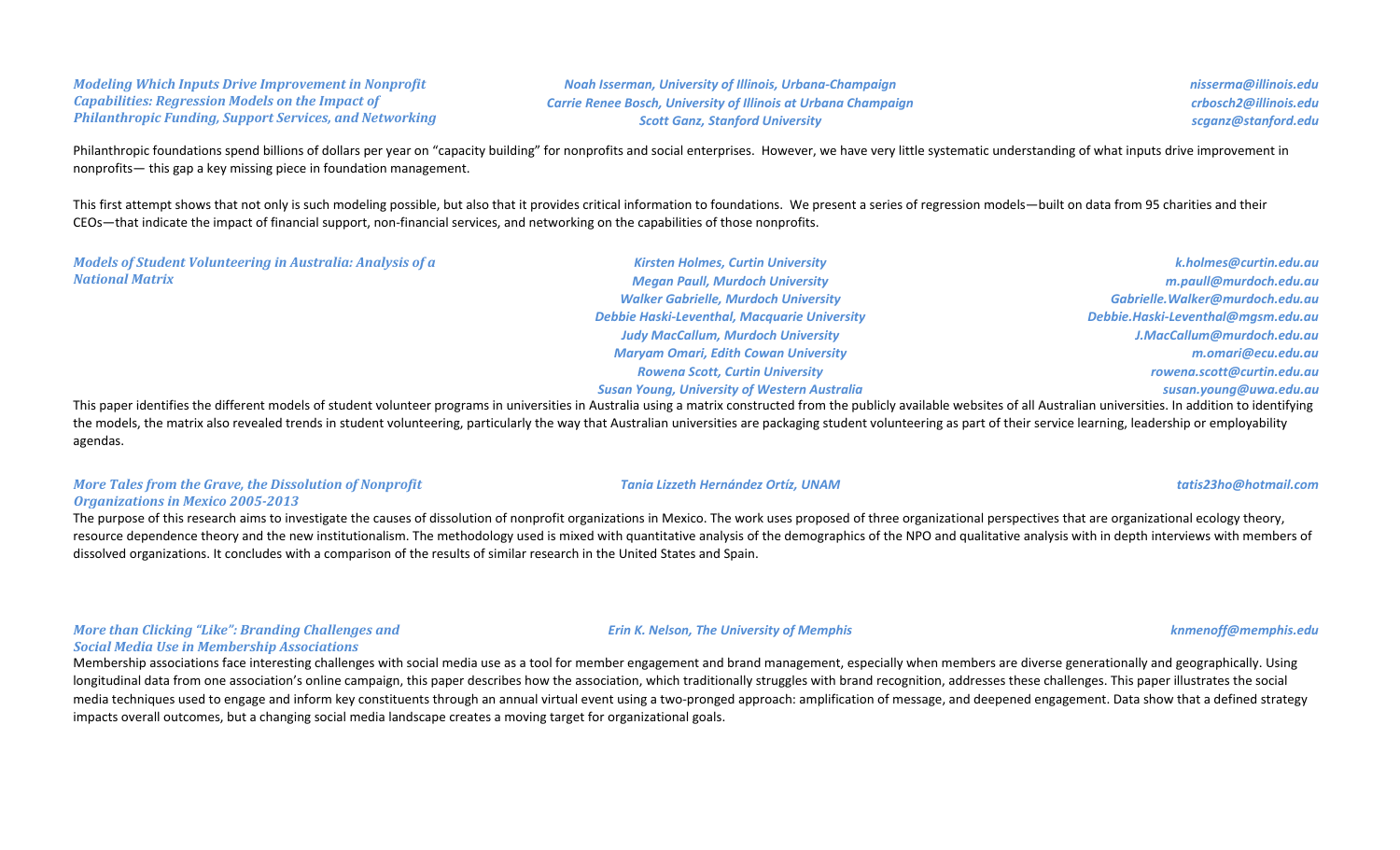### *Motivations and Mechanisms for Philanthropy in a Syrian Diaspora Network*

This paper will present preliminary qualitative data from interviews with members of a Syrian diaspora network engaged in giving and receiving philanthropy. The interviews aim to explore a number of aspects of diaspora philanthropy, including personal motivations for becoming involved in philanthropic activity, mechanisms for diaspora engagement inside Syria and the region, mechanisms for sending money and resources, diaspora members' expectations of accountability and assessment, recipients' perception of diaspora members' knowledge and motivations, and links between philanthropy and individuals' perceptions of the broad political goals of the Syrian diaspora.

*Shawn Flanigan, San Diego State University shawn.flanigan@sdsu.edu*

### *Multi-Disciplinary and Cross-Institutional Engaged Department Initiative*

This paper will report preliminary findings of a multi-disciplinary, cross-institutional community engagement collaboration between seven academic departments at three local institutions of higher education. These departments were funded by a local community foundation to plan, establish, implement, and evaluate community based teaching, learning, and research. A multi-disciplinary and cross-institutional research team is studying the departments' efforts around the topics of (1) student persistence in community-engaged courses, (2) student attitudes towards civic engagement, (3) course planning outcomes and achievement, and (4) the mutuality of planning efforts and level of reciprocity by community organizations and university departments during the engaged department initiative.

### *Multilevel Effects of Transformational Leadership on* **Performance: Exploring Differential Mediating and** *Moderating Mechanisms*

Transformational leadership has evolved to one of the most prominent leadership styles within the nonprofit sector. However, insights in regards to both mediators and moderators of transformational leadership and performance at multiple levels of analysis are still limited. Therefore, we introduce the concept of transactive memory system – a shared system of team members for learning, storing, and retrieving information – as a particularly relevant mechanism through which transformational leaders can improve the performance of their teams. In order to do so, the authors collect and simultaneously test data from both the individual and team level of analysis.

### *Multiple Accountabilities and Their Interactions: Moving From Typology to Theory*

This paper examines accountability relationships in a public-nonprofit education reform partnership, contributing to the literature in two primary ways. First, it identifies which accountability typologies from the literature are borne out in this complex cross-sectoral service delivery arrangement. However, to make progress in developing a theory of accountability, we need to move beyond typologies. To that end, this paper posits that not only do multiple types of accountability exist simultaneously in a given relationship but that those types of accountability interact with each other. Understanding these interactions and their resulting effects yields insight into the operational complexity of accountability.

### *Navigating Overlapping and Multiple Accountabilities in Multiscalar Conservation Networks: Lessons from the Collaborative Forest Landscape Restoration Program*

This paper examines the interplay between formal and informal accountability in emergent intersectoral networks through a study of the Collaborative Forest Landscape Restoration Program (CFLRP), which aims to increase the pace and scale of forest restoration. CFLRP participants, representing nonprofit, private, and public organizations, have developed collaborative networks operating at two scales: landscape scale multistakeholder collaboratives and cross-collaborative networks. Network participants operate in governmental/regulatory contexts with formal monitoring and accountability systems that can inhibit their informal accountability to each other. Within this context, we examine how network participants maintain informal accountability to realize the benefits of network activity.

*Marcel Lee Mayr, University of Hamburg* **Silke Boenigk, University of Hamburg** 

### *Dana Balter, Syracuse University dana.balter@gmail.com*

*Rachel Christensen, Virginia Tech William Butler, Florida State University* *silke.boenigk@uni-hamburg.de*

*marcel.mayr@wiso.uni-hamburg.de*

*rachel\_christensen@vt.edu wbutler@fsu.edu*

*Heather L. Carpenter, Grand Valley State University carpenth@gvsu.edu*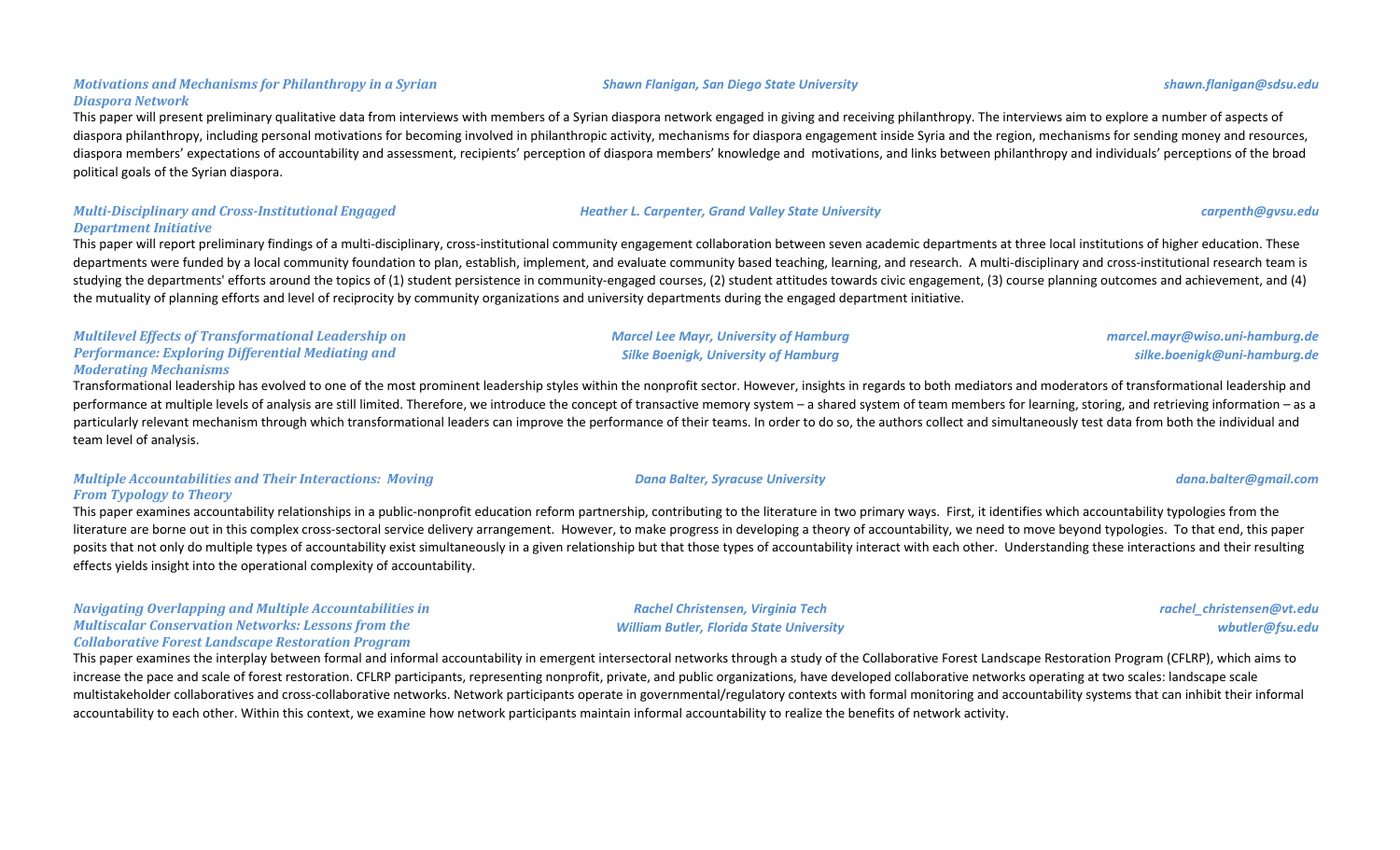### *Sangmi Cho, Ewha Womens University Ahraemi Kim, Ewha Womans University*

*Andrea Popa, Christian-Albrechts-University at Kiel Carsten Schultz, Christian-Albrechts-University at Kiel*

*Janelle Kerlin, Andrew Young School of Policy Studies jkerlin@gsu.edu*

### This study examined networking and diversity management as factors affecting successful social enterprise. Semi-structural interviews with a sample of fourteen CEOs and workers in social enterprises in Los Angeles were conducted. Thematic analysis was performed. The findings revealed both CEOs and workers identified networking is a core component to create successful social enterprise. Considerable networking efforts were implemented and its positive impact was found. All respondents recognized the need to improve diversity in their organizations, while some did not implement diversity in top management team and board. This study suggests strategies to reinforce networking and diversity management for social entrepreneurs.

### *Networks, Coopetition, and Innovative Behavior in the Nonprofit Sector: What Really Applies to Nonprofit Organizations?*

*Networking and Diversity Management as Factors* 

*Affecting Successful Social Enterprise*

We evaluate nonprofit organizations in the victim service sector in Germany to determine how various aspects of coopetition influence the innovative behavior of these organizations. Using a multi-method approach, we assess their innovative behavior and determine the relationships between network structures, coopetition, and innovative behavior. After qualitatively assessing the sector, a quantitative survey, including a network survey section is conducted. We then match the survey and network data of 111 responding organizations to complete our dataset. Our findings indicate that caution may be recommended when considering results of business research regarding innovative behavior in the context of the nonprofit sector.

### *New Insights into Sectoral Boundary Spanning in* **Different Contexts: Modifying a Macro-Institutional** *Framework for Social Enterprise Country Models*

This paper modifies Kerlin's (2013) macro-institutional framework for conceptualizing social enterprise to better capture the nuanced and dynamic nature of social enterprise country models. Social enterprises, though spanning the boundaries between the nonprofit and business sectors in their immediate organizations, are also shaped by sector-spanning institutions in their different contexts. New qualitative information from four forthcoming country-level studies that apply and critique Kerlin's framework identify differing norms, pressures, and logics of these institutions in different settings. These insights inform an expansion of Kerlin's (2013) macro-institutional framework and thus improved guidance for the support, development, and transfer of social enterprise.

*New Technology and Old Theology: The Role of Social Media in the #BlackLivesMatter Movement and the Church it Left Behind*

This paper explores how new technologies/social media (i.e. Facebook, Twitter, Instagram and YouTube) catapulted the #BlackLivesMatter hashtag into a national 'movement'. This Millennial-led movement fueled by an unprecedented use of social media, introduced a new form of grassroots community organizing that were not dependent upon preexisting religious institutions and communication infrastructures. Using a comparative framework, this paper seeks to examine how social media is changing the landscape of grassroots organizing within minority communities, and note what lessons can be gleamed by religious communities, from this expansive and ever-changing enterprise.

### *Next Generation Philanthropy - The Emergence of Social Investment*

**Silke Boenigk, University of Hamburg** *Jutta Schroetgens, University of Hamburg*

As a new generation of philanthropy emerges, social investment is increasingly considered a complementary financing mechanism for nonprofit organizations next to donations. However, little is known about why private individuals decide to make a social investment and who is primarily interested in it. By means of a large-scale survey (n=1,000), this study empirically compares the motives and profiles of individuals who make a social investment compared to those making donations and traditional investments. Based on the results, nonprofit organizations will be able to better target individuals for different financing requests, particularly for social investments.

*popa@bwl.uni-kiel.de schultz@bwl.uni-kiel.de*

*Winterbourne LaPucelle Harrison-Jones, IU Lilly Family School of Philanthrophy winterbournelapucellejones@gmail.com* 

*silke.boenigk@uni-hamburg.de jutta.schroetgens@wiso.uni-hamburg.de*

*sangmicho@ewha.ac.kr ahraemi.kim@gmail.com*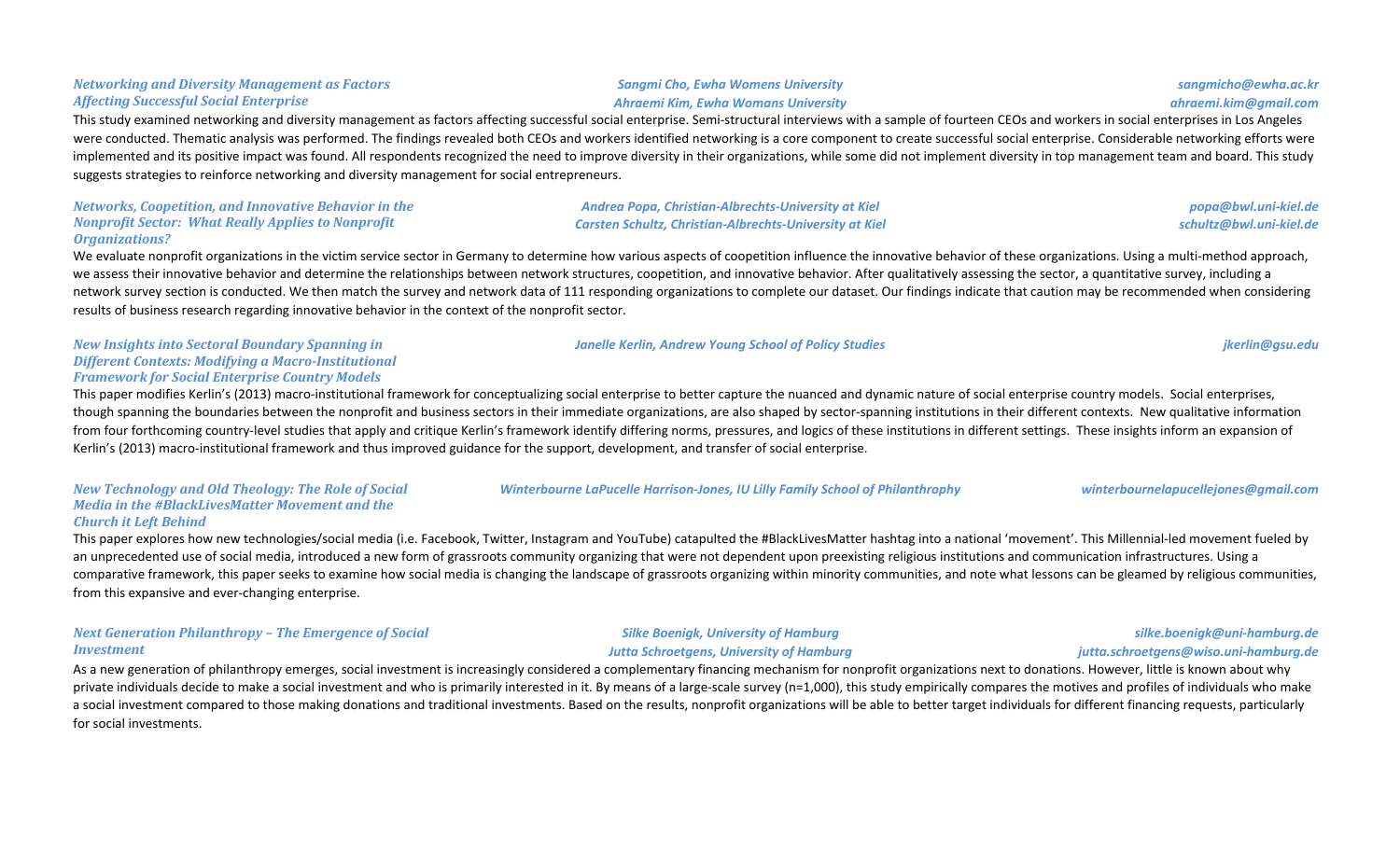### Drawing from semi-structured interviews of 25 program directors in nonprofit and public organizations whose services focus either on primarily meeting the child care needs of parents or the education and training needs of parents, this study examines the practices of nonprofit leaders to make sense of multiple stakeholder requirements to provide integrated services at the street-level of administration.

*Nonprofit Education and Service Learning: Strategic* **Partnerships Between Universities and Nonprofit** *Organizations*

*Nonprofit Collaboration at the Street-Level: Meeting Client Needs Despite Policy and Resource Constraints*

Service learning projects between university students and nonprofit organizations are the platform for the new age of social responsibility. This strategic partnership provides students with real world experience while providing organizations a fresh perspective on strategic communication strategies tailored to their specific needs. This session will describe a number of service learning success stories, describe the various models that exist in higher education today, identify how faculty can successfully locate organizations to work with, and will offer time for attendees to share best practices with community partners.

### *Nonprofit Entrepreneurship: An Exploratory Study of Emerging Organizations*

Scholars who study entrepreneurship observe that existing research is largely focused on for profit start-ups rather than nonprofit or public sector organizations (Aldrich & Ruef 2006) and that there is an overemphasis on the individual entrepreneur or founder as the unit of analysis (Starr & Fondas 2010). This study addresses these issues by exploring entrepreneurship exposure, experience and activity associated with eight emerging nonprofit organizations ("NPOs") in Atlantic County, NJ using data from forty-one qualitative interviews of both founders and early participants, document review and participant observation.

| <b>Nonprofit Executive Time Allocation Patterns: What do</b> | <b>William A. Brown, Texas A&amp;M University</b>    | wbrown@tamu.edu               |
|--------------------------------------------------------------|------------------------------------------------------|-------------------------------|
| <b>Executives do?</b>                                        | Deborah Kerr, Texas A&M University                   | deborah.l.kerr@gmail.com      |
|                                                              | <b>Ronnie Hagerty, United Way of Greater Houston</b> | rhagerty@unitedwayhouston.org |

There are multiple arguments about why it is important to understand how executives allocate their time (Mintzberg, 2013). The amount of time an executive has to work is finite, yet in many cases the work is infinite. Effective executives understand how to allocate time to tasks in a way which yields the best results for themselves and their organizations. The goal of the project is to understand how nonprofit leaders allocate their work time. The project will compile survey responses from nonprofit executives to develop a profile of executive time allocation.

### *Nonprofit First Partnerships and Grant Makers: Friend or Foe?*

To reach their-own mission fulfillment goals, grant makers need partners and often require the same of their grantees. Ironically, these practices typically create the conditions for contrived and superficial partnership arrangements. This paper, based upon IRB approved research will examine seventeen partnership cases initiated by grant makers specifically examining the costs and risks of collaboration in related to nonprofit executives sense of fair play and equity. It will suggest a framework based upon experiences of the field and aided by existing scholarly literature to find the best ways to make the process of nonprofit-first partnership positive and replicable.

*Karen Reardon, University of Michigan KarenAReardon@aol.com*

### *Stuart C. Mendel, Cleveland State University s.mendel@csuohio.edu*

*Elizabeth D Kerns, Olivet Nazarene University fialakerns@gmail.com*

*ejboyer@utep.edu tderrick-mills@urban.org*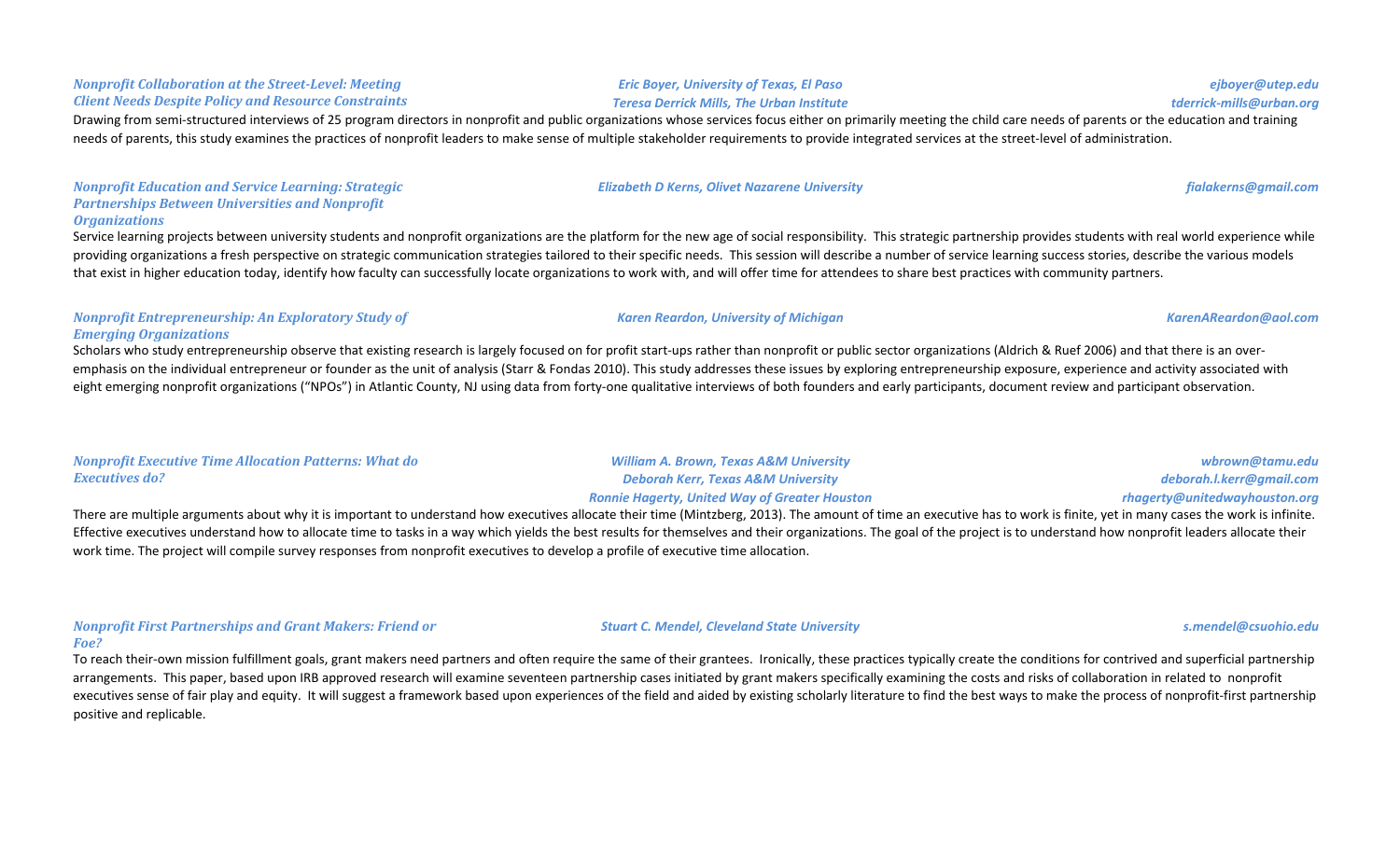### *Fredrik O. Andersson, University of Wisconsin - Milwaukee* **Daniel Neely, Helen Bader Institute for Nonprofit Management** *Renee Scampini, University of Wisconsin-Milwaukee*

Fiscal sponsorship has long been considered an alternative mode of starting new nonprofits, seeding social movements, and delivering public services yet remains scarcely researched. The purpose of this paper is to review, assess, and report on key characteristics of over 200 fiscal sponsors in 33 states in order to begin to understand these particular nonprofit agents.

### *Nonprofit Funding and the Business Cycle: A Revenue Portfolio Approach*

### *Eva Witesman, Brigham Young University Ray Nelson, Brigham Young University*

### *ipmstaff@byu.edu Ray\_Nelson@byu.edu*

We explore the impact of the economic cycle on nonprofit funding portfolios using IRS 990 data for a 21-year panel of more than 5,000 nonprofit organizations. We analyze nonprofit funding portfolios with particular attention to donated income, earned income, investment income, and government grants. First, we identify the impact of several economic cycles on our panel. Next, we examine the relative composition of nonprofit funding models during each economic expansion and contraction. Finally, we identify the growth-and-volatility efficiency frontier for nonprofit revenues. By doing so, we hope to identify normative guidelines for stabilizing nonprofit revenues in a volatile economy.

### *Nonprofit Inclusion and Voice in Collaborative Governance Networks*

Growth in contracting between government and nonprofit service providers has led to multiple accountability and coordination concerns. To address these concerns, government agencies have developed a variety of collaborative governance structures intended to increase sharing of responsibility and incorporate nonprofit providers as stakeholders in funding and policy decision-making. Using a qualitative comparative case study design, this research investigates the degree to which a specific collaborative governance model—HUD mandated Continuums of Care—is able to (1) meaningfully incorporate nonprofit providers in decision making, (2) provide effective outlets for their advocacy and (3) promote two way communication and learning.

### *Nonprofit Leadership and Cross-Sector Collaboration: A Mixed Methods Study of Grant and Contract Complexity*

This study assesses nonprofit leadership behaviors and collaborative relationships between government and nonprofit partners through grant and contracting arrangements using an exploratory sequential mixed methods approach and participatory theoretical perspective. Qualitative data collected from interviews with members of state task forces on collaborative contracting has informed the creation of a quantitative survey instrument being distributed to approximately 250 nonprofit leaders. Scale items created from interview data regarding grant and contract starting conditions, institutional design, and collaborative process (Ansell & Gash 2008) will allow for testing whether a statistical relationship exists with either levels of funding or successful project outcomes.

### *Nonprofit Organization Involvement in the Certification Industry*

The certification industry is heavily dominated by nonprofits yet there has been little attention to it by nonprofit scholars. Using a database of over 2000 certifications, 500 certification providers, and 500 occupational categories, this paper test hypotheses related to 1) legal classification of providers and other organizational characteristics, 2) density of certifications and providers in occupational domains, and 3) certification program features. Findings have implications for program providers, regulators, and other stakeholders. In particular for ARNOVA, findings raise questions about the role of nonprofit professional membership associations in shaping occupations and inform organizational theories applied to an under-studied nonprofit context.

### *Margaret F. Sloan, James Madison University Lauren Miltenberger, Villanova University*

### *Mary Tschirhart, The Ohio State University tschirhart.2@osu.edu*

*Jennifer E. Mosley, University of Chicago**mosley@uchicago.edu**mosley@uchicago.edu* 

*sloanmf@jmu.edu*

*lauren.miltenberger@villanova.edu*

*andersso@uwm.edu neely@uwm.edu scampin2@uwm.edu*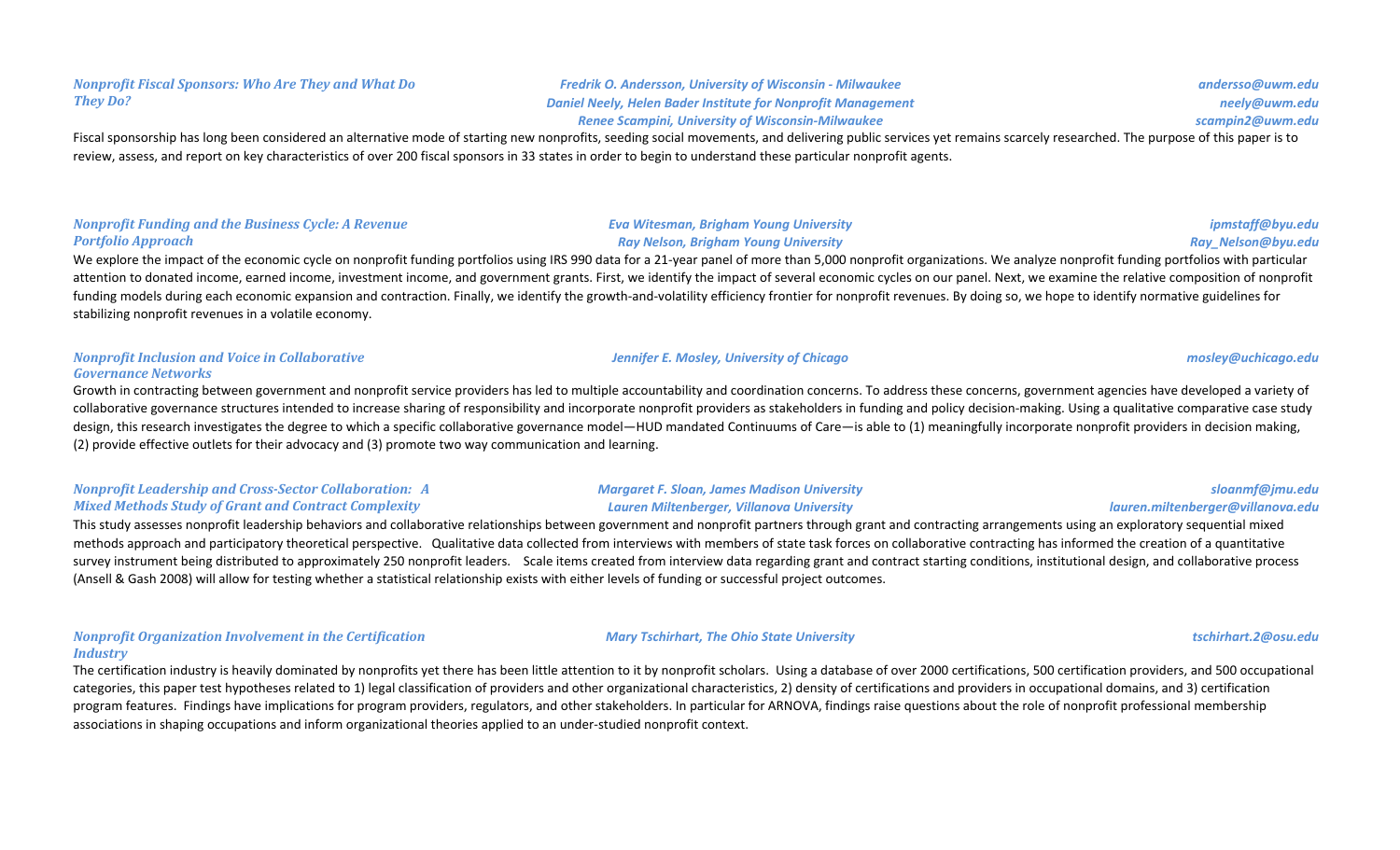### *Nonprofit Organizations in Urban Public Policy - The Case of Detroit*

Traditional theories of urban governance have focused on the roles played by the business community and local government, oftentimes marginalizing the contributions of the nonprofit sector. However, the active participation of nonprofits and the philanthropic sector may be a critical factor in achieving desirable policy outcomes. In a project that examined Detroit from 2000-2010, the often-intertwined and overlapping roles of the business community, local government and the philanthropic and nonprofit sectors were examined. Results demonstrate that projects that actively involved nonprofits in the planning and implementation enjoyed a higher degree of success than those that relied upon traditional coalitions.

### *Nonprofit Organizations' Revenues After September 11:* An Application of the Benefits Theory of Nonprofit *Finance*

The paper builds on previous research that identified significant changes in the revenues of nonprofit organizations after 9/11 (Guerrero & Purtell, 2011) and relies on the benefits theory of non-profit finance (Wilsker & Young, 2010) to explain why some nonprofit organizations experienced more significant revenue disruptions than others after the September 11 attacks. The analysis proposed consists of two steps: First, I construct risk as the deviation of actual revenues of individual nonprofit organizations after the attacks from the expected revenues. Second, I regress risk in variables that capture different features of the revenue structure of nonprofit organizations.

### *Nonprofit Policy Advocacy Under Authoritarianism Hui Li, USC; The Hong Kong Polytechnic University lihui@usc.edu*

This paper examines the political, institutional, and organizational factors that affect Chinese NGOs' advocacy investment and tactical choices. Preliminary data analyses from a nationwide survey and semi-structured interviews show that public funding is significantly positive across the three models. Public funding does not suppress advocacy but encourages it. Foundations have a significantly negative impact on NGOs' advocacy investment and the use of direct tactics. This refers back to the elite theory, which proposes that foundations use programmatic grants to channel what they believe is correct and important. Collaboration is positively significant. Lastly, Party-state connections and professionalism are not significant.

| <b>Nonprofit Use of Social Media in Times of Disasters:</b> | Aya Okada, Doshisha University                     | ayaokada102@gm  |
|-------------------------------------------------------------|----------------------------------------------------|-----------------|
| Mobilizing the Public Towards Voluntary Actions             | <b>Yu Ishida, National Institute of Technology</b> | ishidayu@m      |
|                                                             | Naoto Yamauchi, Osaka University                   | rouge0980705@gm |

Disasters are times when nonprofit organizations face the need to mobilize resources as quickly as possible. Nonprofits often seek for innovative and creative ways to send out information to encourage the people to make donations and/or to volunteer. Given its characteristics to instantly spread information to masses of people, social media are considered perfect communication channels in emergencies. Despite the envisioned use, however, little has been documented about such use. Using an original survey data collected from nonprofits that responded to the 2011 Japan disaster, we examine the effectiveness of social media in mobilizing the public towards voluntary actions.

> *Rachel Fyall, University of Washington* **Scott W. Allard, University of Washington**

*Nonprofits and Political Work: A Joint Consideration of the Political Activities, Programs, and Organizational Characteristics of Social Service Nonprofits*

Nonprofit social service agencies have become central components of the safety net and to efforts to strengthen marginalized communities, making it important to understand the political activities of nonprofit social service providers and factors associated with organizational decisions to engage in political activity. Using unique survey data in seven urban and rural communities, we examine the organizational and local contextual factors associated with nonprofit social service organization self-reported efforts to communicate with elected officials and administrative agencies, pursue public education and advocacy work, and engage in activities intended to educate or mobilize voters.

### *Michelle Wooddell, Grand Valley State University wooddelm@gvsu.edu*

### *Santiago Guerrero, University at Albany sangue20@yahoo.com*

### *ayaokada102@gmail.com ishidayu@mac.com rouge0980705@gmail.com*

*fyall@uw.edu sallard@uw.edu*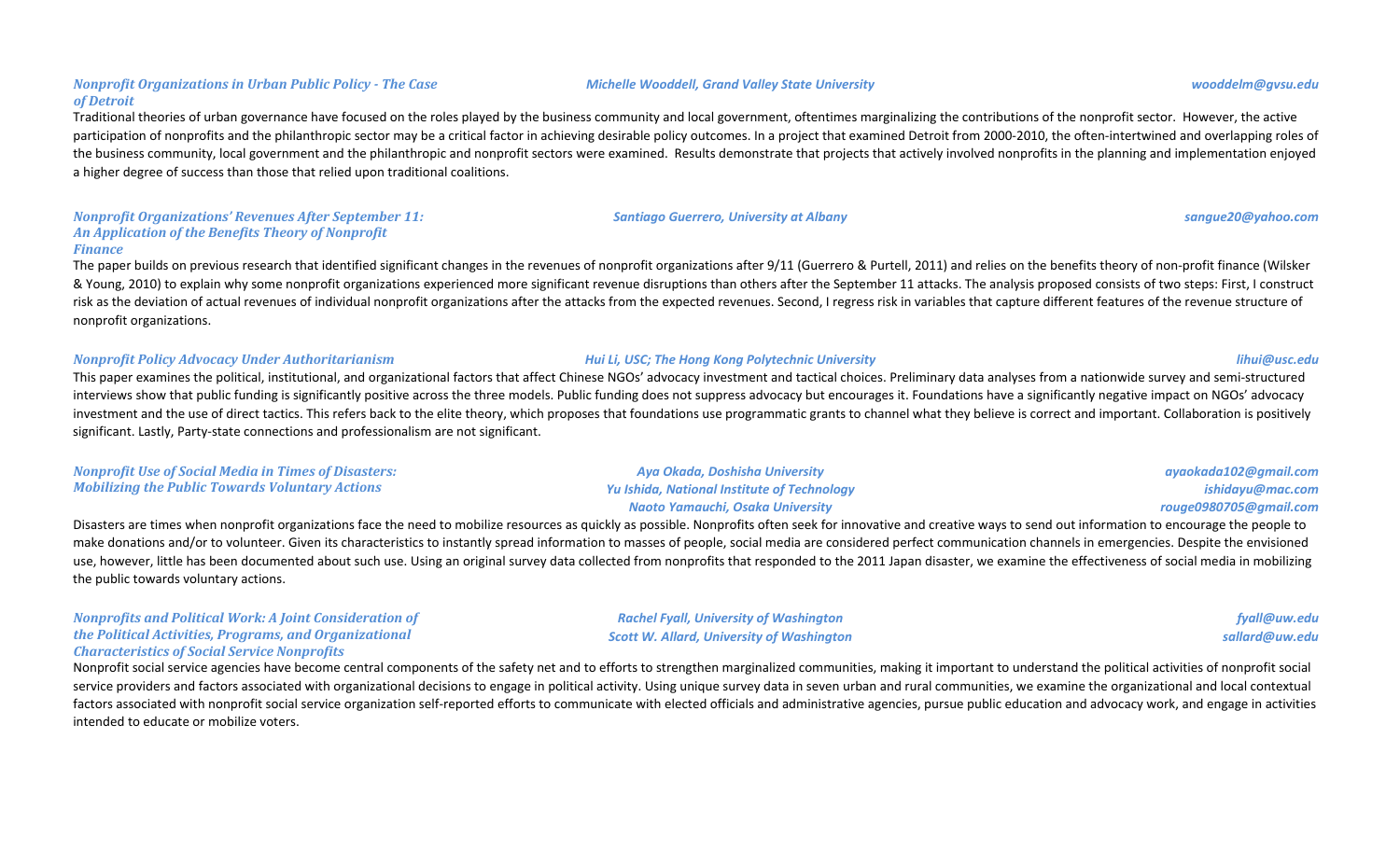### *Nonprofits in Changing Neighborhoods: The Responses of Nonprofits to Gentrification*

This presentation will discuss a qualitative study on how gentrification, will affect nonprofits working at the community level and how nonprofits will then adapt or adjust in response to gentrification. Using a study of nonprofits in one neighborhood, I will discuss how different organizational theories such as resource dependency and institutional logics help explain variation between different types of nonprofit responses. I then focus on a specific type of nonprofit, place-based nonprofits, and discuss their responses and the challenges they face organizing at the neighborhood level but in a neoliberal political and economic environment.

### *Noshing into Your Nonprofit's Bake Sale Profits: A* **Content Analysis on State Nonprofit Sales Tax Policies**

After enduring recessions, several states have considered collecting additional taxes from the nonprofit sector. While previous research has focused on income and property taxes, this paper considers sales taxes. The first iteration of this research used an empirical multinomial logistic model, and found evidence that utilitarian concerns, expressive interests, and political context influence state nonprofit sales tax policies. These findings also raised additional questions about the scope and formation of these laws. This paper seeks to answer those questions through content analysis and qualitative comparative analysis to construct a deeper understanding of nonprofit state sales tax policies and intersectoral relations.

### *NPO Financial Statement Quality: An Empirical Analysis Based on Benford's Law*

To assess the accuracy of the figures reported in NPOs' financial statements, I perform a digital analysis on Belgian non-profit organizations' financial statements for accounting years 2007 up to 2012. Specifically, I compare observed frequencies for digits in the second-from-the-left position with expected frequencies based on Benford's Law. Results based on the full sample indicate that observed frequencies strongly conform to Benford's Law (and thus suggest a high degree of accuracy). Considering different sub-samples, I note that observed deviations from Benford's Law are largest for the smallest non-profits and those non-profits that rely most heavily on grants and/or donations.

### **On** the Ethics and Values of Philanthropy *Marty Sulek, Indiana University* **Marty Sulek, Indiana University Marty Sulek, Indiana University msulek@iupui.edu**

Proper consideration of the ethics and values of philanthropy is impeded by a number of obstacles: the general outlook of moral relativism, which sees ethics as irrelevant; the neglect of issues of philanthropy in ethical theory; and the inordinate focus of applied ethics in philanthropy on the donor and the fundraiser. In this paper, I comprehensively examine the major ethical theories in the Western philosophical tradition as they relate to philanthropy, and then analyse the applied ethics of philanthropy in the light of those theories.

### **One Size Does Not Fit All: Different Types of Sustainability for Public Network Management**

The topic of sustainability has become increasingly important to explain contemporary organizations across public, non-profit and private sectors. Trends of coproduction, privatization, and partnerships between three sectors facilitated public networks as a new form or organization. However, there is little attention on sustainability of public networks. From an empirical study on a public network, this study suggests a framework of "sustainable public network management" that not only examines types of sustainability of networks, but also provides implications about sustainability management of public networks.

### *Rachel Wells, University of California - Los Angeles rbwells@ucla.edu*

*Sarah Elizabeth Larson, Georgia State University Kellie McGiverin-Bohan, Indiana University*

## *Tom Van Caneghem, KU Leuven tom.vancaneghem@kuleuven.be*

### *Jeongyoon Lee, SUNY-Albany Junesoo Lee, Korea Development Institute*

*slarson@gsu.edu kmcgiver@indiana.edu*

# *ing1224@hotmail.com*

# *julialeejy@gmail.com*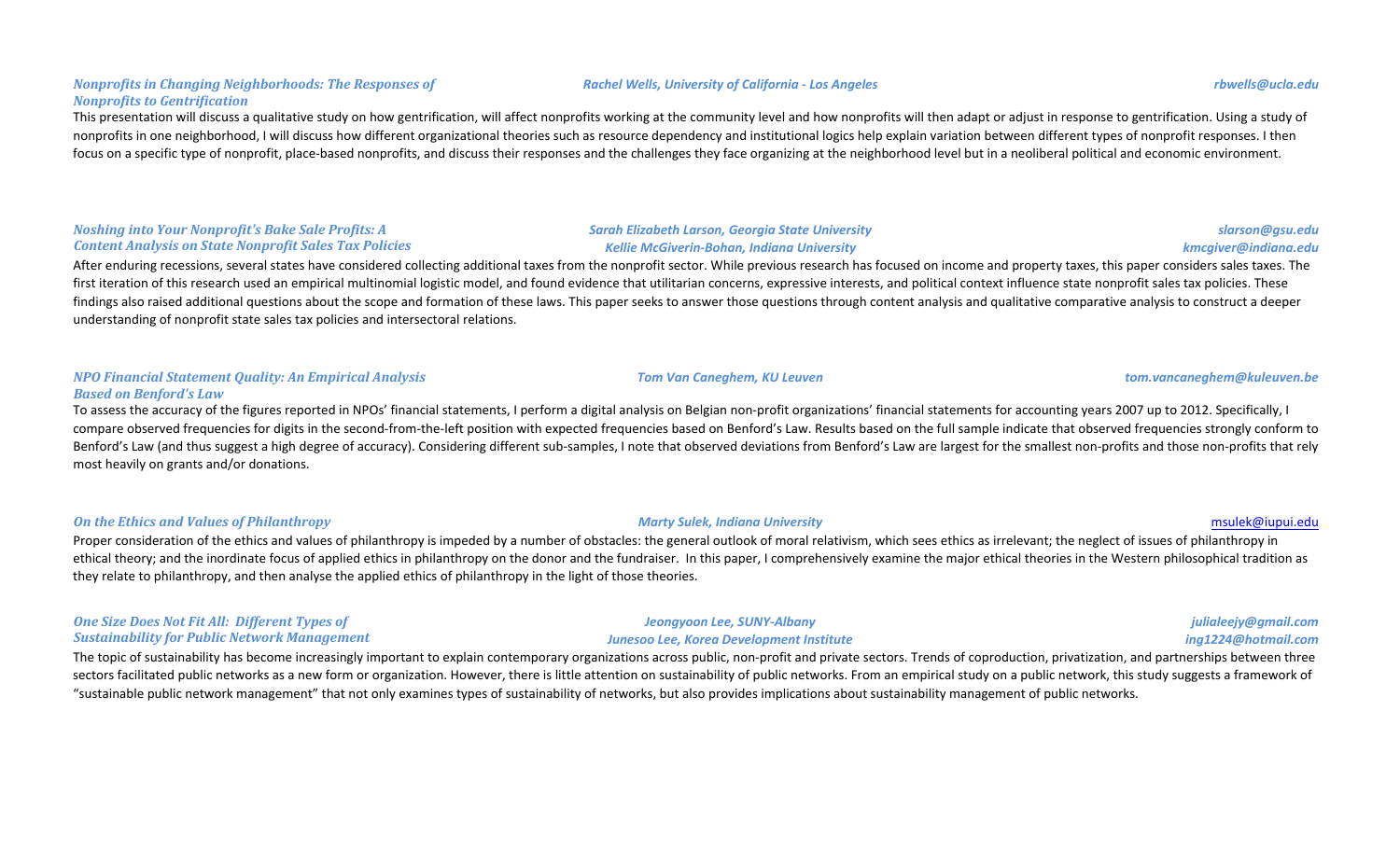### **Open Data, Grantmaking Data and the Funding Base of** *the Third Sector: Early Lessons from the UK*

In the UK a number of foundations have released data on their awards, while the government has mandated the release of procurement data from public authorities. This allows work to be done on the distribution of funding to nonprofit organisations which will clarify the nature of their income sources. We provide evidence from initial UK efforts to capture and classify such data, in which we have linked information on several hundred thousand grants and contracts to our own extensive databases on charities and other nonprofit organisations. our conclusions relate to the potential of and pitfalls associated with such linkage.

### **Organizational Assistance of Indigenous Artists: Findings** *from the Pacific Northwest Coast*

American and Canadian third-sector organizations work to assist Indigenous artists of the Pacific Northwest Coast in many ways: culturally, economically, educationally, and logistically. These forms of assistance and the relationship between artists and organizations are the focus of the present research. This paper will present findings of the field research that I carried out as part of my PhD project such as the actual services offered to Indigenous artists, the organizations' differing approaches to assisting the artists, and the use of tools such as surveys to estimate the artists' satisfaction with the offered assistance.

### **Organizational Change in Childcare Nonprofits:** *Multilevel Dynamics Explored*

### *Marlene Walk, Indiana University Purdue University Indianapolis Heike Schinnenburg, University of Applied Sciences Osnabrueck*

Today's nonprofit organizations have to deal with a constantly changing environment due to outside influences. Nonprofit employees are tasked with the implementation of such changes, which might negatively affect their job satisfaction. Drawing on multilevel data from 133 organizations and their employees (n=1021), this paper explores the effects of a large-scale policy change in the German childcare sector. Findings indicate that the relationship between employees' meaning of work and job satisfaction was (partially) mediated by attitudes towards change content. This study contributes to the literature on organizational change and helps to ensure a successful management and implementation of change.

### **Organizations and Survey Research: Implementing Response Enhancing Strategies and Conducting** *Nonresponse Analyses*

Understanding the dynamic landscape of nonprofit organizations and voluntary action involves having high quality survey data; yet, declining response rates are threatening the quality of data being collected. This article describes several response enhancing strategies and explains how they were implemented in a national study of community organizations that achieved a 94 percent response rate. Data from this study are used to examine the relationship between survey response patterns and nonresponse bias by conducting nonresponse analyses on several individual and organizational characteristics. This study has implications for survey researchers, scholars who analyze survey data, and those who review their research.

### **Orienteering for Strategy: The Community and Stakeholder Landscape and Its Effect on Strategic** *Planning*

While only half of nonprofits have written strategic plans, nearly all of them report significant challenges with their strategic planning activities. Aside from the final strategic plan document, the process of planning alone can yield significant integrative activities across diverse constituents. Yet, we know little about how organizational abilities to manage such stakeholder relationships can influence challenges the come with strategic planning. This research takes a "capacity building" approach to investigate what behaviors and capabilities contribute to problems with strategic planning. The result is a more dynamic model that documents how these challenges interact with each other.

### *John Mohan, University of Birmingham mohanj@bham.ac.uk*

*Brad R. Fulton, Indiana University - SPEA fulton@indiana.edu*

*Kellie McGiverin-Bohan, Indiana University kmcgiver@indiana.edu*

*mwalk@iupui.edu*

### *H.Schinnenburg@hs-osnabrueck.de*

### *Christiane Rudmann, Passau University ChristianeRehn@web.de*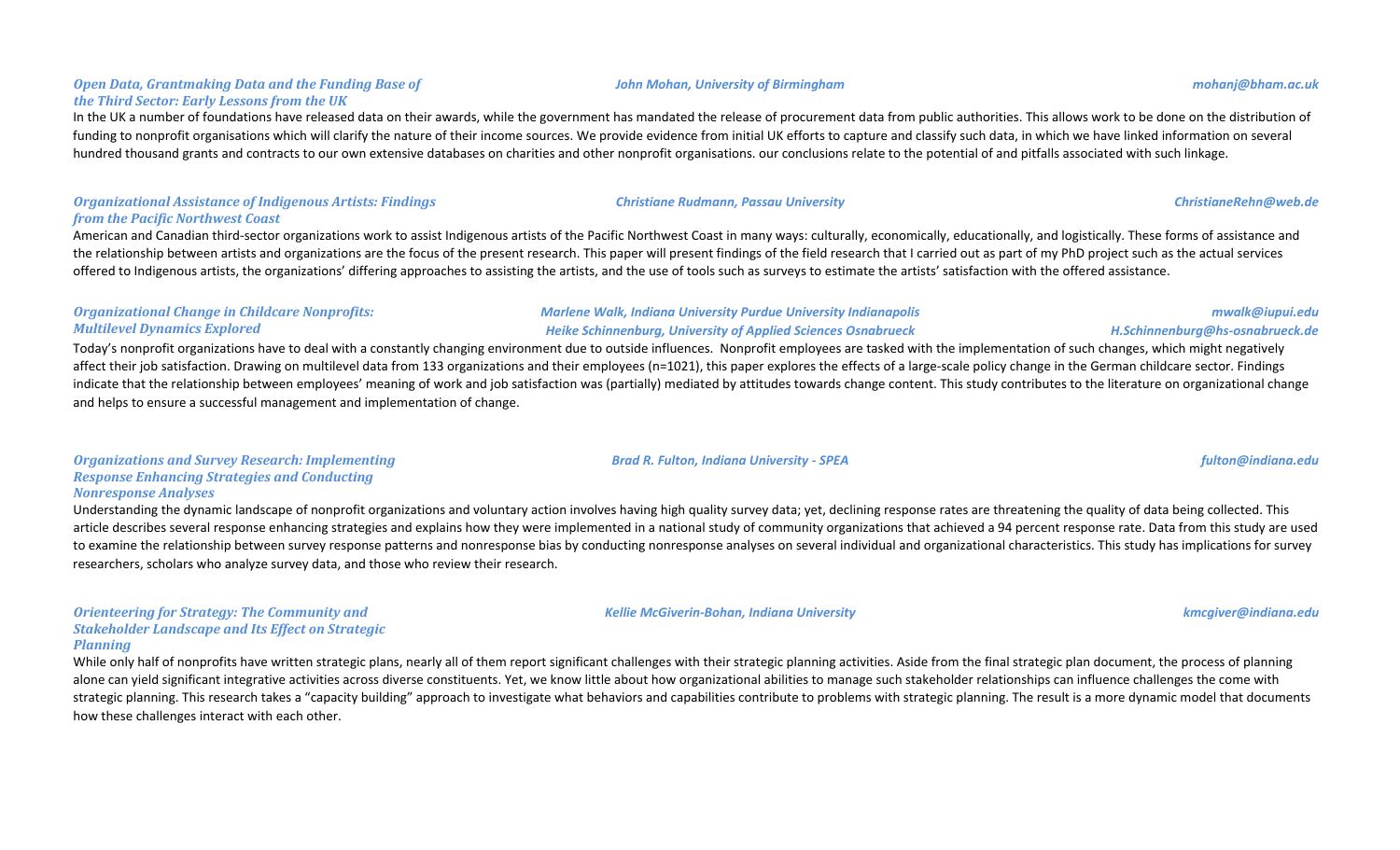### **Overcoming Barriers to Volunteer: An Insight in the** *Reasons Not to Volunteer and Their Relatedness to Earlier Volunteering*

### **Jurgen Willems, Hamburg University** *Sarah Dury, Vrije Universiteit Brussel*

Research on volunteering has mainly focused on the explanatory demographics and functional motives to volunteer, but little is known on the reasons that people have not to volunteer. However, these reasons need more academic attention, as they form the barriers that people impede to volunteer. Therefore, we examine for a sample of 1248 respondents their reasons not to volunteer. We apply an exploratory factor analysis and analyze each factor in depth based on a series of regression analyses. This allows us to get an insight in the distinct reasons not to volunteer for various groups in society.

*Packing and Unpacking Philanthropy (Part Two): How Moving Affects Donations*

*Rebecca Nesbit, University of Georgia Suzette Myser, University of Kansas Robert Christensen, University of Georgia Richard Clerkin, NC State University* **Laurie E. Paarlberg, Texas A & M University** *Mary Tschirhart, The Ohio State University*

*nesbit7@uga.edu myser6@ku.edu rc@uga.edu rmclerki@ncsu.edu l.paarlberg@tamu.edu tschirhart.2@osu.edu*

In this paper, we seek to understand how geographic moves affect financial donations to nonprofits. Newcomers' timing for engaging with local organizations depends largely upon the pathway they use to become engaged—through institutions, individuals or personal interests. We compare the transfer of monetary donations in a new community to the transfer of volunteering behaviors. In comparison to volunteering (which is largely tied to location), donations tend to be "sticky," meaning that a person often continues to donate to nonprofits in areas of prior residence. The transfer of donations is a slower process than the transfer of volunteering behaviors.

| <b>Parsing Ideology from Partisanship: The Role of Personal</b> | <b>Kelly M. LeRoux, University of Illinois at Chicago</b> | kleroux@uic.edu |
|-----------------------------------------------------------------|-----------------------------------------------------------|-----------------|
| <b>Ideological Preferences in Nonprofit Voter Mobilization</b>  | <b>Julie A Langer, University of Illinois at Chicago</b>  | jlange8@uic.edu |
| <b>Efforts</b>                                                  |                                                           |                 |

Using survey data from a random sample of 260 nonprofit Executive Directors across the U.S, this paper distinguishes partisan activity from personal ideological leanings of nonprofit leaders and multivariate regression analysis is used to examine the effects of both conservative and liberal dispositions on the likelihood and extent of nonprofits' voter engagement efforts, while controlling for other factors that explain organizational election activity. Findings reveal that human service organizations led by politically conservative chief executives are just as likely to engage in nonpartisan voter mobilization efforts as liberal nonprofit leaders.

### **Pay-What-You-Want Pricing for Goods With Embedded** *Social Value*

Product pricing has always been critical for for-profit enterprises. In today's world of social enterprises the operational boundaries between for-profit and nonprofit social enterprises are becoming blurred, as nonprofit organizations add revenue-generating operations to their sources of funding. Now optimal pricing strategies are crucial for both groups. For markets where the social nature of the product provides part of its value, pricing is particularly challenging. The experimental design of this pay-what-you-want project provides valuable insight into consumers' perceptions of value and into what factors impact pricing when consumers set their own price.

### **Pension Funding and Management in the Third Sector** *Thad D. Calabrese, NYU Wagner**thad.calabrese@nyu.edu**thad.calabrese@nyu.edu*

This paper is the first snapshot and empirical analysis of not-for-profit charities' defined benefit pension plans – analyzing which types of not-for-profits use them, what the trends in funded ratios are, and which theories best predict and explain their funding and management. Defined benefit pension plans are important for a large segment of the not-for-profit labor market, covering between 17 to 23 percent of the estimated national not-for-profit workforce and between 32 to 38 percent of the nonprofit health workforce.

*Laura Phillips, Abilene Christian University Matt Duren, Abilene Christian University* 

*lcp05a@acu.edu mtd10a@acu.edu*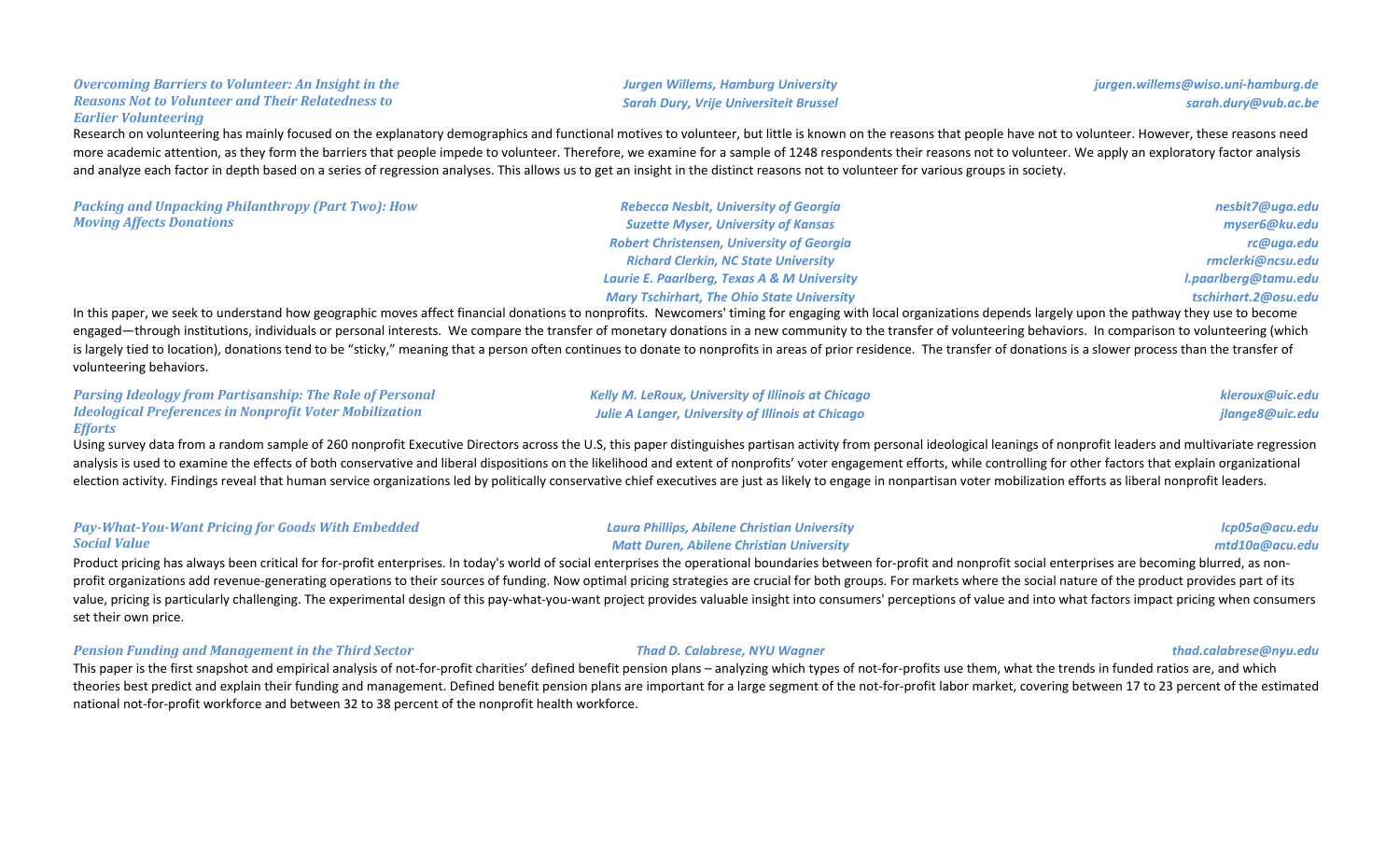# *Adrian Sargeant, Indiana University* This paper presents the results of a multi-stage research project that examines individual perceptions of their relationship with Jesus Christ and their giving to faith-based organizations. The study examines how an individual's faith may both be expressed by, and developed through, their generosity toward others. The results, utilizing actual giving data, suggest that priming donors to consider how they know their friends, rather than care for family and friends, significantly increases their donation. We further explore the reasons why this might be the case to develop a deeper understanding of faith based giving.

| <b>Perspectives of Nonprofit Board Chairs: How They</b>          | <b>Judy Freiwirth, Nonprofit Solutions Associates</b>                                                                                                                                                                         | Judy@NonprofitSA.com   |
|------------------------------------------------------------------|-------------------------------------------------------------------------------------------------------------------------------------------------------------------------------------------------------------------------------|------------------------|
| <b>Prepare and Perceive their Role in Relation to the Board,</b> | <b>Debra Baker Beck, University of Wyoming</b>                                                                                                                                                                                | debbeck@uwyo.edu       |
| <b>Community, and CEO</b>                                        | <b>Mary Hiland, Hiland and Associates</b>                                                                                                                                                                                     | hiland641@gmail.com    |
|                                                                  | <b>Gayle L. Gifford, O Cause &amp; Effect Inc.</b>                                                                                                                                                                            | gayle@ceffect.com      |
|                                                                  | <b>Michael Burns, BWB Solutions</b>                                                                                                                                                                                           | mikeb@bwbsolutions.com |
|                                                                  | Although there is a significant amount of prescriptive literature on board chair roles and responsibilities, few studies focus on how board chairs perceive and prepare for their leadership role. This study, conducted by a |                        |

research team of the Alliance for Nonprofit Management's Governance Affinity Group, examined: 1)how board chairs perceived their roles relative to the board, organization, community, and CEO; 2)how they prepared for their board chair role, and; 3)what they found helpful in assuming the board chair role. With 635 completed surveys, this is one of the few studies that obtains information about board chairs, directly from board chairs.

### **Philanthropic Support for Public Parks and Recreation:** *Trends and Taxonomies*

### *Beth Gazley, Indiana University-Bloomington Yuan (Daniel) Cheng, SPEA - Indiana University Bloomington*

### This paper will present a descriptive and trend analysis of some 2,000 U.S. tax-exempt entities created to support government services in parks and recreation. A taxonomy of their services and activities will be offered. This is a new area of civil society research, built at the intersection of the public and private sectors. Our paper discussion not only will offer new data, but will also suggest that theories addressing the coproduction public services should be expanded to address the impact that these permanent philanthropic institutions (e.g., parks foundations) have on public policy, tax policy, and social equity.

**Philanthropy Tackling Poverty? A Map of BRICS Grant-Making Foundations and Their Contribution to Social** *Innovation*

Grant-making foundations in Western economies have demonstrated to be well positioned to respond to social needs by producing social innovation. However, a notable gap of knowledge exists on other areas of the world. Brazil, Russia, India, China and South Africa (BRICS) represent favorable study settings due to their growing population and wealth, which may potentially favor the growth of private philanthropic foundations. Through a literature review on BRICS countries' philanthropy and a desk-based analysis on BRICS grant-making foundations' databases, the research aims at offering the first comprehensive overview of BRICS foundations and their contribution to foster social innovation.

# **Jen Shang, Indiana University**

### *Jane.Hudson@plymouth.ac.uk cchell@indiana.edu asargean@iupui.edu*

### *Elisa Ricciuti, Bocconi University elisa.ricciuti@unibocconi.it*

*bgazley@indiana.edu chengyua@indiana.edu*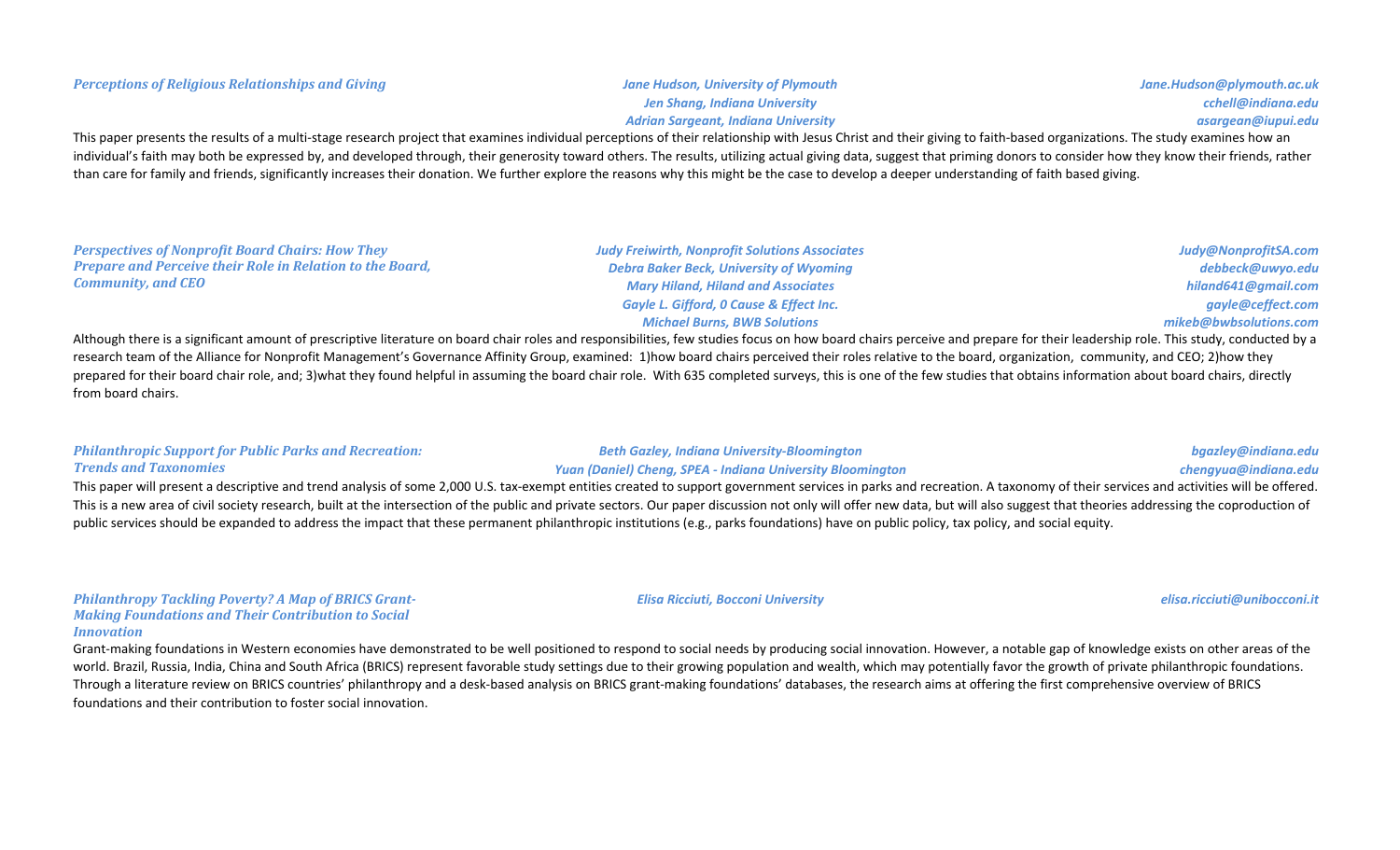### **Pilot Study: The Impact of Multiple Boards in Nonprofit** *Organizations*

The presence of additional boards in a nonprofit organization has largely been ignored in nonprofit governance research. The inclusion of additional boards in the study of nonprofit governance may help researchers to more fully understand governance processes. The purpose of this research is to compare the roles of additional boards such as advisory boards to the role of the board of directors and explore the relationships that may exist between them.

### *Playing the Walnut Shell Game: Administering Conflicting Policy Narratives*

Policy narratives guide public approaches to solving social problems. Narratives on any given issue often conflict in their solutions to problems faced by the public which can result in implementation barriers. To examine the roles of the narrative in the policy process at implementation, interviews are conducted with managers at domestic violence advocacy organizations receiving government funding from multiple sources. I ask, how do public and nonprofit managers implement policy using multiple funding streams with conflicting purposes? The findings and analysis identify the problems central to the conflicting narratives and situate them in the narrative policy framework.

### *Policy Advocacy Meets the Efficiency Crusade: How Nongovernmental Organizations Respond to the Nonprofit Starvation Cycle*

The "nonprofit starvation cycle" refers to the tendency of nongovernmental organizations (NGOs) to continually reduce their overhead costs in an attempt to meet donors' perceived needs. This dynamic impedes NGOs' ability to more effectively meet outcomes since it implies underinvesting in research, strategic planning, and monitoring and evaluation. This paper asks: are advocacy-oriented NGOs affected by the nonprofit starvation cycle? Do they successfully resist upward accountability pressures, instead balancing accountability to different constituencies, i.e., donors and beneficiaries, and if so, how?

### **Political Skill of Voluntary Board Members in the** *Nonprofit Milieu: A Resource Dependency Perspective*

This paper examines the impact of political behavior and political skill on the development of social capital in the nonprofit setting using a resource dependency lens. Board members' political skill was used to assess the antecedents of political behavior, the resulting social capital development, and the advancement of organizational resources. The public purpose and outcomes of nonprofits are hypothesized to create an antecedent to political will, extrinsic motivation. The moderating effect of political skill on political behavior and social capital expenditures is hypothesized. A model employing a feedback-channel between outputs of social capital expenditures and political will antecedents is proposed.

*Predicting Financial Distress of Nonprofit Organizations Suzette Myser, University of Kansas**myser6@ku.edu**myser6@ku.edu* 

Nonprofit organizations are often viewed as vulnerable and a high risk for failure given tight operating margins, competition from the private sector, and over reliance on unpredictable public sector grants and contracts. This research asks how can nonprofit financial managers predict financial distress? This research examines financial ratios for a sample of 501(c)3 nonprofit organizations from the U.S. National Center for Charitable Statistics for the years 2008-2012 to develop a financial distress score for nonprofit organizations. Multiple discriminant analysis (MDA) is used to determine which ratios are the best predictors of financial distress.

### *Kathryn Yandell, North Carolina State University kmyandel@ncsu.edu*

*Kimberly Kay Wiley, Florida State University kkw12@my.fsu.edu*

*Elena McCollim, University of San Diego emccollim43@hotmail.com*

*Sarah Young, Florida State University shinkelyoung@gmail.com*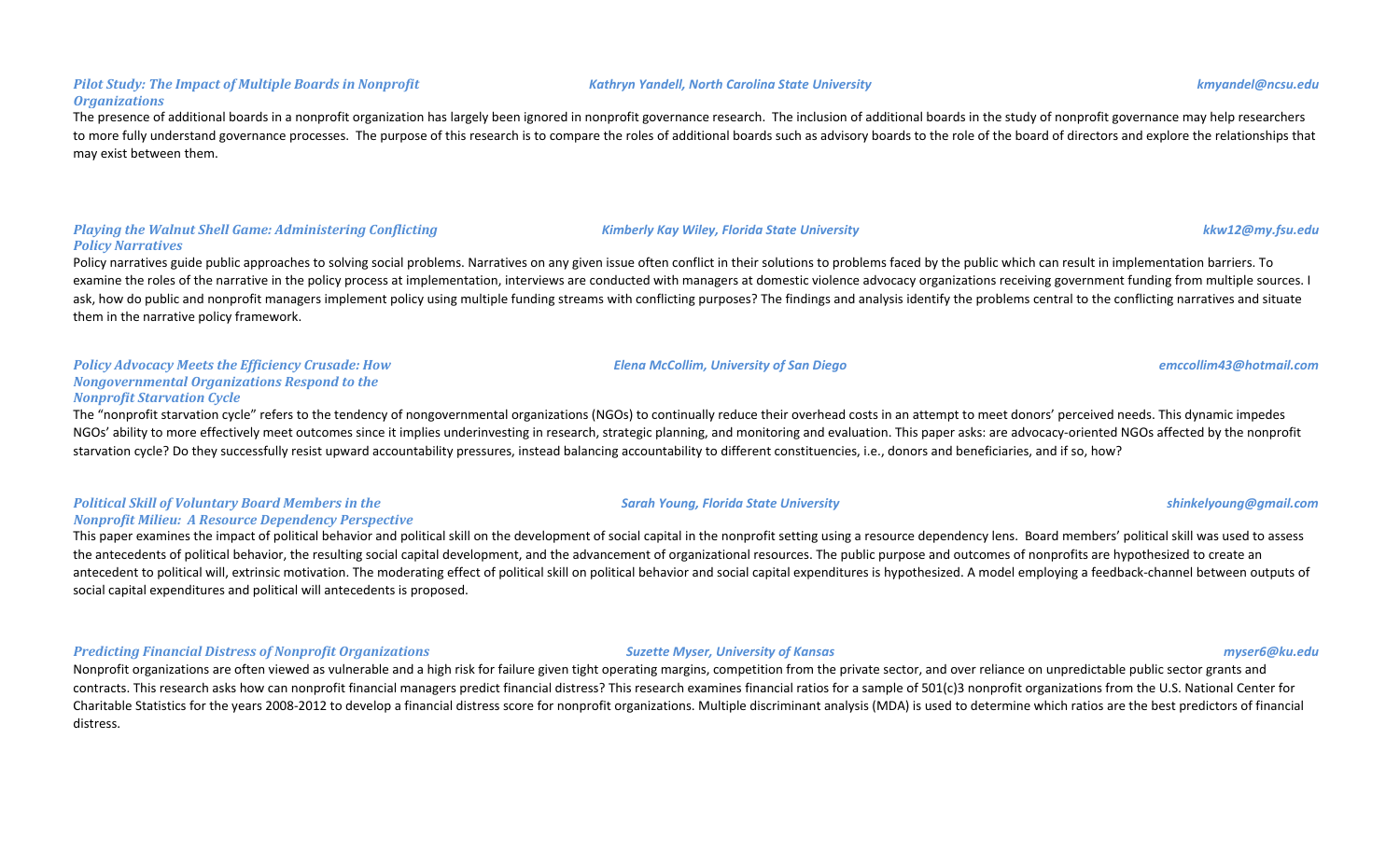### **Preventing Governance Failures and Mitigating**

### **Government Intrusion into Nonprofit Board Governance**

Failures in Nonprofit (NP) governance undermine public confidence and increase public pressures on, and scrutiny by, state and federal governments (AG Legislation 2013; Perry 2013). This results in aggressive state actions, like New York's well intended legislation, and aggressive settlements in New York, California and Colorado.

While such actions promote accountability and transparency, they intrude deeply into NP governance (Corbett 2014b, p. 16). This paper examines legislative and settlement provisions imposed to determine what governance steps boards could proactively take to prevent or pre-empt such regulatory intrusions, while enabling government to fulfill its obligation to protect the public welfare.

| <b>Problems with Government Funding: Exploring the</b> | <b>Sarah L. Pettijohn, University of North Carolina at Charlotte</b>                                                                                                                                        | spettijo@uncc.edu |
|--------------------------------------------------------|-------------------------------------------------------------------------------------------------------------------------------------------------------------------------------------------------------------|-------------------|
| <b>Government-Nonprofit Relationship</b>               | <b>Elizabeth T. Boris, The Urban Institute</b>                                                                                                                                                              | eboris@urban.org  |
|                                                        | Over the past 30 years, the nonprofit sector has become more dependent on government funding, which leads some to argue that nonprofit organizations risk becoming more beholden to government agents. More |                   |

than one-half of nonprofit organizations receiving government funding report problems with government agencies (Pettijohn et al 2013). Using data from two Urban Institute's surveys of nonprofit organizations regarding their government contracts and grants, this paper will explore problems nonprofits reported with government agencies. Findings have implications for nonprofit managers in developing and managing their funding relationships.

| <b>Producing Better Mileage: Advancing the Design and</b>                                                                                                                                                                      | <b>John Tyler, Ewing Marion Kauffman Foundation</b>          | jtyler@kauffman.org  |
|--------------------------------------------------------------------------------------------------------------------------------------------------------------------------------------------------------------------------------|--------------------------------------------------------------|----------------------|
| <b>Usefulness of Hybrid Vehicles for Social Business Ventures</b>                                                                                                                                                              | <b>Anthony Luppino, University of Missouri - Kansas City</b> | luppinoa@umkc.edu    |
|                                                                                                                                                                                                                                | <b>Evan Absher, University of Missouri - Kansas City</b>     | evanabsher@gmail.com |
|                                                                                                                                                                                                                                | <b>Kathleen Garman, University of Missouri - Kansas City</b> | kmgpc8@mail.umkc.edu |
| About half of U.S. states have authorized "hybrid" forms that blend aspects of traditional for-profit ventures with characteristics of traditional non-profit entities. This article analyzes theoretical, academic, practical |                                                              |                      |

lybrid" forms that blend aspects of traditional for-profit ventures with characteristics of traditional non-profit entities. This article analyzes theoretical, academic, p legal, and regulatory questions about whether existing hybrids achieve objectives proffered for the forms, including relative to modified business forms. Finding the current fleet a useful start but leaving gaps, this article proposes a new form and approaches for general regulatory oversight, taxation, and securities regulation. In essence the authors propose a next iteration hybrid—a "Social Primacy Company"--designed to provide clarity about priorities and accountability.

| <b>Products of Their Environments? Examining Differences</b> | Yannick Atouba, University of Texas, El Paso                  | yatouba@gmail.com                 |
|--------------------------------------------------------------|---------------------------------------------------------------|-----------------------------------|
| in Capacities Between Latin American and US NGOs             | <b>Michelle D Shumate, Northwestern University</b>            | shumate@northwestern.edu          |
|                                                              | <b>Katherine Cooper, Northwestern University</b>              | katherine.cooper@northwestern.edu |
|                                                              | <b>Andrew Pilny, University of Illinois, Urbana-Champaign</b> | apilny2@illinois.edu              |

Capacity building has always been an important topic in nonprofit research. However, the factors that influence nonprofit capacities across the world are not well known. This study takes a macroscopic perspective to understanding variations in nonprofit capacities by examining how nonprofit environments or 'regimes,' as articulated by Salamon and Anheier (1998) in their social origins theory, influence nonprofit capacities. Using discriminant analysis, this study investigates differences in professional capacities between 127 US-based and 75 Latin-America-based nonprofits. The results suggests that out of the 8 professional capacities considered, US-based and Latin-America-based nonprofits differ primarily in terms of their strategic planning capacity.

### **Professional Development for Nonprofit Leaders in Rural** *Alaska: Perceptions, Access, Utilization, and Needs*

*Heather A. O'Connor, IU Lilly Family School of Philanthropy Heather@NonprofitDevelopment.me* 

This project explored the nature of professional development for fundraising professionals in the rural area of the Kenai Peninsula of Alaska. Surveys and semi-structured interviews identified perceptions of professional development opportunities, utilization, barriers to access that impact participation, and specific training topics of interest.

The data illustrate a limited awareness of existing resources, dissatisfaction in web-based training, and limitations in time and resources necessary to travel for professional development opportunities. The applicability of content to rural Alaskan communities and facilitator experience with Alaskan or rural nonprofits were noted as primary concerns when considering participation in professional development.

### *Christopher Corbett chris\_corbett1994@hotmail.com*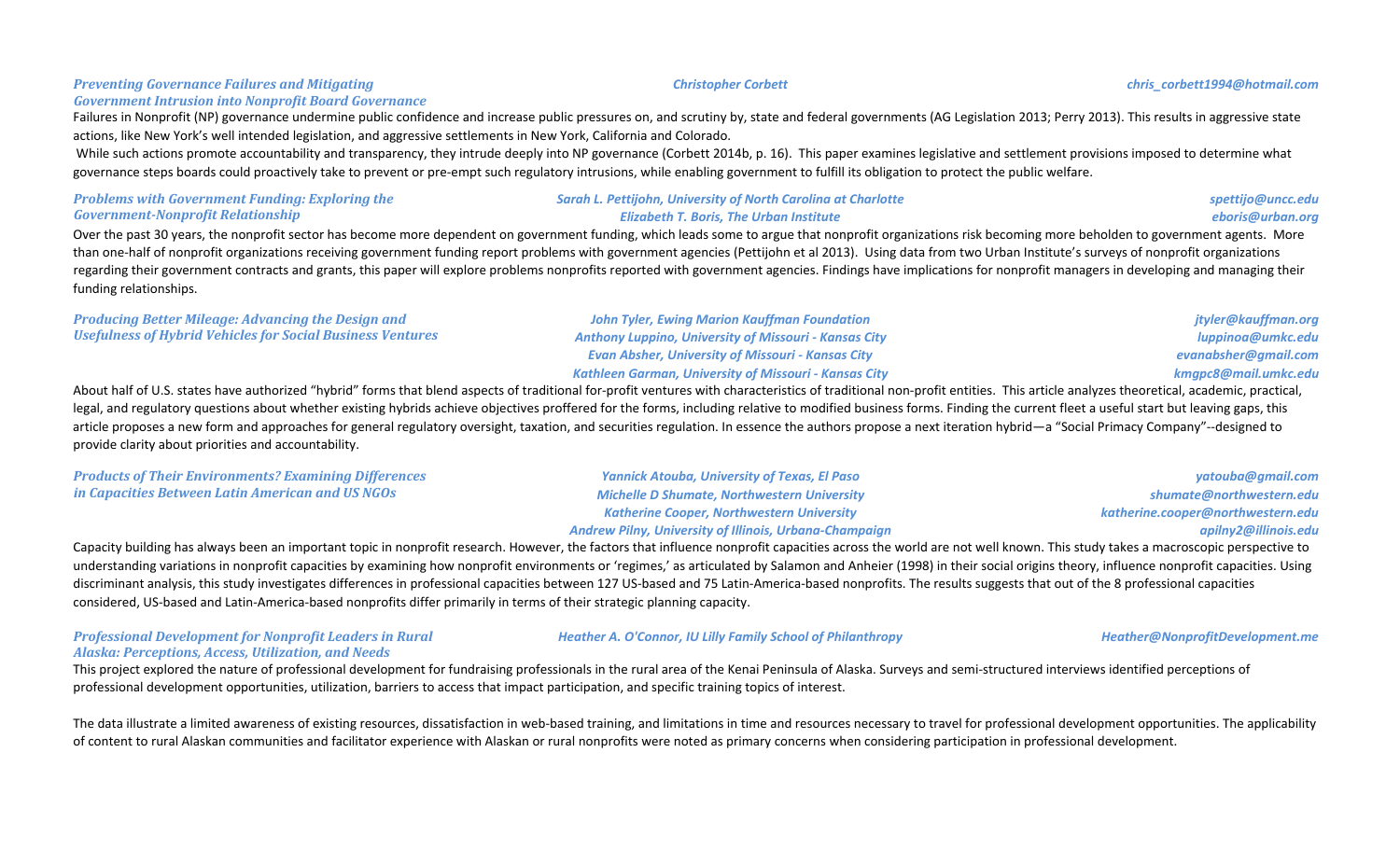### *Hanna Schneider hanna.schneider@wu.ac.at*

### **Professional Identity Work by Social Entrepreneurs:** Linking Institutional and Micro Level Understandings of *Social Entrepreneurship*

The paper links two central groups of actors in the field of social entrepreneurship: intermediary organizations and social entrepreneurs. Through semistructured interviews with 25 social entrepreneurs I will focus on how social entrepreneurs discursively negotiate their professional identities as social entrepreneurs and how in this process they appropriate institutional notions as brought forward by intermediary organizations. The concept of identity work, which links institutional and micro-level identities, serves as the theoretical backbone. A nuanced systematization of different paths of becoming a social entrepreneur and the discursive positionings that take place in this process are the main contribution of this work.

| <b>Professionalization and Partnerships with Businesses as</b>                                                                                                                                               | Marta Rey-Garcia, Universidad de A Coruña           | martarey@udc.es    |
|--------------------------------------------------------------------------------------------------------------------------------------------------------------------------------------------------------------|-----------------------------------------------------|--------------------|
| <b>Drivers of Nonprofit Transparency</b>                                                                                                                                                                     | <b>Maria Jose Sanzo-Perez, University of Oviedo</b> | misanzo@uniovi.es  |
|                                                                                                                                                                                                              | Luis Ignacio Álvarez-González, University of Oviedo | alvareza@uniovi.es |
| This research applyzes the influence of professionalization and business nonprofit partnerships (PNDDs) on nonprofit transparency. First, we consentualize transparency as one of the critical dimensions of |                                                     |                    |

This research analyzes the influence of professionalization and business-nonprofit partnerships (BNPPs) on nonprofit transparency. First, we conceptualize transparency as one of the critical dimensions of accountability and explain how it has become a key goal for nonprofit organizations (NPOs). Second, we discuss professionalization and BNPPs as strategies directly connected to the main challenges (and controversies) they face. Third, we propose a set of hypotheses linking those strategies to transparency. Their influence will be measured through an empirical research based on a survey to a representative sample of 325 NPOs. Regression models will be used to test the hypotheses.

| <b>Project Design, Implementation and Impact Evaluation:</b> | <b>Rogelio Garcia Contreras, University of St. Thomas</b> | rogarcia@stthom.edu |
|--------------------------------------------------------------|-----------------------------------------------------------|---------------------|
| The Challenges of a Social Enterprise Project in the         | <b>Carmen Parra, Universitat Abat Oliba CEU</b>           | cparra@uao.es       |
| Yucatan                                                      |                                                           |                     |

This article is a compilation of survey data, independent research and impact evaluations on the development of microcredit revolving funds for the creation of small business operations in highly impoverished and marginalized communities of the Yucatan Peninsula. The article gathers testimony of dozens of families that have had access to at least three different sources of micro finance services in the region: Government revolving funds, a private microfinance institution and a small non-profit foundation. The study highlights achievements and shortcomings of each of these programs, evaluating the impact they have on efforts to eradicate poverty and sponsor small business operations.

### **Public Confidence in Nonprofits: Developing a CHAID** *Predictive Model*

Past studies show that confidence in nonprofits is correlated with an individual's propensity to volunteer and/or donate to nonprofits (Light, 2003). Understanding who these individuals are will help nonprofits advocacy, recruitment, and marketing strategies to build volunteerism and revenue generation. This study will use Chi-square Automatic Interaction Detection (CHAID) analysis to explore longitudinal data from San Diego County in order to build a personal and demographic profile for predicting 1) overall confidence in nonprofits, as well as confidence in nonprofits to 2) act on the public's behalf, 3) provide quality services, 4) operate effectively, and 5) spend money wisely.

**Public Sector Volunteer Management Challenges** *Amina Sillah, University of North Texas* 

## *Lisa A. Dicke, University of North Texas*

*Kim Hunt, University of San Diego Dominika Bukalova, University of San Diego*

Public sector volunteerism is popular. A national survey of U.S citizens revealed that over 23 million people volunteer with government agencies. At the county level, this has resulted in an estimated \$1.8 billion worth of services. The use of volunteers in cities and counties is second only to when government seeks alternative modes of service delivery through contracting with the nonprofit sector. Even with the increase in public sector volunteerism, extant literature indicates high levels of dissatisfaction. Local governments often create volunteer programs offering and carrying out services demanded by their citizens. However, the management of these programs may be challenging.

*sillah06@gmail.com lisa.dicke@unt.edu*

*kdhunt@sandiego.edu dbukalova@sandiego.edu*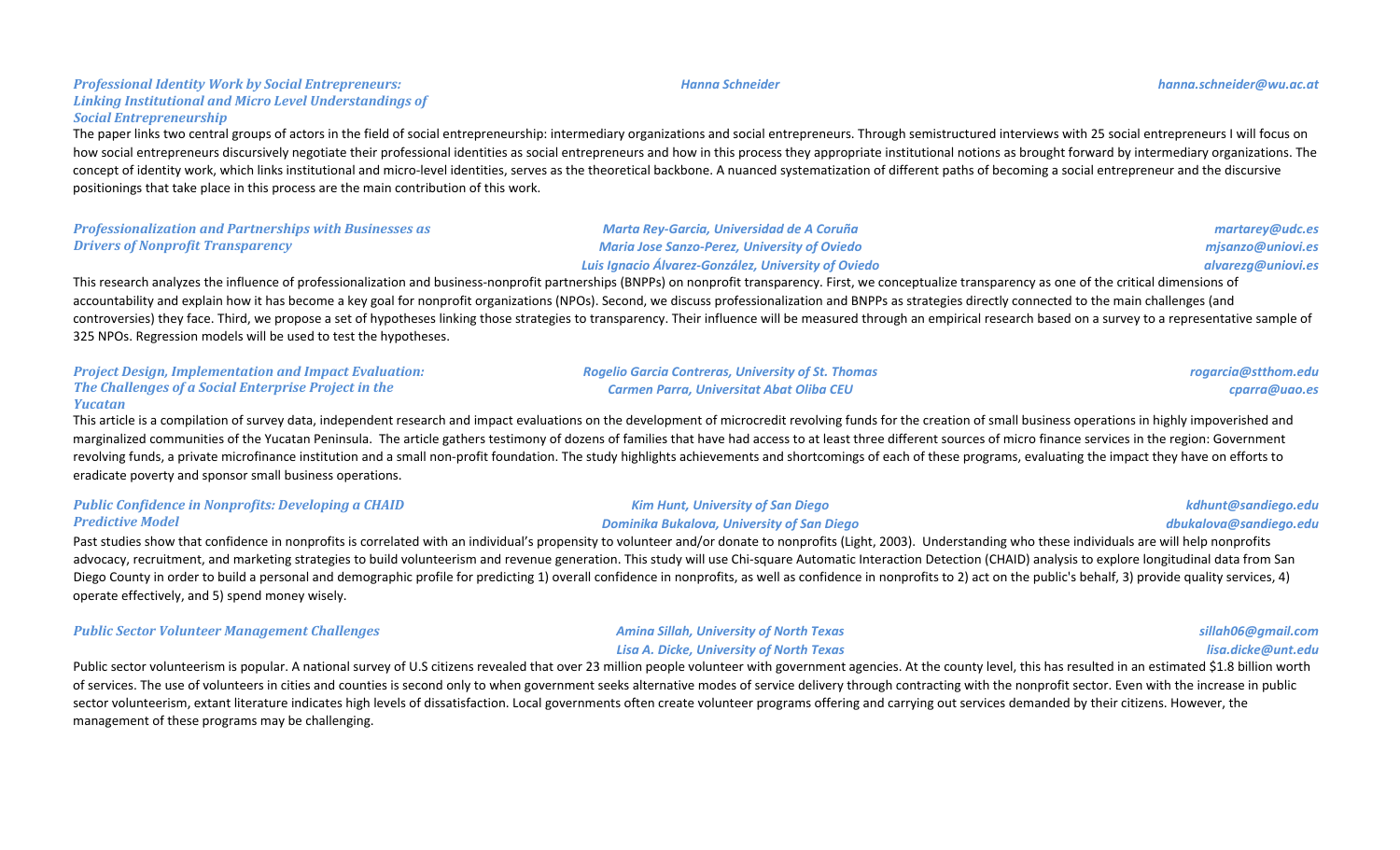### **Public Values of Food Banks from the Perspective of** *Volunteers: The Case of St. Mary's Food Bank*

Volunteers play a crucial role in understanding what their nonprofit organizations have accomplished. This study intends to integrate volunteerism, public values, and food bank literature to explore the public values that a food bank has achieved from the perspective of volunteers. Specifically, this study will focus on the case of St. Mary's Food Bank (SMFB). In order to gain a comprehensive understanding, this study will employ mixed-methods to collect quantitative and qualitative data. The anticipated results will be the identification of public values achieved by SMFB and the gap between SMFB's mission and volunteers' perception based on their practices.

### **Putting Civic Participation in Context: Examining the** *Effects of Congregational Structure and Culture*

Research indicates that people who participate in religious activities on a regular basis are more likely to be civically engaged than others. Yet few studies have explored the effects that varying congregational contexts have on civic behavior. In an era when both religious culture and demographics are changing rapidly, understanding how such contexts impact community involvement will be valuable for predicting future patterns of civic engagement. I utilize data drawn from the 2001 U.S. Congregational Life Survey to investigate the relationship between congregational contexts and individual civic engagement. I identify several characteristics significantly related to civic engagement.

### *Re-Engineering a Mission Statement Using Appreciative Inquiry: A Case Study of Remissioning in a Regional Nonprofit*

A mission statement assists an organization in how it strategizes, how it responds to its external stakeholders, and how it manages change (Drucker, 1993).Current research posits that nonprofits have to re-examine their role and their relevance in the sectors that they serve (McDonald, 2007; Dart 2004). This case study examines a 're-missioning' exercise undertaken by a regional nonprofit. It demonstrates the use of appreciative inquiry (AI) towards a successful outcome. This underscores the relevance of AI and how utilization of AI principles of Discovery, Dream, Design and Destiny, led to mutual consensus and a timely acceptance of the reengineered mission.

| <b>Reexamining the Relationship Between Government and</b> | <b>Weijie Wang, University of Southern California</b>  | weijiewa@usc.edu |
|------------------------------------------------------------|--------------------------------------------------------|------------------|
| <b>Civic Organizations in Beijing, China</b>               | <b>Hui Li, University of Southern California</b>       | lihui@usc.edu    |
|                                                            | <b>Terry Cooper, University of Southern California</b> | tlcooper@usc.edu |

This paper examines the complex relationships between government and civic organizations in urban neighborhoods in Beijing. We argue that current theoretical frameworks on the government-civic organization relationship in China, such as contingent symbiosis and consultative authoritarianism, do not properly consider the role of business in moderating government-civic organization relationship. Based on fieldwork on the homeowners' right-protection movement in Beijing, we developed a new framework based on two dimensions: civic capacity and the involvement of business interests. We thus create a two-by-two typology and identify four ideal types of relationships between government and civic organizations: confrontational, cooperative, government-business dominated and chaotic.

### *Reforming Fundraising Policy and Law in China Ming Hu, University of Wisconsin-Madison paul.m.hu@gmail.com*

For 50 years nonprofits were banned from soliciting charitable contributions in China. In 2010 some local ordinances began to allow some types of nonprofits to fundraise. This study compared 13 of these new local ordinances on dimensions of fundraising organizations, government roles, licensing and reporting procedures, and punishment for violations. Nineteen nonprofit and government leaders also were interviewed for their views on the impacts of two new local ordinances in Shanghai and Guangzhou. Based on preliminary results, recommendations for future research and policy improvements are presented.

### *Chin-Chang Tsai, Arizona State University ctsai24@asu.edu*

*Umar Ghuman, California State University Stanislaus ughuman@csustan.edu*

*Edward C. Polson, Baylor University Clay\_Polson@baylor.edu*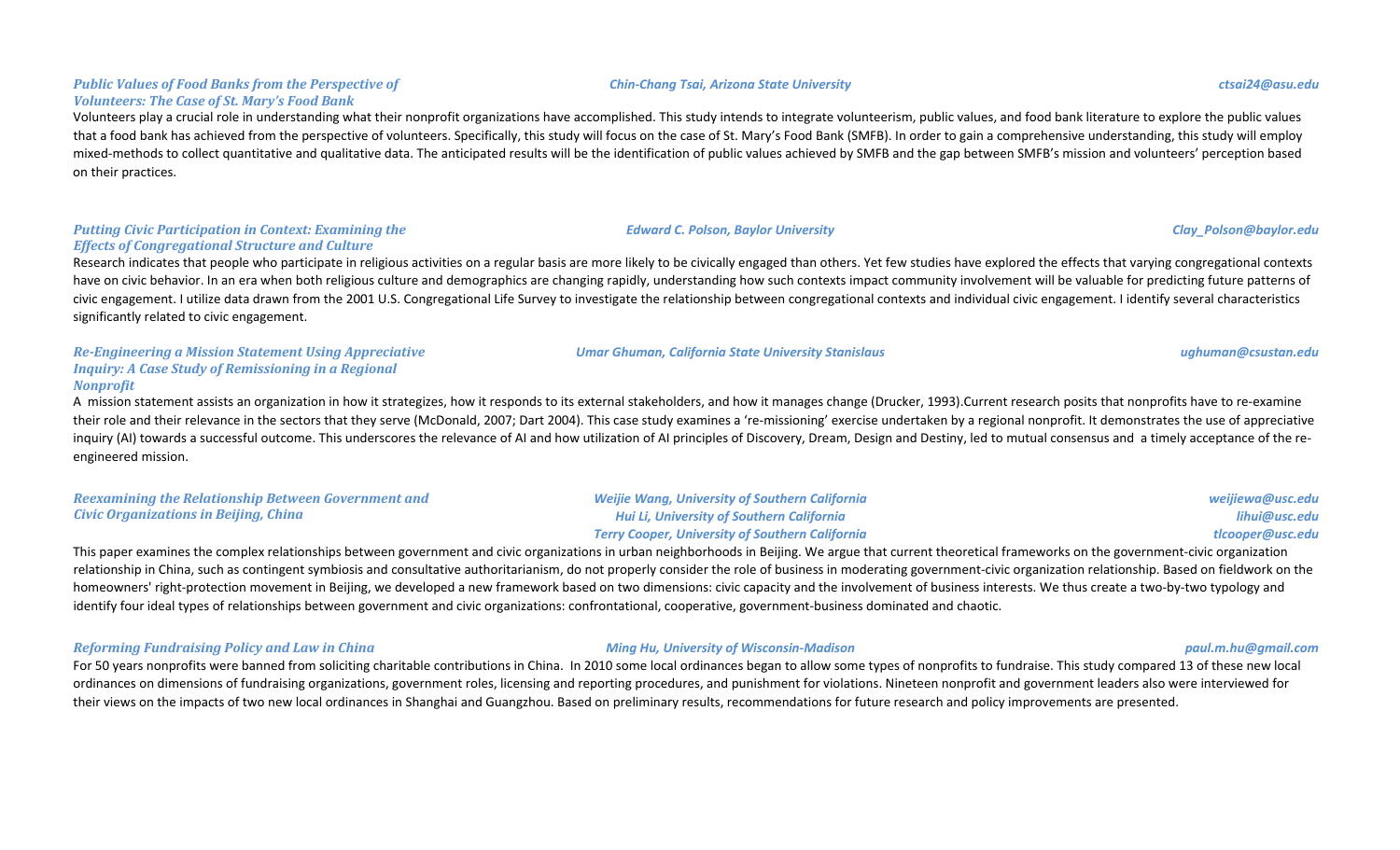### **Regional Cultures of Philanthropy? An Empirical Study** *Using Panel Data from the Combined Federal Campaign*

Since the 1990's, a stream of research finds some support for a theory of regional political subcultures developed by Elazar (1994). Less well-known is a theory of regional philanthropic subcultures developed by Schneider (1996). This paper uses data from the Office of Personnel Management and the Combined Federal Campaign (CFC) to empirically examine the theory of regional philanthropic subcultures. Random effects models are specified to examine the effects of subcultures on a number of workplace giving outcomes. Preliminary results suggest that regional philanthropic culture may provide additional explanatory power to models of workplace giving behavior in some cases.

### **Regional Environmental Governance in the Pacific: The** *Emergence of Discursive Networks*

In Pacific Island nations, global climate change is generating rapid environmental degradation. Numerous decision-making bodies have made calls for international cooperation in governance to mitigate these changes. Transnational environmental governance networks are emerging to answer that call that include the Pacific Island nations, NGOs, INGOs, and states that are external to the region. These decision-making bodies face unique problems of collective action due to historical influences on governance. I argue that a greater understanding of narrative and commitment can illuminate the ways in which actors make choices to move their time and organizational resources into these transnational environmental governance networks.

| <b>Relationship Among 'Secular Giving', 'Religious Giving'</b> | <b>Chulhee Kang, Yonsei University</b>                                       | chulheekang@yonsei.ac.kr |
|----------------------------------------------------------------|------------------------------------------------------------------------------|--------------------------|
| and Traditional 'Mutual-aid Giving' in Korean                  | <b>Changhoon Pyun, Center for Social Welfare Research, Yonsei University</b> | pyun4933@gmail.com       |
| Households.                                                    | Jangyong Oh, Yonsei University                                               | jyoh7255@naver.com       |

This study attempts to examine the relationship among secular giving, religious giving, and traditional mutual-aid giving in Korean households. By using Panel-Tobit analysis method, this study examines the relationship among various forms of giving as variables (e.g. secular giving, religious giving and mutual-aid giving) at the level of household giving. In the examination, this study focuses on complementary/substitutive relationship.

### *Religion and State in Philanthropy: Charitable Endowments in Muslim Societies*

The waqf (plural awqaf) is an institutional form of charitable endowment, having roots at the beginning of the Islamic faith over thirteen hundred years ago. Today its adoption is as globally diffused and diverse as the faith. It has attributes distinct from the dominant form of endowment (i.e., the charitable foundation) that emerged in the late 19th century in the United States. We bring needed scholarly attention to the waqf in Western nonprofit research, addressing its history and its coupling of state and religious authority that departs significantly from the charitable foundation's Christian origins and secular practice.

### *Researching Organizational Governance in the Context of Hybridity: Critical Questions and Promising Approaches*

*Francie L. Ostrower, University of Texas at Austin Melissa Middleton Stone, University of Minnesota*

*Quintus Jett, Rutgers University Hasan Shuaib, Rutgers University*

> *fostrower@austin.utexas.edu stone039@umn.edu*

The literature on nonprofit governance has expanded dramatically, heightening awareness of its increasing complexity. One key observations is that governance today often takes place among networks of organizations. Less attention, however, has been given to governance of the increasingly hybrid organizations The growth of hybrid organizations raises the question of whether their governance confronts many of the same kinds of challenges and opportunities associated with network governance but within a single organization. This paper presents a theoretically-informed discussion of significant issues and identifies research questions and particular approaches to fill this gap in the current literature.

### *Megan LePere-Schloop, University of Georgia meganls313@gmail.com*

*Ashlie Denton, Portland State University adenton@pdx.edu*

*qjett@rutgers.edu hshuaib@scarletmail.rutgers.edu*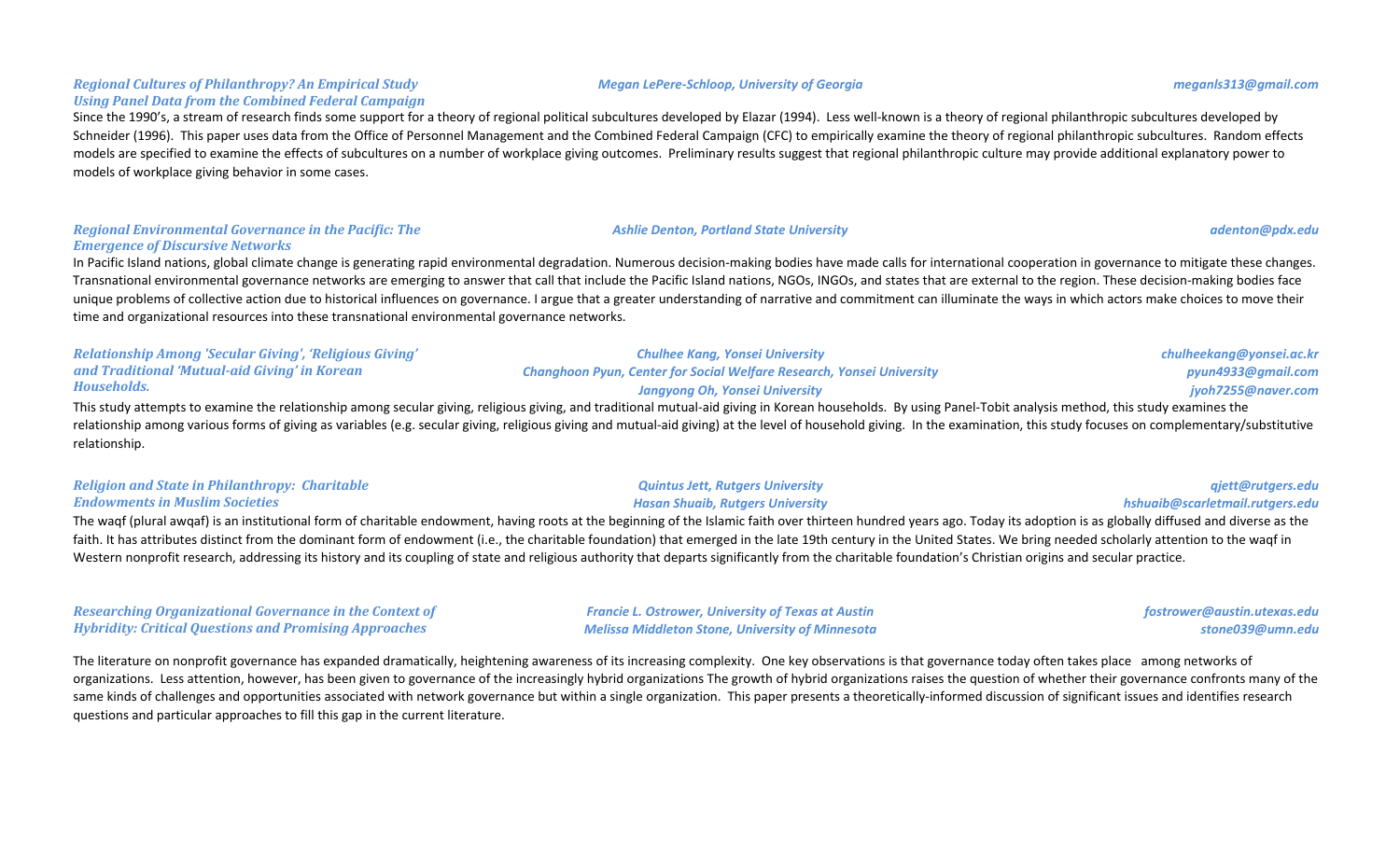### *Rethinking Industrial Philanthropy and Black Education in the Early Twentieth Century: Madam C.J. Walker's Philanthropic Funding of Black Industrial Education, 1910-1919*

Madam C.J. Walker (1867-1919) was the black entrepreneur known as America's first "self-made female millionaire" during the Jim Crow era. By investigating archival records, this paper examines Walker's philanthropic support for black industrial schools, and provides a more nuanced view of the historical relationship between industrial philanthropy and black education in the early twentieth century. Walker fully embraced the controversial form of industrial education as a strategy for black social progress, and emerged as a significant provider and funder of it, which is contrary to many scholars' view that industrial education was forced upon blacks by white donors.

### **Revenue Concentration as a Means to Financial Health of** *Nonprofits*

### Financial health of nonprofits consists of both, financial stability and financial capacity. Based on a sample of Swiss nonprofits, we address two issues of financial capacity. First, we analyze the factors influencing financial capacity. Second, we analyze the influencing factors of revenue concentration. Our results support current findings, that revenue concentration increases financial capacity. Additionally, we can prove that it is dependent on both, organizational and managerial factors.

### **Revisiting Federated Philanthropy in the 21st century: The Case of the UJA-Federation of New York**

This research explores the process of organizational change at the UJA-Federation of New York, a federated philanthropic organization, leading to a change of its organizational identity and its perceived roles. Findings indicate that an unstable environment has led Federation to developed adaptation strategies, unique to its organizational structure and attributes. These resulted in the development of Federation beyond traditional functions of a central arm for fundraising, towards a value-based and normative vocation. Moreover, findings illustrate that creating organizational change among federated philanthropic organizations entails an enactment of the environment by the organization, and leads to the projection of organizational change towards the community.

*Revisiting Public-Nonprofit Contractual Relations Using Complexity Theory: A Cross-Case Analysis*

*Marla Stuart, University of California, Berkeley* **Sarah Carnochan, University of California at Berkeley** Genevieve Graaf, University of California at Berkeley *Rona Stein, University of California at Berkeley Michael J. Austin, University of California at Berkeley* 

*Hanna Shaul Bar Nissim, Hebrew University of Jerusalem hanna.shaul@mail.huji.ac.il*

*marlastuart@berkeley.edu scarnochan@berkeley.edu ggraaf@berkeley.edu rona.stein@gmail.com mjaustin@berkeley.edu*

The environments in which nonprofit organizations deliver social services, through contracts with public agencies, are often called "complex." However, this term is commonly used without specification of the constituent elements of complexity. Complexity theory specifies these elements, offering a promising framework for understanding the contract relationships between nonprofits and public funders, yet it has not been embraced by practitioners or scholars. This paper present the perspectives of three nonprofit-public agency dyads in Northern California using a complexity theory lens. It concludes that complexity theory fits well and suggests interesting implications for practice and research.

### *Tyrone M. Freeman, Indiana University tyfreema@iupui.edu*

*Georg Von Schnurbein, Universitaet Basel Tizian Fritz, University of Basel*

*georg.vonschnurbein@unibas.ch tizian.fritz@unibas.ch*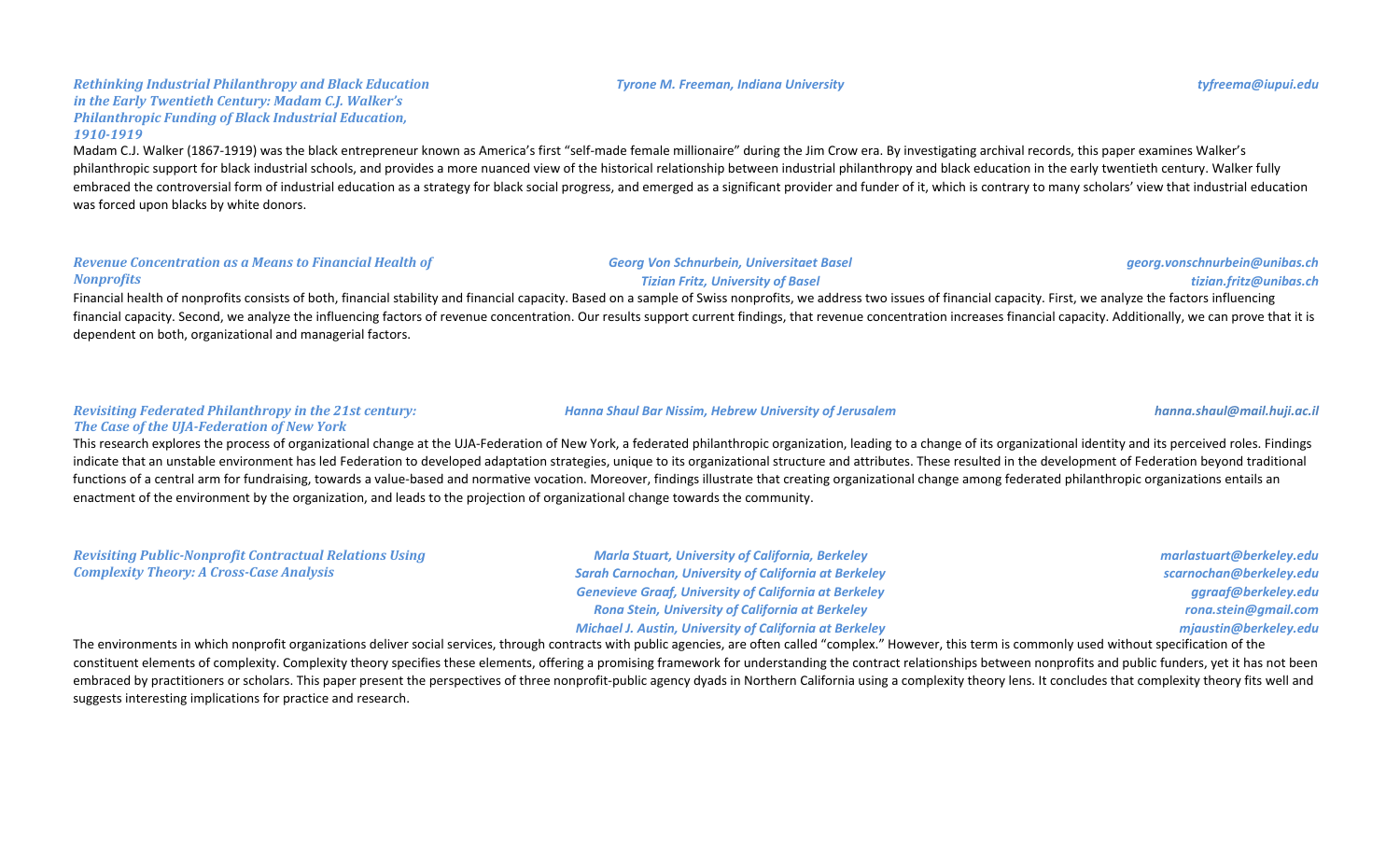### **Revisiting Revenue Diversification in Nonprofit** *Organizations: A Meta-Analysis*

This research uses a meta-analysis to aggregate previous studies on the role of revenue diversification on financial health in nonprofit organizations. It focuses on two aspects of financial health, stability and capacity. The results indicate a small positive association between revenue diversification and financial health.

**Revisiting the Whole Network Literature: Network Level Research Versus Whole Networks as Systems of** *Organizing*

One key network concept is "whole networks" (Provan, et al. 2007). However, it is not clear how much progress has been made in understanding whole networks. This may be attributed to lack of conceptual clarity on "whole networks". Building on Provan et al., we clarify the concept and review the literature on "whole networks". We discuss the cumulative knowledge on network structure, evolution, governance, and outcomes, as well as the future directions necessary to further our understanding of this complex approach to organizing. We emphasize implications for multi-sector governance arrangements and the role of nonprofits in those arrangements.

*Sacrificial Entrepreneurship: Exploring the Relationship* **Between Public Arts Funding Policies and Community** *Arts Organizations in Toronto, Canada*

This paper examines the impact of municipal public arts funding policies on queer and transgender people of color (QTPOC) community organizations in Toronto, Canada. It proposes the concept of "sacrificial entrepreneurship" to describe how QTPOC build their communities through the arts by taking on the role of an entrepreneur as fostered by public arts funding programs in ways that thwart the incentive toward individual profit making and instead sacrifice their personal economic wellbeing. Ultimately, it proposes how existing public policies can be oriented toward collective (vs. individual) economic gain so that community organizers can be compensated in more just ways.

| <b>Scaling-up Social Innovations Through Collaboration</b> | Rebecca Sam Larson, Michigan State University   | larsonrs@msu.edu |
|------------------------------------------------------------|-------------------------------------------------|------------------|
|                                                            | <b>Daniel Bergan, Michigan State University</b> | bergan@msu.edu   |

Numerous strategies and best practice recommendations are emerging to assist nonprofit and foundations in scaling-up innovations. Of particular interest is the use of collaborative strategies involving multiple organizations to scale-up an innovation. A collaborative scale-up approach can lower the cost of scaling and reach more people more quickly. But individuals involved in the collaboration must be willing to relinquish a measure of stability and control over their work, and perhaps enter into an unequal exchange with a partner. This paper, based on an analysis of 45 collaborative scale-up partnerships, discusses how and why these relationships develop.

*School Board Member Definitions of Accountability: A Comparison of Charter and Traditional School Board Members*

In this article, we use originally collected data from democratically elected school board members and nonprofit charter school board members in three Midwestern states to determine the differences in how these two populations view accountability. Specifically, we test several hypotheses related to the link between board governance structure and accountability in an evolving public sector. The results are of interest to academics and practitioners studying accountability in the hollow state.

*jcarboni@iupui.edu rlemaire@vt.edu*

*fordm@uwosh.edu dihrke@uwm.edu*

# *Matthew Chin, University of Michigan chinm@umich.edu*

*Michael Ford, University of Wisconsin-Oshkosh Douglas M Ihrke, Helen Bader Institute for Nonprofit Management* 

**Julia L Carboni, SPEA - IUPUI** *Robin Hargroder Lemaire, Virginia Tech*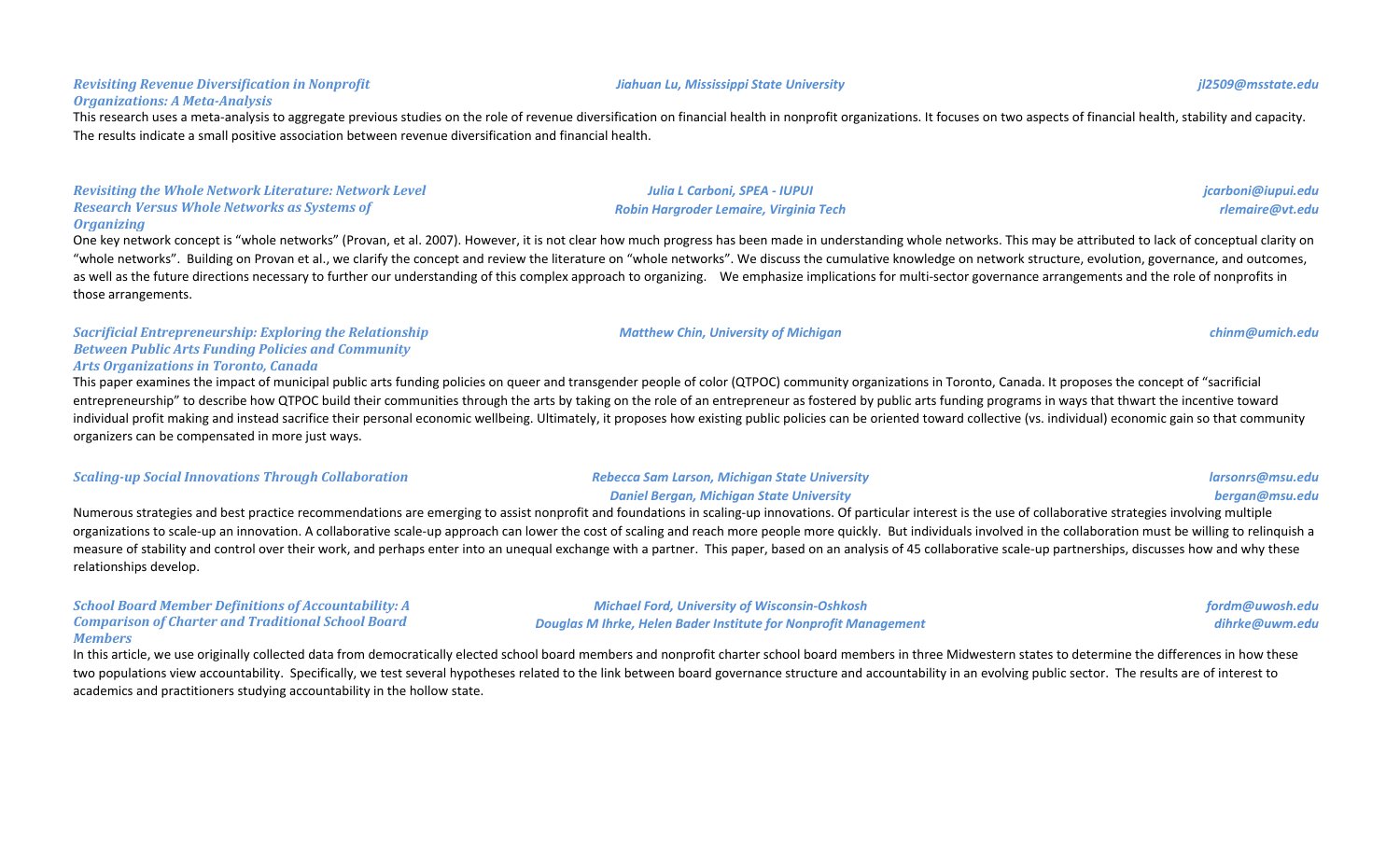### *Self-Selection or Socialization? The Impact of Community* **Service Learning on Students** *Michaela Neumayr, WU Vienna Paul Rameder, WU Vienna Michael R. Meyer, WU Vienna michaela.neumayr@wu.ac.at paul.rameder@wu.ac.at Michael.Meyer@wu.ac.at*

Peoples' beliefs about the causes of poverty are considered to be crucial for public support for welfare policies designed to reduce poverty. This study investigates how students' attribution for poverty and their participation in community-service-learning programs interact with each other. We analyze (i) whether business students' attribution for poverty matters for their decision to participate in an optional communityservice-learning program offered by universities and (ii) how students' participation in such a program changes their beliefs about the causes of poverty. In doing so we inform the discussion of whether such programs make a difference with evidence from Europe.

### *Service Learning Volunteering as Interpreted by Nonprofits*

Service learning has been promoted by universities as an improved method of instruction that allows students to become more actively involved in the learning process by combining teaching instruction with hands-on application of knowledge through service project collaborations in the community (Sedlak, Doheny, Panthofer & Anaya, 2003). This exploratory study will examine service learning pedagogy at one university through a collaborative framework. Attention will be focused on how the nonprofit community partners interpret the purpose and function of service learning volunteering and how this impacts their satisfaction or dissatisfaction with the program.

### *Service Providers or Advocates: What is Known about the Advocacy Activities of Social Welfare NPOs in Russia? Stefan Toepler, George Mason University Christian Froehlich, Higher School of Economics, Moscow Yulia Skokova, Higher School of Economics, Moscow stoepler@gmu.edu chrisfroehlich@gmx.net jskokova@hse.ru* In Russia, recent years have given way to a restrictive institutional environment for NGOs. How does this affect the role and functions of NGOs in the social policy arena? Advocacy, understood as efforts "to influence

the policies and programs of governments, corporations and other institutions" (Clark, 2010: 12-13), is an distinctive contribution that nonprofits make to the improvement of social policy design and implementation. This paper presents a review of the Russian literature on social policy issues, which includes many case studies on various social policy subfields and issues, to establish current advocacy practices and options among Russian nonprofits.

*Service Provision Meets Systems Change: How Competing* and Complementary Institutional Logics Buttress or Bend **Boundaries in an Innovating Employment Partnership** 

*Laurie S. Goldman, Tufts University laurie.goldman@tufts.edu*

The propensity for human service nonprofits to advocate for policy reforms in addition to meeting constituents' needs is receiving increasing attention among scholars and practitioners. We know less about how integrating individual-level and systems-level change strategies influences program design and implementation. This paper examines such synergies and tensions in the context of collaborative efforts to enhance employment opportunities of under-resourced communities. Scholarship on institutional logics as levers for both reinforcing and transforming established practices guides analysis of two observed approaches to reconciling different assumptions, beliefs, and priorities: buttressing boundaries to separate responsibilities and bending boundaries to introduce innovations.

### *Michelle Evans, Florida Atlantic University MEvans32@my.fau.edu*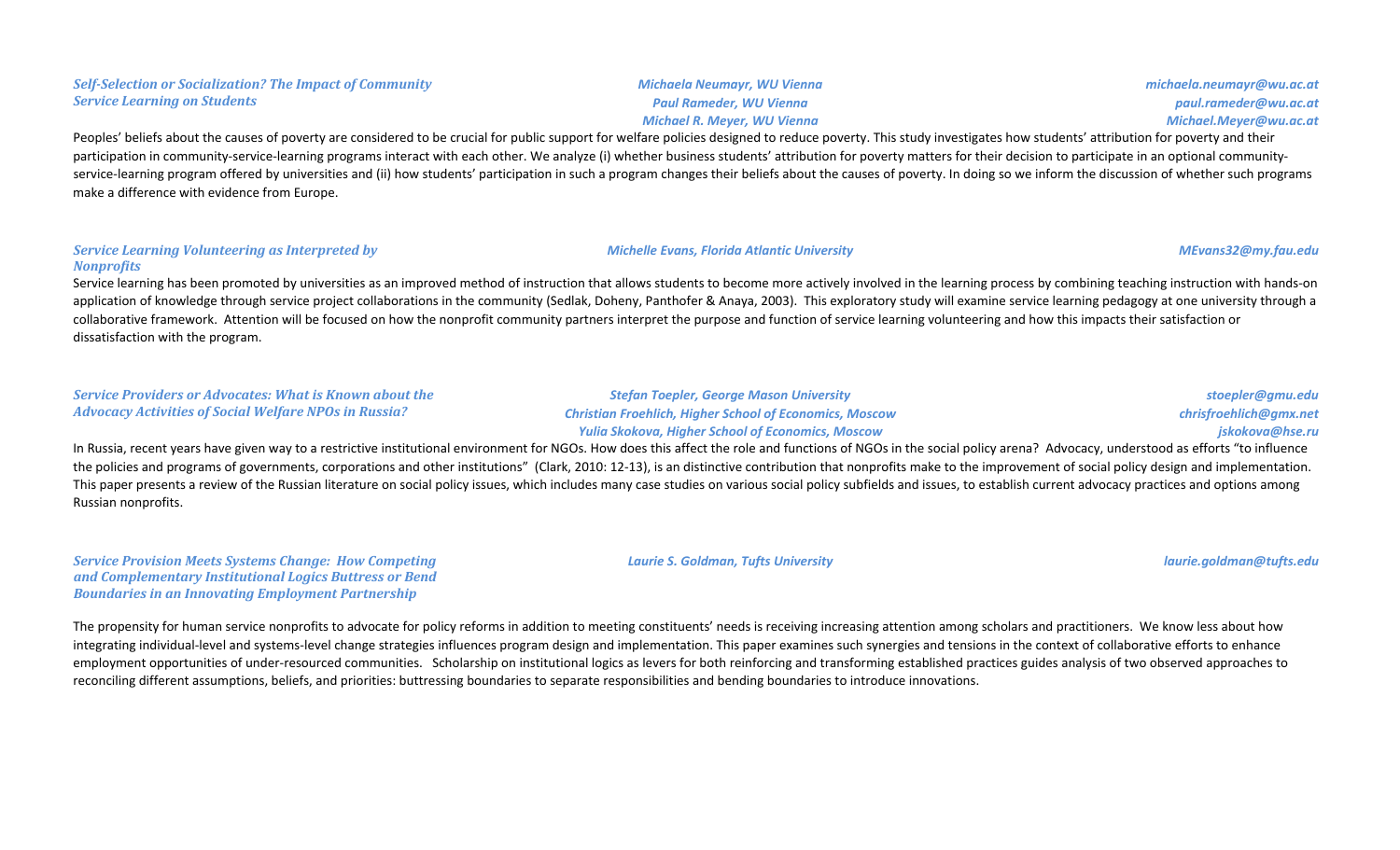### *Service-Learning to What End? How Philanthropic and Nonprofit Studies Can Improve Course Design and Research*

Using teaching strategies that cultivate the inspiration, innovation, and creativity of college students is important to preparing civic-minded professionals, regardless of whether graduates work in the nonprofit, governmental, or private sector. Service-learning courses are increasing prevalent in higher education, both in the U.S. and abroad. Based on theory and literature within Philanthropic and Nonprofit Studies, seven recommendations are presented to improve practice and research. Faculty in Philanthropic and Nonprofit Studies are well positioned to be leading scholars in understanding how, and under what conditions, enrollment in service-learning courses contributes to understanding of the role of nonprofits in civil society.

### **Shifting Organizational Landscapes in a Larger Timescale: The Irish American 19th Century**

A wealth of research has addressed the question of why individuals voluntarily join organizations, and why they act in concert with others. Less work has been undertaken to investigate why people join or form the particular organizations that they do, given a range of choices. The present study addresses this question at the meso-level through the analysis of an organizational field of private societies and voluntary associations, the community out of which the field arose, and the social and political context in which this occurred. Specifically, I will examine the organization of the field of Irish associations in America across the nineteenth century.

### **Should Executive Directors of Nonprofits be Voting** *Members of Their Boards? A Theoretical Overview.*

Executive directors (EDs) of nonprofits implement the decisions made by their boards. This role is similar to those of other administrative leaders in the public and private sector. However, the question of whether the ED should be a voting member of their board remains largely unanswered while the public and private sector have guidelines for this practice. This paper reviews different theories (such as principal-agent theory, stewardship theory and contingency theory) in the available literature to provide a theoretical framework for the question: should EDs of nonprofits be voting members of their boards?

### *Size-Based Operation of Charitable Foundations: New Evidence from Canadian Data*

Government policies can either promote or limit the operation of foundations. Recent regulatory provisions around Canadian foundations have considered their size rather than their legislative distinction. Using rich administrative data, this paper offers new evidence on the size-based operation of foundations. It finds that more than half of Canadian foundations have medium-scale operations disbursing modest gifts to other charities. Large foundations, which comprise only a third of all foundations, hold substantial assets and distribute significant gifts to other charities. Many existing policies, however, are geared toward smaller foundations, while policies directly benefiting larger foundations are yet to be developed.

### **Social Enterprise, Valuation, and the Paradox of Moral** *Markets*

Moral markets coordinate exchange through social as well as economic value. Within them, various actors make competing claims about the worth of goods and services and modes of valuation (i.e., how best to assign that worth). The paradox of moral markets emerges from the tensions among conflicting modes of valuation espoused by diverse actors in a field. Social enterprise represents an organizational form that promises to overcome the paradox of moral markets. Drawing on empirical research from the market for nonprofit technology, this paper evaluates the prospects for social enterprises as they attempt to overcome the paradox of moral markets.

### **Social Entrepreneurship - Addressing Symptoms of or Solutions to Wicked Problems?**

Social entrepreneurship is many times claimed to be a panacea for all sorts of problems and there are several success stories to back this argument up. Social entrepreneurship, and social enterprises, role(s) in solving so called wicked problems in society is still less problematized. The point of departure in this paper is the question whether social entrepreneurship and social enterprises address symptoms of or solutions to wicked problems. The aim of this paper is to further the problematization of social entrepreneurship and social enterprises role(s) in society through a conceptual discussion and analysis of empirical studies in this field.

# *Del Bharath, University of Nebraska - Omaha dbharath@unomaha.edu*

### *Iryna Khovrenkov, University of Regina iryna.kryvoruchko@uregina.ca*

### *Malin Gawell, Södertörn University malin.gawell@sh.se*

### *Howard Lune, Hunter College hlune@hunter.cuny.edu*

*Paul-Brian McInerney, University of Illinois at Chicago pbm@uic.edu*

*Julie A. Hatcher, Indiana University* jhatcher@iupui.edu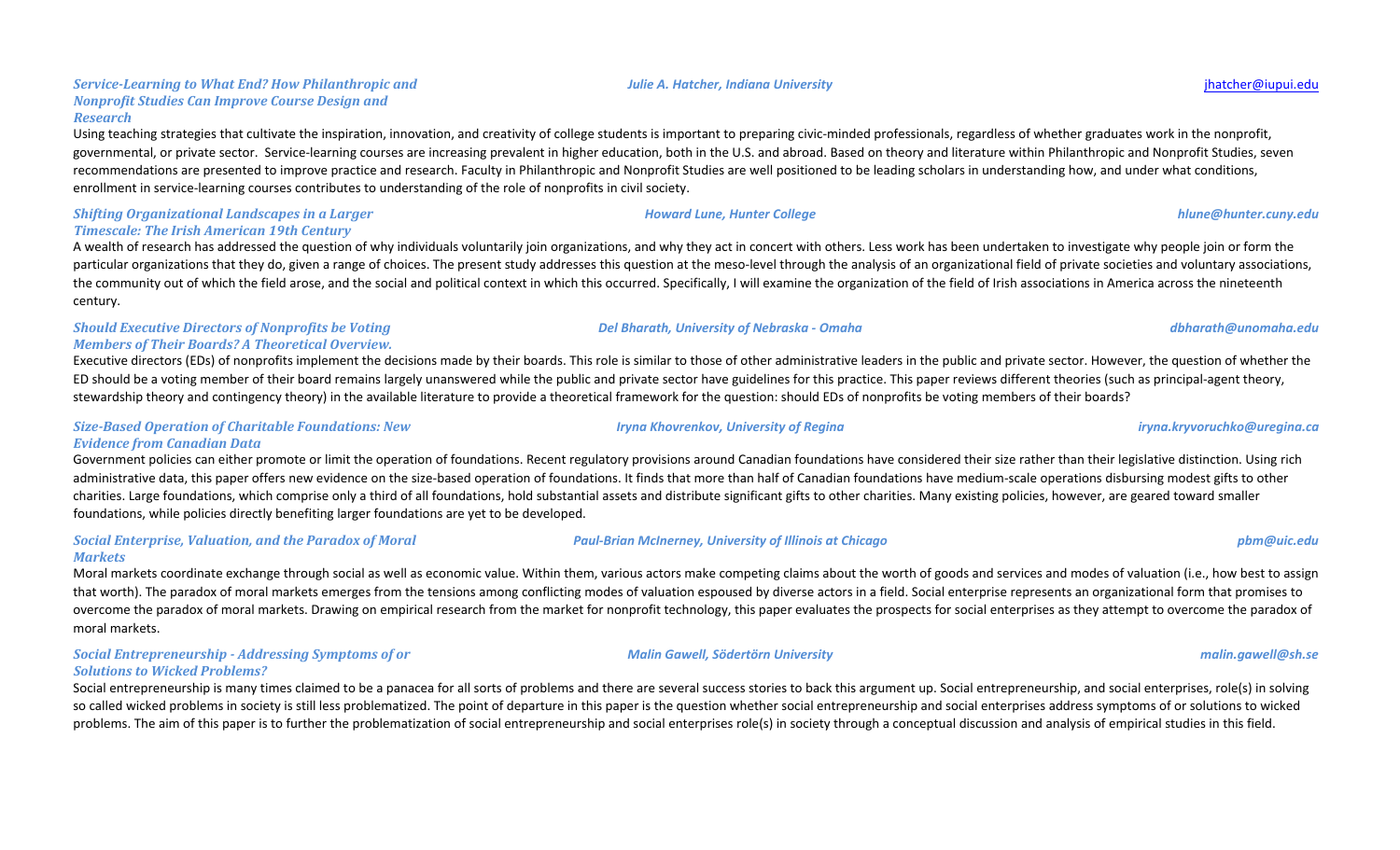### **Social Entrepreneurship and Going to Scale: Assessing the** *Importance of Social Networks and Embeddedness*

One of the central goals of social entrepreneurship is going to scale - the replication of an organization in another community to maximize social impact. Current literature on social entrepreneurship and going to scale uses the theory of change to explain the structure and process of going to scale. However, this theoretical lens does not explain strategic behavior occurring between actors at the different levels of an organization. By applying a theory of fields – a theoretical framework that synthesizes social network theory and embeddedness theory – we can better understand the complex nature of a social entrepreneurship organizations going to scale.

### **Social Entrepreneurship and Opportunity Recognition: The Role of Social Networks and Social Technologies**

Given the emergence of social ventures, studies in the entrepreneurship field are needed to examine the opportunity recognition processes of entrepreneurs in this group. To contribute to the pre-paradigmatic phase of social entrepreneurship, drawing a distinction between the discovery processes of traditional and social entrepreneurs will assist in isolating the fundamental differences between both types of venture creation. Within this study, the concept of opportunity recognition will be explored in ventures pursuing a social mission, through a social networks lens. We posit that unlike traditional entrepreneurs, social entrepreneurs are more influenced by the social and economic characteristics of their environment.

### **Social Information as a Charitable Stimulant: A** Literature Review of the *Effects* of Social Information on *Donation Behaviour*

Recently, crowdfunding -raising external funding online- emerged as a new funding instrument for non-profit organizations. Practitioners assume that social information influences donation behaviour in crowdfunding. We provide a literature review of social information, in particular in the context of charity giving. Since the number of publications on crowdfunding is limited, our literature review is mainly based on traditional charit giving. We will theorize whether effects of social information found in traditional charity giving -mainly offline- apply to the online crowdfunding context. As a result, we develop a theoretical framework explaining and undermining effects of social information on online donation behaviour.

### **Social Media Use Over Time in Nonprofit Human Services Kristing T Lambright, Binghamton University**

### *David A. Campbell, Binghamton University*

**Peggy Sue Claire van Teunenbroek, VU University** *Irma Borst, VU University Amsterdam*

This paper explores the extent to which social media use has changed over time for a sample of nonprofit organizations and county departments involved in the delivery of health and human services in a six-county area in South Central New York State. We collected internet data on how these 193 organizations utilized social media in 2012 and 2014-2015. Key contributions of this research include data about how local social media use has changed over time, a comparison of government and nonprofit social media use and increased understanding of how smaller, community-based entities utilize social media.

| <b>Social Media-Based Stakeholder Targeting and Its Effect</b> | <b>Gregory D. Saxton, University at Buffalo, SUNY</b> | gdsaxton@buffalo.edu  |
|----------------------------------------------------------------|-------------------------------------------------------|-----------------------|
| on Social Capital                                              | <b>Chao Guo, University of Pennsylvania</b>           | chaoguo@sp2.upenn.edu |
|                                                                | Weiai Xu, Northeastern University                     | weiaixu@buffalo.edu   |
|                                                                |                                                       |                       |

In this study, we examine the link between an organization's investment in stakeholder relationship (i.e. social media-based stakeholder-targeting) and the level of acquired social media-based social capital. Based on the data from 202 U.S. based community foundations, we find that foundations that send complex messages that include a variety of elements such as hashtags, URLs, and images/videos, and foundations that target their content at stakeholders across diverse social sectors, are better at building a large, influential and diverse stakeholder networks. In addition, these foundations are more likely to be at a central position in a glo inter-organizational network.

### *Jonathan Edward Livingston, University of Pittsburgh jel111@pitt.edu*

*p.s.c.van.teunenbroek@vu.nl w.a.m.borst@vu.nl*

*klambrig@binghamton.edu dcamp@binghamton.edu*

*Isaac Addae, Tennessee State University yaoaddae@gmail.com*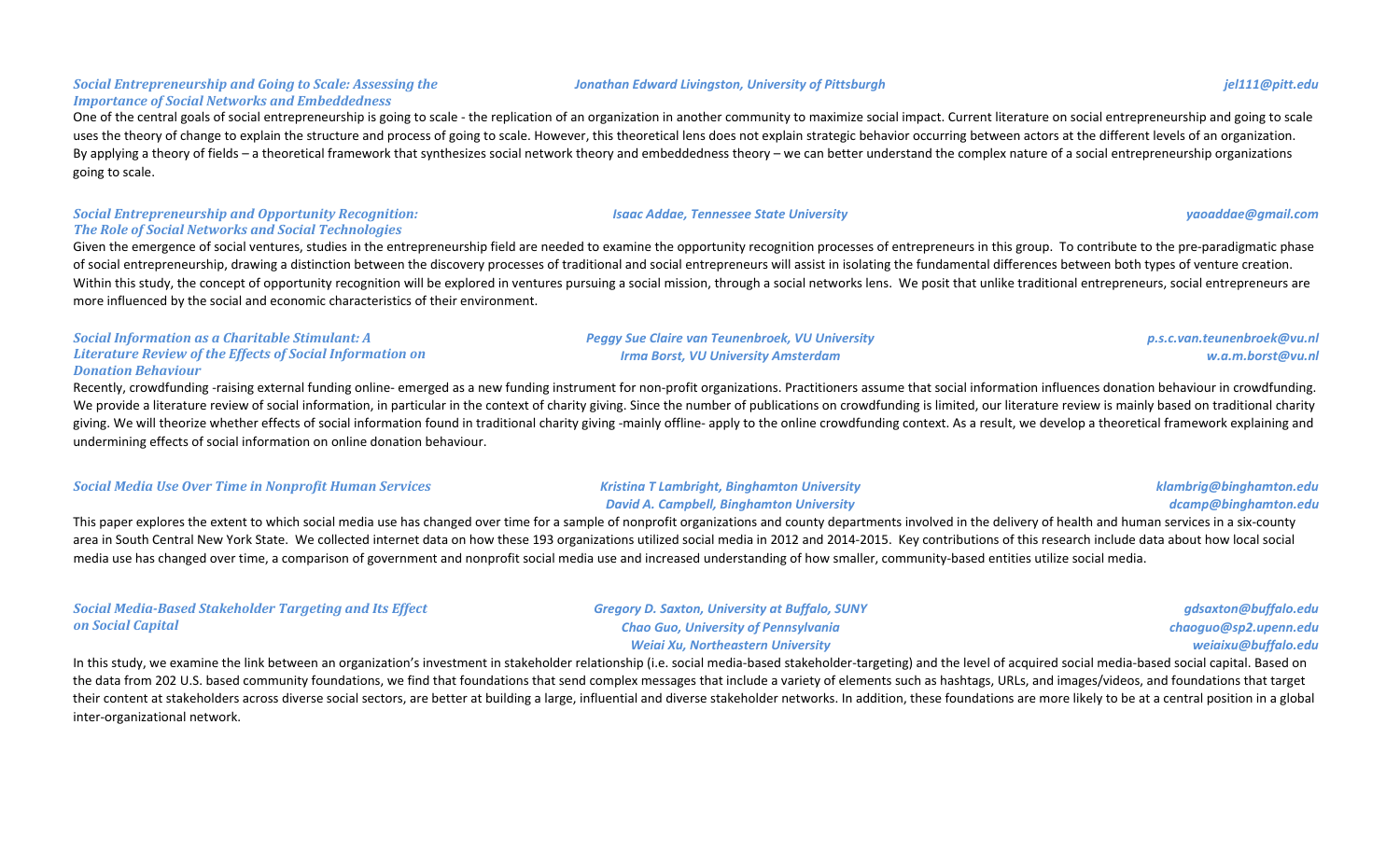### **Social Stratification in Volunteering in Belgium:** An **Analysis Based on the ILO Survey Measurement of** *Volunteer Work*

*Lesley Hustinx, Ghent University Ronan Van Rossem, Ghent University* **Loes Verhaeghe, Ghent University** *Lieselot De Keyser, Ghent University*

*lesley.hustinx@ugent.be ronan.vanrossem@ugent.be loes.verhaeghe@ugent.be lieselot.dekeyser@ugent.be*

It is well-established knowledge that people with higher socio-economic status volunteer more. Dominant status not only relates to the supply of volunteers but also to their demand by organizations, which target people with high "participation potential" in their recruitment strategies and let them perform more prestigious and meaningful tasks. However, little insight exists in such mechanisms of exclusion in volunteer work itself. This paper aims to uncover social stratification patterns in volunteer activity by making use of the recently developed ILO Measurement of Volunteering, which was added as a supplement to the Belgian Labor Force Survey in 2014.

### **Spatial Analysis of Government-Nonprofit Collaborations** *in Brazil*

This paper presents a spatial analysis of government-nonprofit collaborations in Brazil. Specifically, I use spatial methods at the municipal level to present the distribution of different kinds of nonprofits, different collaborative strategies, and the impact from these arrangements on social outcomes. Governance studies suggest important advantages from government-nonprofit collaborations. The analysis of three collaborative strategies – participation in local councils, support to local public policies, and contracts with the government – show how the impact of collaboration varies in the 5,570 Brazilian municipalities. These results have implications for the improvement of collaboration focused on human development, reduction of violence and inequality.

*Strange Bedfellows or Innovative Partners? Revisiting the Relationship Between Nongovernmental Development*  **Organizations and Social Impact Investors in Community** *Development*

The space between doing good (i.e. solving persistent social problems) and the realities of applying socially-sensitive market-based approaches (also called social entrepreneurship), is clearly gaining ground in community development. This is a middle ground approach by Nongovernmental Development Organizations (NGDOs) using business approaches that propose doing good by doing well, in other words, solving social problems (e.g. selling treated mosquito nets, etc.) but also making a profit. This study explores the fine line NGDOs and the donors (now social investors) have to walk in redefining their goals and purposes as they embrace this new way of doing things.

### *Strategic Collaboration and Avoidance in State-NGO Relations*

This article analyzes Chinese NGOs' potential to address the impact of HIV/AIDS from a strategic collaboration and avoidance standpoint. From the NGO's perspective, strategic collaboration with the state involves educational efforts directed at state institutions. Strategic avoidance, on the other hand, is invoked by NGOs when trying to protect themselves from what they perceive as the state's arbitrary actions that can potentially threaten their activities. Furthermore, I argue that the 'lack of knowledge' on the part of state institutions may be deployed strategically, where ignorance is used as a resource to reinforce state power.

*Meme D. Kinoti, Regis University mkinoti@regis.edu*

*Jennifer Yuan Jean Hsu, University of Alberta jenniferhsu@cantab.net*

## *Marcelo Marchesini da Costa, SUNY Albany marcelo.marchesini@gmail.com*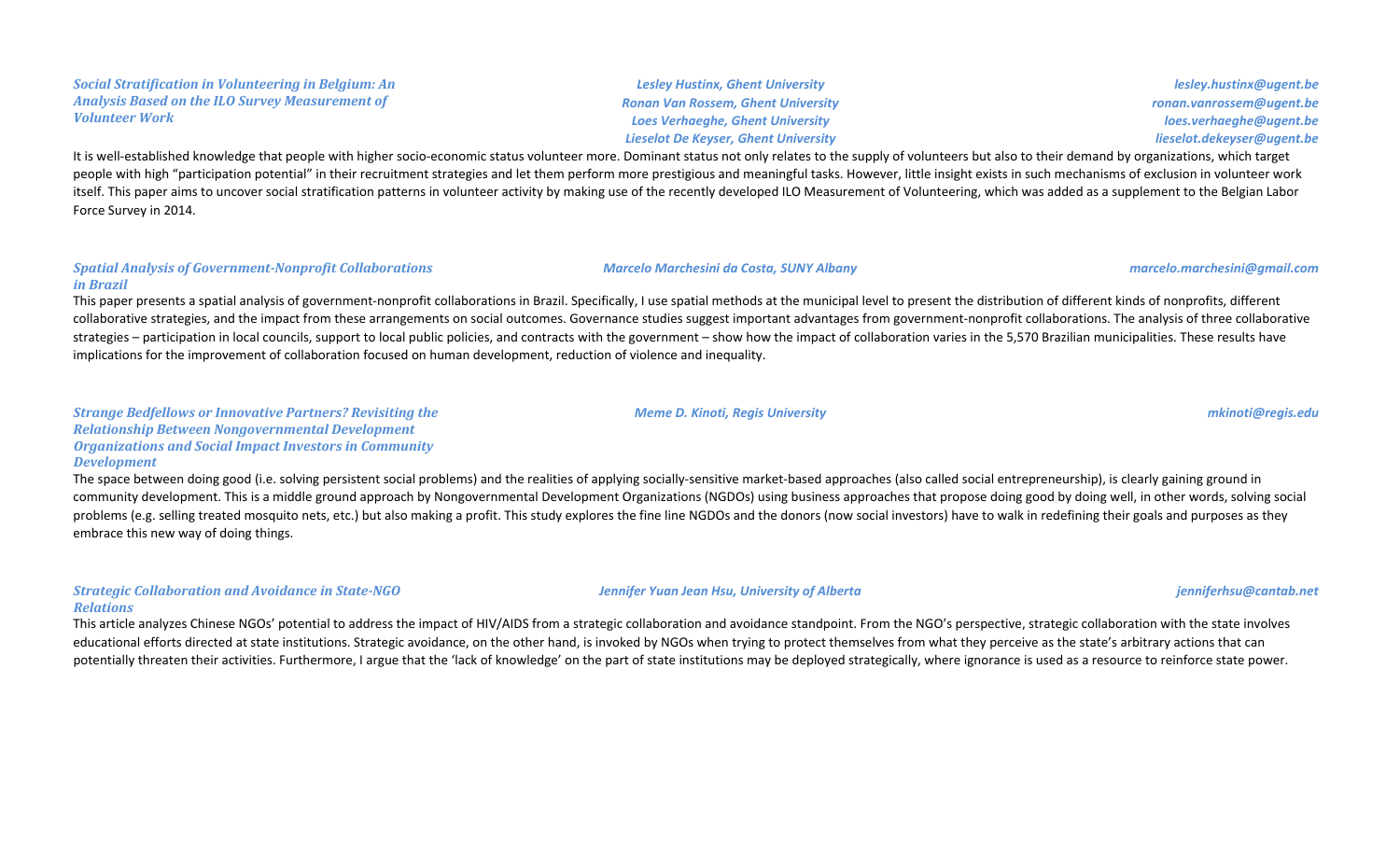#### *Jess Clayton, University of Wisconsin - Madison jessebein@gmail.com*

#### *Strategic Functionality: Examining the Institutional* Arrangements IOs Select for Structuring Interactions *With NGOs*

This paper examines the types of formal NGO engagement mechanisms that IOs use to formally organize their interactions with NGOs. In contrast to current scholarship, this paper offers a theoretical explanation for why IOs select certain institutional arrangements over others. Specifically, it argues that the size of the IO mandate (measured by breadth of its policy responsibilities) is linked the adoption formal NGO engagement mechanisms and that external pressure from NGOs affects the type of mechanisms chosen, rather than dictating the extent to which these mechanisms are adopted. The paper uses statistical analysis and a case study to support these arguments.

#### **Strategic Management Tools for Art Museum** *Performance Evaluation*

#### *Marek Prokupek, University of Economics Zdenek Patek, University of Economics* **Jan Vorechovsky, University of Economics**

The managers of art museums need to pay attention to the questions such as: Are existing museum activities and services providing value for money? Are current resources being allocated efficiently? To answer these questions managers need measures and indicators of their performance. This paper describes the research conducted in local authority art museums in Czech Republic, which rely heavily upon grants from local governement. The research is focused on application of efficiency measurement methods to art museum activity in Czech Republic, and proposes a new methodological apparatus for their strategic decision-making.

#### *Structure: How Organizational Structure Helps Produce Niche Micro-Level Social Innovation*

With its increasing popularity, social innovation is at risk of social innovation washing - organizations spending more time claiming they are socially innovative, rather than actually innovating. This paper uses a social innovation lens to explore how a small group of Caribbean mothers and midwives have used a hybrid structure to foster the preconditions for social innovation and larger systems change. The paper provides rare insight into an ongoing social intervention and how incremental innovations in the structure of an organization can set the preconditions for social iustice, social change and social innovation.

#### **Suburban Low Income Latinos and the Nonprofit Safety** *Net: A Perspective from Providers*

Most recently, Latinos have been found to migrate with relative speed and number to suburban spaces. For instance, in the Chicago region suburban growth of the Latino population dwarfed growth in the city (CMAP, 2011). Additionally, the suburbs are also experiencing an increase in poverty. While not all suburban Latinos are impoverished, more Latinos live in impoverished suburban neighborhoods than white persons. Suburban safety net providers, lower in number than urban counterparts, cover wider geographies equipped with less robust budgets. This research examines the perspective of suburban safety net providers regarding their experience with and engagement of the Latino population.

#### *Successful Cross-Sector Collaboratives: Does Process Equal Performance?*

Collaborative networks are defined as "collections of government agencies, nonprofits, and for-profits that work together to provide a public good, service, or 'value' when a single agency is unable to create the good or service on its own (Isett, Mergel, LeRoux, Mischen, and Rethemeyer, 2011, p. i158)." This paper examines the relationship between the collaborative design process and collaborative effectiveness. Analyzing the process of high, medium and low performing collaboratives, this research demonstrates a clear relationship between design process and effectiveness, with certain elements making positive results more likely. These are: the use of an accountability system, decision-making process, relationship building, and facilitation.

### **Adrienne M Holloway, DePaul University and the contract of the contract of the contract of the contract of the contract of the contract of the contract of the contract of the contract of the contract of the contract of**

#### **Jennifer Littlefield, University of Maryland** *T'Sey-Haye M. Preaster, University of Maryland*

*Keita Demming, Ontario Institute for Studies in Education keita.demming@mail.utoronto.ca*

*prokupekmarek@gmail.com zdenek.patek@gmail.com worechdesign@gmail.com*

*jnlittle@umd.edu*

#### *tpreaste@umd.edu*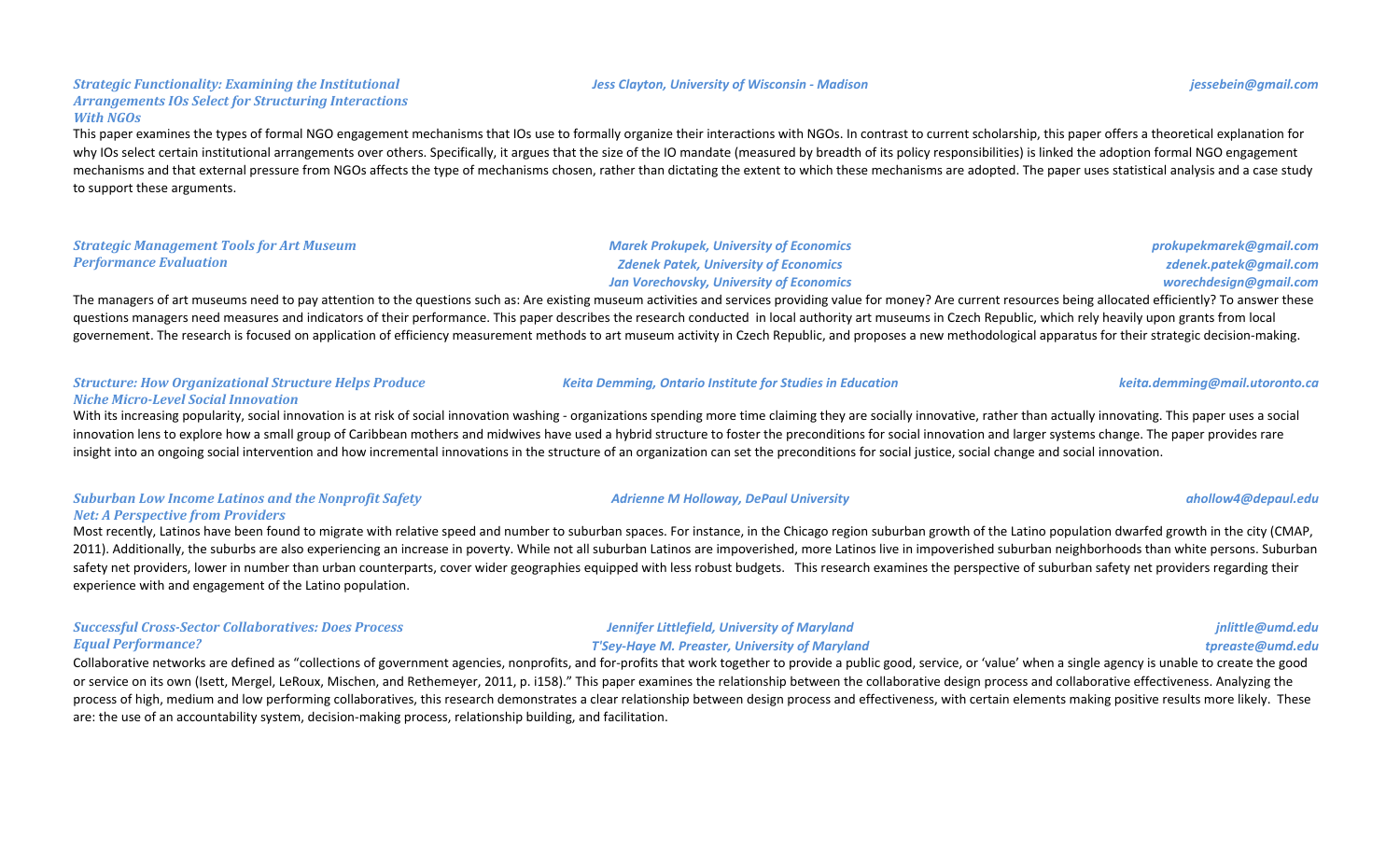#### **Successful Impact Enhancement: How NPOs Cope With** *Barriers and Develop Best Practice Solutions*

The paper highlights how nonprofits in Austria and Germany manage to adapt to a thoroughly changed environment by developing best practice solutions for successful impact enhancement. The paper presents first results on two countries participating in the EU-funded comparative research project "The Impact of the Third Sector on Socio-economic Development in Europe" (TSI). Specifically, the paper provides an overview of the literature, presents the outcomes of quantitative (survey) and qualitative research (interviews and case studies) approaches conducted with the aim of identifying both barriers to nonprofit impact and examples of "best practice".

### **Supported Social Enterprise: A Modified Social Welfare** *Organization*

### *Andrea Nga Wai Chan, University of Toronto Sherida Ryan, University of Toronto Jack J. Quarter, University of Toronto*

*Matthew Baggetta, Indiana University David M Bredenkamp, Indiana University* *andrea.ngawai.chan@gmail.com sherida@openflows.net jack.quarter@utoronto.ca*

Supported social enterprises are market-based organizations that employ or train members of marginalized social groups. They sell services and goods, like other forms of social enterprise, but rely heavily on external funding support and their parenting nonprofit because their workers often face significant employment challenges. Findings from this mixed-methods study with employees and training participants in Ontario, Canada, suggest that people view their experience positively despite earning minimally through their organizations. The paper concludes with a discussion of whether these organizations should be viewed primarily as a form of social enterprise or as a modified form of social welfare organization.

#### **Systematic Social Observation in the Study of** Associations and Civic Engagement: The Case of Student *Groups*

Studies of participation in voluntary associations often rely on large-N surveys of individuals or small-N ethnographies of organizations. The former offer limited understanding of associational context; the latter address contexts—but relatively few of them. We report on the development of a systematic social observation (SSO) approach that bridges this gap. SSO uses multiple observers with coding forms to capture data from many settings. We present our new forms, developed through examination of college student associations, and the theoretical and empirical justifications for them. We note how such data could improve tests of hypotheses about the impacts of associational participation.

#### **Tales of Executive Turnover: Exploring Process and** *Context in the Nonprofit Sector*

With baby boomers filling many executive positions, turnover is one of the central issues confronting the public, nonprofit, and private sectors. Nonprofit research has broadly explored executive turnover, but has not fully examined its impact and what may moderate turnover's disruption. Relying on forty semi-structured interviews with nonprofit executives, this paper will synthesize a framework for understanding nonprofit executive turnover as a process of organizational change rich in contexts. This study will make theoretical and practical contributions as its findings are instructive on causal relations and how to prepare for executive turnover so that missions can be advanced.

| <b>Teaching Leadership Through Mentoring, Coaching and</b> | Lisa A. Dicke, University of North Texas               | lisa.dicke@unt.edu   |
|------------------------------------------------------------|--------------------------------------------------------|----------------------|
| <b>Supervising</b>                                         | Hee Soun Jang, University of North Texas               | heesoun.jang@unt.edu |
|                                                            | <b>Jesus Neftali Valero, University of North Texas</b> | jesus.valero@unt.edu |

Well-designed nonprofit workplace internships should transmit ground-level knowledge about organizational operations and help students become leaders (Harrison & Murray, 2012). However, when the internship design includes carefully designed mentoring, the basic foundation for measuring outcomes such as successful leadership is also a possibility. This research presents data from six years of internship records from an accredited graduate level public administration program from 2007-2013 and identifies ways to measure outcomes in internships. Interviews with mentors and mentees show that the highest rated internship experiences include significant mentoring components. Success in internship outcomes include placement in the student's area of study.

#### *Amanda J. Stewart, North Carolina State University mandijstewart@gmail.com*

*Annette E. Zimmer, Muenster University Ruth Simsa, University of Economics and Business, Vienna* *zimmean@uni-muenster.de*

#### *ruth.simsa@wu.ac.at*

*baggettm@indiana.edu dbredenk@indiana.edu*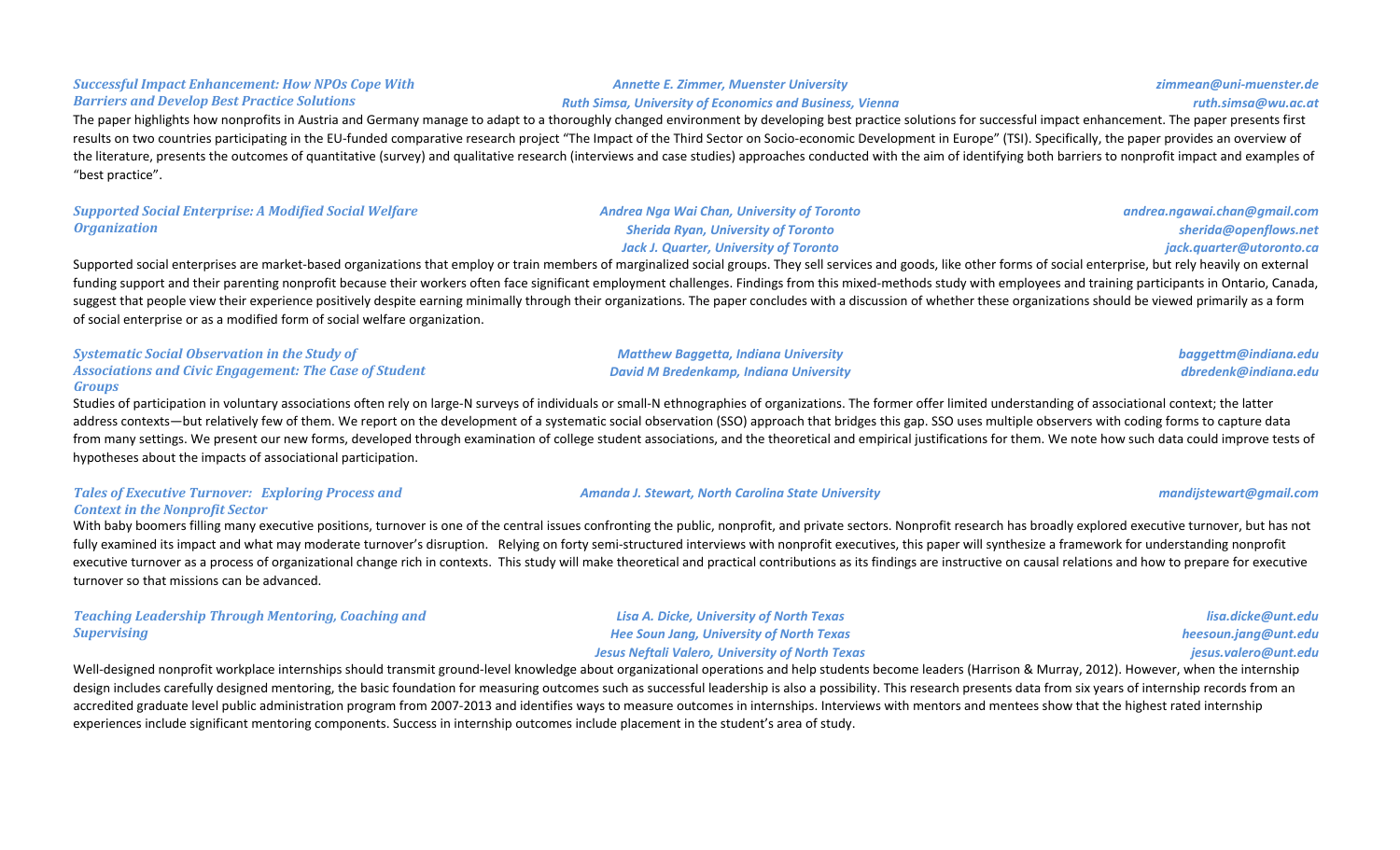#### **Testing an Economic Model of Nonprofit Growth:** Analyzing the Behaviors and Decisions of Nonprofit *Organizations, Donors, and Governments*

This study draws an economic model of nonprofit growth by analyzing the behaviors of three major actors—nonprofit organizations, private donors, and governments—in making decisions on the allocation of limited resources for nonprofit services. The model was tested using a 459 unbalanced panel dataset collected from 28 OECD countries over a 23-year period. The results indicate that macro- and micro-economic factors affect the behaviors of the three major actors, which led them to leverage the supply and demand for goods and services and, in turn, determined how to allocate limited resources for nonprofit services.

#### **The (Un)Charitable: Wealthy Donors in the Golden Age in** *the Netherlands*

What if Bill Gates and Warren Buffet lived 400 years ago, would they also be as philanthropic as they are now? This paper examines philanthropic behavior (both inter-vivos and legacy giving) of the 263 wealthiest individuals in the Netherlands during the Dutch Golden Age (16-17th century). Using unique data from printed sources and wills located in municipal archives as well as the Royal Archive, our results show that the elite of the Dutch Golden Age were rather uncharitable, especially compared to common Dutch people who were literally harassed to make donations in church or in the street.

#### **The Availability of Social Service Providers: Does it** *Influence Perceived Need, Awareness, and Utilization of* **Social Service Assistance Among the Elderly?**

There has been no study examining the need, accessibility, and utilization of social service assistance among the elderly in relation to the availability of elderly-specific service resources in a community. Thus, using da from several sources—including individual level data from the 2012 elderly supplement of the Southeastern Pennsylvania Household Health Survey (n=3,042) the purpose of this study is to: first, explore geographic variation in the availability of social service assistance targeted toward the elderly; and, secondly, to investigate the perceived awareness, utilization, and subjective service need among this population in relation to such variability.

### **The Blurring of Public and Private Boundaries in the** *Contemporary British Charity Shop*

Charity shops are found all over the world, and are a significant feature of the British high street, where they sell donated clothes and household goods at low prices to raise money for their allotted cause. Charity shops collectively turn over £974m per year, representing 2.4% of the total annual UK voluntary income. This paper uses an ethnographic methodology and in-depth interviews to offer an original overview of the intricate intersection between public and private sectors, arguing that these shops have developed a unique identity that bridges the blurred boundaries between government, companies and non-profits, utilizing resources from all sectors.

#### **The Case of the Fargo Theatre: Challenges in Managing** *an Icon*

This case – primarily intended for instructional use – encompasses dilemmas endemic in nonprofit management, with provocative twists of interest for students in nonprofit, public administration, and business programs. The situation exemplifies theoretical foundations of the nonprofit sector, with decision points reflective of contemporary and controversial issues in nonprofit management. The case provides opportunity for undergraduates, and on a deeper level for graduate students, to wrestle with strategic options for maintaining viability and enhancing performance of a regional iconic entity, aiming to integrate "smart" commercial strategies with benefits of maintaining (and not damaging) valuable social capital as a revered community asset.

#### *Seok Eun Kim, Hanyang University seokeun@hanyang.ac.kr*

*Marco H.D. Van Leeuwen, ICS Utrecht University Pamala Wiepking, Erasmus University Rotterdam*

### *lindseymariemcdougle@gmail.com seth.meyer@rutgers.edu*

### *Karen A. Froelich, North Dakota State University karen.froelich@ndsu.edu*

*M.H.D.vanLeeuwen@uu.nl*

*pwiepking@rsm.nl*

*Lindsey McDougle, Rutgers University Newark Seth Jared Meyer, Rutgers University - Newark*

### *Triona Fitton, University of Kent, UK t.fitton@kent.ac.uk*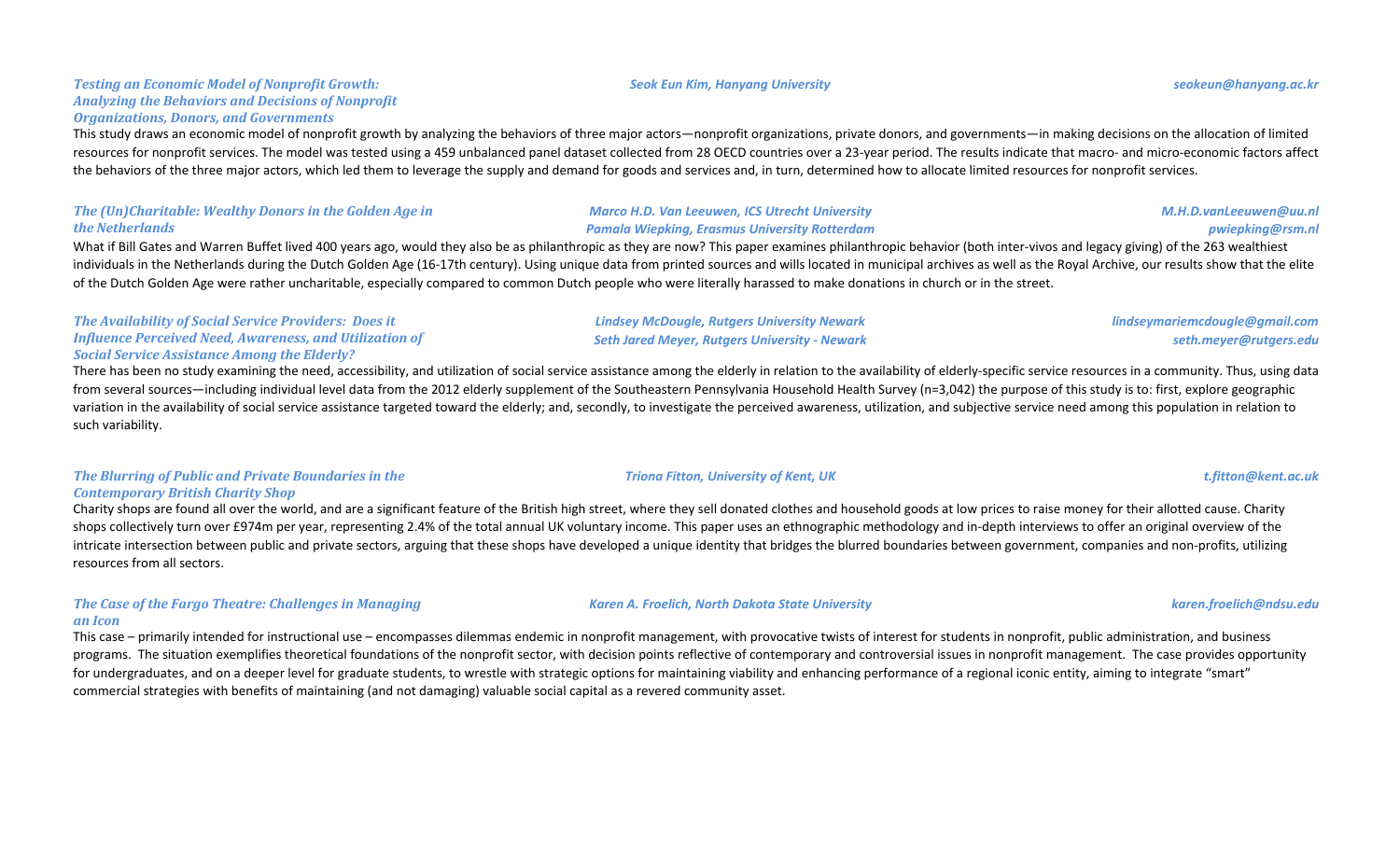#### **The Changing Black Box: Examining Variation in Patterns** of *Cross-Subsidization in Colleges and Universities from 1986-2010*

Despite the fundamental importance of cross-subsidization empirical and theoretical knowledge of how nonprofits actually do this, how it may change overtime, and how it may vary across organizations is limited. I use data on public and private universities from 1986-2010 to address these limitations. Findings from multilevel regression models show that cross-subsidization patterns vary within schools overtime and between schools based on sector, organizational slack, and mission. These results (1) provide a framework for extending existing theories to better account for variation within and across organizations, and (2) have policy implications for understanding the changing priorities and constraints of universities.

#### **The Changing Landscape of Philanthropy and** *Volunteering in New Zealand*

New forms of giving are emerging and influencing how people and organisations give both money and time. This changing philanthropic and volunteering landscape presents challenges and opportunities for nonprofit organisations in deveoped countries such as New Zealand. This paper draws on secondary data and interviews with New Zealand's national peak bodies for philanthropy and volunteering. It extends the work of Gordon and Khumawala (1999) and Salamon (2014) to consider how people give, both now and into the future.

### **The Characteristics of Social Enterprise Models In China** *—Based on 9 cases in Shunde, Guangdong Province*

The objective of this paper is to identify and characterize major models of social enterprise(SE) in Shunde, Guangdong province (China), according to their fields of activity, social mission, target groups, operational model, stakeholders, legal framework, etc. As well as to analyze the relations between these models and major external driving or supporting forces that are likely to explain and shape their development.

### **The Concurrent Effect of Informal Helping and** *Volunteering on Personal-Well Being*

The literature shows strong evidence to suggest that volunteering increases one's personal health. However, scholars often neglect the role of informal helping in improving personal well-being. Research also reports mixed results on density of volunteering and health. Thus, the paper investigates the relationship between informal helping and personal well-being along with volunteering considering different levels of both. The hypothesis is that informal helping reduces depression only when exercised for short duration. On the other hand, we hypothesize that volunteerism is effective when exercised for long periods of time. The findings support both hypotheses.

#### **The Current Paradigm-Shift in Philanthropy: Progress** *Update and Foreseeable New Paradigm*

The purpose of this paper is to present an updated (since the 2013 ARNOVA convention) progress report on the rapidly unfolding paradigm-shift currently transforming American philanthropy. The Old Paradigm of the 20th century, and the emerging New Paradigm of the 21st century, the outlines of which are now foreseeable, will be summarily described and compared. The Shift's transformation of philanthropic studies will be suggested, and the emerging future research agenda—its innovative purposes, principal subjects, method-ologies, and institutional infrastructure—will be described.

*Karen A. Smith, Victoria University of Wellington Carolyn Cordery, Victoria University of Wellington*

*Li Yang, Beijing Normal University yangli2012@bnu.edu.cn*

*Yusuf Baktir, University of North Texas baktiryusf@gmail.com*

### *karen.smith@vuw.ac.nz carolyn.cordery@vuw.ac.nz*

#### *George McCully, Catalogue for Philanthropy gmccully@cfp-ma.org*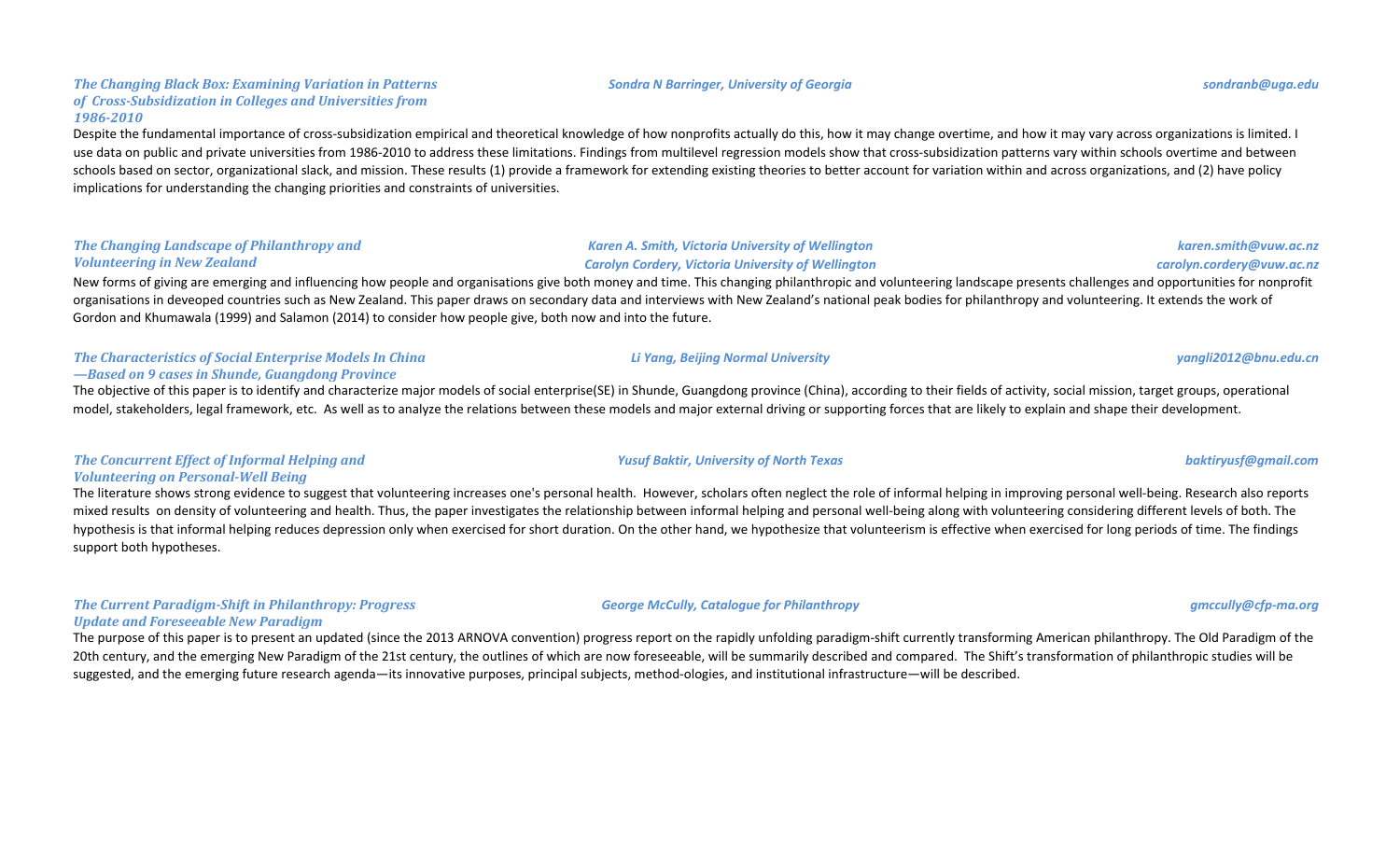#### **The Democratizing Effects of the Public Support Test on** *the Boundaries of the Nonprofit Sector*

The "Public support test" is a set of provisions in the IRS code that are determinative of 501(c)(3) status for 84% of public charities, but no previous research describes how it shapes the sector's composition or how its effects vary by nonprofit subsector, size, and age. This paper fills this knowledge gap based on analysis of Form 990 data (n = 13,000 to 485,000), finding that the public support test does democratize determination of public charity status for many nonprofits, but with wider variation in directness and breadth than "public support" might connote and with substantial differences across nonprofit subsectors.

#### **The Determinants of Community Philanthropy** *Laurie E. Paarlberg, Texas A* **& M University** *l.paarlberg@tamu.edu*

This paper develops and tests a model of the determinants of community philanthropy. Levels of community philanthropy, private giving to address local collective needs, may not be determined by the same factors that predict individual levels of giving or the size of the nonprofit sector. Drawing upon measures of community cohesion and local institutional development, I test the determinants of multiple measures of community philanthropy using a panel dataset of US counties. This paper has important implications for nonprofit theory as well as public policy that seeks private solutions to local issues.

#### **The Determinants of Success in an Online Giving Day: A** *Case Study of Omaha Gives*

#### *Abhishek Bhati, University of Nebraska Omaha Angela M. Eikenberry, University of Nebraska at Omaha*

This paper examines the factors affecting the total amount raised and total number of donors to nonprofit organizations participating in an online giving day using the case of Omaha Gives, a 24-hour fundraising event that raised a little more than \$6.36 million and engaged 18,112 donors to support 569 organizations in 2014. Data were collected through a post-event survey sent to all organizations that participated in Omaha Gives 2014. The study adds to the nascent literature available on giving days as well as on online fundraising and nonprofits use of social media.

| <b>The Dynamics of Nonprofit Income Portfolios: Applying</b> | <b>Dennis Young, Andrew Young School of Policy Studies</b> | dennisryoung@gsu.edu |
|--------------------------------------------------------------|------------------------------------------------------------|----------------------|
| <b>Resiliency Theory</b>                                     | Jung-In Soh, Georgia State University                      | jinsoh@gmail.com     |

Nonprofits seek income stability especially in turbulent times. Here we apply resiliency theory to analyze shifts in nonprofits' income portfolio compositions over time. Resiliency theory stipulates threshold parameters that cause a system to change from one state to another. For organizational systems several factors influence the crossing of thresholds, including financial pressures, governance, organizational slack, network embeddedness, and leadership. This paper analyzes the threshold factors of selected arts and social service nonprofits in Atlanta, Cleveland, and Manhattan which have experienced changes in their income portfolios between 2002 and 2010. The intent is to illuminate the dynamics of nonprofit finance.

#### **The Effect of Local Context on Inter-Organizational** *Relationships Laurie E. Paarlberg, Texas A & M University Abhisekh Ghosh Moulick, Texas A&M University l.paarlberg@tamu.edu abhisekh@pols.tamu.edu*

In this paper we draw upon organizational and strategic management theory to present and test a model of how context affects inter-organizational relationships. We posit that environmental context and organizational performance effect change in long-term relationships between United Way affiliates and their partners. Drawing upon data gathered from UW 990 reports, NCCS core files, and Census data, we test a multi-level model of system change. Our findings contribute to our understanding of the tension between local context and field logics and understanding the practical implications of change in complex systems.

#### **The Effect of Terror on Philanthropy** *Hanan Yonah, The Hebrew University of Jerusalem Claude Berrebi, The Hebrew University of Jerusalem*

*hanan.yonah@mail.huji.ac.il claude.berrebi@gmail.com*

This study analyzes the link between terror attacks and the scope of individual and household giving. Donation data of Israeli philanthropists who claimed tax credit between 1999 and 2011 was culled from the Israeli tax authority, and then merged with information about every fatal terror attack on Israeli soil. Our empirical approach relies on a longitudinal analysis of the Israeli-Palestinian conflict as a case study to uncover the relations between terrorism and philanthropic behavior. This research will be the first attempt to quantify the effect of terrorism attacks on philanthropy over a relatively long period using detailed micro level information.

#### **Christopher S. Horne, University of Tennessee at Chattanooga** *Christopher-Horne@utc.edu*

*abhati@unomaha.edu aeikenberry@unomaha.edu*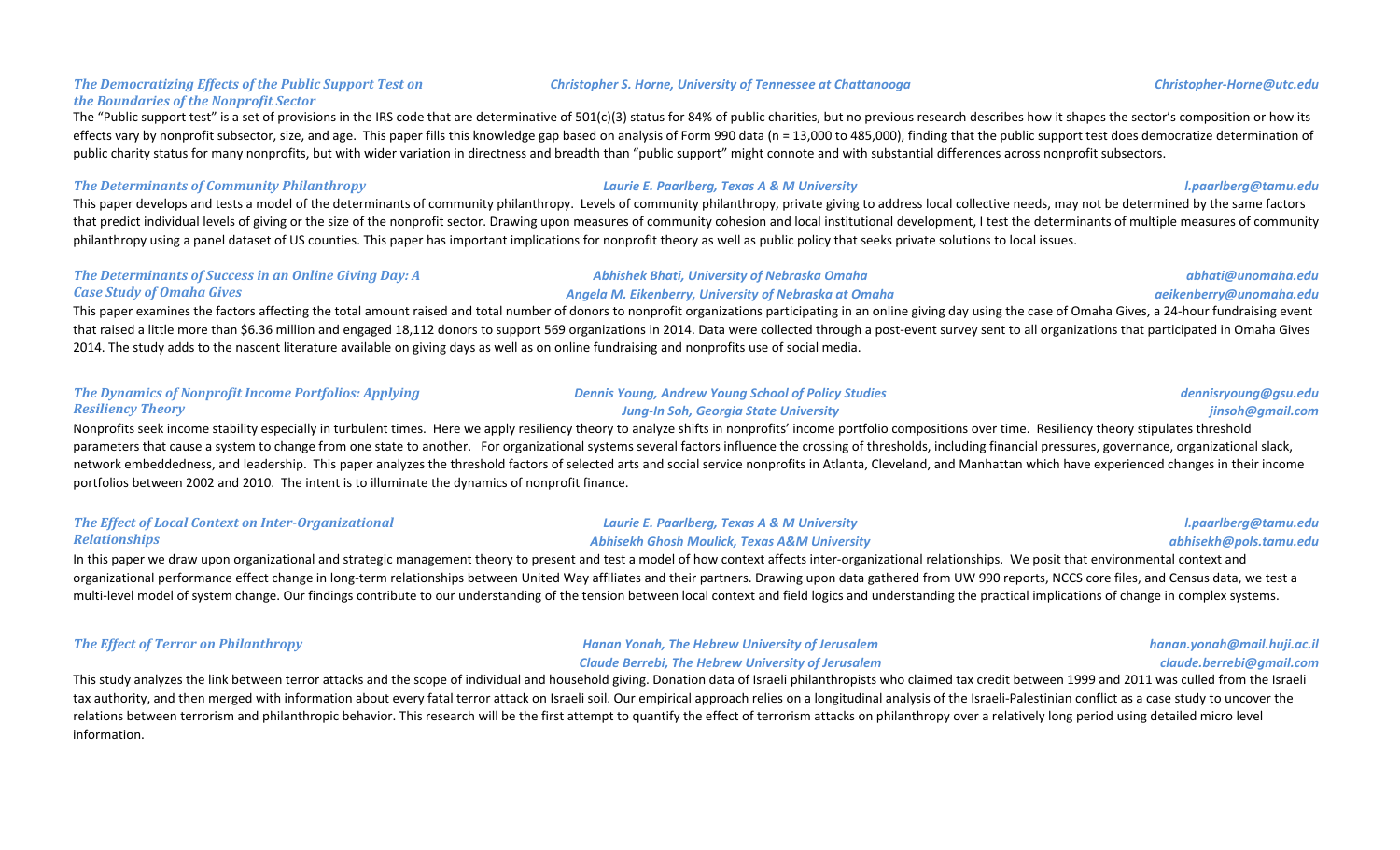#### **The Effects of Local Government Fiscal Stress on** *Nonprofit Finances: A Longitudinal Study*

Many nonprofit organizations rely on funding from local government. Effects of the 'Great Recession' and subsequent austerity measures have been diffuse. While the Great Recession resulted in nonprofits being faced with the prospect of doing more, this study asks whether they are they doing so (or did so) with less? Specifically, this study investigates how shifts in local government funding that occurred during the Great Recession influenced the financial health of nonprofits. We examine this research question drawing on data collected from the city budget of Aurora, Illinois between the years of 2004-2014.

### **The Effects of Payment by Results Contracts on Service Providers Within the Framework of Social Impact Bonds**

In some social impact bonds (SIBs), the payment service providers receive is determined by their success in meeting the target outcomes. A payment by results (PbR) contract may give service providers new opportunities and challenges. Thus, this study explores the effects of PbR on service providers in SIBs. We collected data from interviews with various organizations who had experience with SIBs in the U.K. and the U.S. Our initial analysis shows that PbR can give service providers more flexibility with regards to service delivery, however it may create an incentive to prioritize clients whose needs can be met more cost-efficiently.

#### **The Enigmatic Challenges of Security and Development:** *Evidence from Pakistani NGOs*

This study examined the activities of local development NGOs operating in rural regions of Northwest Pakistan. Activities of these NGOs and their workers have been greatly affected by the shift in aid priorities toward the security interests of Western donor countries. The work of these NGOs now straddles a number of geographic, stakeholder, and functional divides, and these challenges have led, by necessity, to innovative practices and persistence, involving especially nudges and tugs with local stakeholders, presumably leading toward incremental culture change. The results are based on field work by a native Pakistani, which constituted his American doctoral dissertation.

#### **The Factors Associated With Changes in Nonprofit** Governance Practices: Data from a Longitudinal Study of *Board Performance Assessment.*

This paper reports on changes in governance behavior and practices in 75 nonprofit boards of directors in Canada, USA, Australia, and other countries that completed an impact assessment at a second point time after assessing performance. The paper presents results that show support for the process theory of organizational change underlying the study and two motivational theories of the factors associated with change. The paper concludes with recommendations for the management of board performance assessment and next steps in the research process.

**The Goal Justifies the Means? Predicting Donations by** *Familiarity, Trustworthiness and Influence*

The question of this paper is whether in order to get a donation nonprofits need to just ask and be familiar to potential donors, or is a reputation of effectiveness and honesty required. To answer this question, I used an online questionnaire to generate unaided recall lists of nonprofits from a national representative sample of respondents. Multivariate Fractional Polynomial regression found that familiarity and influence predict the proportion of donations, but trustworthiness did not. I discuss these findings discussed in the context of declining trust in institutions and in the context of welfare state retrenchment in western societies.

#### *Alicia Schatteman, Northern Illinois University Greg Porumbescu, Northern Illinois University*

# *Takayuki Yoshioka, Meiji University*

### *Ichiro Tsukamoto, Meiji University*

*Ralph S. Brower, Florida State University*

*Zia Obaid, University of Peshawar*

*Yvonne D. Harrison, University at Albany yharrison@albany.edu yharrison@albany.edu* 

*zo08@my.fsu.edu rbrower@fsu.edu*

*Hagai A. Katz, Ben-Gurion University of the Negev hagaikatz@gmail.com*

*aschatteman@niu.edu gporumbescu@niu.edu*

*tyoshiok@umail.iu.edu tsukamoi@kisc.meiji.ac.jp*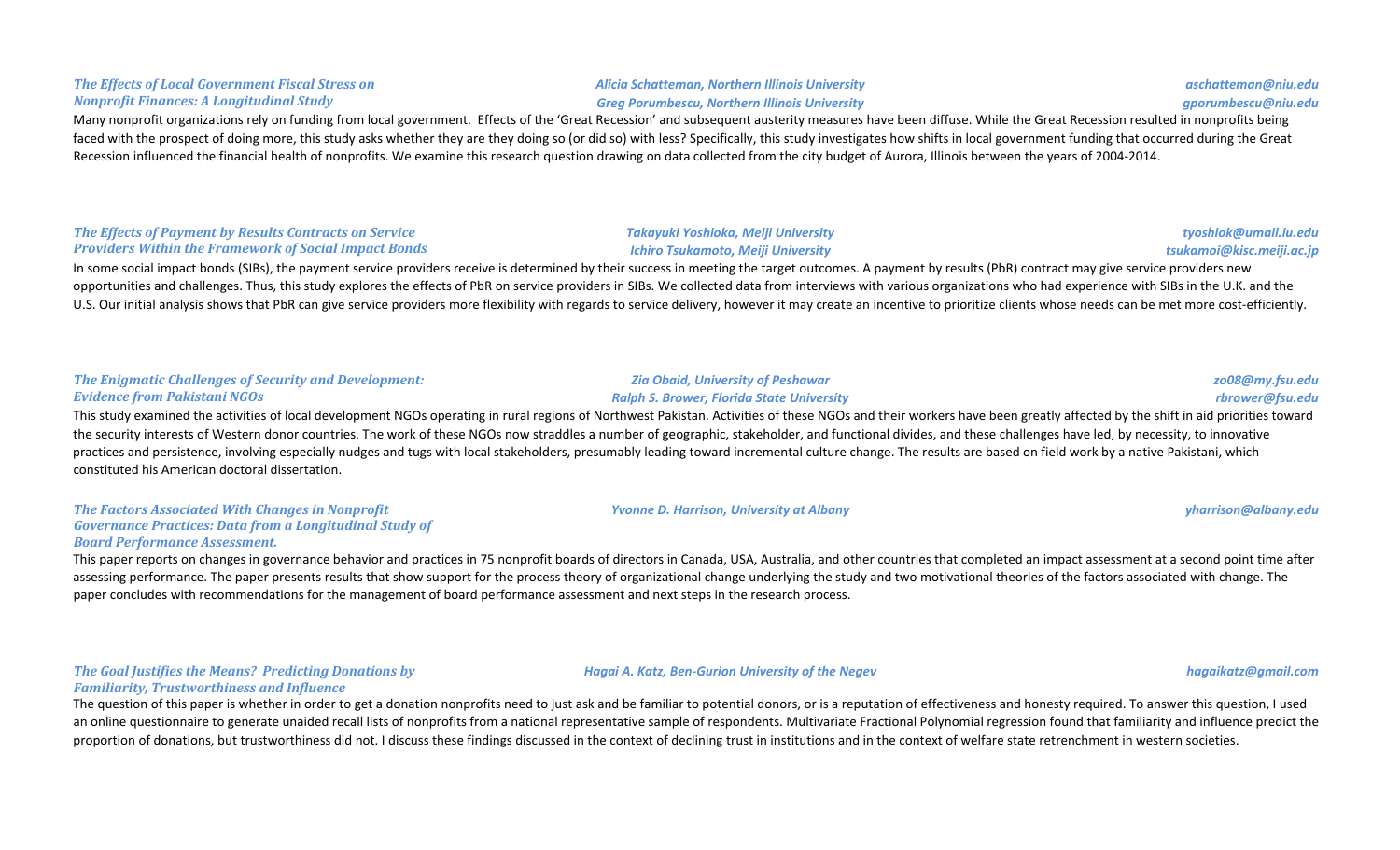#### **The Government-Nonprofit Collusion of Social Service** *Contracting in China*

#### **Bin Chen, Baruch College/CUNY & Tongji University** *Shanshan Zou, Tongji University*

### The paper is an exploratory study of government-nonprofit collusion in China's social services contracting. After identifying four types of collusion, we develop a institutional account of this organizational phenomenon. Although the collusion is a rational behavior, its major consequence is the goal displacement for both governments and nonprofits.

**The Great Recession Washes Across the Desert: A Study of** *Nonprofits, Governments, and Businesses Before, During, and After the Great Recession*

**Study on Direct Mailing Effects** 

The Great Recession (2008-09) impacted urban communities in the U.S. in many different ways. This paper focuses on the changes in organizational resources across neighborhoods and suburbs in the Phoenix-Mesa urbanized area. Our research questions are: which areas of the MSA experienced the greatest growth, decline, and recovery of organizational resources between 2003 and 2007, 2007 and 2009, and 2009 and 2013 respectively? Did for-profits, nonprofits, and government organizations experience the same fates? The units of analysis are 943census tracts in which are embedded thousands of establishments. We examine establishment/tract data for 2003, 2007, 2008, 2009, and 2013.

Despite the strong acceptance that segmenting blood donors can increase the recruitment success, little is known about the effectiveness of differentiated marketing. Therefore, this study empirically investigates if differentiated marketing has an effect on the blood donation behavior of potential blood donor segments. The authors realized two comprehensive pretests (N=120 and N=180) that already indicate an influence of the two targeted marketing campaigns. To confirm these preliminary findings, a large experiment (N=1,000) representative for the German potential blood donor base is executed. The results are expected to support blood donation organizations to add differentiated marketing in their strategic recruitment process.

| The Impact of Foundation Funding Cessation on  | <b>Wesley E. Lindahl, North Park University</b>           | wlindahl@northpark.edu  |
|------------------------------------------------|-----------------------------------------------------------|-------------------------|
| <b>Nonprofit Organizations (A Pilot Study)</b> | <b>Mollie Harrod, North Park University</b>               | mollie.harrod@gmail.com |
|                                                | <b>Stuart Barnes Jamieson, SBNM North Park University</b> | sjamieson@northpark.edu |
|                                                |                                                           |                         |

This pilot research considers what happens to a nonprofit organization's health and sustainability upon the loss of a funding source from a foundation. The study utilizes interviews with appropriate nonprofit staff members of organizations who received funding from a Chicago-based foundation for at least three years (2009-2011), and then none for at least two years (2012-2013).

#### **The Impact of Job Training Programs by the Types of** *Management Organizations: Analysis Using a Propensity Score Matching Method*

The main purpose of this research is to investigate the performance differences between nonprofit and government Local Workforce Investment Boards by using propensity score matching technique. Previous studies analyzed the performance of US Job training programs, but a few studies have focused on the performance differences according to types of administrative agencies (e.g. nonprofit and government). This paper aims to analyze the performance differences of job training services between government and nonprofit agencies as well as their "cream skim" behavior to delivery services by using a propensity score matching technique and distinguishing the types of agencies.

*Joseph J. Galaskiewicz, University of Arizona Kendra Thompson-Dyck, University of Arizona Kathryn Anderson, University of Arizona*

*sigrun.leipnitz@uni-hamburg.de larissa.sundermann@wiso.uni-hamburg.de silke.boenigk@wiso.uni-hamburg.de*

*Yusun Cho, University of Southern California yusuncho@usc.edu*

*bin.chen@baruch.cuny.edu zoushanshantj@163.com*

*galaskie@email.arizona.edu kthompd@email.arizona.edu kateanderson@email.arizona.edu*

**The Impact of Blood Donor Marketing: An Experimental** *Sigrun Leipnitz, GRC Blood Donor Service North-East Larissa Sundermann, University of Hamburg* **Silke Boenigk, University of Hamburg**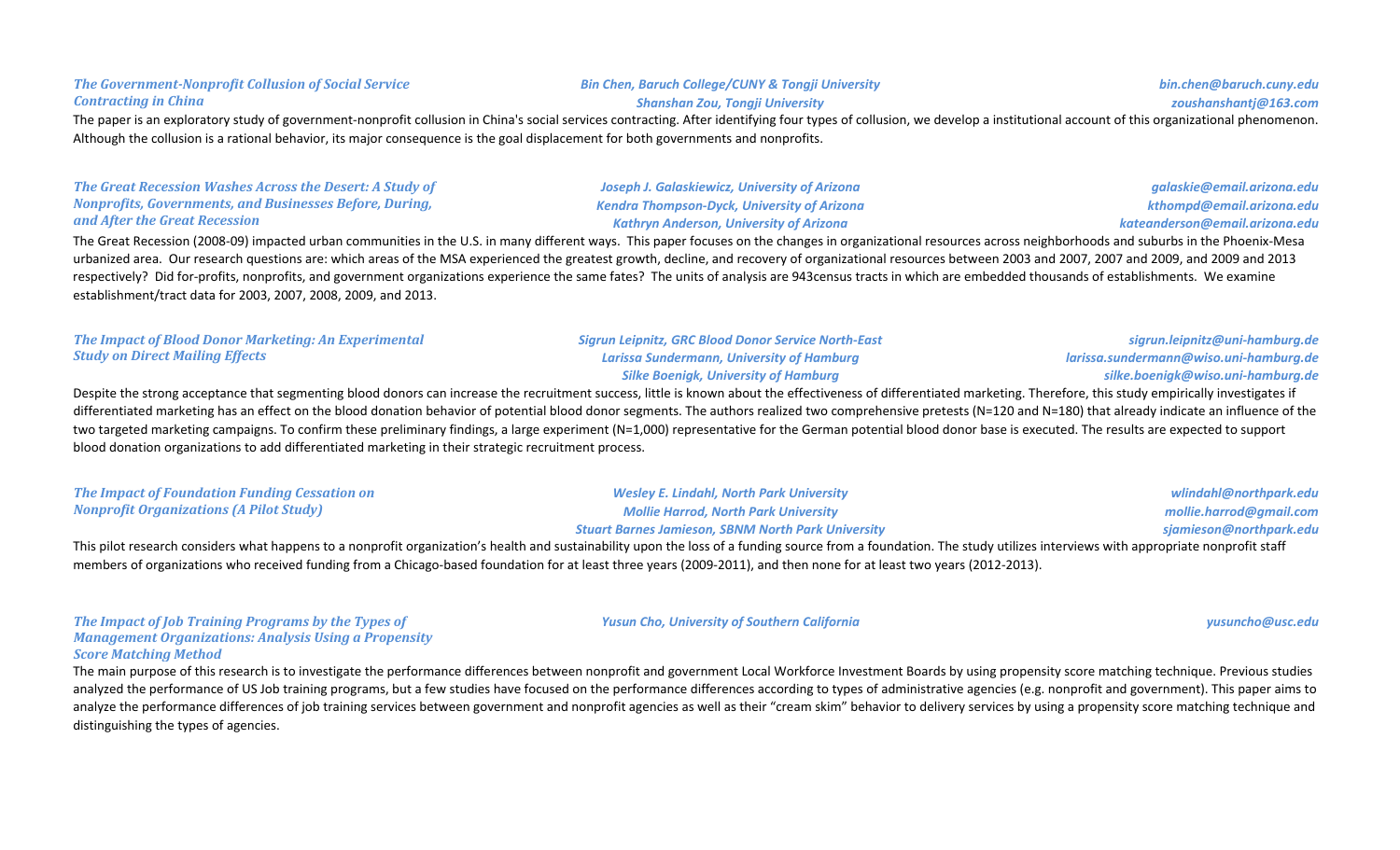#### **The Impact of Perception on Participation: Does How You Think About Nonprofits Influence What You Give?**

#### *Heather MacIndoe, University of Massachusetts-Boston Erynn E. Beaton, University of Massachusetts, Boston*

*Margaret E. Harris, Aston University Duncan Shaw, Manchester University Judy Scully, Aston University* 

*Heather.MacIndoe@umb.edu erynn.beaton001@umb.edu*

Research on advocacy by public charities focuses on the extent of engagement, tactics used, and barriers to participation (e.g. Buffardi, Pekkanen & Smith, 2015, Fyall & McGuire, 2014; Kimberlin, 2010; Mosley, 2010). Statewide nonprofit membership associations seek to strengthen the nonprofit sector by building capacity and advocating on behalf of the sector. This study examines the influence of membership in a state association of nonprofits, on nonprofit understanding of, and engagement in, policy advocacy. The paper analyzes results from a statewide survey of nonprofit members of the Massachusetts Nonprofit Network. The results are compared to a matched sample of non-members.

#### **The Involvement/Exclusion Paradox of Spontaneous** *Volunteering: Lessons from Winter Flood Episodes in England*

This paper explores the 'involvement/exclusion' paradox underlying spontaneous ('convergent' or 'unaffiliated') volunteering. In disasters and emergencies there is often a need for personnel additional to those deployed by formal non-profit and governmental response agencies. And spontaneous volunteers want to help. But, paradoxically, there are pressures on 'official' responders to deter them from involvement so as to minimise risk and management time. We draw on an empirical study of responses to winter floods in England to explore the perspectives of both spontaneous volunteers and managers of formal response agencies. We discuss possible theoretical and practical resolutions to the paradox.

#### **The Life and Death of Charter Schools: Success and** *Failure in a Growing Nonprofit/Hybrid Industry*

Charter schools began in the 1990's and since inception, 6,700 school have been established across 41 states. At the same time, there has been a closure rate of 24% for failure to achieve student outcomes or other factors including finances, mismanagement, enrollment and facility issues. Closures are costly-to students and the public. Recent studies have focused on the failure of charters to achieve student outcomes; few studies have examined the organizational structure of charters as "cottage" start-ups, nonprofits within charter management organizations or charter hybrids. Do these structures predict success or failure and what are the implications for charter development?

### **The Life Expectancy of a Nonprofit** *Robert Shearer, Pepperdine University**robert.shearer@pepperdine.edu*

Nonprofit organizations time and time again prove themselves to be far more resilient than their counterparts in the for-profit sector. And yet unfortunately, nonprofits do occasionally cease to operate. The loss of these organizations can be devastating to the recipients of their services. This paper present efforts to model the life of a nonprofit as a Markov chain, a probability model used extensively in the life sciences and engineering. These models will yield insights into the life expectancy of a nonprofit organization, and identify differences across region, size, and function.

#### **The Location Change and Survival of Nonprofit Human Service Organizations in the Neighborhood Context**

Nonprofit human service organizations play an increasingly critical role for meeting the needs of the public, especially the marginalized. This study examines the relationships among the geographic location, lifespan, and neighborhood characteristics of these organizations using regression and spatial analyses. The findings show that high-poverty areas have been excluded from the emergence of recent organizations and are likely to experience a quick turnover. Organization leaders and policy makers should take neighborhood characteristics into account and seek multi-faceted measures to sustain these organizations for neighborhoods in need.

### *Jorene Jameson, Florida Atlantic University jjameson2013@fau.edu*

*m.e.harris@aston.ac.uk Duncan.shaw-2@mbs.ac.uk J.W.Scully@aston.ac.uk*

*Wonhyung Lee, University at Albany, SUNY whlee@albany.edu*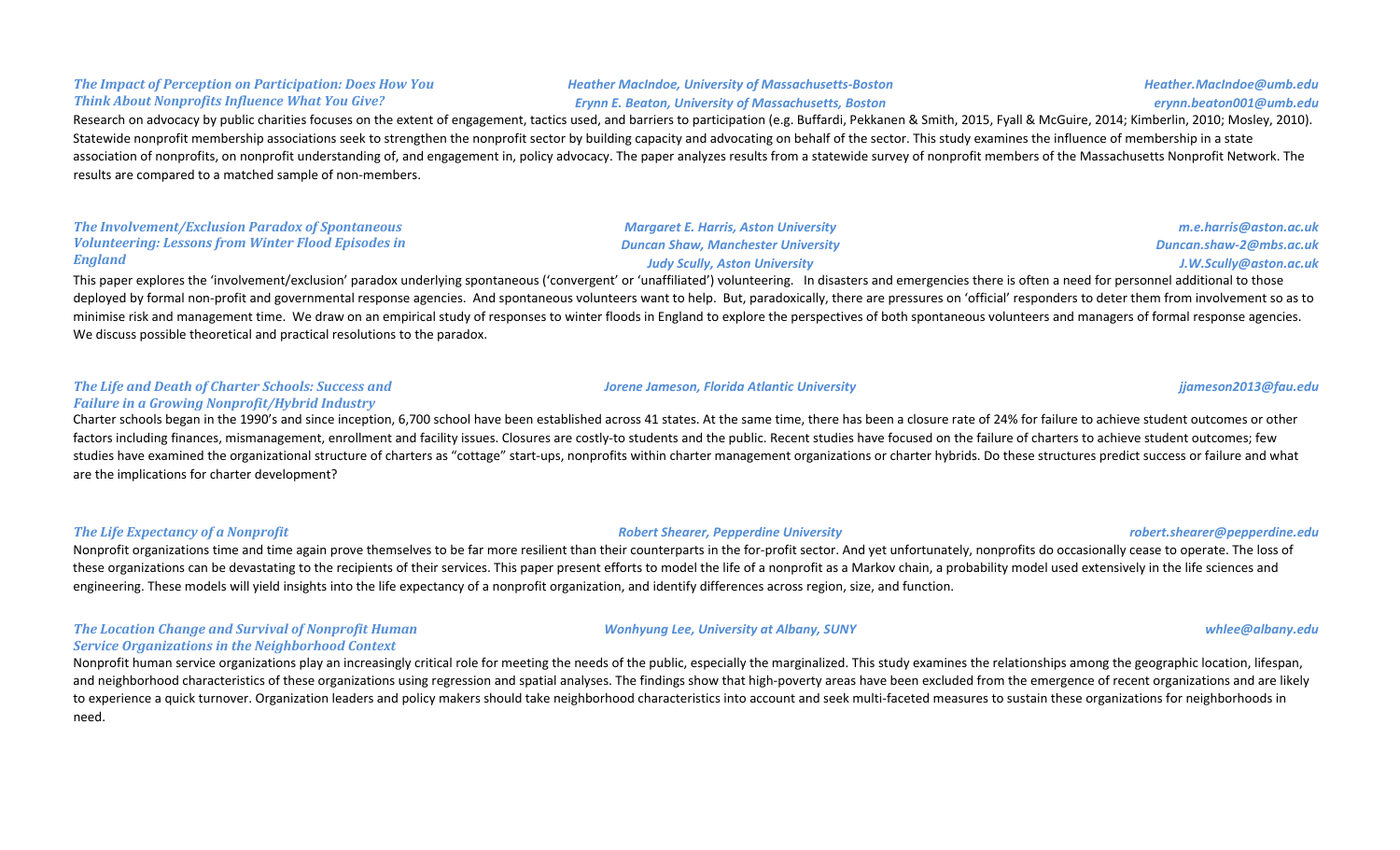#### **The New Era of Stakeholder Engagement: Gaining, Regaining and Maintaining Legitimacy in Nonprofit** *Organizations*

**Sara Moggi, University of Verona** *Alessandro Zardini, University of Verona Chiara Leardini, University of Verona Gina Rossi, Unversity of Udine Giovanni Sala, University of Verona*

*sara.moggi@univr.it alessandro.zardini@univr.it chiara.leardini@univr.it gina.rossi@uniud.it giovanni.sala@univr.it*

Representation of the local community within boards is a governance mechanism that increases the legitimacy of nonprofit organizations. Moving from Guo and Musso's (2007) and Rossi et al. (2015), our research explores how governance mechanisms affect representational legitimacy. It analyses three Italian bank foundations, organizations where communities' representation on boards is provided by law. These cases provide insight into a different representational mix where local stakeholders differ in their weights to appoint board members. This paper improves the understanding of governance representation mechanisms as well as describes the levers used to gain, regain and maintain legitimacy in local communities.

#### **The Nonprofit Advantage in Human Service Market?** *Looking for Evidence*

This paper compares employee behaviors within nonprofit and for-profit sectors in three dimensions: job engagement, wage, and innovation orientation. The results indicate that nonprofit employees demonstrate almost the same job engagement and innovation orientation as their for-profit counterparts, but earn a little lower wages. The findings have both theoretical and practical implications.

### **The Performance of Network Governance Among** *Nonprofit Service Organizations: A Comparative Mixed Method Social Network Analysis*

*Caroline Vermeiren, Universiteit Antwerpen Peter Raeymaeckers, Universiteit Antwerpen*

### *caroline.vermeiren@uantwerpen.be Peter.Raeymaeckers@uantwerpen.be*

In everyday practice social workers, administrators and researchers increasingly emphasize the crucial role of networks that join efforts of service organizations to address the complex problems of vulnerable target groups. Literature shows that the performance of service networks is largely dependent on the way collaboration among service organizations is coordinated. However, comparative research on the performance of different types of governance is lacking. We use social network analysis and qualitative interviews to compare the performance of different types of governance. We explain the results of the network analysis by using the interviews with network members and coordinators.

### *The Pitfalls of Performance Measurement for Non-Profits Robyn Tan, University of Manchester robyn.tan.ht@gmail.com*

Performance measurement has been commonly adopted by non-profit organsiations as a one-size-fits-all approach for measuring the programmatic outcomes of human services. This has been often implemented without understanding of its conceptual basis or the interventions where it is appropriate. We used several case studies to demonstrate how performance measurement had been misapplied, particularly in human services that reflect low "task programmability" (e.g. casework and counselling), leading to ill-defined outcomes and weak programme logic. We propose that performance measurement ought to become more theorydriven by articulating and testing the theory-of-change and theory-of-action, in order to facilitate learning and improvement among practitioners.

**The Practice of Philanthropy: Factors Facilitating Philanthropy from a Cross-National Perspective** 

*Pamala Wiepking, Erasmus University Rotterdam Femida Handy, University of Pennsylvania*

*pwiepking@rsm.nl femida11@gmail.com*

*Jiahuan Lu, Mississippi State University jl2509@msstate.edu*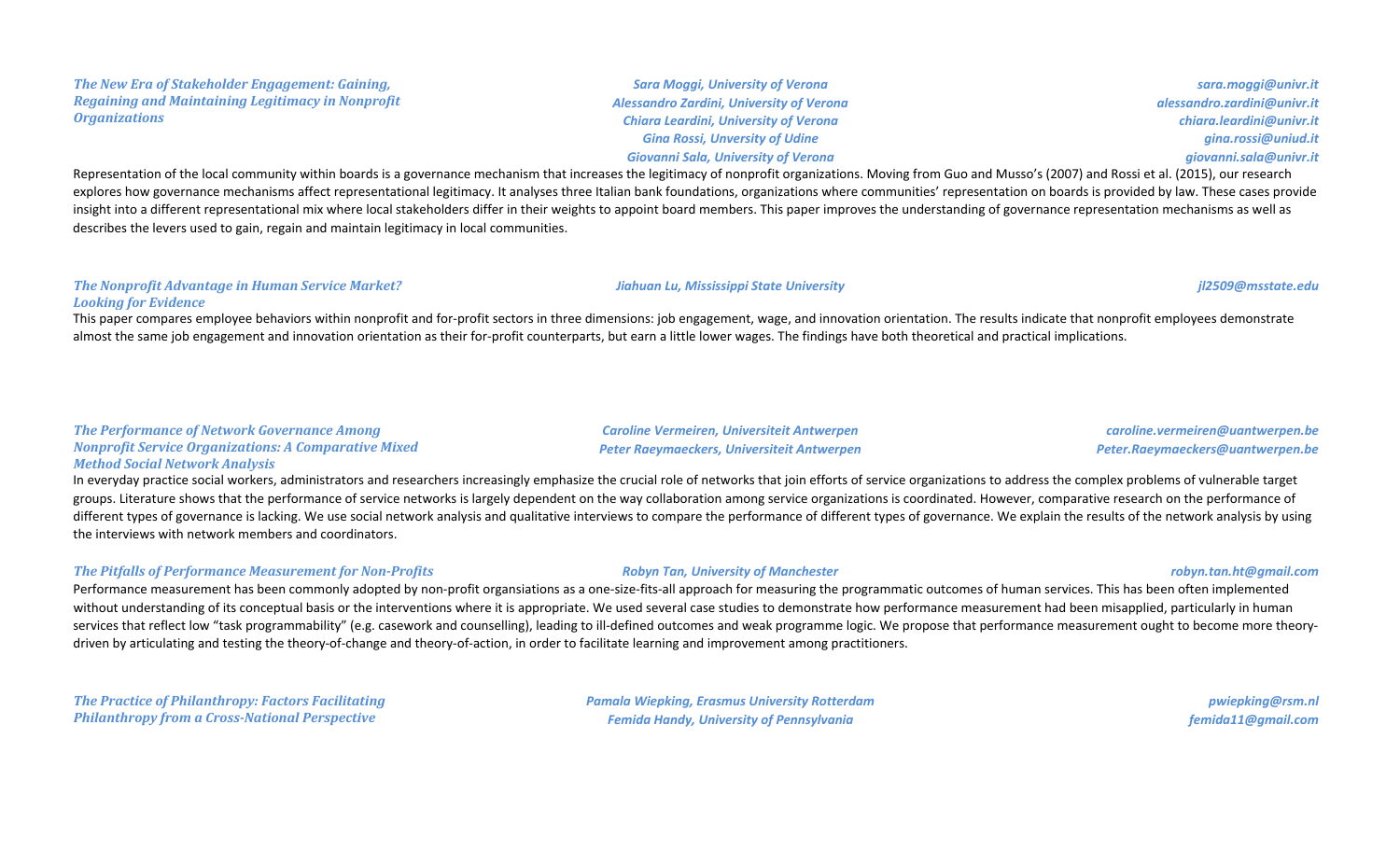When it comes to giving to philanthropic organizations, there are large differences in generosity between individuals in different nations. Why do people in one country donate more frequently and more generously to charitable organizations than people in another country? In a large collaborative international project studying the philanthropic sector and philanthropic giving in 26 countries, we deduced eight common factors that facilitate philanthropy across nations and discuss the policy implications of these eight facilitating factors.

#### **The Problematic of Nonprofit Organizations in Bogota: Between Cooptation and Independence**

*Edison Belalcazar, Alcaldia Mayor de Bogota Bernardo Gonzalez, Alcaldia Mayor de Bogota Santiago Guerrero, University at Albany*

This research project analyzes the structural problems behind several incidents of tax evasion, corruption, and money laundry associated to nonprofit organization's (Entidades Sin Animo de Lucro - ESAL) that are challenging the credibility and public trust in the sector. The analysis proposed relies on a revision of current nonprofit organizations' law, information of public funds invested on Nonprofit Organizations from Bogota D.C. and information reported by nonprofit organizations to the General Secretary of Bogota D.C. to expose the limitations of the current regulatory framework and reveal dynamics of the government-nonprofit organizations relations that have contributed to the problem.

#### **The ROI** of Service Learning for Community Partners *Dorothy Norris-Tirrell, University of Central Florida*

## **Stephanie Krick, University of Central Florida**

While much research has focused on the benefits of service learning for the student, less is known about the perspectives of the nonprofit agencies. This paper addresses the gap by examining service learning from the nonprofit agency's perspective. Research questions focus on the return on investment for community partners. Using survey research with community partners that have service learning projects with University of Central Florida Master of Nonprofit Management (MNM) students, the researchers' intention is to expand the understanding of the value and utility of service learning to partner agencies.

#### *Viviana Chiu-Sik Wu, University of Pennsylvania bijoux.viviana@gmail.com*

*Mike Niederpruem, Case Western Reserve University Paul F. Salipante, Case Western Reserve University*

#### **The Roles of Actors in Promoting Exploratory and Exploitative Innovations in a Nonprofit: The Case of** *Episcopal Community Services (Philadelphia)*

Innovative nonprofits are adaptive and effective in achieving greater social impact. While current literature has paid much attention to the organization-based and human factors that enable nonprofits to innovate, I analyze nonprofit innovation through a social lens—<i>how</i> do stakeholders enable nonprofits to innovate? This paper presents a stakeholder-process framework for analyzing the roles of stakeholders in nonprofit innovation. A case study of Episcopal Community Services (ECS), a 144-year-old, multiservice, faith-based nonprofit is used to illustrate the framework, showcasing that stakeholders in and out of the agency played various roles in innovating this once traditional nonprofit for pursuing greater impact.

#### **The Satiety of Professional Association Volunteers: Is Future Volunteering Intent Better Served Through Career** *or Learning Orientation?*

Volunteer retention in professional associations is problematic (Gazley, 2013) and, although theoretical insights are sparse (Gazley, 2013; Nesbit & Gazley, 2012; Webb & Abzug, 2008), individual motives, such as career and learning orientations, have been linked to volunteer commitment. Accordingly, we assessed the relationship between an individual's respective career and learning orientation orientations to volunteer commitment, utilizing survey data from ASAE. Through structural equation modeling (SEM) our preliminary analyses, across all age groups, suggest that an individual's learning orientation, not their career orientation, positively influences their satisfaction as a professional volunteer, and in turn, their future intent to volunteer.

*mgndrpruem@gmail.com pfs@case.edu*

*eabelalcazar@alcaldiabogota.gov.co bagonzalez@alcaldiabogota.gov.co sangue20@yahoo.com*

*dntirrell@gmail.com stephanie.krick@ucf.edu*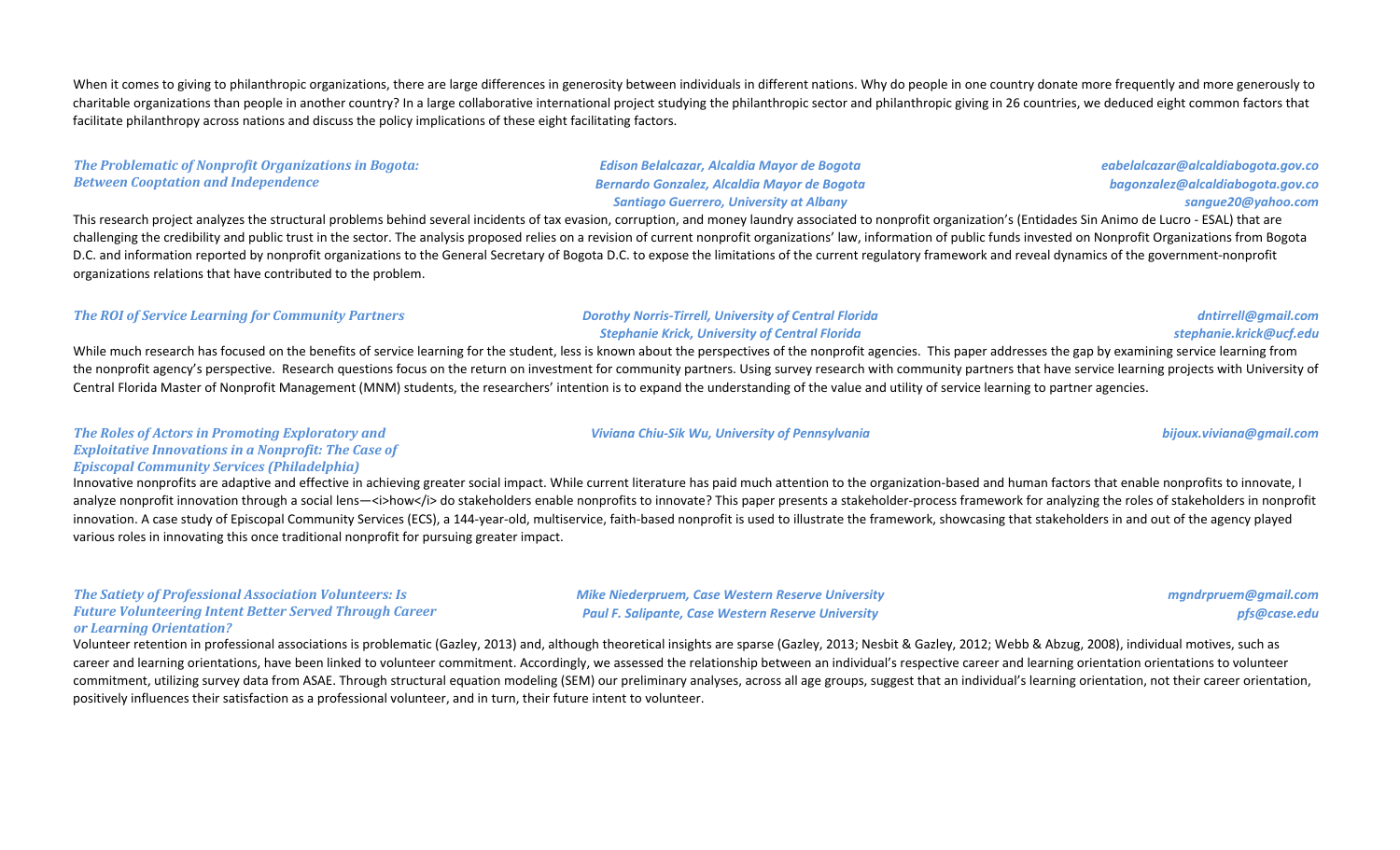#### **The Saving-Spending Conundrum: Does Nonprofit** *Organizations' Savings Stabilize Their Spending?*

The ongoing debate in nonprofit finance is whether and how much nonprofit organizations should save. Researchers from an economic perspective often associate idle resources with inefficiency, satisficing, or agency problems. On the contrary, researchers from an organizational perspective view savings as a crucial buffer against risk. This study takes an organizational perspective to examine whether nonprofit organizations' savings stabilize their spending in the long term, and how savings help nonprofits to adjust spending levels when facing revenue changes in the short term. Findings are expected to provide insights for donors and policy makers to understand nonprofits' saving-spending decisions.

#### **The Simple Welfare Economics of Program Evaluation** *Charles M. Gray, University of St. Thomas**cmgray@stthomas.edu*

This paper seeks to bridge the communications gap between the economics profession and the larger nonprofit evaluation community by (re)introducing the welfare economics foundations of program evaluation. Welfare economics can be shown to implicitly underlie all evaluations, and it explicitly constitutes the theoretical foundation of cost-effectiveness, cost-benefit, SROI, and related methodologies, and it can serve as a helpful tool for needs assessment, program design, and impact evaluation. The paper reinterprets welfare economics concepts in a manner accessible to the noneconomist evaluator and offers illustrations drawn from a variety of applications, including conjectures regarding global NGOs.

#### **The State of Information Security in the Nonprofit Sector** *Jeremy Phillips, University of West Florida Thomas Imboden, Southern Illinois University*

This paper examines the state of information security in nonprofit organizations. We find that most nonprofit organizations are aware of the need for information security and believe it to be important; however, many nonprofit organizations do not take basic steps to secure sensitive information. Small and medium sized organizations cite the costs as a barrier to protecting sensitive information. The authors argue that simple procedures such as developing an information security policy can go a long way to help protect the organization's information and do not require monetary investments.

*Susan Fiorentino, West Chester University*

| The Status of the Romanian Nonprofit Sector and its | <b>Claudia Petrescu, Oakland University</b> | cpetrescu@oakland.edu |
|-----------------------------------------------------|---------------------------------------------|-----------------------|
| <b>Readiness for Social Entrepreneurship</b>        | Marton Balogh, Universitatea Babes-Bolyai   | marton@fspac.ro       |
|                                                     | Natalia Negrea, Universitatea Babes-Bolyai  | natalia@fspac.ro      |
|                                                     | Paula Beudean, Universitatea Babes-Bolyai   | beudean@fspac.ro      |

During the communist regime, which ended in December 1989, the nonprofit sector was non-existent in the Romanian society. Today, the Romanian nonprofit sector is still in its early stage of development and yet it is experiencing an explosive growth due to the rapid political changes taking place in the region. Presently, there are over 62,000 nonprofits with one third active. This exploratory research has two objectives: to provide an understanding of the capacity needs of nonprofit organizations, and the sector's readiness for social enterprise and social innovation.

#### **The Structure of Environmental Movements in Small U.S.** *States and Implications for Environmental Policy*

This paper presents the results of a study of the structure of environmental organizations in less populated northeastern states. As environmental policy increasingly shifts from the national to local level in response to Congressional inaction, the structure of state environmental movements are increasingly important. Environmental movements in smaller states may be disadvantaged due to resource mobilization and collective action challenges associated with a lower concentration of resources these groups can draw upon, hindering environmental policy development. This paper will explore the structure, context, and tactics of environmental groups in a small state context and its implications for environmental policy.

#### *Min Su, Georgia State University minnasu519@gmail.com*

#### *David B. Carter, University of Delaware Davidctr@udel.edu*

*jerphil79@gmail.com timboden@siu.edu SFiorentino@wcupa.edu*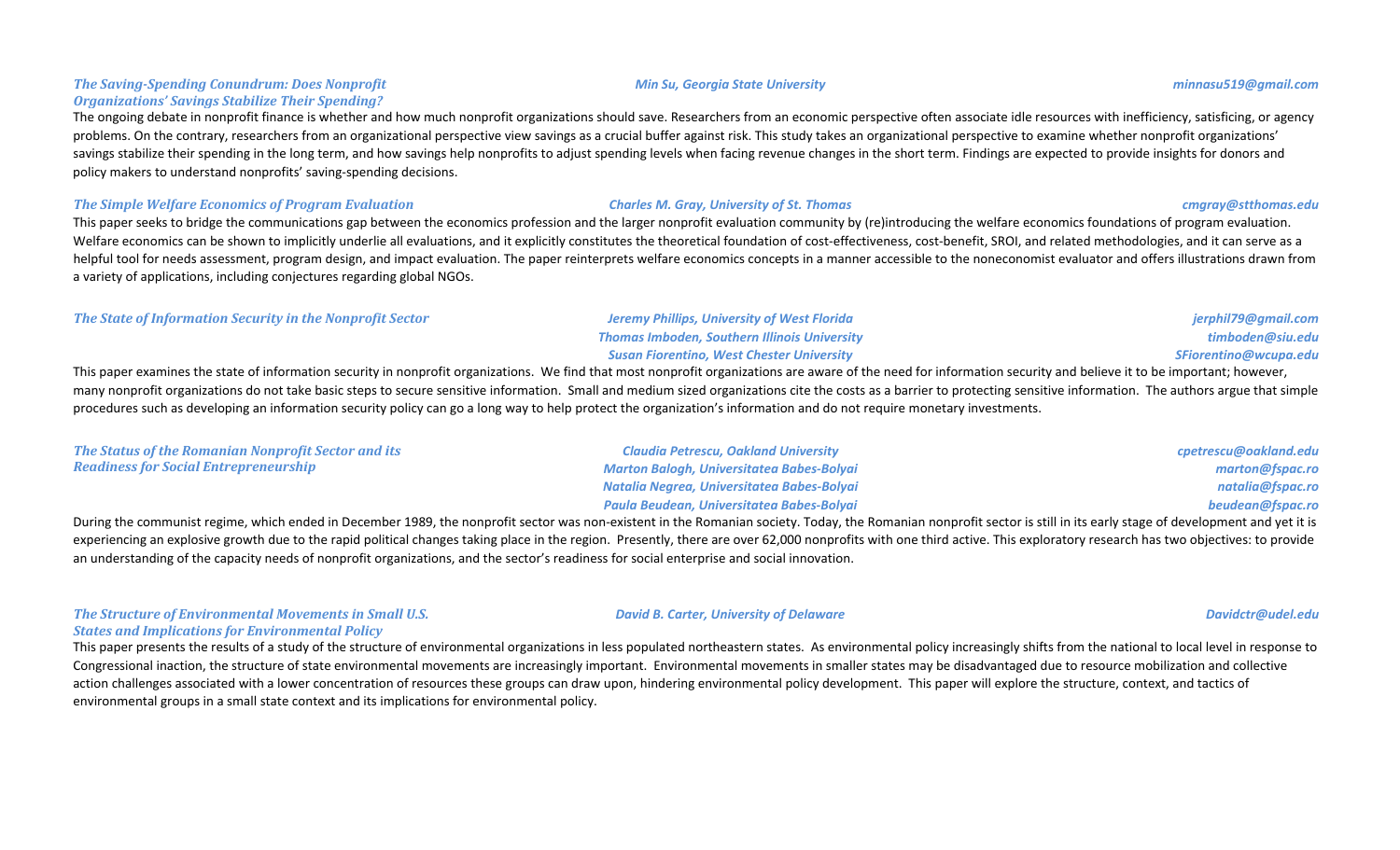While nonprofits have invested substantial resources toward measuring their outcomes, not all nonprofits make use of this outcome information. This study examines how nonprofits use outcome data and the factors that are associated with its' use. We categorized outcome information use into three dimensions - professional/discretionary use, compliance use, and negotiated use. Using a survey 263 human services nonprofits, we found that compliance use of outcome information is correlated with institutional factors and professional/discretionary use of outcome information is correlated with organizational capacity and risk aversion. This study provides implications on the substantive usefulness of outcome measurement.

### **The Volunteer Experience in Emerging NPOs: A** *Comparative Case Study*

**The Use of Outcome Information in Nonprofit** 

*Nonprofits*

**Organizations: Empirical Analysis of Human Service** 

Volunteers, a critical resource for nonprofit organizations (NPOs) are the subject of much scholarly interest (Bekkers & Wiepking 2011). Scholars identify the role of context (Musik & Wilson 2008) and volunteer motivation (Handy & Mook 2011) among important issues worthy of further study. Research is only beginning to examine the experience of volunteers involved in supporting emerging NPOs. (Carmen & Nesbitt 2013; Chikito & Halicki 2013; Herrmann 2011). This study builds on that research by exploring the volunteer experience across eight emerging NPOs in Atlantic County, NJ using data from forty-one qualitative interviews of volunteers, both founders and early supporters.

#### **Thriving in the Liminal Workplace: Adapting** *Information Communication Technology from Electronic*  Leash to Individual and Organizational Advantage

This qualitative study investigated how professionals working 50 or more hours per week and using mobile devices to stay connected with their work 24/7, manage their energy and thrive at work. Based on interviews in the private and nonprofit sectors, we learned how professionals adapted mobile technology to help achieve the goals of their "protean careers" and meet the challenges of the evolving "liminal" workplace. We also discovered that they rejuvenate themselves through physical exercise, managed personal relationships, and introspective reflection. Finally, we describe the evolving boundaries of the modern workplace, its increasing complexity and implications for future research.

### **Time Banking: A New Perspective to Attract Non-***Volunteers?*

This paper focuses on the potential of Time Banks, a time-based community currency to recruit and retain older non-volunteers. By means of a semi-experimantal research design we followed a group of eight volunteers of the first time banking project 'BuurtPensioen' in Brussels. During one year (2014) the group of volunteers has been interviewed four times by means of focus groups. The research reveals that the motivation of volunteers differs strongly from person to person and evolves throughout the project. Short-term motivators are more socially driven, while the long-term motivators are more in relation with time saving.

#### **Toward a Theory of Collective Reputation for Nonprofits: The Case of the Susan G. Komen Foundation and Planned** *Parenthood*

Collective reputation, a concept introduced by Jean Tirole (1996), refers to the mechanism by which organizations are assessed based on the actions of their peers. In the nonprofit sector examples of collective reputation effects abound, but little research has explored how collective reputation influences nonprofit strategic management. To test hypotheses concerning how mangers and donors associated with nonprofit peer groups respond to collective reputation shocks, I interview diverse stakeholders affected by the Susan G. Komen Foundation's decision to withdraw funding from Planned Parenthood in 2011. Preliminary results indicate that collective reputation is a valuable resource in both theory and practice.

### *Chongmyoung Lee, California State University, LA Richard Clerkin, NC State University*

*Sarah Dury, Vrije Universiteit Brussel Liesbeth De Donder, Vrije Universiteit Brussel*

*sarah.dury@vub.ac.be ldedonde@vub.ac.be*

*Jaclyn D. Petruzzelli, Syracuse University jdpetruz@syr.edu*

*cmlee7510@gmail.com rmclerki@ncsu.edu*

*Michael O'Hare, Case Western Reserve University mwo3@case.edu*

*Karen Reardon, University of Michigan KarenAReardon@aol.com*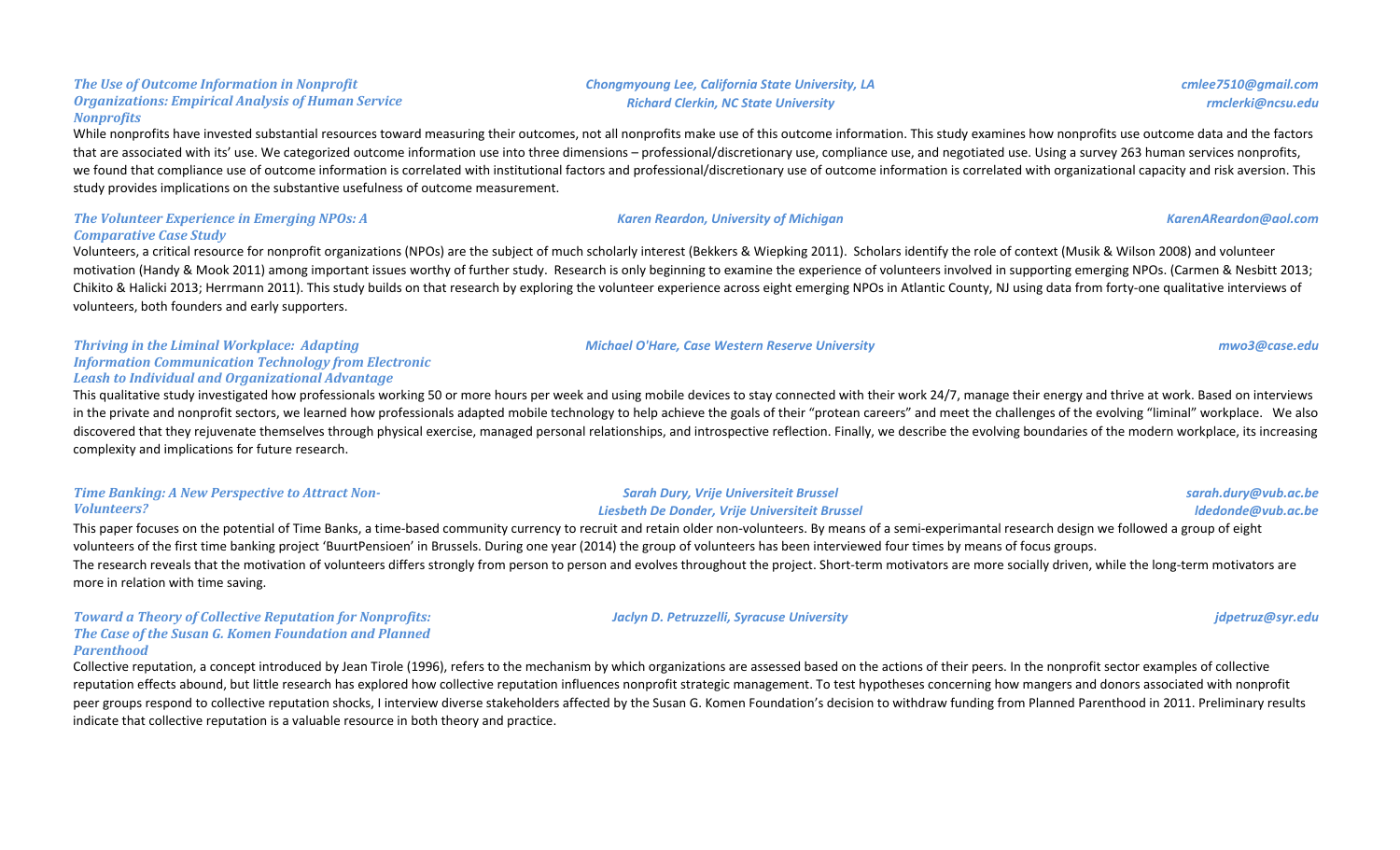## *Brianna Bingham, Depaul University*

### This paper explores patterns in membership associations' portfolios. It compares and contrasts Portfolio Theory, which predicts variety in revenue portfolios, with a newer Benefits Theory, which postulates that revenue options are constrained by the balance between the member benefits and societal benefits they produce. The research makes use of a new database that more accurately measures dues and program service revenue of associations than other databases. The weight of the evidence supports Benefits Theory more strongly than Revenue Portfolio Theory. This research incidentally finds that revenue concentration increases with size and decreases with real estate ownership. The paper introduces the concepts of one-off entry and exit costs on members (tariffs), which tend to reduce members' sensitivity to the level of dues. Indeed, dues are often dominant among the associations having presumptively high tariffs, such as trade unions and certain recreational clubs.

#### **Towards a Critical Social Theory of the Paradoxical Role** of Board Social Capital in the Generative Governance of *Nonprofit Organizations*

This study developed a preliminary critical social theory of the paradoxical role of board social capital in the generative governance of nonprofit organizations. It employed a bricolage approach and used the general method of theory building in applied disciplines to guide the theory-building process. Mainstream social capital theory, critical social capital perspectives, and critical race theory were used to explore the paradox through a series of disciplined imagination thought trials, which involved the analysis of four data sources. The findings were used to conceptualize the theory, operationalize it, and plan for the application of the theory in practice.

### **Transformation and Advocacy: A Study of NGOs in Delhi's** *Slums of India*

The paper study two slums and three NGOs to understand interface of people's perception and NGOs' approach in order to extrapolate process of development transformation and advocacy. The primary objective lies with answering conventional attributes that made NGOs popular, i.e. participation, cost-effectiveness, openness, people-centered, etc. The denouement suggests that slum dwellers have the critical awareness about NGOs. further, intentional ignorance by political parties keeps slum dwellers at crossroads.

#### **Transforming Through Collaboration: From Housing to** *Community Organizing in Rio Grande Valley Colonias*

For decades, nonprofit activism within the Rio Grande Valley colonias in Texas was focused primarily on improving housing. With the growth of foundation funding, colonias activism is diversifying and clear networks of nonprofit collaboration are emerging to tackle issues of community development. This paper details these collaborations by tracing networks from funders to organizations to residents. Through qualitative case analysis, each network is analyzed in terms of its constitution and successes/failures (formalized in first case and informal in the second). Ultimately, the research points to the impacts collaborative networks have on community organizing, especially within highly impoverished American communities.

**Trilateral Boundary Spanning Activities in Post-Disaster** *Reconstruction Process: Boundary Spanners in Local* Governments, Nonprofits, and Community Based *Organizations*

After the Great East Japan Earthquake on March 11, 2011, governments and nonprofits recognized the importance of the community building and collaboratively invited local residents to participate in the community rebuilding process.

Despite the importance in collaborations, little was known about the individuals' boundary spanning activities, especially in the post-disaster reconstruction process.

Combining the literature review, author's participant observation as prefecture government officer, interviews with officials of local government, nonprofit and community leaders, this research attempts to clarify the roles, characteristics and effective collaborative behavior of the boundary spanners in respective organizations, as well as the influence on the collaborations.

*briebingham@gmail.com*

*Barbara A. Metelsky Barbara.Metelsky@gmail.com*

*Danielle Zoe Rivera, University of Michigan dzrivera@umich.edu*

*wbowman@depaul.edu*

*Koichi Nakao, Tohoku University sabikaihamu@hotmail.com*

*Sujeet Kumar, Jawaharlal Nehru University (JNU) sujeetmath@gmail.com*

**Toward a Theory of Membership Association Finance** *Woods Bowman, DePaul University*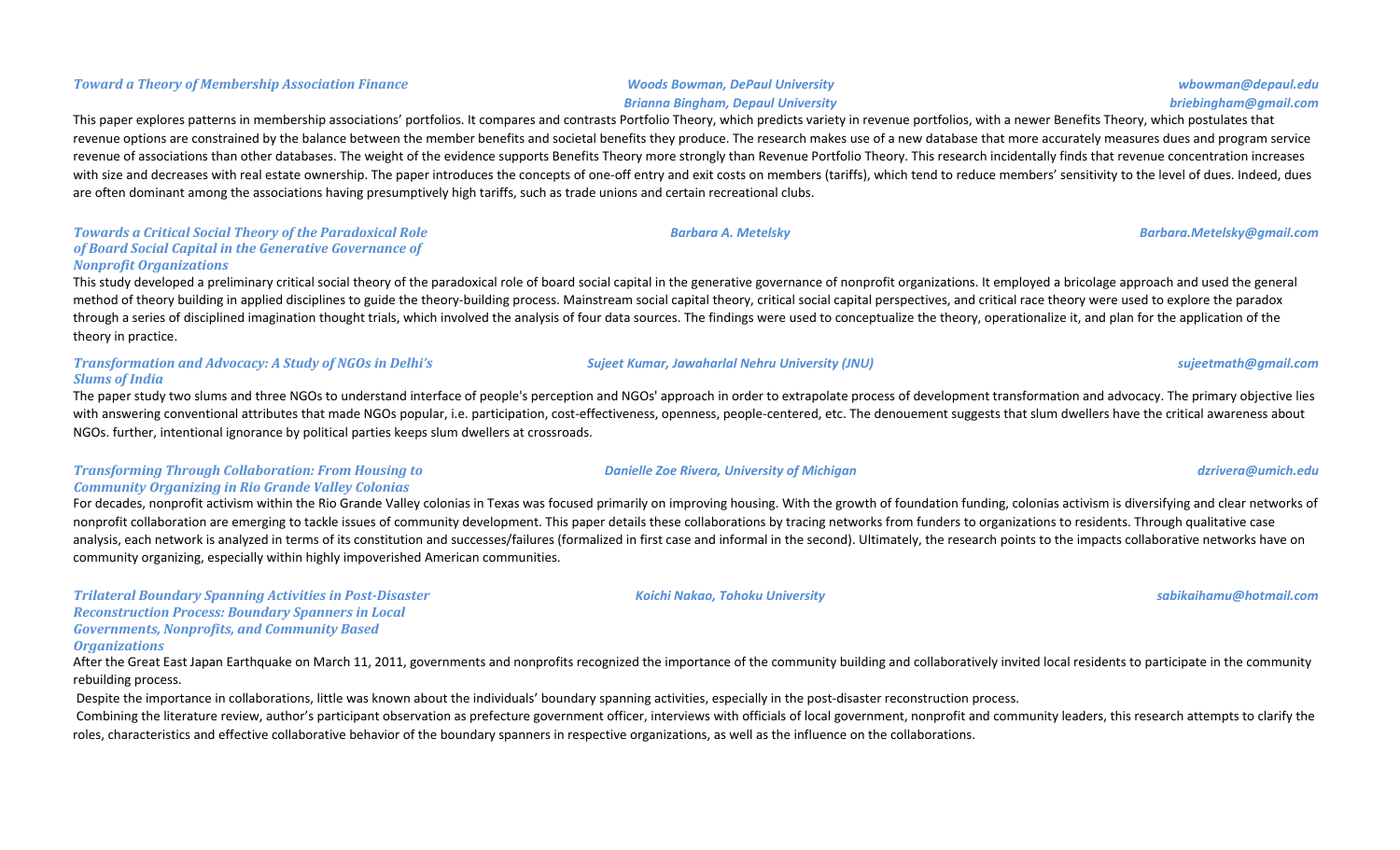#### **Tsars and Task Forces - New Structures of Government-***Nonprofit Collaborative Relations in the U.S.*

In the last five years, two key institutional arrangements for government-nonprofit collaborative relations have seen substantial growth. First, cabinet-level nonprofit "tsars" with formal titles such as Nonprofit Liaison to the Governor, and Interagency Coordinator for Not-for-Profit Services, are being appointed by state and city administrations as point persons for communication and coordination with nonprofits. Second, high-level task forces are being established to examine the current state of relations between governments and to recommend reforms in regulatory and oversight processes. This paper examines the emergence of the new institutional arrangements, analyzes their short-term impacts and speculates about their durability.

#### **Turnover Intentions of Nonprofit Fundraising Professionals: The Roles of Perceived Fit, Exchange** *Relationships, and Job Satisfaction*

This study considers the effects of the following variables on fundraisers' intention to leave their current position and the profession of fundraising: perceptions of fit with organization and job; exchange relationships between employees and their organization and supervisor; and overall job satisfaction. Culture of philanthropy, salary, age, and organizational size are also included in the models. A secondary data analysis of a national data set collected by Bell and Cornelius (2013), using multiple regression analysis, identifies the variables that are statistically significant predictors of turnover intentions. The study also includes subgroup analyses based on gender, ethnicity, mission focus, and region.

| <b>Understanding Reputation Through Networked</b>     | <b>Branda Nowell, North Carolina State University</b>   | branda_nowell@ncsu.edu |
|-------------------------------------------------------|---------------------------------------------------------|------------------------|
| <b>Relationships in a Community of Collaboratives</b> | <b>Zheng Yang, NC State University</b>                  | zyang10@ncsu.edu       |
|                                                       | <b>Anne Marie Izod, North Carolina State University</b> | amizod@ncsu.edu        |
|                                                       | <b>Mary Clare Hano, North Carolina State University</b> | mhano@ncsu.edu         |
|                                                       |                                                         |                        |

Collaborative partnerships are found increasingly across public service areas, in particular public health. Network theorists have long emphasized reputational consequences of embeddedness within a networked setting, vet our prior study revealed that shared membership (or position within the network) is not the only reason why a collaborative might be regarded as having a strong or impactful reputation in the network. In this study we explore the issue in more depth and ask the question of how reputations evolve in a community-based network of collaboratives by drawing upon the board interlock, reputational capital, and homophily literature.

#### *Understanding Solicitation: The Role of Personal Skills in Asking for Money*

Despite the importance and urgency of fundraising - which generates a substantial percentage of income for charities each year, and which needs to raise even larger sums during a time of austerity and deep government spending cuts - we know little about the non-technical aspects of the job of asking for money. Using a mixed methods approach (surveys, tests and in-depth interviews) this paper addresses important, and as yet un-researched, questions exploring how the personal and social skills of fundraisers interact with their professional skills to affect the amounts of money raised for good causes.

#### *Understanding the Conditional Effects of Networks on Knowledge Sharing: A Reputational Approach*

Through this study, I aim to go beyond the capacity-based logic and examine the conditions under which actors are more likely to share knowledge. Based on the evolution of knowledge networks among the Dutch Universities between 1988-2010, research findings show that knowledge flows are more likely when positive reputation flows. Regarding the reputational attributes of actors, while knowledge sharing relations among high reputation actors are driven by direct reputation flows (high-high), low-low and high-low collaborations increase with indirect reputation flows that occur via shared high reputation connections.

#### *John P. Casey, Baruch College - CUNY john.casey@baruch.cuny.edu*

#### *Beth Breeze, University of Kent, UK b.breeze@kent.ac.uk*

#### *Ali Simsek asimsek@vub.ac.be*

*Abbi Leinwand, Virginia Commonwealth University abbi813@gmail.com*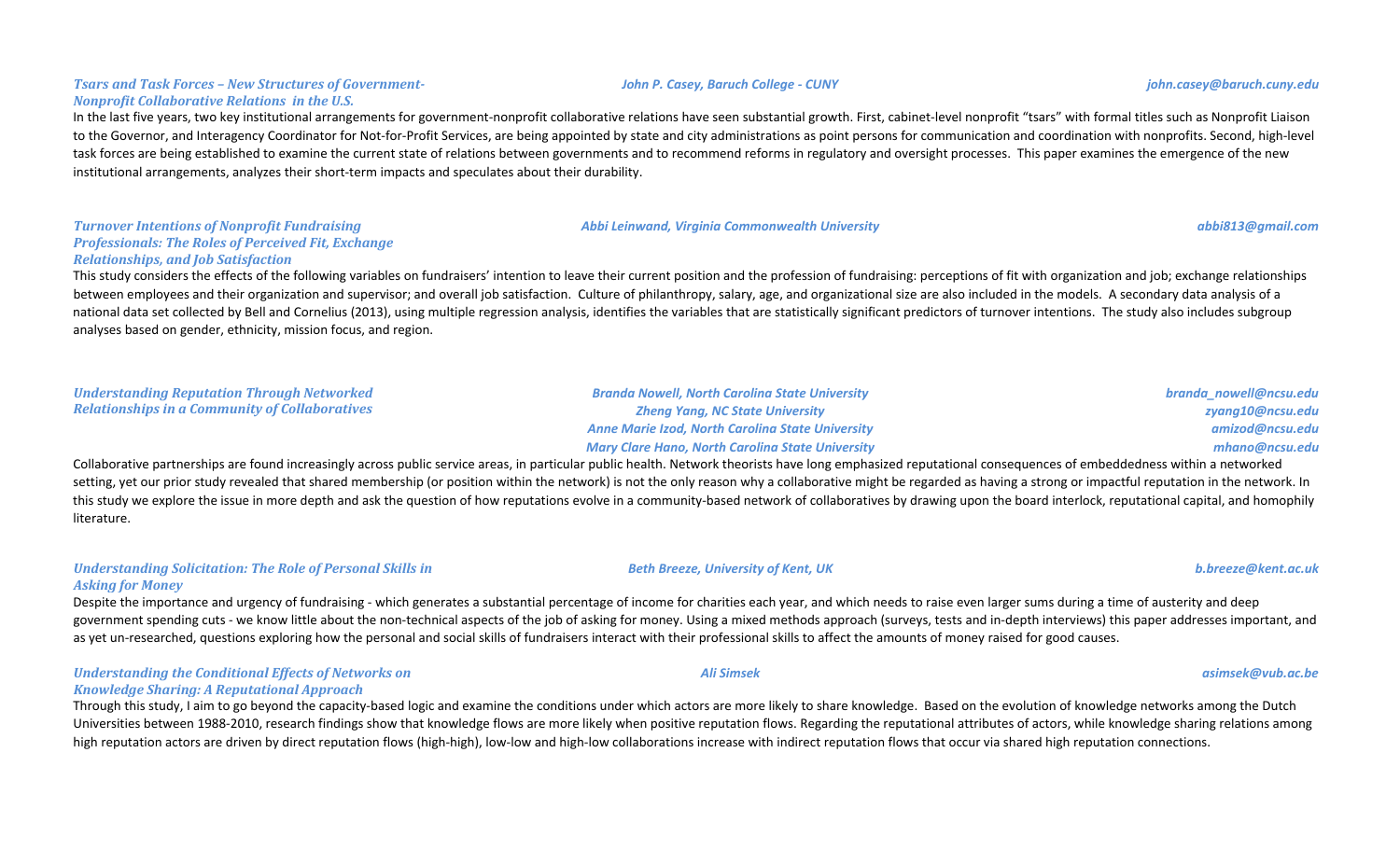#### *Understanding Twitter in and as a Nonprofit Community Matthew L Hale, Seton Hall University matthew.hale@shu.edu*

This paper explores the use of a new twitter archiving "app" called #tags to better understand the "twittersphere" of large nonprofit foundations.

This exploratory study examines the "tweets" of the top 20 US nonprofit foundations to see what sort of information they are tweeting about. Then the study will explore who follows and who retweets information from these foundations.

The goal is to explore how information is transmitted through a nonprofit community. The results of this exploratory study have implications across the nonprofit sector for understanding how information is shared between groups, stakeholders and the general public.

### *Unpacking Nonprofit Career Awareness: Volunteering as a Gateway to Nonprofit Careers*

This research addresses the particular experiences nonprofit employees had prior to their entry into the sector that may have influenced their career decision. What are the impacts of volunteering on nonprofit career awareness, and what are the implications for executive directors and volunteer managers in today's nonprofit organization? This research is the second piece of a larger project utilizing an explanatory mixed-methods design. The researcher will conduct semi-structured interviews to determine how volunteering helped them understand the concept of "nonprofit careers". Results will build our understanding of the relationship between volunteering and nonprofit career awareness.

### *US Refugee Resettlement Policies in Practice: Structuring Voice*

This paper examines the implementation of refugee resettlement policy in two local refugee resettlement agencies and asks what organizational factors related to the ways in which resettlement workers engaged client feedback in the service delivery process. The paper draws on data collected in an organizational ethnography of two local refugee resettlement agencies. Research was conducted over an 18-month period and included over 150 interviews with 75 subjects, extensive observation, and archival review of relevant documents and contracts. This paper finds that the factors that impacted how workers engaged client voice were program mandates, performance measure incentives, agency resources and culture.

| <b>Using Automatic Content Analysis to Analyze Mission</b> | <b>Rachel Fyall, University of Washington</b>      | fyall@uw.edu         |
|------------------------------------------------------------|----------------------------------------------------|----------------------|
| <b>Statements</b>                                          | <b>M. Kathleen Moore, University of Washington</b> | mfkathleen@gmail.com |
|                                                            | <b>Mary Kay Gugerty, University of Washington</b>  | gugerty@uw.edu       |

A mission statement is often considered a nonprofit's "bottom line." In spite of their importance, few scholars have studied mission statements systematically. This research addresses this methodological gap by using large-scale data extraction and automatic content analysis to analyze nonprofit mission statements. Our approach treats mission statement text as quantitative data in order to generate generalizable comparisons across a broad range of nonprofits. Using a large sample (>500) of nonprofit mission statements scraped from web-based organizational profiles, we apply text analysis approaches to nonprofit mission statements. Preliminary findings point to the utility of a word frequency and/or local alignment approach.

> *Laura Phillips, Abilene Christian University Joshua Kirby, Thrive International*

#### *Using Interorganizational Collaborations, New* **Technology, and Old Fashioned Conversations to Capture** *the Voice and Needs of a Neighborhood*

Mapping of social service organizations in a Texas city of 115,000 revealed a potential uneven geographic distribution of services. In order to better understand the needs of the community, Thrive International is undertaking wide-spread semi-structured interviews. In addition, Thrive is assisting local nonprofit organizations by training their volunteers to interview the citizens that they currently serve or that they would like to serve in the future. Information compiled from the interviews will help create a more holistic picture of the gaps between current services and community-perceived needs as well as inform the development of additional community development programs.

*Erin K. Nelson, The University of Memphis knmenoff@memphis.edu*

### *Jessica Hutchison Darrow, University of Chicago jdarrow@uchicago.edu*

*lcp05a@acu.edu jkirby@thrivetogether.us*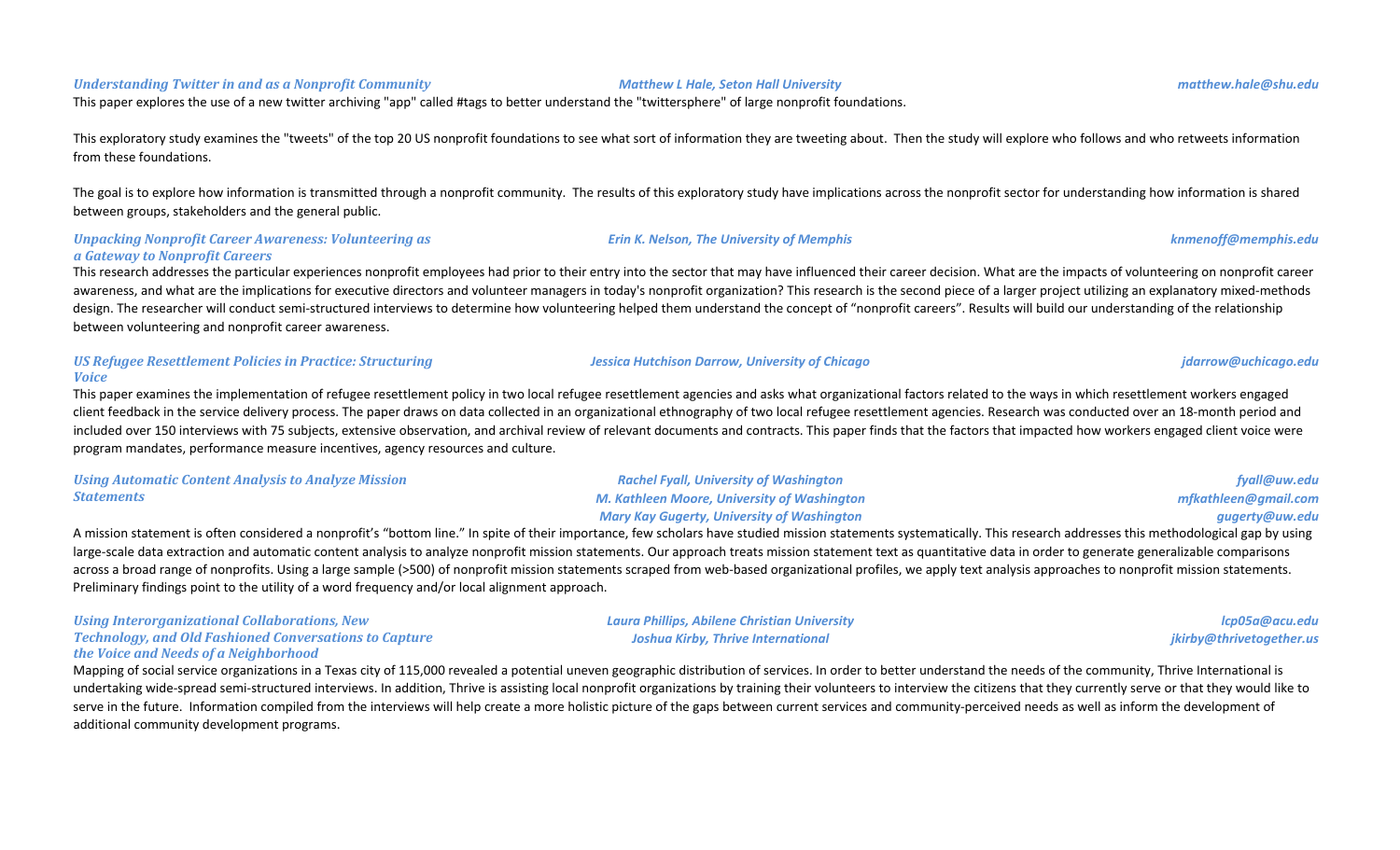## **Participation to Prepare the Next Generation of Nonprofit** *Leaders*

As workplace demands continue to change, it is imperative that universities continue to examine the methods used to prepare students for that workplace. To prepare tomorrow's nonprofit leaders Abilene Christian University supplements traditional classes with an intense short course located at a large nonprofit in downtown Dallas (situated learning). Honors students also have the opportunity to participate in a multi-year interdisciplinary social justice program, which includes a year-long immersion at the same nonprofit (legitimate peripheral learning). This paper will include the rationale for these unique programs as well as some of the outcomes and challenges that have occurred thus far.

#### **Variations in Nonprofit Volunteer Use in the United States: How Organizational Characteristics affect** *Volunteer Involvement*

Using Situated Learning and Legitimate Peripheral

Despite voluminous research on volunteering, we know little about how volunteer use varies across nonprofits. In this paper, we seek to provide a basic descriptive snapshot of volunteer use across the nonprofit sector and its various subsectors. Second, we seek to understand how organizational characteristics are related to volunteer use. We use Nesbit, Christensen and Brudney's framework (2014) linking organizational characteristics with the extent of volunteer use. Using the 2008-2010 NCCS Statistics of Income data, we test hypotheses about the relationship between organizational characteristics and volunteer involvement.

#### **Virtual Space for Civil Society: Identity Formation and** *Civic Engagement Through Networks of Social Media*

Utilizing social media platforms, Ukrainian diaspora took an active part in Ukraine's civil revolution of 2013-2014, popularly termed Euromaidan. Forming multiple new organizations since the onset of events, diaspora became a visible actor in Euromaidan's developments. Notably, the events also served as a pretext to unite diaspora across various boundaries due, in large part, to the emergence of social media tools and the extensive networks they helped create and maintain. This study examines the civic space created by social media outlets for the geographically-dispersed Ukrainian diaspora and its implications for identity-formation and civic engagement in the context of Euromaidan.

| <b>Volunteer Care Workers: A Case for Challenging Resource</b> | <b>Erik Petrovski, Roskilde University</b>                                 | erikp@ruc.dk     |
|----------------------------------------------------------------|----------------------------------------------------------------------------|------------------|
| <b>Theories on Volunteering</b>                                | Jonathan Hermansen, Roskilde University                                    | jherman@ruc.dk   |
|                                                                | <b>Charlotte H Overgaard, Roskilde University and Macquarie University</b> | lotteo@gmail.com |

This paper challenges theories on volunteering that uniformly explain participation in volunteering by the high capital resources of individuals. To do this, we focus on volunteers within the vast and important caring domain and use care theory to frame this type of volunteering as a low status practice, primarily undertaken by women. With a 2012 Danish population survey, we confirm that care volunteering is a special case. We find that care volunteers are generally low resource women, whereas non-care volunteering attracts high-resource men. We use this finding to argue for particular attention to gender and practices of informal care in volunteering research.

| <b>Volunteer Participation and Well-Being of Nonprofit,</b>                                                                                                                                                                    | Kristina Jaskyte, UGA | kjaskyte@gmail.com |
|--------------------------------------------------------------------------------------------------------------------------------------------------------------------------------------------------------------------------------|-----------------------|--------------------|
| <b>Government, and Business, Employees</b>                                                                                                                                                                                     | Joel Izlar. UGA       | joelizlar@uga.edu  |
| While a field of volunteer participation is showing an increasing interest in exploring the impact of volunteerism on the organizations' capacity to meet their missions, there is a lack of research exploring the benefits o |                       |                    |

this act to the volunteers. This study aimed to examine volunteer participation behavior and its relationship to well-being by sector. The World Values Survey data was used to answer our research questions. Volunteer participation was an important predictor of government and business employees' happiness, but not nonprofit employees' happiness. Additionally, it was an important predictor only of business employees' life satisfaction.

#### *Michael Harbour, Abilene Christian University Laura Phillips, Abilene Christian University*

**Julie Meehan, University of Georgia** *Rebecca Nesbit, University of Georgia*

*Kim Hunt, University of San Diego Svitlana Krasynska, University of San Diego*

*jlmeehan@uga.edu wgfc72@gmail.com*

*kdhunt@sandiego.edu skrasynska@sandiego.edu*

*mah99q@acu.edu lcp05a@acu.edu*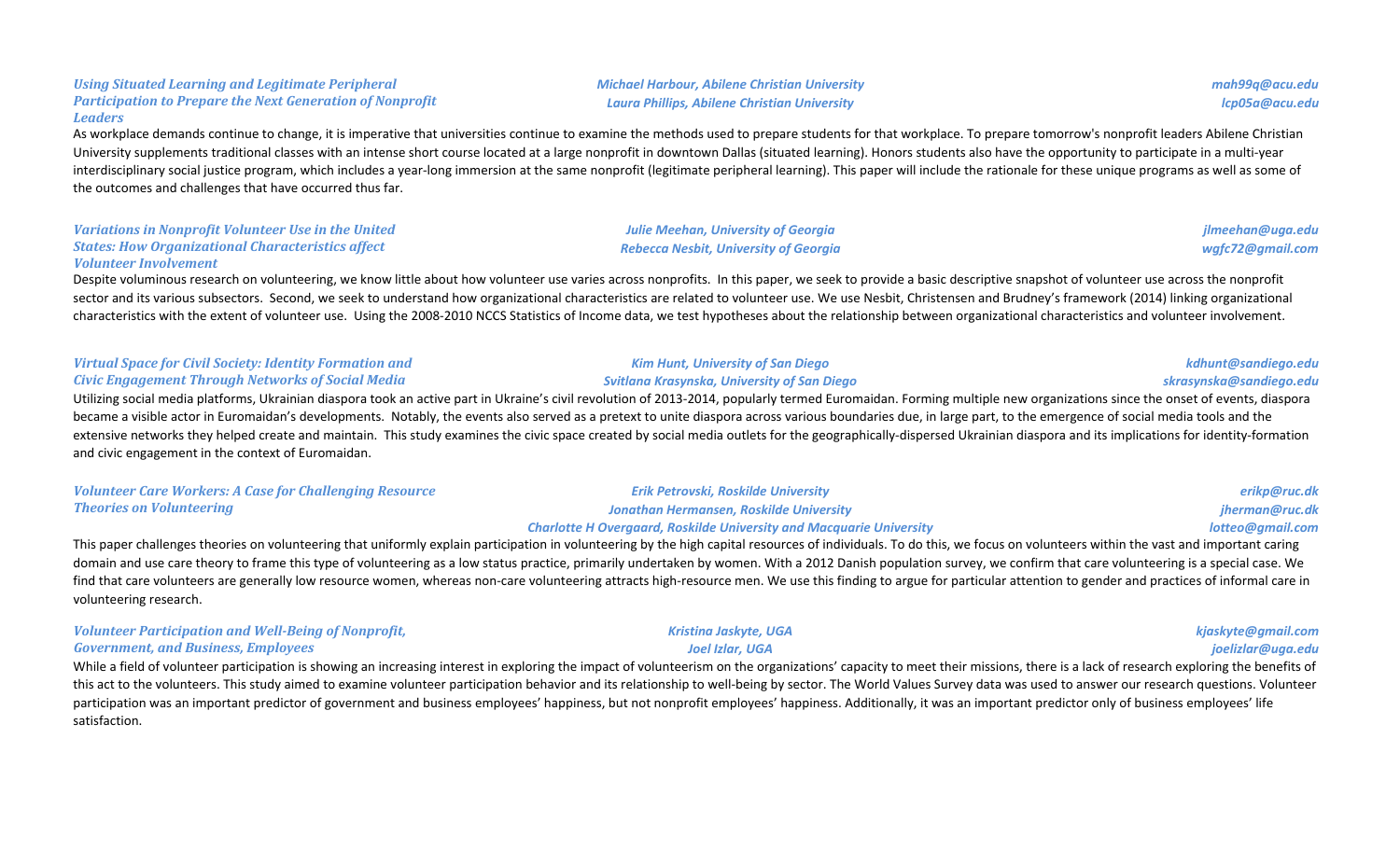#### *Volunteering and Generations: The Russian Context Gulnara A Minnigaleeva, National Research University*

## *Irina Korneyeva, National Research University*

*m.gulnara@gmail.com ikorneeva@hse.ru*

Volunteer involvement of people may be determined by different social and demographic characteristics as well as by personality, background and previous volunteer experiences. We compared determinants and differences of volunteering of Russians of different ages from the point of view of the social capital theory and theory of human capital. A 3 stage analysis of the statistical data (descriptive statistics, BLR, CHAID) was used for analysis. Survey sample included 41500 participants representative of all regions of the Russian Federation.

| <b>Volunteering Behavior in an Immigrant Population:</b> | <b>Marlene Walk, Indiana University Purdue University Indianapolis</b>                                                                                                                                                  | mwalk@iupui.edu          |
|----------------------------------------------------------|-------------------------------------------------------------------------------------------------------------------------------------------------------------------------------------------------------------------------|--------------------------|
| <b>Volunteers and Non-Volunteers Compared</b>            | Itay Greenspan, Hebrew University of Jerusalem                                                                                                                                                                          | itaygree@mail.huji.ac.il |
|                                                          | <b>Femida Handy, University of Pennsylvania</b>                                                                                                                                                                         | femida11@gmail.com       |
|                                                          | Volunteering provides a beneficial avenue for immigrants to integrate into their bost society. Whereas nast research on volunteering behavior of immigrants provides interesting insights into motivations to volunteer |                          |

Volunteering provides a beneficial avenue for immigrants to integrate into their host society. Whereas past research on volunteering behavior of immigrants provides interesting insights into motivations to volunteer and outcomes, findings are frequently based on convenience samples. We draw on a large-scale representative sample on volunteering among adults in Germany and investigate the differences on volunteering behavior between immigrants and nationals (between group analysis, N=19,972). Moreover, we examine the differences between volunteers and non-volunteers among immigrants (within group analysis, N=1,683). Our findings help us to gain a more nuanced understanding of immigrant volunteering behavior and, thus, extend previous research.

| <b>Volunteering in the Smartphone Age: Are Those Who are</b> | <b>Nathan E Dietz, The Urban Institute</b> | nathandietz@yahoo.com |
|--------------------------------------------------------------|--------------------------------------------|-----------------------|
| <b>More Connected More Likely to Serve?</b>                  | <b>Brice McKeever, Urban Institute</b>     | bmckeever@urban.org   |
|                                                              | Steven Clift, E-Democracy.org              | clift@e-democracy.org |

In this paper, we analyze data from the Current Population Survey (CPS) to address the research question of "whether and to what extent the use of new technologies has begun to repair (or added to degradation of) some of the perceived deterioration of connectedness and civic engagement that has taken place over the past few decades" (National Research Council 2014). By merging data from the CPS Supplements on Computer and Internet Use and Volunteering, we examine whether having more opportunities to access the Internet results in a heightened likelihood of volunteering, donating to charity, and engaging in other community-oriented activities.

#### *Volunteering in the UAE: Providing for Have-Not's in a* Land of the Have's.

*Meenaz Kassam, American University of Sharjah Femida Handy, University of Pennsylvania*

*mkassam@aus.edu femida11@gmail.com*

UAE is often described as a rentier state where the ruling families typically offer welfare services in exchange for political support. Given that the UAE is remarkably stable politically, one can expect prolific governmen welfare services and, by extension, a scarce volunteer sector. Although this seems to be the case in the UAE, the government is clearly keen on "boost(ing) culture of volunteering among youth" as a process of community building and in order to boost its image in human development. It is interesting to note that many of the recipients are from outside the UAE.

#### *Volunteering or Compulsory Community Activity: The Evidence of the Post-Soviet Country*

The research focuses on the attitudes toward volunteering in post-soviet countries as under Soviet regime volunteerism was organized by the state and was compulsory activity. In some CEE countries it was state

organized but not compulsory, so there was some place for volunteering.

The main objective of the research is to disclose historical and institutional context of Post-soviet countries and explore the attitudes towards volunteering.

*Irma Pranaityte, ISM irmapranaityte@gmail.com*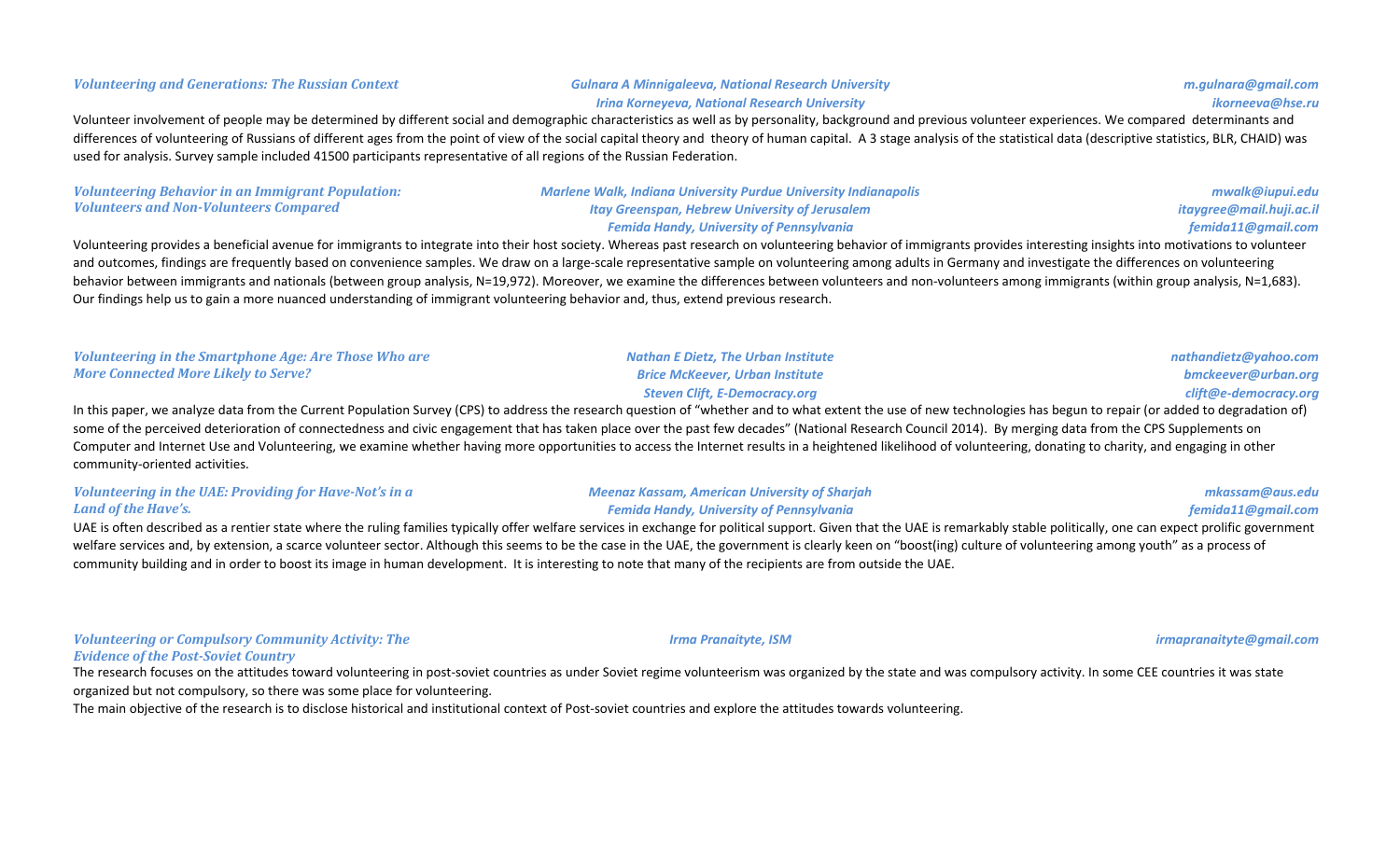#### *Volunteering, Nonprofit Organizations, & Policy Activism in Russian Social Services: a Public Sphere of Repression, Resistance, and Innovation.*

A case study of a Russian city's volunteerism and nonstate organization activity in the social service sphere reveals a puzzling phenomenon: a process of non-political volunteering morphing into nonprofit organization formation and finally creation of a new type of public sphere. In this public sphere, nonstate organizations advocate for policy change despite repression by the state. How has this phenomenon developed and what characterizes this public sphere? Data derive from nine months of participant observation in various social service nonprofits in one Russian city, as well as 63 in-depth interviews and web and printed materials.

#### *Walking the 'Talk'? Contesting Social Enterprise Policy-Making Discourses in Australia*

**Chris Mason, Swinburne University of Technology** *Michael Moran, Swinburne University of Technology*

This paper explores the contested nature of social enterprise policy-making in Australia. To perform this, we utilise and contrast data derived from two sources. First, to provide a sense of the 'text' of this discourse in Australia we use an original corpus of macro-level policy-making texts drawn from federal and state-levels in Australia. Secondly, we contrast the thematic groups arising from this macro-level corpus with data from eleven  $(n = 11)$  focus groups across Australia involving policy-makers, social enterprises and enterprising non-profits. We find a marked contrast between the needs of practitioners against the emergent themes present in social enterprise policy-making.

#### *Weak vs. Strong Norms of Civility for Cross-Cultural Development*

*Ruth S. Bernstein, University of Washington Tacoma* **Paul F. Salipante, Case Western Reserve University** 

> **Sang Hun Lim, Kyung Hee University** *Chikako Endo, Kwansei Gakuin University*

Consistent with research in other settings, this empirical study indicates the limitations of direct strategies for achieving a diverse, cross-ethnic civil society on college campuses. It proposes alternative, indirect strategies that appropriate (Coleman, 1988) voluntary associations. Interviews with students found active diversity efforts produced weak norms of civility. Analyses of undergraduates' experiences indicate these norms produced discomforting, superficial interethnic interactions, impeding cross-cultural development. In contrast, they experienced positive interethnic comfort and learning in a voluntary service organization. When combined with analyses of close communities (Brint, 2001), these findings point to new strategies for developing meaningful cross-ethnic civil society in universities.

#### **Welfare State Versus Social Economy: Self-Sufficiency Programs in South Korea**

The social economy is a progressive movement mobilizing vulnerable people in the community to survive the capitalistic market economy. However, the social economy may be in tension with the norm of the social citizenship, as it transfers the government's duty to welfare provision to society. This paper seeks to explain how third sector organizations in Korea reconcile their roles as advocates of citizens' social rights to minimum income on the one hand, and implementers of work integration programs for 'productive welfare' on the other, through exploring their role in managing self-sufficiency programs for recipients of National Basic Livelihood allowances.

#### *Welfare Systems and the Non-Profit Sector - A Changed* **Relationship Denmark, Norway, Italy and the UK** *Compared*

I want to evaluate the robustness of the social origin theory classifying the relationship between welfare system and non-profit sector in provision of welfare services based on analyses of the recent development in four European countries – Denmark and Norway representing the social-democratic model, United Kingdom representing the liberal model, and Italy representing the corporatist type of welfare system. During the recent decade the importance of the non-profit sector has increased and its relation to other societal sectors – market, state and informal sector – has changed. The data are from the National Satellite Accounts surveys in the four countries done in 2011-2013.

#### *Maria Wathen, University of Michigan mwathen@umich.edu*

*christophermason@swin.edu.au*

### *mjmoran@swin.edu.au*

*bernstrs@uw.edu pfs@case.edu*

#### *hunny337@gmail.com chikako.endo@gmail.com*

*Thomas P. Boje, Roskilde University boje@ruc.dk*